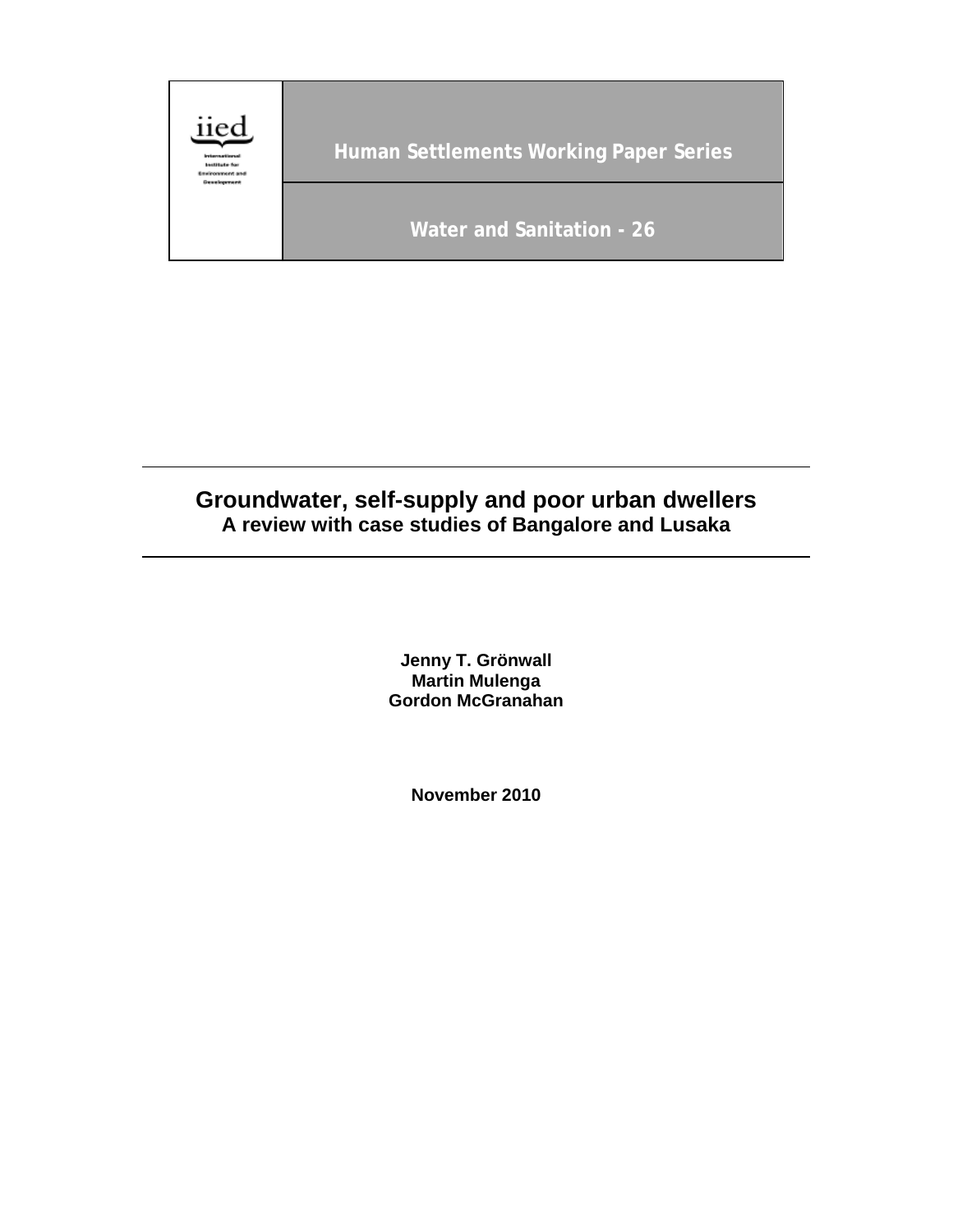#### **ABOUT THE AUTHORS**

**Jenny T. Grönwall** (Ph.D) is a freelance researcher trained as an inter-disciplinary lawyer with focus on urban water and sanitation questions. Her book *Access to Water: Rights, Obligations and the Bangalore Situation* (University of Linköping, 2008) has been followed by work on ecosystem services, resilience and equity aspects of urban poor people, and articles on Indian water law and the right to sanitation under Swedish law. She is affiliated with the Stockholm Resilience Centre.

E-mail: Jennygronwall@gmail.com

**Martin Mulenga** (Ph.D.) is a senior researcher at the International Institute for Environment and Development. He works primarily on water and sanitation issues in low-income urban settlements in developing countries. He is the main author of *Building Links for Improved Sanitation in Poor Urban Settlements: Recommendations from research in Southern Africa* (University of Southampton, 2004). He is the author of the recently published VDM Verlag book - *Barriers to the Demand Responsive Approach in Urban Sanitation: A Study of Zambia and South Africa* (2009) and co-authored a book chapter with Gordon McGranahan entitled 'Community Organization and Alternative Paradigms for Improving Water and Sanitation in Deprived Settlements' in an Earthscan book edited by José Esteban Castro and Léo Heller - *Water and Sanitation Services: Public Policy and Management* (2009). E-mail: Martin.Mulenga@iied.org

**Gordon McGranahan** (Ph.D) heads the Human Settlements Group at the International Institute for Environment and Development. His research interests include poverty, urban transitions and environmental justice. Recent publications include a co-authored article on the efforts of a federation of slum- and shanty-dwellers to secure land and improve housing in Sri Lanka and a co-edited book on urbanisation, poverty and the environment in the  $21<sup>st</sup>$  century. E-mail: Gordon.Mcgranahan@iied.org

© IIED 2010

Human Settlements Programme International Institute for Environment and Development (IIED) 3 Endsleigh Street London WC1H 0DD, UK Tel: 44 20 7388 2117 (international); 020 7388 2117 (UK) Fax: 44 20 7388 2826 (international); 020 7388 2826 (UK)

ISBN: 978-1-84369-770-1

This paper can be downloaded free of charge from http://www.iied.org/pubs/display.php?o=10584IIED. A printed version of this paper is also available from Earthprint for USD20 (www.earthprint.com)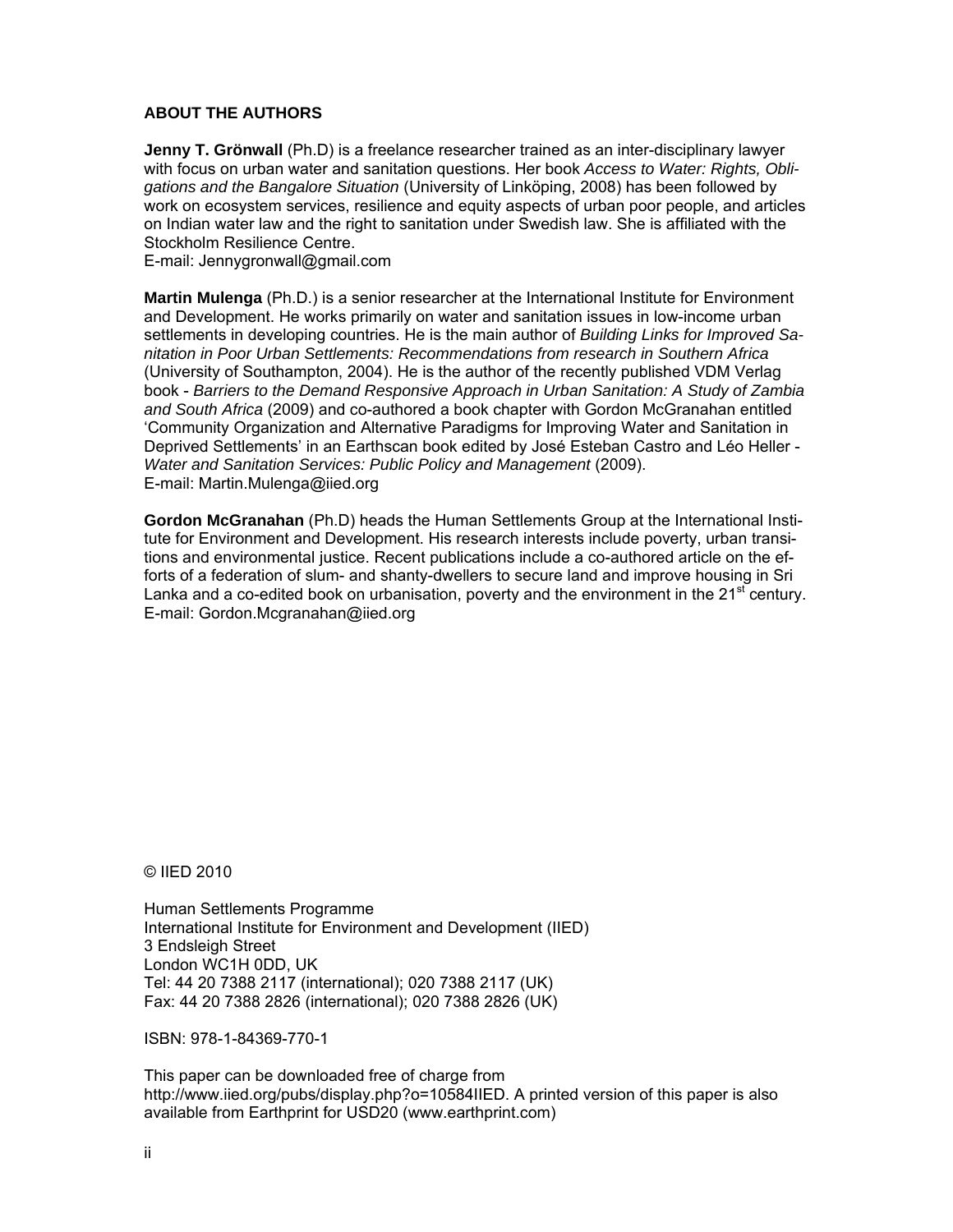**Acknowledgements**: This paper has benefited greatly from discussions with Dr. D.C.W. Nkhuwa at the University of Zambia, Dr. Richard Taylor at the University College of London, Prof. Richard Carter at WaterAid, London, and Dr. Stephen Foster from the World Bank's GW-MATE program. We are also indebted to experts invited to a round-table discussion based on a draft of this report: Maggie Black (author), Dr. Richard Boak (Schlumberger Water Services), Dr. William Burgess (UCL), Prof. Sandy Cairncross (LSHTM), Prof. Richard Carter (WaterAid), Dr. Sue Cavill (DFID), Dr. John Chilton (IAH), Dr. Guy Howard (DFID), Dr. Dan Lapworth (BGS) and Dr. Josephine Tucker (ODI). Experts speaking at an event on groundwater, climate change and poverty reduction in Africa, arranged by the Overseas Development Institute, London, in March 2010 also contributed insights which have informed this paper.

The authors would also like to thank the following people who provided useful information on the Zambian case study: Ngosa Howard Mpamba (MEWD), Daniel C.W. Nkhuwa (UNZA), Yuki Shibuya (JICA), Jack Nkhoma (MEWD), Malama Munkonge (UNICEF), Rees Mwasambili (ADB), Cathryn Mwanamwambwa (Care Zambia), Burton Mukomba (Care Zambia), Samuel Gonga (DTF), Michael Mutale (Water Resources specialist), Ian Nzali Banda (KWSC), Kennedy Mayumbelo (LWSC), Constance Mulenga (LCC), Ireen Kabuba (LCC), Rueben Lifuka (Dialogue Africa), Peter Lungu (IDE), Nelson Ncube (PPHPZ), Melanie Chirwa (PPHPZ), Memory Malimo (PPHPZ), Evaristo Kasonde (Seeds of Hope), Veronica Katulushi (George Compound tap-leader), members of the Ng'ombe Housing Savings Group and members of the Nkwazi Savings Group.

The authors would also like to thank the following people who provided useful information on the Bangalore case study: P.B. Ramamurthy (BWSSB), T. Venkatraju (BWSSB), Vishwanath Srikantaiah (Arghyam Foundation) and Derick Anil.

Special thanks also go to Ngianga Kandala, Prof. Nyovani Madise of the University of Southampton who helped with the analysis of the DHS data, and to Prof. Mark Montgomery who reviewed the sections where this analysis is presented.

A number of organisations run by and working with slum dwellers have been crucial to this research, especially during field trips. In Bangalore, these include Jansayjog, Bangalore Slum Dwellers' Federation, AVAS, Akshara Foundation and APSA. In Lusaka, the People's Process on Housing and Poverty in Zambia offered invaluable help.

Jenny T. Grönwall would like to express her sincere thanks to the Stockholm Resilience Centre, the organisation she was affiliated to at the time of the study.

The authors would also like to thank Dr Abel Mejia who reviewed this paper.

**Disclaimer:** The findings, interpretations and conclusions expressed here do not represent the views of any organisations that have provided institutional, organisational or financial support for the preparation of this paper.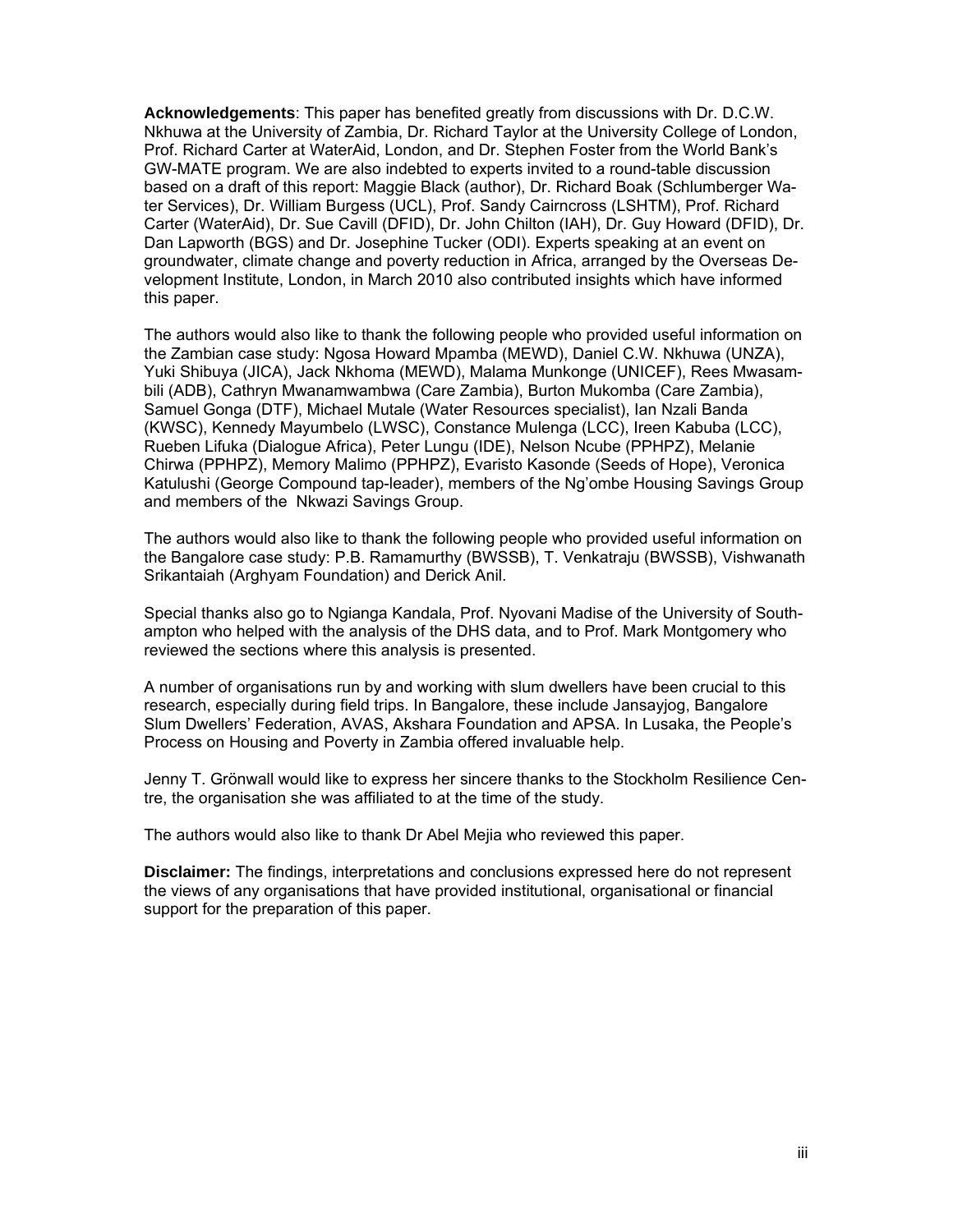## **TABLE OF CONTENTS**

| 1                                                                                 |  |
|-----------------------------------------------------------------------------------|--|
| 1.1                                                                               |  |
| 1.2                                                                               |  |
| 1.3                                                                               |  |
| 1.4                                                                               |  |
| Managing a hidden resource: taking measures to improve sustainable access8<br>1.5 |  |
| 1.5.1                                                                             |  |
| 1.5.2                                                                             |  |
| $\overline{2}$                                                                    |  |
| Survey evidence of urban households' dependence on nearby wells  14<br>2.1        |  |
| 22                                                                                |  |
| 3                                                                                 |  |
| 3.1                                                                               |  |
| 3.2                                                                               |  |
| 3.3                                                                               |  |
| 3.4                                                                               |  |
| 4                                                                                 |  |
| 4.1                                                                               |  |
| 4.1.1                                                                             |  |
| 4.1.2                                                                             |  |
| 4.1.3                                                                             |  |
| 4.1.4                                                                             |  |
|                                                                                   |  |
| 4.2.1                                                                             |  |
| 4.2.2                                                                             |  |
| 4.2.3                                                                             |  |
| 4.2.4                                                                             |  |
| 5                                                                                 |  |
| 5.1                                                                               |  |
| 5.1.1                                                                             |  |
| 5.1.2                                                                             |  |
| 5.1.3                                                                             |  |
| 5.1.4                                                                             |  |
|                                                                                   |  |
| 5.2.1                                                                             |  |
| Interventions: regulations and control for sustainability and equity  69<br>5.2.2 |  |
|                                                                                   |  |
|                                                                                   |  |
| RECENT PUBLICATIONS BY IIED'S HUMAN SETTLEMENTS GROUP 84                          |  |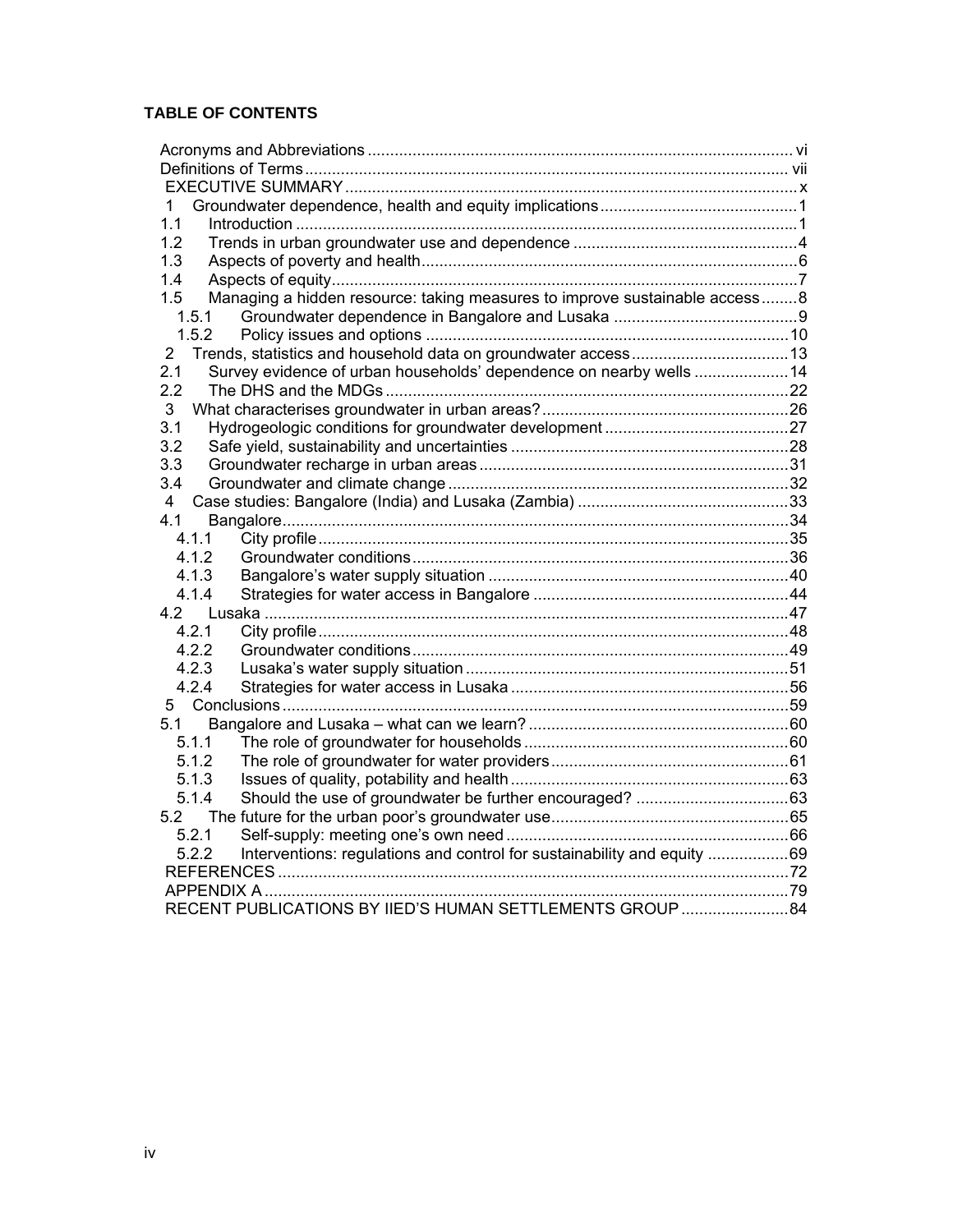## **FIGURES, TABLES AND BOXES**

| Figure 1: Share of urban households using well water, piped water and other water sources        |    |
|--------------------------------------------------------------------------------------------------|----|
|                                                                                                  |    |
| Figure 2: Share of rural and urban households using wells as principal source of drinking        |    |
| Figure 3: Share of rural and urban households using wells as principal source of drinking        |    |
|                                                                                                  |    |
| Figure 4: Changes in urban household well use over time in surveyed Sub-Saharan African          |    |
|                                                                                                  |    |
| Figure 5: Changes in urban household well use over time in surveyed South and Southeast          |    |
|                                                                                                  |    |
| Figure 6: Map of India showing the location of Bangalore in the state of Karnataka 36            |    |
|                                                                                                  |    |
|                                                                                                  |    |
| Table 1: Comparison of groundwater dependence in Bangalore and Lusaka 9                          |    |
| Table 2: An illustrative list of measures to increase the quality or quantity of groundwater for |    |
| urban households and extend integrated water resource management 11                              |    |
| Table 3: Principal household water source in Africa, Asia, Latin America and the  15             |    |
| Table 4: Correlation coefficients for share of households using wells as principal drinking      |    |
| Table 5: Comparing rural and urban shares of households using wells as their main water          |    |
| source - Africa, South and South East Asia, Latin America and the Caribbean 18                   |    |
| Table 6: Shares of urban households using wells as their principal drinking water source by      |    |
|                                                                                                  |    |
| Table 7: Sources of drinking water in the DHSs for Zambia - 1992, 1996-97, 2001-02, 2007         |    |
|                                                                                                  |    |
|                                                                                                  |    |
| Table A. 1 Principal urban household drinking water sources in Africa, South and Southeast       |    |
|                                                                                                  |    |
| Table A. 2 Comparing rural and urban shares of households using wells as their main              |    |
| drinking water source - Africa, South and Southeast Asia and Latin America and the               |    |
| Table A. 3 Shares of urban households using wells as their principal drinking water source by    |    |
|                                                                                                  |    |
| Table A. 4 Survey results indicating changes in the shares of urban households depending         |    |
|                                                                                                  |    |
|                                                                                                  |    |
|                                                                                                  |    |
| Box 2: Official statistics on access to improved water - a bunch of baloney?                     | 25 |
|                                                                                                  |    |
|                                                                                                  |    |
|                                                                                                  |    |
| Box 6: The Greater Bangalore Water and Sanitation Project (GBWASP) 44                            |    |
|                                                                                                  |    |
|                                                                                                  |    |
|                                                                                                  |    |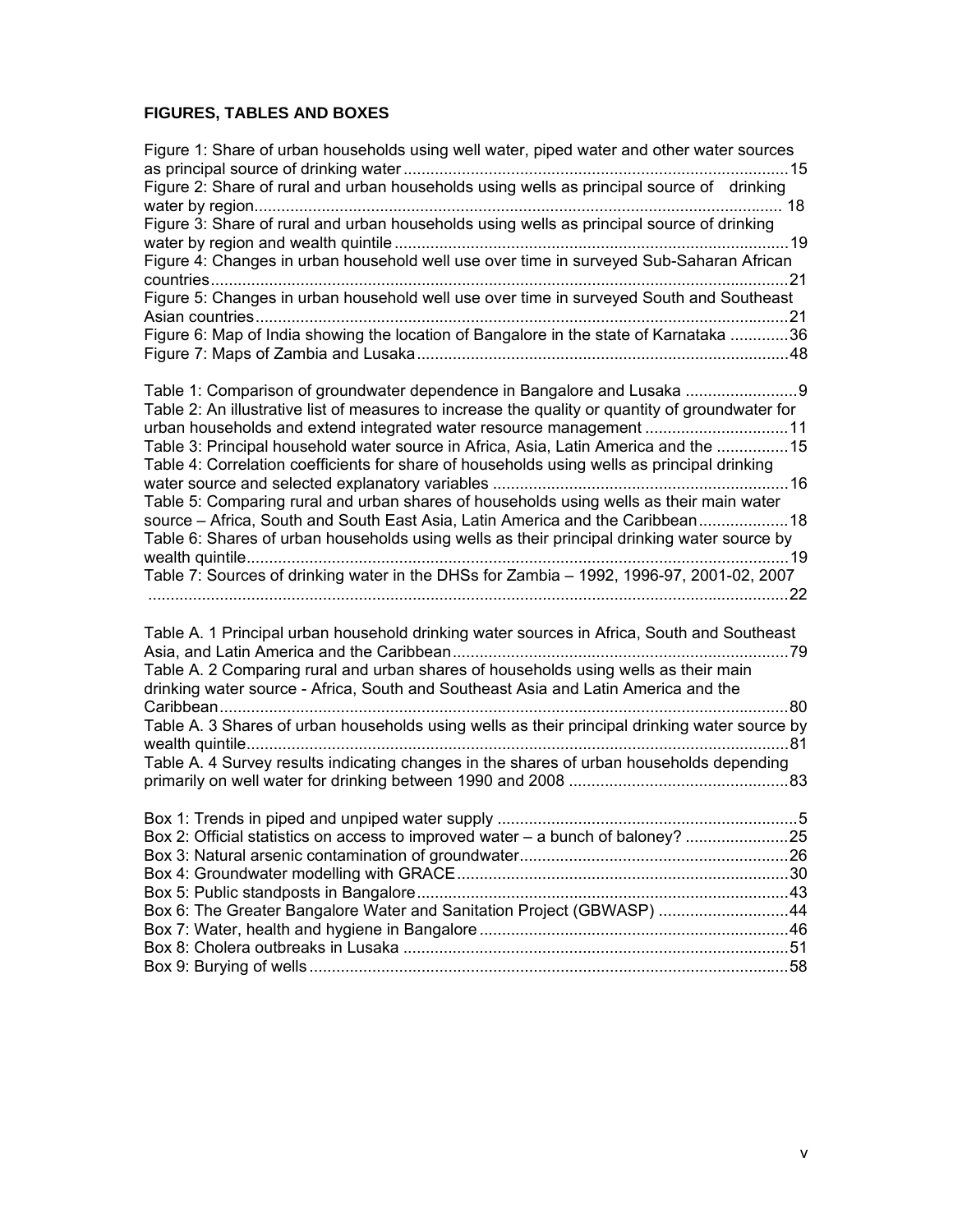## **Acronyms and Abbreviations**

| AusAID<br><b>BWSSB</b> | Australian Government Overseas Aid Program<br>Bangalore Water Supply and Sanitation Board |
|------------------------|-------------------------------------------------------------------------------------------|
| cf.                    | confer, compare                                                                           |
| <b>DHS</b>             | <b>USAID's Demographic and Health Surveys</b>                                             |
| <b>DTF</b>             | <b>Devolution Trust Fund</b>                                                              |
| ft <sup>2</sup>        | square feet                                                                               |
| <b>GBWASP</b>          | Greater Bangalore Water and Sanitation Project                                            |
| <b>JICA</b>            | Japan International Cooperation Agency                                                    |
| <b>JMP</b>             | WHO and UNICEF's Joint Monitoring Programme                                               |
| K.                     | Zambian Kwacha, ZMK. ZMK 10,000 = US\$2.13; € 1.60                                        |
| km                     | kilometre/s/                                                                              |
|                        | litre/s/                                                                                  |
| LWSC                   | Lusaka Water and Sewerage Company                                                         |
| m                      | meter/s/                                                                                  |
| m <sup>2</sup>         | square meters                                                                             |
| m <sup>3</sup>         | cubic meters                                                                              |
| mbgl                   | meter/s/ below ground level                                                               |
| <b>MDG</b>             | <b>UN Millennium Development Goals</b>                                                    |
| mg                     | milligram/s/                                                                              |
| mm                     | millimetre/s/                                                                             |
| MLD                    | million litres daily                                                                      |
| <b>NWASCO</b>          | <b>National Water and Sanitation Council</b>                                              |
| <b>PPP</b>             | Purchasing power parity                                                                   |
| <b>RDC</b>             | <b>Residents' Development Committees</b>                                                  |
| Rs.                    | Indian Rupees, INR. INR100 = USD2.22; $\epsilon$ 1.64                                     |
| <b>RWH</b>             | rainwater harvesting                                                                      |
| <b>TMC</b>             | thousand million cubic metres                                                             |
| μg                     | microgram/s/                                                                              |
| UN-HABITAT             | United Nations Human Settlements Programme                                                |
| <b>UNICEF</b>          | The United Nations International Children's Fund                                          |
| <b>USAID</b>           | United States Agency for International Development                                        |
| <b>USD</b>             | United States dollar; \$                                                                  |

Conversion rates as of May 1, 2010.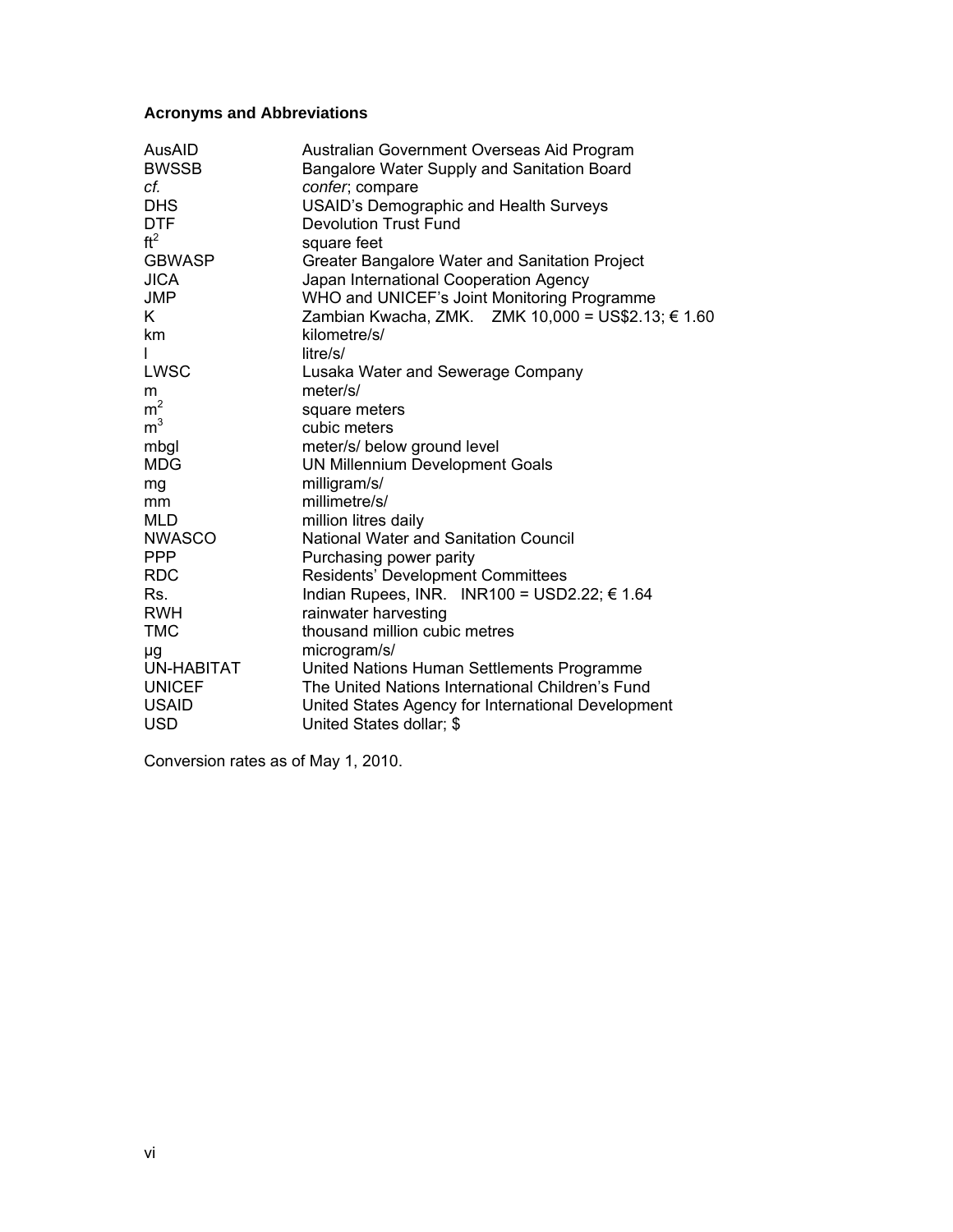### **Definitions of Terms**

### **Aquifer**

An underground formation of soil, sand, rock, gravel or other material capable of storing and yielding water in exploitable quantities, and which allows water to move through it.

#### **Bottled water**

Considered an improved source of drinking water only when there is a secondary source of improved water for other uses than drinking, such as personal hygiene and cooking. Production of bottled water should be overseen by a competent national surveillance body.

#### **Cart with small tank/drum**

Refers to water sold by a provider who transports water into a community. The means of transport include hand carts, donkey carts and motorised carts.

#### **Drinking water**

Water used for domestic purposes, drinking, cooking and personal hygiene<sup>1</sup>, and 'access' to drinking water means that the source is less than 1 km away from its place of use and that it is possible to reliably obtain at least 20 litres per member of a household per day.

#### **Freshwater**

Water above or under the soil surface that contains only minimal concentrations of dissolved salts and other total dissolved solids; sometimes also called sweet water. All freshwater ultimately comes from precipitation.

#### **Groundwater**

Water located beneath the ground surface, between the saturated soil and rock.

#### **Lithology**

A branch of geology that studies rocks: their origin and formation and mineral composition and classification.

#### **Recharge**

A hydrologic process (natural or man-made) in which water moves downward from the surface of the earth to form groundwater, by way of percolation through the vadose zone below plant roots.

#### **Surface water**

Water present above the soil surface, collecting on the ground or in a stream, river, lake, wetland, or ocean.

#### **Water table**

 $\overline{a}$ 

The depth at which soil pore spaces or fractures and voids in rock are completely saturated with water.

#### **Improved water sources**

Water from the following sources is considered 'improved': piped water into dwelling, plot or yard; public tap/standpipe; tubewell/borehole; protected dug well; protected spring; and rainwater collection (WHO-UNICEF, 2010).

 $1$  It should be noted that the various surveys on which reporting of the progress towards attaining the MDGs are based regularly distinguish between water for drinking and for 'other purposes'.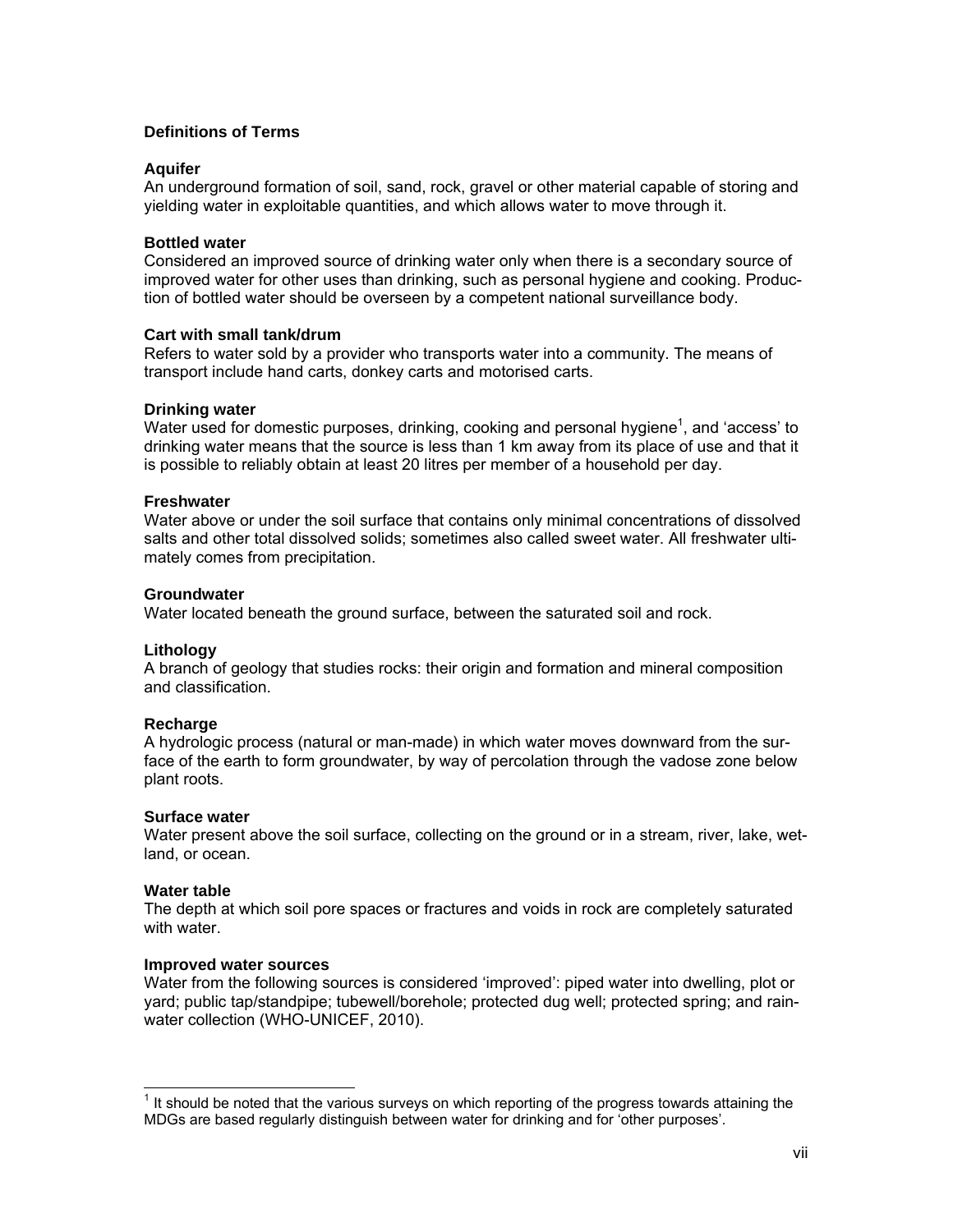#### **Protected dug well**

This is a dug well that is protected from runoff water by a well lining or casing that is raised above ground level and a platform that diverts spilled water away from the well. A protected dug well is also covered, so that bird droppings and animals cannot fall into the well.

#### **Public tap or standpipe**

This is a water point from which people can collect water. A standpipe is also known as a public standpost or fountain. Public standpipes can have one or more taps and are typically supported by brickwork, masonry or concrete. Both surface water and groundwater can be delivered.

## **Regolith**

A layer of loose, heterogeneous material covering solid rock.

#### **Safe drinking water**

Water with microbial, chemical and physical characteristics that meet WHO guidelines or national standards on drinking water quality.

#### **Sanitation**

Refers to the principles and practice relating to the collection, removal, and disposal of human excreta, refuse and wastewater, as they impact upon users, operators and the environment.

#### **Self-supply, direct and indirect groundwater use**

In this paper a distinction is made between direct groundwater use from stand-alone wells (dug or boreholes), and indirect use. The latter refers to groundwater being supplied via the reticulated water supply system, mainly where the water supplier makes conjunctive use of water from both surface and groundwater sources.

For the very poorest, the act of self-supplying in the urban context means sourcing water from where it can be found. Those who self-supply water via wells use groundwater directly and the concept therefore coincides with that of direct groundwater use. Our definition of selfsupply in the urban context is less comprehensive than that developed by the Rural Water Supply Network, which includes improvements to water supply through user investment in water treatment, supply construction and up-grading, and rainwater harvesting<sup>2</sup>; but our definition is also less restricted. Thus, we recognise as self-supply situations in which groundwater is fetched (or purchased) from shared wells and even other people's private wells, although the end-user makes no investment in the well or contributes to safeguarding the resource by rainwater harvesting or other means.

Self-supply according to our definition also does not rely on financial support from donors to implement programmes and packages, although it is acknowledged that boreholes can seldom be constructed without the financial, technical or other help from an outside actor.

## **Slums, peri-urban areas and low-income settlements**

Slum residences are defined by the UN-HABITAT (2006) as lacking one or more of the following four amenities: (1) durable housing (a permanent structure providing protection from extreme weather); (2) sufficient living area (no more than three people sharing a room); (3) access to improved water (water that is sufficient, affordable and can be obtained without extreme effort); and (4) access to improved sanitation (a private toilet, or a public one shared with a reasonable number of people). In this paper, however, the terms 'slum' or 'peri-urban' are not used generically for residential areas where incomes are low and services are lack-

l

<sup>2</sup> For more information about how the self-supply approach has developed, see www.rwsn.ch.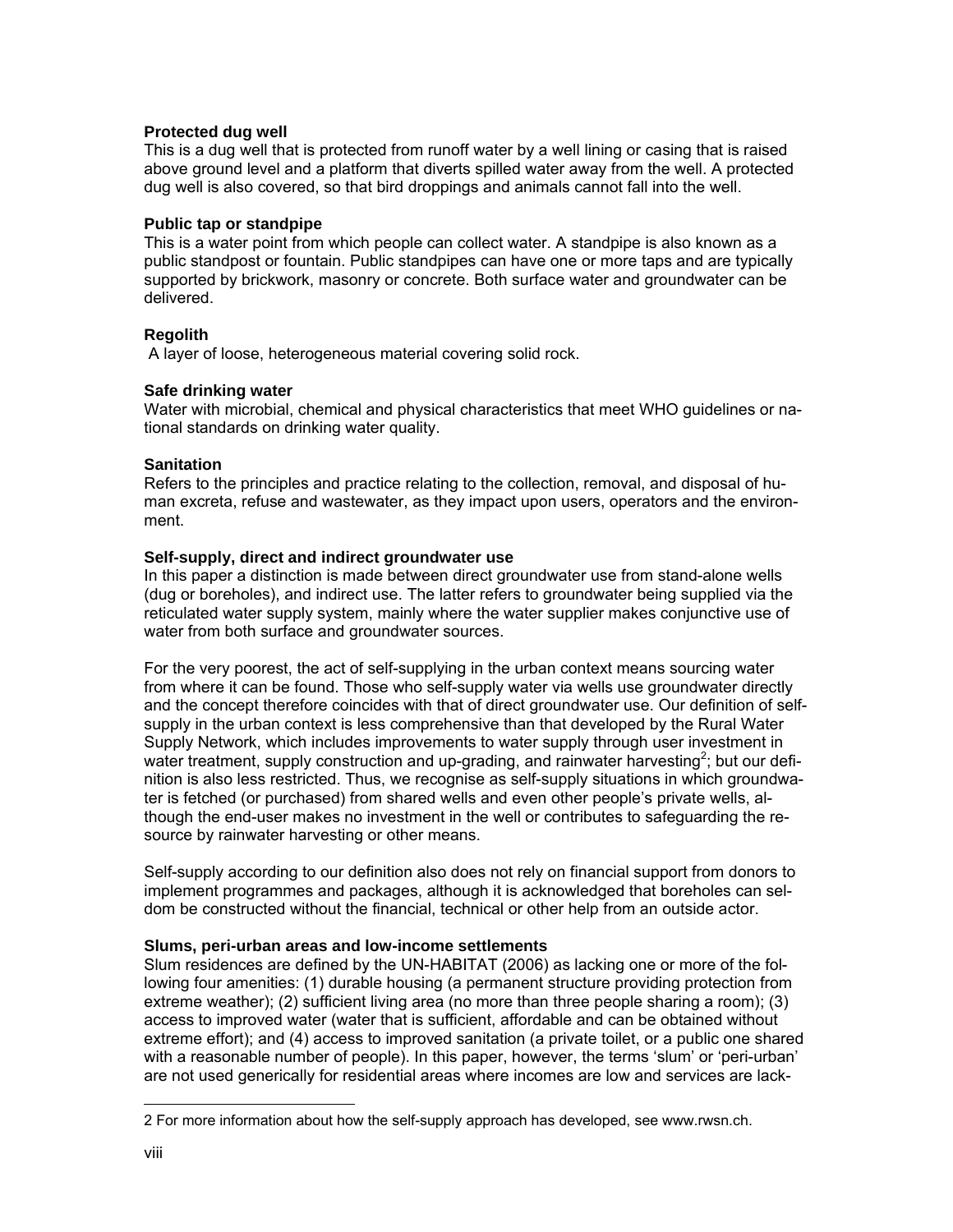ing; the terms have somewhat different meanings in the two cities described in this paper's case studies. In India, 'slum' is an official designation, though each state has its own legislation with definitions. For instance, according to the Karnataka Slum Areas (Improvement and Clearance) Act, 1973, which is applicable in the city of Bangalore, a 'slum area' means any area that is or is likely to be a source of danger to health, safety or convenience of the public of that area or of its neighbourhood, and is declared by the competent authority to be a slum area. While virtually all such slums are characterised by poverty and inadequate services, not all residences or neighbourhoods characterised by poverty and inadequate services are thus designated as slums. It needs to be recognised that a great deal of India's poor live in more or less temporary housing conditions that may never become officially declared 'slums'. In referring to India, our use of the term slums and slum dwellers therefore refers to a wider group of settlements and poor people that fulfil the UN-HABITAT criteria. In Zambia the same sorts of areas UN-HABITAT calls slums are officially referred to as 'peri-urban'. Although this term is also applied in many other countries, it can cause confusion as it seems to imply that these settlements are only found on the fringe of expanding cities. In our discussions of Lusaka we refer to such areas as compounds or low-income settlements. As stressed by UN-HABITAT (*ibid*.) it must be recognised that low household income is not the only factor contributing to the poverty of slums and other types of low-income settlements. Living conditions such as income, level of education, access to services and social as well as financial capital may also differ between slums in the same city and also within one and the same area.

#### **Tanker water**

Water either trucked to various communities or parts of the city and sold per container (pot, can or other receptacle), or delivered in bulk (wholesale) to households with underground sumps or equivalent storage facilities. The tankers can be a regular part of the public utility's service, and may distribute water pumped from wells or taken (sometimes illicitly) from the water network.

#### **Tubewell or borehole (borewell)**

This is a deep well that has been driven, bored or drilled, in order to reach groundwater supplies. Boreholes/tubewells are constructed with casing or pipes which prevent the small diameter hole from caving in, and protect the water source from infiltration by runoff water. Water is delivered from a tubewell or borehole through a pump. Boreholes/tubewells are usually protected by a platform around the well, which leads spilled water away from the borehole and prevents infiltration of runoff water at the well head.

#### **Unimproved sanitary facilities**

These are shared facilities of any type including pit latrines which use a rudimentary hole in the ground for excreta collection, and do not have a squatting slab, platform or seat.

#### **Unimproved water sources**

Water from the following sources is considered unimproved: unprotected dug well; unprotected spring; small cart with tank/drum; tanker truck; surface water (river, dam, stream, lake, pond); and bottled water (WHO-UNICEF, 2010).

#### **Unprotected dug wells**

These are wells for which at least one of the following conditions is true: 1) the well is not protected from runoff water; or 2) the well is not protected from bird droppings and animals.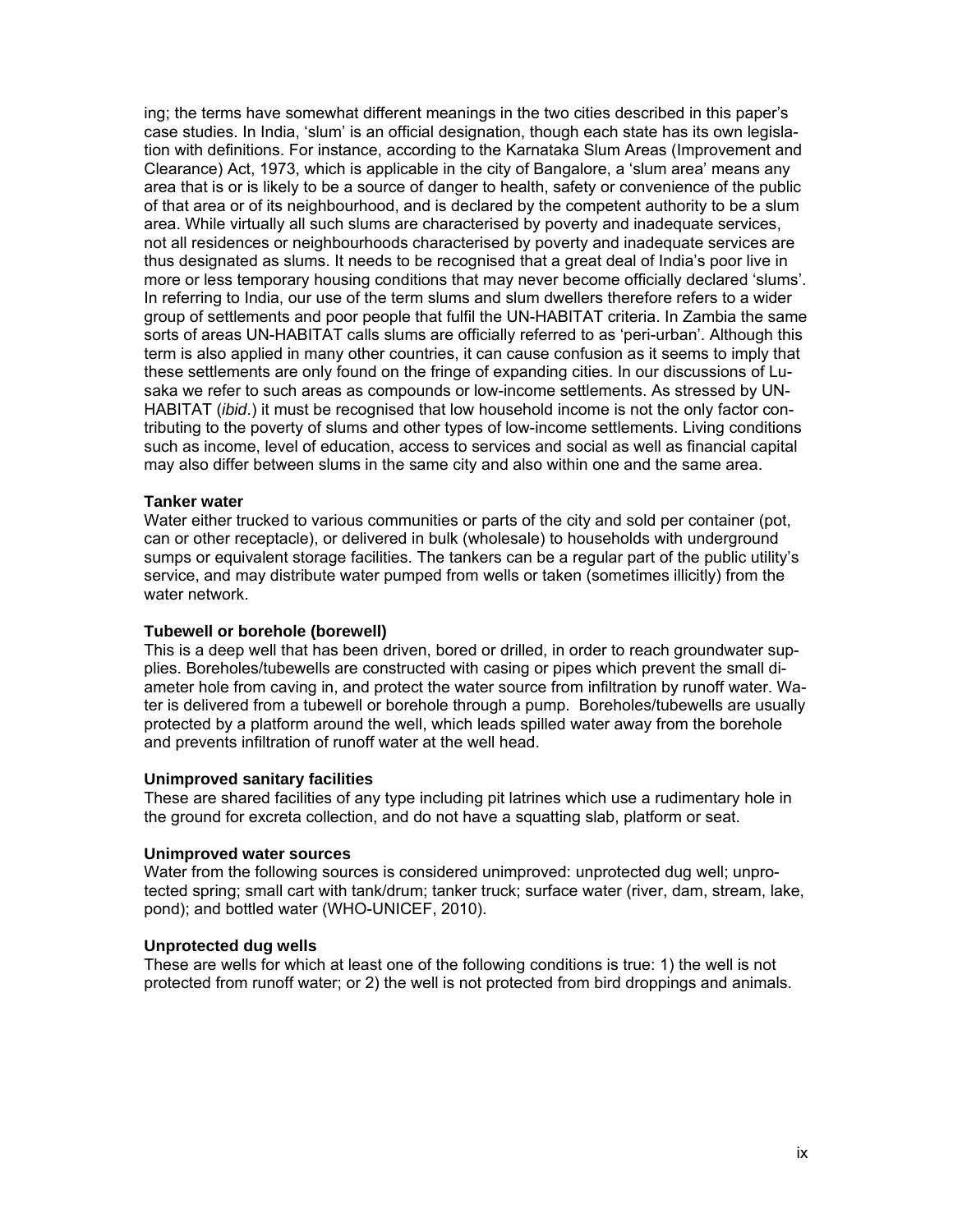#### **EXECUTIVE SUMMARY**

#### **Introduction**

Hundreds of millions of people in low-income urban settlements rely on wells for drinking and other domestic purposes. Efforts to enhance the quality, reliability and sustainability of these water sources receive little attention, locally and internationally. The implicit justification is that wells do not provide adequate water, but that little can be done to improve these supplies as they are essentially a residual that needs to be eliminated by the continued expansion of piped water systems. For the poorest urban households in many Asian and African countries, however, far from being a small and declining residual, these groundwater sources are vital. Of all the countries surveyed, this group reports the greatest dependence on wells as the main source of drinking water.

While it is hard to generalise about the possibilities for improving these groundwater supplies, hydrogeological assessments, water quality monitoring, point-of-use treatment, and the upgrading of sanitation facilities, among others, all have important roles to play if applied appropriately and in the right circumstances.

The objectives of this review are:

- to explore the extent to which urban dwellers, and especially those living in lowincome areas, depend directly and indirectly on groundwater
- to explore the difficulties they face as a result
- to raise awareness of and emphasise the need for better integration of groundwater in the planning and management of urban water resources.

The paper is based on a review of literature, substantiated by two case studies of Bangalore, India, and Lusaka, Zambia, and discussions with experts. The study on Bangalore builds on PhD and post-doctoral research carried out by Jenny Grönwall during six field trips between 2005 and 2007 (Grönwall 2008) and in 2009. The Bangalore study included a survey of close to 300 households. The Lusaka study builds on research conducted by Martin Mulenga during field trips in 2004 (Mulenga, Manase et al. 2004) and 2010. In both cities, views were sought from people in the relevant authorities, NGOs and slum/low-income settlement areas. Field trips also allowed for observations of some of the development over the past four to six years, as well as insights into the general situation of other Indian and Zambian cities.

The conditions in Bangalore are fairly typical of cities in India and elsewhere which are underlain by low-yielding weathered crystalline bedrock, However, Lusaka's karst terrain creates a groundwater access problem which consists less in the quantities available and more in the poor quality of the water. Consequently, the two cities have responded differently to their different situations. Indeed, one of the lessons learned is that local hydrogeological conditions, together with the cultural and political situation, influences the strategies of the poor for accessing water, and the strategies of city governments and utilities for providing it. Our attempts to draw general conclusions must be tempered by this importance of locality.

In order to substantiate the literature and the two case studies, we analysed statistics from USAID's Demographic and Health Surveys (DHS) on people's sources of water for drinking and other domestic purposes, with the help of statisticians at the University of Southampton. The DHS, together with similar surveys, helps to evaluate progress towards the Millennium Development Goals' (MDGs).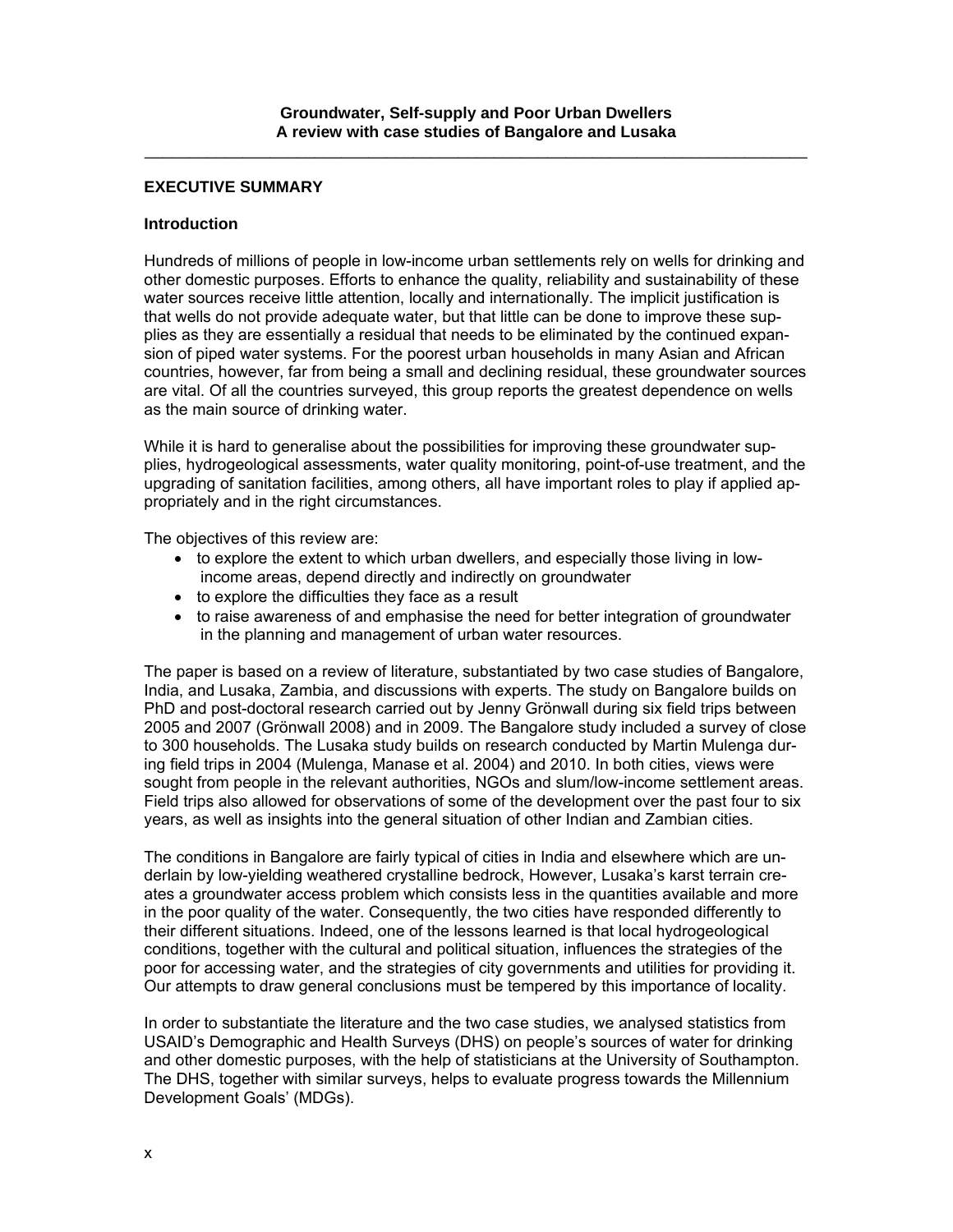#### **Self-supply, and the direct and indirect use of groundwater**

This paper is concerned primarily with what we define as the urban self-supply of water and the direct use of local wells by low-income households. *Direct use* refers to water drawn or pumped from wells, which is consumed by or delivered directly to households in the same neighbourhood. It is not mixed or delivered with other sources, as when a piped water network relies in part on groundwater. The well may be one's own or a community well, or someone else's. The water will often be available for free, but is sometimes purchased. It may be taken from a shallow dug well or pumped from a deep borehole. It may be used only by nearby households, or maybe distributed via pipes, trucks or carts to more distant households. The important point is that while such water is seldom taken into account or planned for in either water resource assessments or city water safety plans, it is often of vital importance to a large proportion of a city's inhabitants.

By *indirect use* of groundwater, we primarily mean groundwater provided through pipes, tubes and mains that forms part of a public or private utility's reticulated water supply system. This mostly means that the supplier makes conjunctive use of water from both surface water sources and aquifers. Where the utility takes water from well-fields or springs situated outside the city and trucks it to customers – including those living in low-income settlements and slums – it is also considered an indirect use of groundwater. Where there is conjunctive use of groundwater, city planners tend to have a better level of knowledge of the wells and groundwater conditions.

There can be no exact division between the two categories. Indirect use of groundwater may be monitored and measured by the utility that provides it, but it is not always categorised in official water statistics. Most direct use of groundwater is not monitored at all. Households with their own well are aware that they are using groundwater, but may be less aware of the quantities involved or whether the well can be depended on in the long term. Other groundwater users do not always know whether the water comes from aquifers or a surface water body if the water is delivered via a tap or container. Household surveys may ask whether households are using well water, but such surveys underestimate groundwater dependence because they neglect indirect groundwater use and do not identify all direct use.

Our definition of the self-supply of water in the urban context recognises that a large proportion of the urban poor depend directly on groundwater. Self-supply has become essential for those who are not served by the public utility, and for those who need to complement an inadequate supply received via the household connection. Sourcing water from aquifers via different kinds of wells is a local, small-scale method used where hydrogeological and other factors allow. Investments can be made to construct wells both at household and community level. The feasibility of digging shallow wells – together with space requirements – tends to determine whether individual or shared solutions are more common. Community boreholes and deeper dug wells may have been constructed by NGOs (sometimes in villages that have subsequently been merged with a growing adjacent city). Water from such wells is less likely to be distributed for free; users may have had to contribute financially both for their construction and subsequently for the water itself.

Our definition of self-supply has an area which is less clear-cut: it includes people who rely on groundwater via public taps and standpipes, or purchase it from a private vendor. Although these people do not have control over the source as they would if they had access to their own or a shared well, this practice is included in our definition of self-supply because they are not, or not adequately, served by the public system, and must therefore provide for their own needs.

There is a grey area also in regard to self-supply in the sense that poor people who rely on (ground)water via public taps and standpipes or purchase (ground)water from a private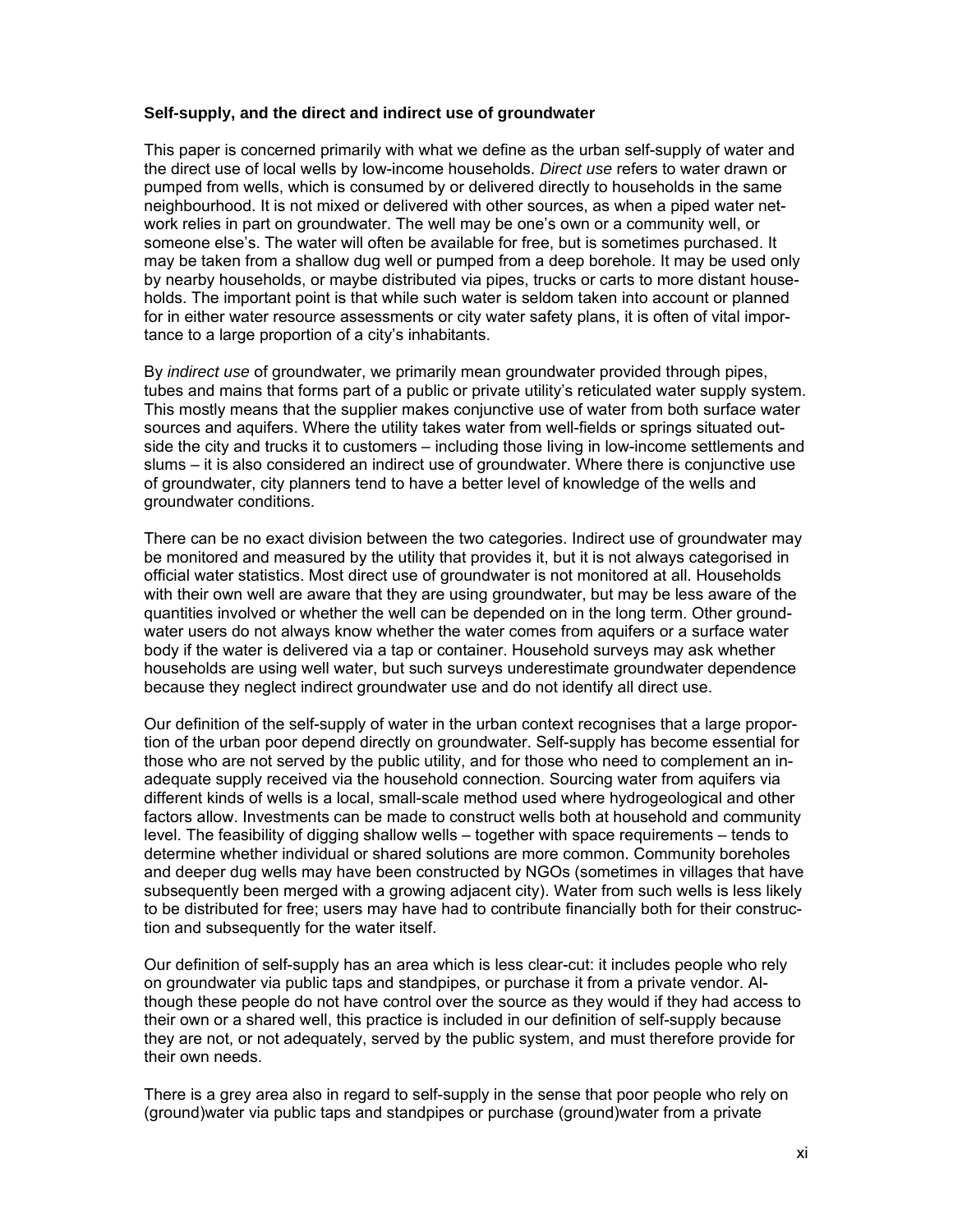vendor are not so much in charge of the source as if they have access to their own or a shared well. Equally, they are not, or not adequately, served by the public system and must therefore provide for their own needs.

#### **Trends in urban groundwater use**

This paper draws on aggregate statistics produced and analysed specifically for this study. The survey evidence is based on USAID's Demographic and Health Surveys (DHS) on sources of water used for drinking purposes.

The analyses show that an estimated 269 million urban dwellers depend on wells as their principal source of drinking water. In urban Nigeria, it is estimated that almost 60 per cent of the population use local wells. This rapidly increasing trend seems to be partly due to people's need to self-supply for lack of alternative sources, and partly due to cheaper borehole drilling technologies. Many more urban dwellers in the surveyed countries can, however, be presumed to depend both directly, and even more indirectly, on groundwater distributed via taps (defined as 'piped water'). For instance, in urban Zambia only 18 per cent is officially reported to use wells, but our case study of Lusaka suggests that many more urban residents depend on wells. This under-reporting may be partly because many people with dug, shallow wells may not want to admit that they use them, since such wells are banned by the authorities.

It is difficult to discern a general trend from the very varied patterns of urban direct dependence on groundwater; there is great variation between the surveyed countries, especially in Sub-Saharan Africa and Asia. In principle, a reported increase in the use of groundwater could be a positive sign, reflecting projects and policies that are successfully expanding the number of wells, and thereby improving water access by poor people. There are, nevertheless, situations where increasing direct dependence on groundwater is a symptom of problems that need to be addressed.

## **Groundwater, the Millennium Development Goals and quality issues**

In the quest to achieve Target 10 of the Millennium Development Goals – to halve the proportion of people without sustainable access to safe drinking water and basic sanitation by 2015 – proxy indicators are used to define 'improved' sources of water and sanitation. Groundwater distributed by pipes and taps, including public standpipes, is regarded as improved. Likewise, tubewells, deep boreholes and 'protected' dug wells and springs are improved sources of water. Unlined dug wells that are not protected from runoff surface water by being raised above the ground and equipped with a platform, or covered to protect it from bird droppings and animals, are defined as unimproved on the grounds of water safety. However, this definition is flawed, as even protected wells can yield non-potable water; indeed, where the groundwater is contaminated, an 'improved' well offers no real protection at all. Similarly, several latrine types, including some in the 'improved' sanitation categories, allow faecal matter to percolate out into the groundwater.

Many poor urban dwellers in African and Asian countries rely on getting water from open, shallow dug wells, often drawing it by hand. While these wells are considered 'unprotected', the fact that they provide easy access to water is actually advantageous for users' health: increased quantities of water promotes good hygiene, and can prevent the faecal-oral transmission of endemic diarrhoeal diseases.

However, good water quality is also important. Urban groundwater resources are highly vulnerable to pollution from human activities. For instance, in tropical Africa the incidence of childhood diarrhoea rises substantially during rainy seasons when pathogenic contamination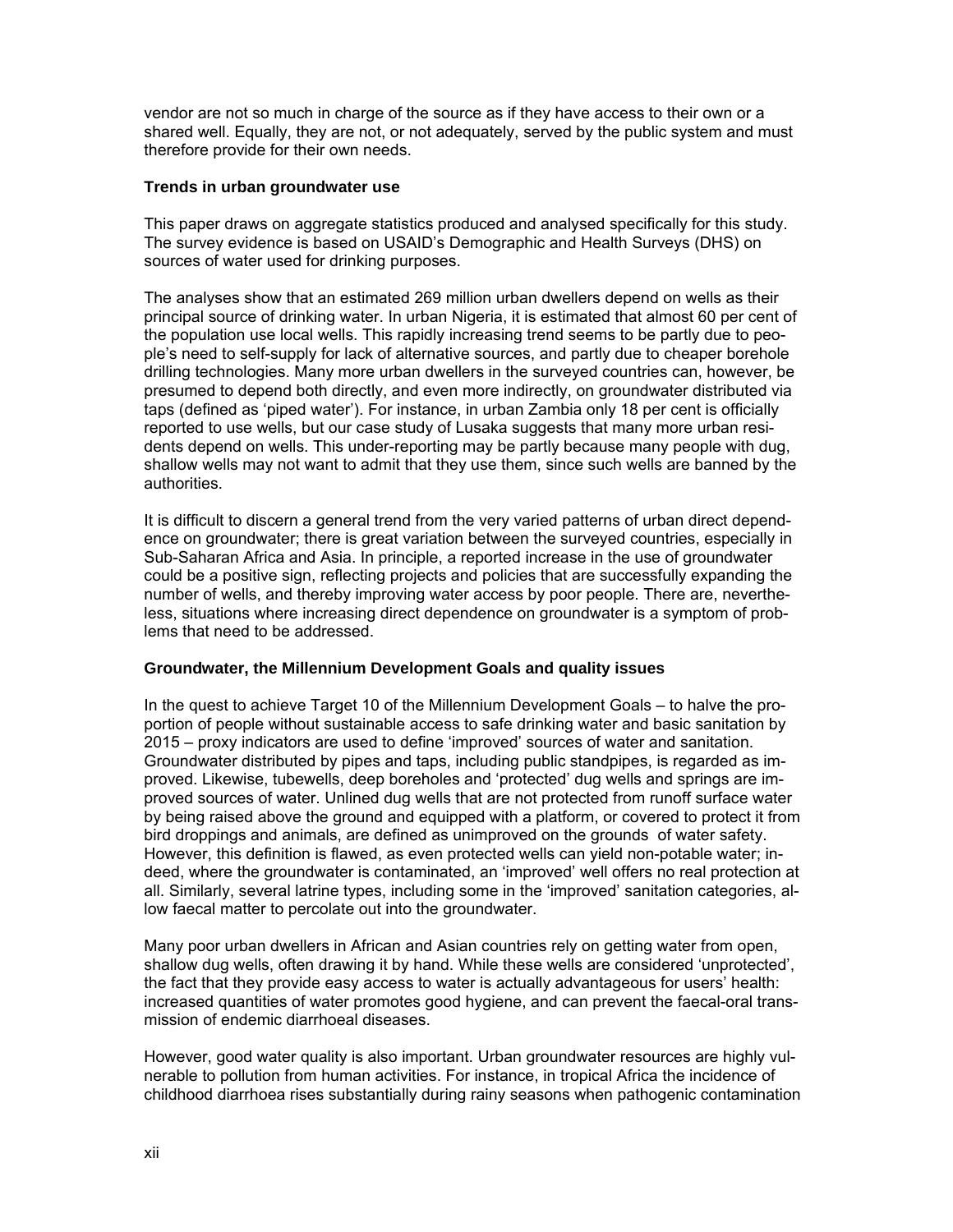of drinking water sources occurs. During the dry seasons, though, good availability of water rather than its quality tends to reduce the incidence of diarrhoeal disease.

During the rainy seasons in particular, there is thus a central nexus between the management of urban groundwater resources on the one hand, and the infrastructure for solid waste disposal, drainage, sanitation, and so on, on the other. The lack of water supply and sanitation coverage goes hand-in-hand in low-income settlements and the practice of using simple pit latrines (or open defecation) may have a detrimental impact on the local water source as most sewage and solid waste is discharged without treatment. Faecal matter containing pathogens may be washed straight into open wells, particularly during the rainy season. Contaminated water, including wastewater from latrines, may also pollute aquifers by seepage through the ground.

Considering that many people who live in slums and low-income areas would benefit from access to more water than is currently available to them, it is important not to discourage people from using water from 'unimproved' wells. Instead, the emphasis needs to be on maintaining this resource's quality, combined with education about hand-washing and other hygiene measures. Awareness-raising about the various transmission routes for diarrhoea and the importance of safe water storage in the home is often more vital than the quality of the water source used, as not all water used needs to be of potable standard. This is a lesson learned in Lusaka, where a large number of residents in the low-income areas have dug their own wells and thereby benefit from improved access to water within a short distance. Rather than the existence of shallow wells, environmental conditions such as the lack of sanitation, drainage, and solid waste disposal infrastructure, along with poor hygiene awareness, are to blame for ill-health. Diarrhoeal disease is endemic, and cholera outbreaks are regular, yet the use of chlorine or other water treatment methods is irregular.

The public health messages given to the residents of Lusaka's low-income settlements are contradictory: on the one hand, measures are taken to steer households from using their own, dug wells for fear of poor water quality; on the other, adequate water access is not provided. During cholera outbreaks, chlorine and soap is distributed, either subsidised or for free, by the health authority, foreign donors and NGOs. However, it is not uncommon to find NGOs promoting self-supply via wells.

#### **Sustainable groundwater development**

One assumption underlying this paper is that urban poor people's direct dependence on groundwater remains, but that this is not fully appreciated in planning and decision-making at strategic city level, or in the international debate on groundwater, water access, and poverty alleviation. In part, this may be because the poor as a group do not have a voice. It may also be due to the fact that groundwater is a hidden resource, out of sight, underground, and insufficiently monitored; it is also not fully accounted for in the DHS and other statistics.

While increased use of groundwater at the urban level is predicted as well as promoted by several experts in the field today, the problems of sinking water tables and over-extraction from aquifers are reported in many parts of the world. This is pronounced where abstraction rates increase rapidly and changing precipitation patterns – some of which are linked to climate change – affect aquifers' recharge possibilities.

Under-reporting water use from wells and springs, and especially the direct use of such sources, undermines the potential for informed research and debate on groundwater sustainability in the short as well as the long term. However, interpreting what 'sustainable' groundwater development may mean is a complex task since ecological, social as well as economic aspects should be taken into account. Determining how much water can be withdrawn from a given aquifer or aquifer system under or by a city before the abstra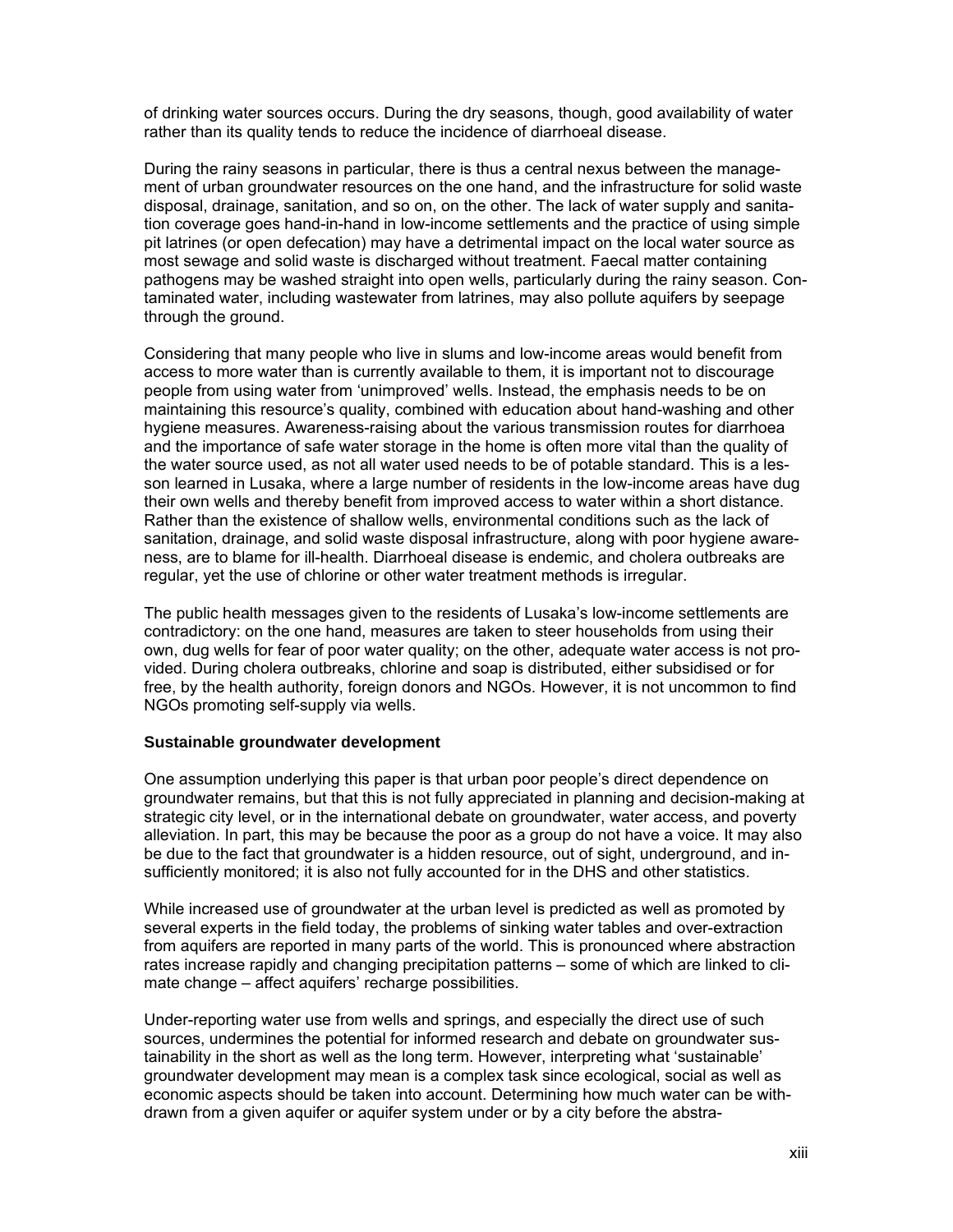tion/recharge rate is deemed unsustainable depends on a multitude of factors. These include local hydrogeology; the climate system and future changes to it; scale and purpose of the withdrawals; alternative water sources; the potential of accurate monitoring and modelling, and political will to enforce measures. The natural background levels of, for example, arsenic, together with man-made contamination sources are important to take into account and deal with, as are the needs of the ecosystem.

The groundwater availability within a city can vary hugely because the aquifer conditions are rarely uniform. For instance, in Bangalore there is high dependence on groundwater and most wells are drilled to great depths in the characteristically low-yielding, weathered crystalline bedrock. The conditions are, however, highly variable and hence unpredictable. Many attempts to drill wells fail, and existing boreholes and tubewells are routinely reported to dry up. At the same time, a large number of landowners have not noticed any significant lowering of the water table despite continuous pumping and selling of water for 15 years.

Differences between two neighbouring wells may be explained by highly localised fissures and fractures. Some of the variability may also depend on the fact that urban aquifers usually receive additional recharge via substantially leaking pipes and water mains.

Whether or not there are risks of sinking water tables and aquifer depletion is also determined by what alternative water sources are available to different groups, both in socioeconomic and in technical respects; and what quantities are being abstracted elsewhere from the same aquifer system, especially by large commercial abstractors, but also for irrigation. From the perspective of the generally water-deprived and under-served group of urban poor, temporary over-exploitation of aquifers may prove beneficial for development, health and well-being, provided that measures are taken to promote artificial recharge, rainwater harvesting, re-use, recycling, and in the long run perhaps reduced dependence on selfsupply via wells.

Alarmist reports on water and groundwater scarcity and looming water crises seldom take all the above into account, and are, in many cases, not accompanied by consistent or easily assessable observations of the actual development. This does not serve a situation where growing urban populations require more water. Increased use of groundwater necessitates increased attention to the resource, based on a holistic view of availability, supply, demand and needs, and how the urban environment influences the dynamics of the water cycle.

#### **Climate change and groundwater**

The lack of data about groundwater resources also has implications for climate change research and policy-making. There are general uncertainties due to gaps in knowledge related to water including groundwater, which affect predictions of, for instance, altered precipitation patterns and how this may impact on aquifer recharge under a continuously changing climate. These uncertainties are critical since the climate system and groundwater storage are fundamental, integrated parts of the hydrological cycle and, in turn, of all life on Earth.

Experienced climate researchers have suggested that global reliable surface water supplies are likely to decrease due to increased temporal variations of river flow, which are in turn caused by increased precipitation variability and decreased snow and ice storage. It may therefore be beneficial to take advantage of the storage capacity of aquifers, and plan for increased groundwater withdrawals for different purposes, including urban water supplies. Climate change in areas affected by reduced (or periods of reduced) river flow may cause an increase in the use of groundwater, both direct and indirect. In this case it is already appropriate to take measures to enhance the recharge of local aquifers and to safeguard their quality.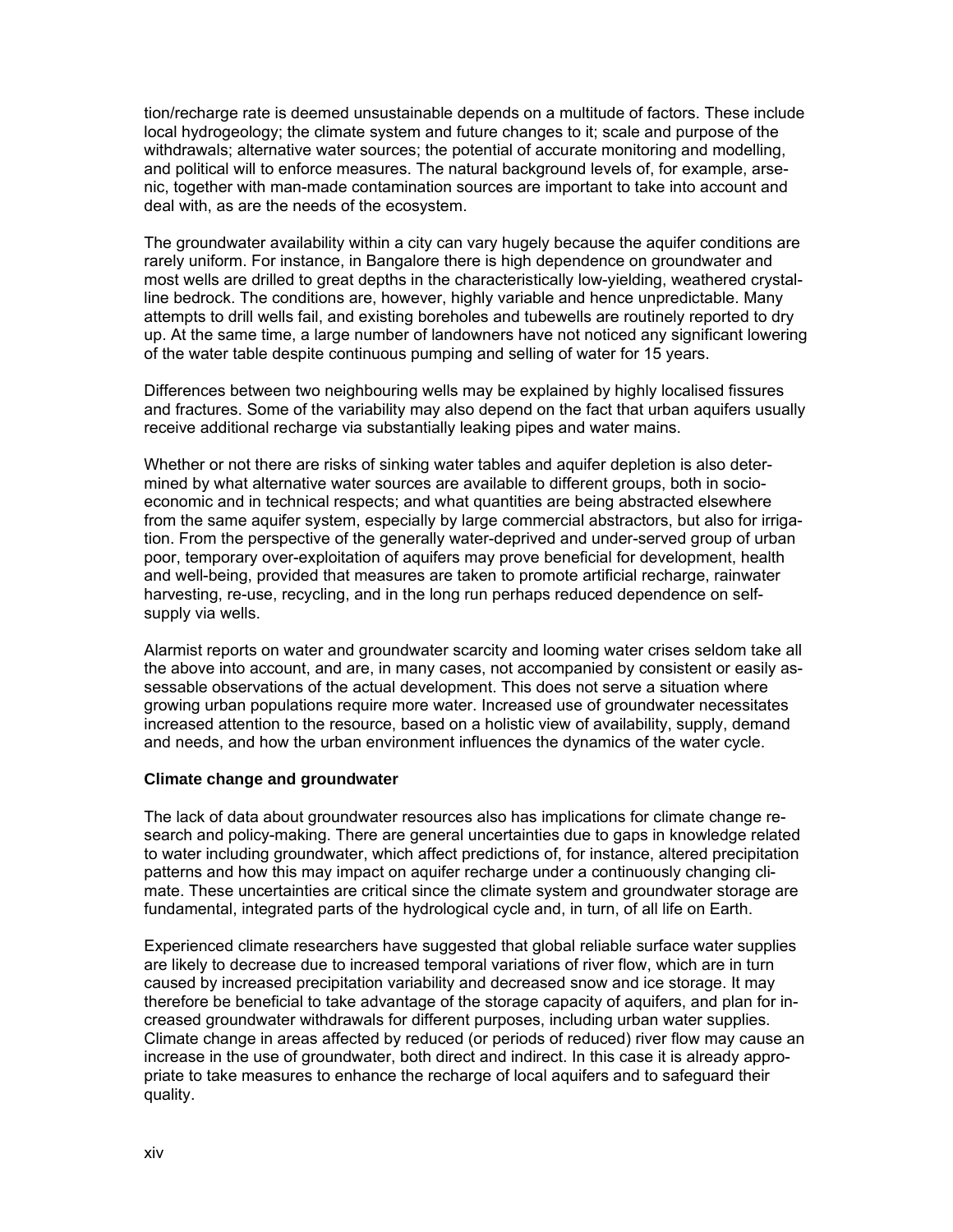#### **Main messages and policy measures**

Increased water availability is key to improved health. As a general message this paper wants to stress the importance of groundwater to poor urban dwellers who are often unserved and need to self-supply via wells. This direct dependence on groundwater needs to be acknowledged as a resource to be taken into account accurately in planning and integrated resource management at city level, and also in a larger, regional context.

This paper shows how lack of awareness of the importance of groundwater to poor urban dwellers, together with a lack of baseline data, obstructs a holistic view for planning and safeguarding groundwater resources in the short as well as the long term. Follow-up studies of urban self-supply are necessary, however. Local conditions must be understood, including an area's hydrogeology, how its wells are monitored, along with government policies, institutional capacity, and interventions carried out by foreign aid programmes and NGOs. Any measures taken need to be contextualised; for instance, rainwater harvesting and other aquifer recharge-inducing steps may be pertinent in most city environments where large amounts of water are drawn from wells, but in a city such as Lusaka such measures are largely irrelevant, due to the shallowness of its groundwater table for most parts of the year. Rather, it is more important to improve drainage possibilities in order to avoid floods during the rainy season. In all urban areas, steps need to be taken to protect both aquifers and wells from contamination.

|                                     | Limitations<br>Strengths                                                 |                                                                                                              |                                                                                            |  |  |  |
|-------------------------------------|--------------------------------------------------------------------------|--------------------------------------------------------------------------------------------------------------|--------------------------------------------------------------------------------------------|--|--|--|
| To prevent depletion of groundwater |                                                                          |                                                                                                              |                                                                                            |  |  |  |
|                                     | Conduct hydrological assessment of<br>aquifers                           | Lack of skilled man-<br>Improves knowledge;<br>enables informed<br>power & equipment;<br>decisions<br>costly |                                                                                            |  |  |  |
|                                     | To increase well water quantity                                          |                                                                                                              |                                                                                            |  |  |  |
|                                     | Introduce rainwater harvesting and<br>other artificial means of recharge | Increases recharge<br>to wells & aquifers;<br>balances withdrawals                                           | Needs regulatory<br>framework & control;<br>costly. Dry periods re-<br>straints            |  |  |  |
|                                     | Increase number of wells                                                 | Increases volumes<br>withdrawn & number<br>of access points                                                  | Risk of sinking water<br>table.<br>Lack of skilled man-<br>power & equipment;<br>costly    |  |  |  |
|                                     | To reduce groundwater contamination                                      |                                                                                                              |                                                                                            |  |  |  |
|                                     | Reduce open defecation and usage of<br>pit latrines, especially unlined  | Reduces risk of<br>pathogens percolat-<br>ing into wells and<br>aquifers                                     | Necessitates alter-<br>native solutions;<br>costly.<br>Lack of space.                      |  |  |  |
|                                     | To improve well water quality at point-of-collection                     |                                                                                                              |                                                                                            |  |  |  |
|                                     | Improve unprotected, dug wells by in-<br>ner lining, platform and cover  | Reduces contamina-<br>tion, seepage & risk<br>of pathogens flushing<br>into well                             | Lack of skilled man-<br>power & equipment;<br>costly.<br>Does not protect<br>deep aquifers |  |  |  |
|                                     | Practise hygienic well use                                               | Reduces risks of<br>pathogens spreading                                                                      | Needs normative<br>framework & control.<br>Cont over                                       |  |  |  |

The following is a selection of measures integrating local well water resources into urban water resource management. Its focus is on improving the situation for urban poor people: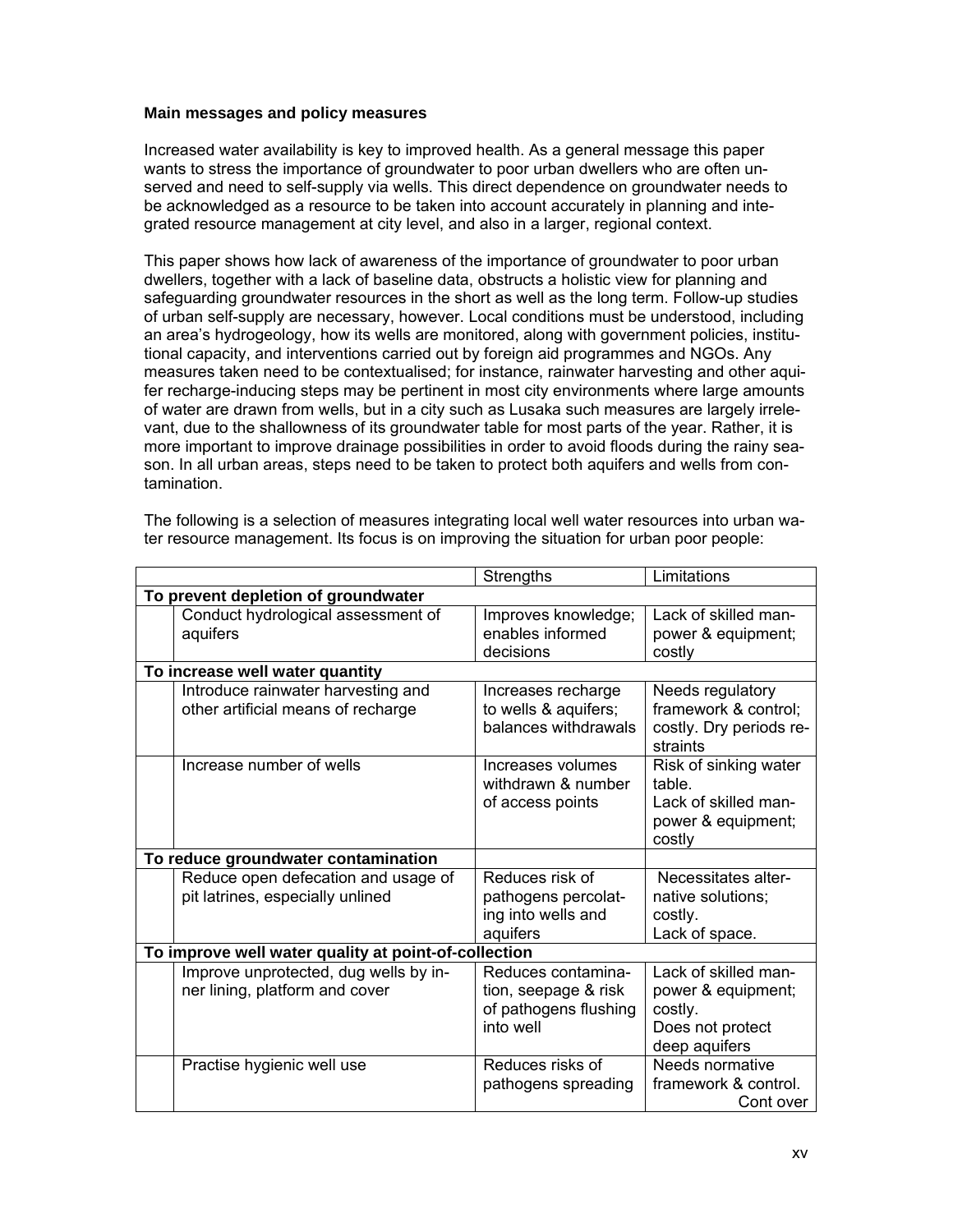|                                                                    |                         | <b>Needs</b>            |  |  |
|--------------------------------------------------------------------|-------------------------|-------------------------|--|--|
|                                                                    |                         | info/education; costly  |  |  |
| To improve water quality at point-of-use                           |                         |                         |  |  |
| Chemical water treatment (chlorine,                                | Kills bacteria /viruses | Costly; time con-       |  |  |
| $etc.$ )                                                           |                         | strains.                |  |  |
|                                                                    |                         | <b>Needs</b>            |  |  |
|                                                                    |                         | info/education.         |  |  |
|                                                                    |                         | Changes smell/ taste.   |  |  |
| To improve groundwater distribution                                |                         |                         |  |  |
| Install hand- or electric pumps                                    | Increases quantities.   | Costly; lack of skilled |  |  |
|                                                                    | Reduces contamina-      | manpower & equip-       |  |  |
|                                                                    | tion from buckets       | ment.                   |  |  |
|                                                                    |                         | Risks over-extraction   |  |  |
| To integrate urban well/groundwater into water resource management |                         |                         |  |  |
| Identify appropriate selection of meas-                            | Facilitates contextu-   | Lack of baseline        |  |  |
| ures (from above and others)                                       | alised & customised     | data.                   |  |  |
|                                                                    | measures                | Lack of skilled man-    |  |  |
|                                                                    |                         | power; costly           |  |  |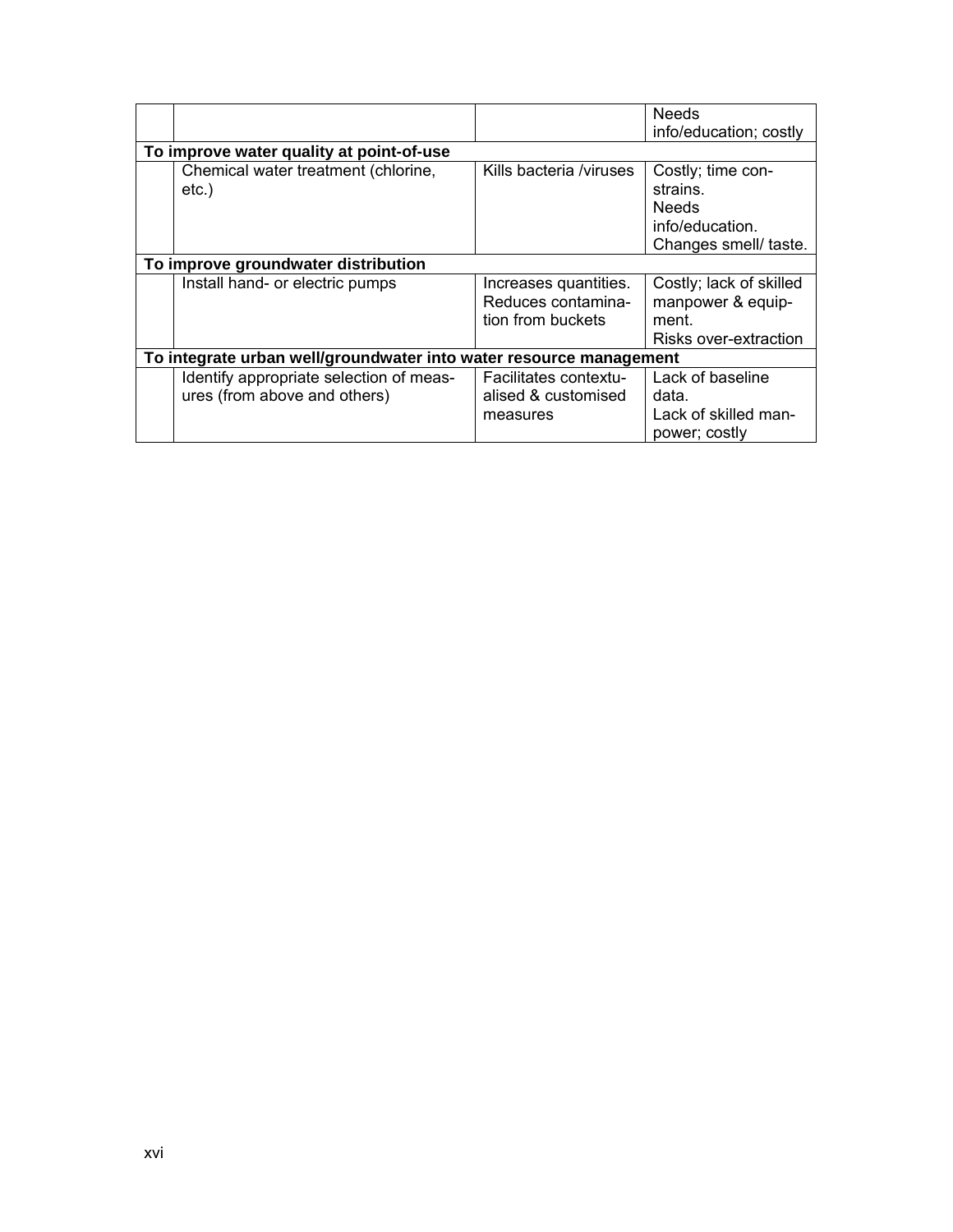## **1 Groundwater dependence, health and equity implications**

## **1.1 Introduction**

The improvement of everyone's access to safe water for drinking and other domestic purposes constitutes a significant step in the fight against poverty. Yet millions of people in towns and cities have only inadequate access to water; some 141 million people are still estimated to rely on 'unimproved sources' of drinking water (WHO/UNICEF 2010). The vast majority of these live in unplanned areas and slums of low- and middle-income countries. This means crowded, high-density settlements that often lack permanent housing and secure tenure, mostly with no or inadequate access to basic sanitation and hygiene. Although in 2005 the lives of slum dwellers, as defined by UN-HABITAT, had improved in comparison to the conditions in 1990 in almost all developing regions (UN DESA 2009), the absolute number of slum dwellers in the developing world will have grown from 766.7 million in the year 2000 to an estimated 827.6 million in 2010 (Michell 2009). The plight of those living in slums is a sign of an increasing 'urban divide' (cf. UN-HABITAT 2010).

The total demand for urban services grows as the populations in towns and cities rises, as well as with new and higher requirements due to altered lifestyle choices. For cities the traditional way to meet this mounting demand for water has been the supply management approach: acquiring and distributing water from new (surface water) sources, often rivers and dams (reservoirs) situated at ever-increasing distances. With growing competition over available sources and escalating costs for treatment and distribution, this type of enhancement is losing favour as a policy. Planners and decision-makers are instead encouraged to curb demand, to encourage end-users to conserve water, such as introducing a range of incentives (cf. UNESCO 2003). However, a demand-side approach favouring conservation risks denying poor urban dwellers their need for *increased* water access and use (cf. McGranahan 2002).

Whatever the method, major investments into the water and sanitation sector are normally required when a city (or indeed a whole region or nation) grows and develops. The potential role of private actors to raise the capital needed and to improve performance was promoted especially during the 1990s. Full privatisation, Public-Private Partnerships<sup>3</sup> and commercialisation<sup>4</sup> are three alternatives to the traditional public sector being wholly responsible for supplying these infrastructure services. A different, but all the more vital role, is played by local, small-scale private suppliers - the water vendors. However, privatisation has also met with extensive criticism and has done little to secure the UN Millennium Development Goal (MDG) target of halving the number of people without sustainable access to safe drinking water and basic sanitation between the years 1990 and 2015 (Budds and McGranahan 2003; Cairncross  $2003$ ).<sup>5</sup>

Today we still face the reality that this MDG target is not likely to be fully achieved. Looking beyond the definitions of and the statistics behind the target (see Section 3 below), we find that it is mainly the better-off, well-planned parts of a city that are connected to a water distribution network and supplied potable water on a reasonably regular, reliable and affordable basis.

Urban inhabitants of low- and middle-income countries generally suffer from poor water service coverage in comparison to the developed world. For instance, there is no South Asian

<sup>&</sup>lt;sup>3</sup> A Public-Private Partnership normally consist of any of a variety of contracts between a government or government authority and a private party where the latter provides a public service – or part of it – under a concession or, e.g., as a Build-Operate-Transfer arrangement.

<sup>&</sup>lt;sup>4</sup> The term 'commercialisation' is normally used to describe a public utility that applies commercial principles to its own operations to improve its performance, Hukka and Katko (2003).

 $<sup>5</sup>$  Facts and definitions of this MDG target can be found at http://mdgs.un.org/unsd/mdg/Default.aspx.</sup>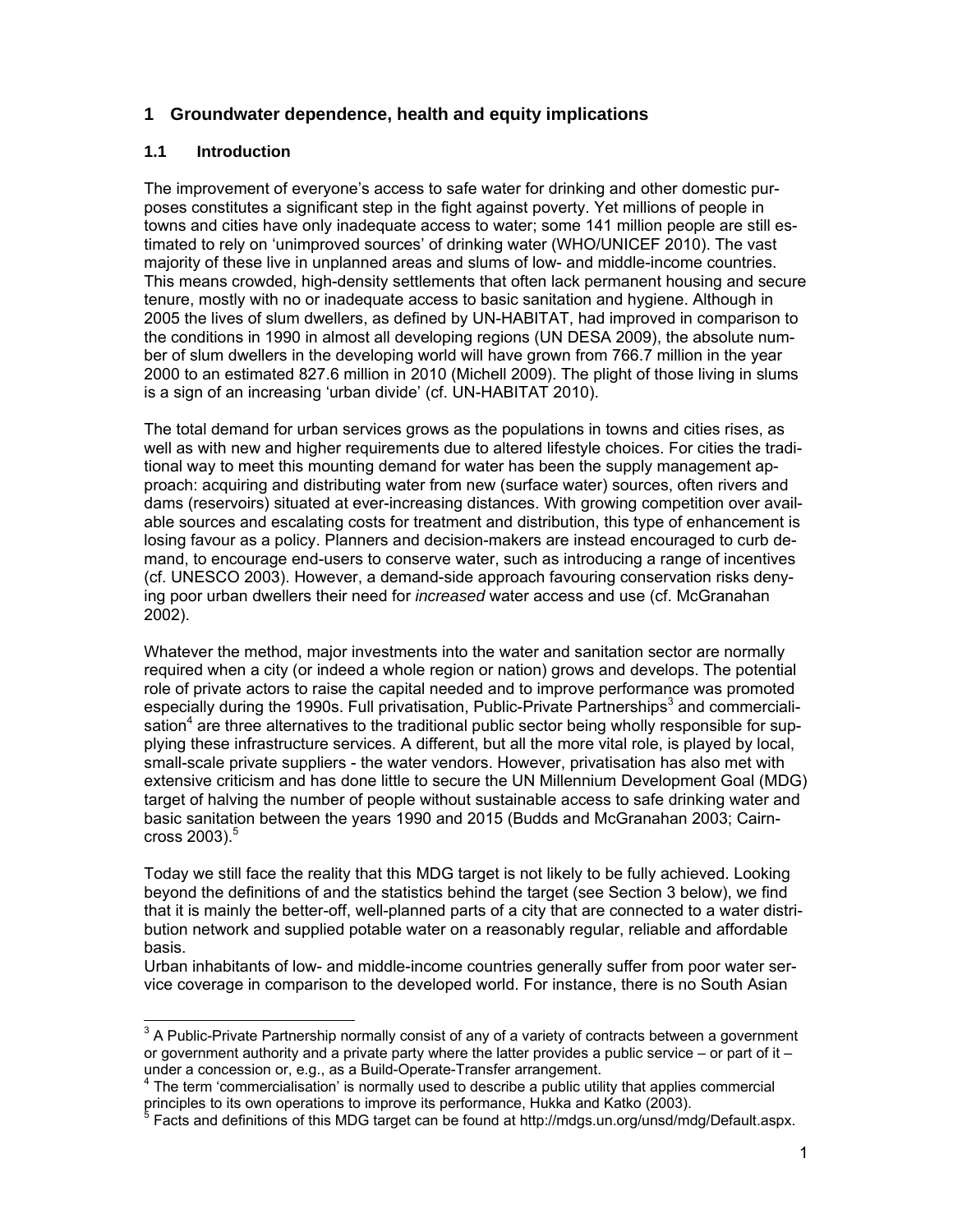country in which water is provided for the whole urban population, and in Sub-Saharan African cities, usually less than half the population is directly served by the public utility. Instead, a high dependency on groundwater is typical (Ruet, Saravanan et al. 2006; Adelana, Abiye et al. 2008; Hadipuro and Indriyanti 2009).

The urban poor are, by and large, especially vulnerable to unreliable access from both public utilities and private and informal sources. Although state governments are ultimately responsible to see to it that everyone's human right to water is met, this group is generally unserved by the water utilities and depend more on three other water sources: public standpipes (standposts or fountains; sometimes in the form of communal taps); small-scale private water providers (vendors); and/or household or communal wells. Being unserved by the public system even though a water supply network may be in place, poor urban dwellers in particular have to meet their own needs. *Self-supply* by accessing water from own or shared wells is often the choice they make.

From the point of view of the urban water utilities (public or private), groundwater may play a seasonal yet strategic supplementary role, depending on geographic and other conditions. Many towns and cities use groundwater *conjunctively* with water taken from rivers, reservoirs and other surface water bodies. The groundwater may be pumped from aquifers situated under the city, or from so-called well fields at some distance outside it. Distribution takes place via pipes, tubes and mains as part of the provider's reticulated water supply system. From the city planners' perspective, however, the groundwater resources may not seem important enough to be given special management consideration. This may in part be because the groundwater is not accounted for properly in their statistics, in turn due to insufficient monitoring. The water users, however – both consumers connected to the network and those accessing the utility's mix of surface and ground water by other means, such as kiosks – can be said to use this groundwater *indirectly*.

This is in contrasts to the situation where groundwater from local stand-alone wells is the only choice by necessity – such as among households not served by the water utilities' networks. Lack of service provision in most low-income settlements as well as in peri-urban city areas means that groundwater is used and depended upon *directly*. The wells may be dug or drilled (boreholes, tubewells); open or closed/covered; hand-drawn or equipped with handpumps or a motor (mainly electric submersible pumps) to lift the water. The wells may also be fitted with pipes and taps for distribution to more distant households, in which case the water to users may appear and be defined as 'piped' water or 'tap' water.

Dug wells in the urban environment are predominantly shallow, made at low cost in areas where the water table is high enough that water can be readily found at a depth of around three to 15 metres. Self-supply is therefore feasible for many poor people where the hydrogeological conditions are favourable and land rights and space permit the digging of wells, for instance in the owners' yards. Boreholes and tubewells are costlier both to create (drilling, equipping with pumping devices and so on), and to maintain, and as a result, poor urban dwellers may depend on water provided by other actors instead. These might include the utility's public standpipes or community-based taps, or an NGO or foreign donor that has created a water supply by drilling wells. However, water users without house connections must still provide for themselves and take a self-supply approach by fetching water from public standpipes or elsewhere.

Direct use of groundwater may also be the case where water is distributed by tanker-truck or similar. Though many of those relying directly on groundwater take it for free from their own or shared wells, others have to purchase it. A large share of water vendors in the world – private small-scale suppliers of water in bulk (wholesale) or per pot/can – sells water taken from wells, though there are few studies available to confirm this. For instance, in Bangalore the vendors are predominantly landowners with high-yielding tubewells who sell water distributed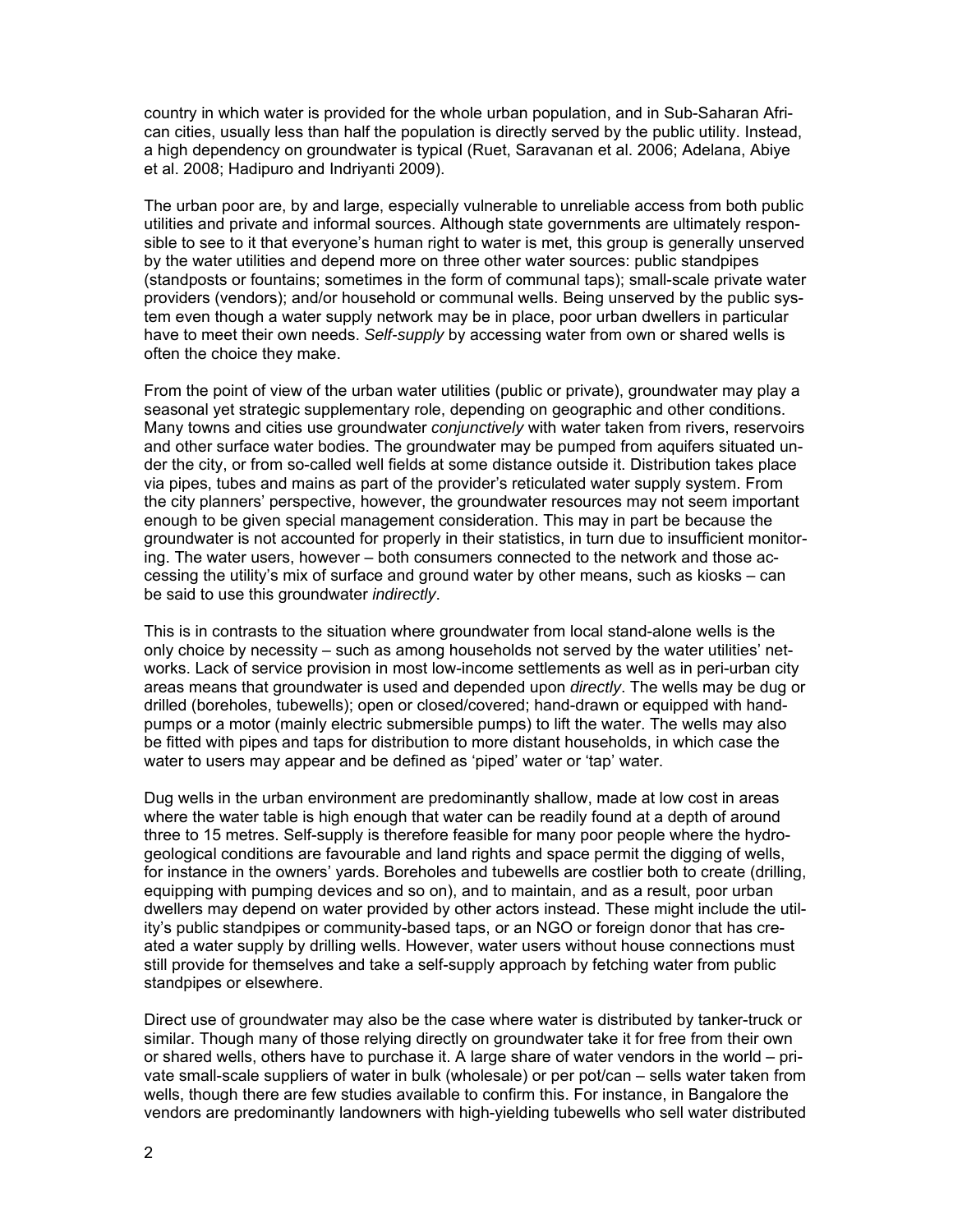via 6,000-litre tankers, <sup>6</sup> whereas in Lusaka, the inhabitants of low-income settlements may sell water to neighbours from their own dug, shallow wells.

No exact division can be made between the two categories of groundwater use and dependence but it may still be useful to distinguish between them. The direct use of groundwater deserves focused attention (whether called self-supply or not); not only because this water is seldom taken into account or planned for in either water resource assessments or water safety plans, but because such a large group of poor urban dwellers rely on water from wells.

Indirect use of groundwater may be monitored and measured to various degrees by the utility that provides it, but is not always separated out in official water statistics. Most direct use of groundwater is, on the other hand, not monitored at all. Households with a well of their own are mostly aware that they are using groundwater, but may be less knowledgeable of the details of the well, the quantities drawn or whether the aquifer conditions may sustain long-term dependence on it. If the groundwater is delivered via a tap, tanker, can or other container, the users seldom know that the water comes from aquifers rather than a surface water body.

The role that groundwater as a resource plays for the urban poor remains largely unexplored. The growing body of literature on urban groundwater issues focuses on four main components: contamination, pollution and health problems; aspects of sustainability and the threats linked to over-extraction; issues relating to recharge (aquifer replenishment); and general planning, policy and management questions (cf. list in Naik, Tambe et al. 2008). The extent to which urban dwellers depend on groundwater, especially those living in low-income areas, and the difficulties they face as a result, has not been a topic of sustained research; nor has it been a topic of international policy debate.

There is thus a need for a better, more detailed understanding of urban reliance on groundwater and especially how this affects the most vulnerable sector of the population. This working paper seeks to shed light on the extent to which people living in low-income urban settlements depend on groundwater for drinking and for other domestic purposes; the ways and means they access it; the implications of a potential dependence on groundwater; and what this could mean in terms of policy and regulation. The paper draws from aggregate statistics produced specifically for the purpose of this study. It also builds on two case studies of Bangalore, India, and Lusaka, Zambia, in order to substantiate the limited amount of literature in the field. These studies serve to inform both the complex interpretation of 'sustainable' groundwater development, and the link between access to (ground)water from different sources, on the one hand, and sanitation, health and well-being, on the other.

One assumption underlying this paper is that urban use of and direct dependence on groundwater remains, but that this is not fully appreciated. In part, this may be because many – or even most – of those relying on groundwater belong to the poorest section of society. In some places, where using groundwater is not officially condoned, the poor may even fear that drawing attention to their use of groundwater will lose them access to it, rather than improving their water situation. In part, it may be because groundwater as a resource is hidden, not the least in the statistics. And in part, it may be because neither local authorities nor international development experts have much to say about what needs to be done. Finally, the neglect may also be because groundwater is often relied upon only indirectly, in which case the users are depending on the utility to continue providing it.

The following introductory section presents urban groundwater trends over the past fifteen years, highlighting the general lack of detailed data on groundwater. This section also calls attention to the poverty and health aspects of groundwater in the urban environment, by em-

 $\overline{a}$ 

 $^6$  This is the case in India, where groundwater is seen as belonging to landowners while surface water is seen as belonging to the state.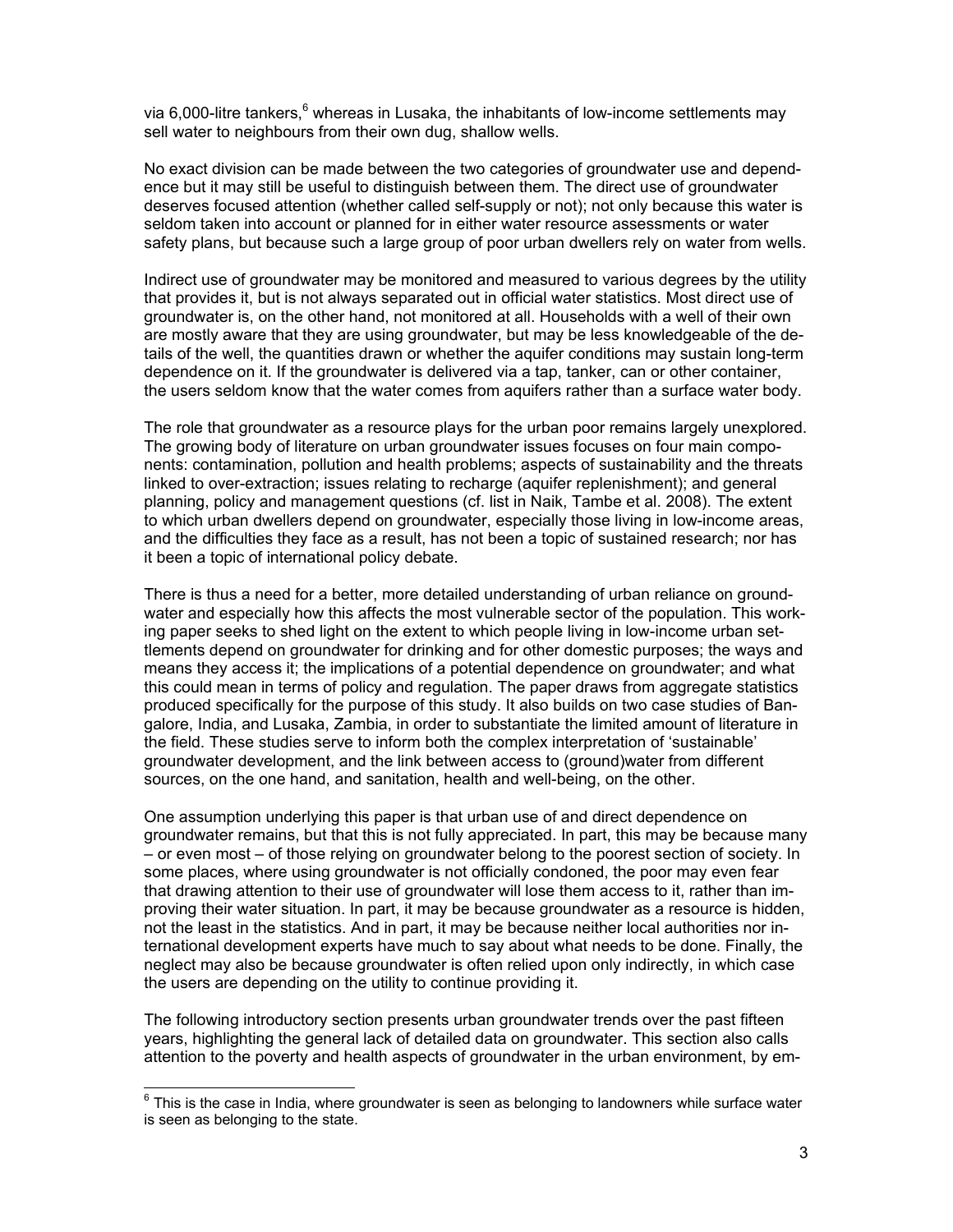phasising the complex but important relationship between access to water, sanitation facilities, hygiene, and health. There are issues of equity at stake as well, not least in relation to how groundwater is accessed: directly via one's own well or a shared one; or indirectly via the water supplier or some other actor distributing it.

Lastly, this introduction argues for a number of measures that need to be taken in order to sustain a continued and most probably increasing dependence on groundwater among the urban poor.

## **1.2 Trends in urban groundwater use and dependence**

The overall demand for groundwater has increased dramatically over the past four decades, notably with the introduction of advanced drilling and pumping technology (Shah, Roy et al. 2003; Briscoe 2005; Edmunds 2008). About 15 years ago, some 50 per cent of all urban water use worldwide was attributed to well, spring and borehole sources, which translated into more than 1000 million urban dwellers in Asia alone (Clarke, Lawrence et al. 1996). More recently it has been suggested that groundwater is the primary source of drinking water to nearly half of the world's population and, as the dominant source of water to irrigated land, is also critical to global food security (IAH Commission on Groundwater and Climate Change 2010). In urban settings, the use of shallow groundwater sources for drinking and other domestic purposes is an especially common feature of many low-income communities in lowand middle-income countries. (Howard, Pedley et al. 2003).

It has been held that for many urban areas in Sub-Saharan Africa, groundwater is the preferred source for piped water supplies (Morris, Lawrence et al. 2003; Adelana, Abiye et al. 2008). In addition, rapid unplanned urban growth in Africa has led to unserviced housing where the residents often resort to groundwater as a source of inexpensive domestic water (Steiner 2006). Some 36 per cent of the Southern African Development Community (SADC) region's urban dwellers have been estimated to rely on groundwater (Molapo, Pandey et al. 2000, cited in Braune and Xu 2008), and at least 50 cities on the African continent could not function without the water provided by a local urban, peri-urban or more distant aquifer system (Morris, Lawrence et al. 2003).

In fact, more than half of the world's megacities (metropolitan areas with more than 10 million inhabitants) depend on groundwater, in the sense that it constitutes at least a quarter of these cities' water supply (cf. Morris, Lawrence et al. 2003).<sup>7</sup> Of China's 660 cities more than 400 rely on groundwater to some extent, and in the northern provinces of Hebei, Shanxi, Henan, Shandong, and Liaoning as well as the municipal region of Beijing, more than 50 per cent of the total water supply comes from groundwater (Chinese Ministry of Land and Resources 2005, cited in Sun, Jin et al. 2009). Among Latin American cities depending heavily on their aquifers are San José, Lima, Santiago and Buenos Aires, and in most of Asia, more than 50 per cent of the potable water is groundwater (Morris, Lawrence et al. 2003). It has been held that in India, half of the urban population depends on groundwater (Central Ground Water Board 2006; Indian Ministry of Water Resources 2006; Mall, Gupta et al. 2006).<sup>8</sup> Simultaneously, in Asia the bulk of groundwater use is in irrigated agriculture while in the rest of the world it is for urban and industrial purposes (Shah, Roy et al. 2003).

Although more exact numbers are difficult to come by today, urban groundwater dependence, both direct and indirect, seems to be increasing. Cheaper and better technologies, increased awareness of and knowledge on how to dig and drill wells, together with the sheer

 $\overline{a}$ <sup>7</sup> Bangkok, Beijing, Buenos Aires, Cairo, Dhaka, Jakarta, Kolkata, Lagos, London, Manila, Mexico City, New Delhi, São Paulo, Shanghai, and Teheran.

<sup>8</sup> This statement can be found in numerous government reports and research articles but the very source for this number is unknown.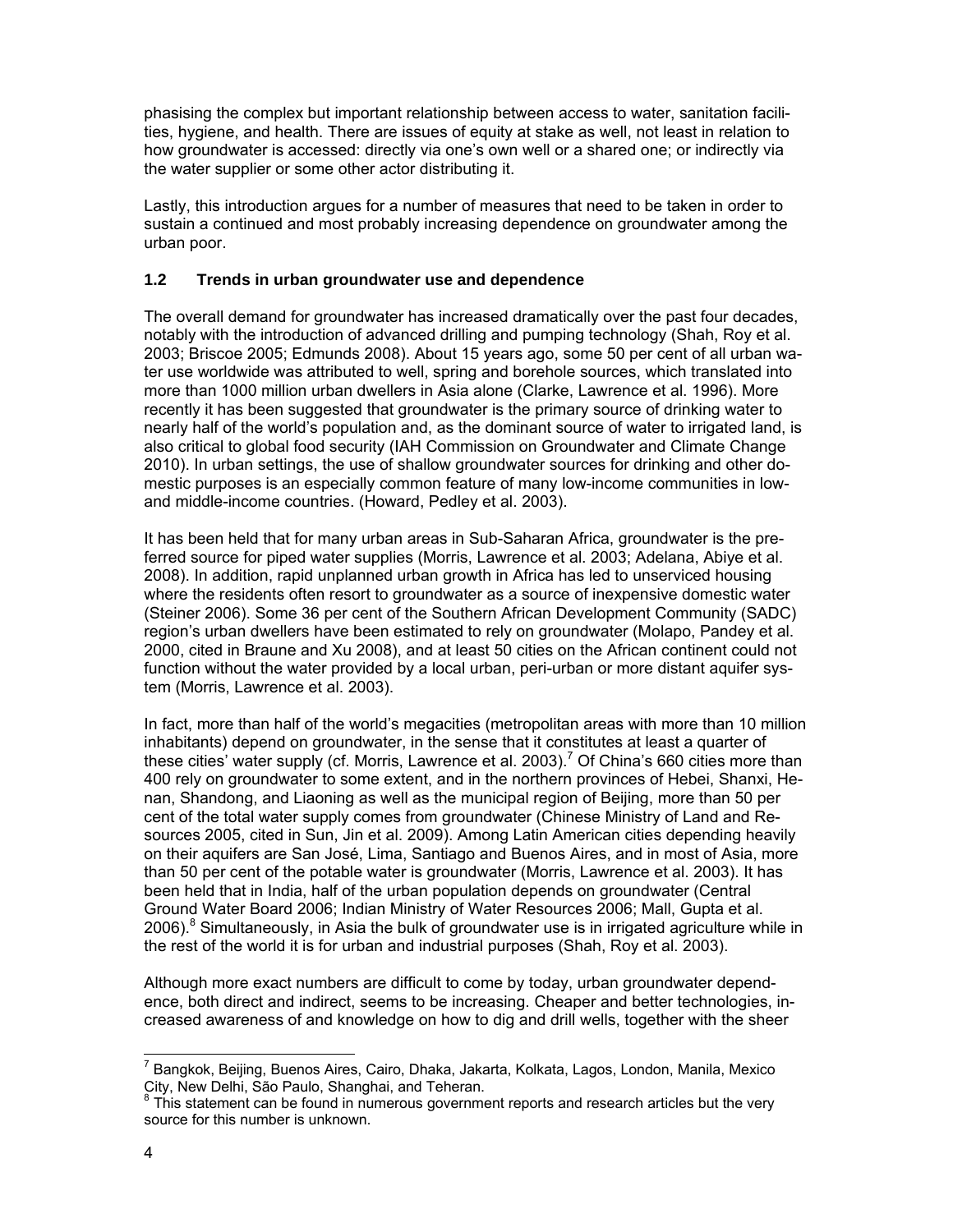urgency to source water locally are factors contributing to a growing number of wells in many cities in low- and middle-income countries. For instance, in Africa's arid and semi-arid regions, groundwater is seen as the most precious of natural resources and 'the only realistic and affordable means of providing reliable water supply, given 'the ephemeral nature of surface water' (Adelana and MacDonald 2008:1). The development of groundwater is therefore forecast to increase dramatically in an attempt to improve urban water supply coverage – especially if the MDGs are to have any chance of being achieved in this region (Adelana, Abiye et al. 2008; Foster, Tuinhof et al. 2008). However, the prospects for eradicating the backlog in water provision could be severely jeopardised by inadequate groundwater quality control and management (Xu and Usher 2006).

As will be analysed in Section 2 below, though, this dependence on groundwater for drinking and other household needs is not fully reflected in either the records kept and disseminated by water utilities, or in the official statistics reported, for instance for the MDGs. Groundwater can fail to show properly in the books even when the water utility in charge uses surface water and groundwater conjunctively, as is the case of Bangalore. The piped water in parts of the reticulated system may then be a mixture, and the groundwater may be used throughout the year or mainly during dry periods (whether seasons or years). The water users, for their part, depend on groundwater but only indirectly and may even be unaware of this. Water distributed via public standpipes and communal taps may also – wholly or to some extent – be taken from aquifers. However, this information is also not readily available.

Similarly, authorities' records of private wells – in rich and low-income countries alike – are scanty at best, typically lacking sound estimates of the number of wells in different areas, l*et al*one the quantity and quality of water they provide. It is inherently difficult to control citizens' groundwater abstractions, and few feel inclined to register their wells for fear of them being banned, or the water becoming taxed now or in the future. Hence, the extent of people depending directly on stand-alone wells – their own or shared ones – cannot be fully taken into account where data is not available.

Official statistics from various surveys on water sources, as linked to the MDGs, ask respondents to state their *main* source of drinking water (although other uses of water are probably just as important to health and hygiene, cf. Bostoen, Kolsky et al. 2007). In many of the surveys, a distinction is made foremost between piped and non-piped water. In some surveys, (direct) groundwater usage will only be reported separately if the respondent takes water mainly from a so-called unimproved, non-protected well. Since groundwater is – in some parts of the world – used primarily for purposes other than drinking, or as a back-up (either throughout the year, at peak demand, or during the dry season), the official statistics typically underestimate groundwater dependence, perhaps to a very large degree, because they neglect indirect groundwater use and do not capture all direct use.

#### **Box 1: Trends in piped and unpiped water supply**

A 2009 World Bank study for the Africa Infrastructure Country Diagnostic (AICD) was based on a new water supply and sanitation database compiled as part of the AICD. The AICD DHS $9/$ MICS<sup>10</sup> 2007 database is a collection of primary data on institutional development and sector performance in 50 utilities across 23 countries in Sub-Saharan Africa and includes data from the DHS from 1990 to 2006. From this data, it was concluded that piped water reached more urban Africans than any other form of water supply (39 per cent), but not as large a share as it did in the early 1990s (50 per cent).

Cont over

 $\overline{a}$ <sup>9</sup> USAID's Demographic and Health Surveys.

<sup>&</sup>lt;sup>10</sup> Multiple Indicators Cluster Surveys.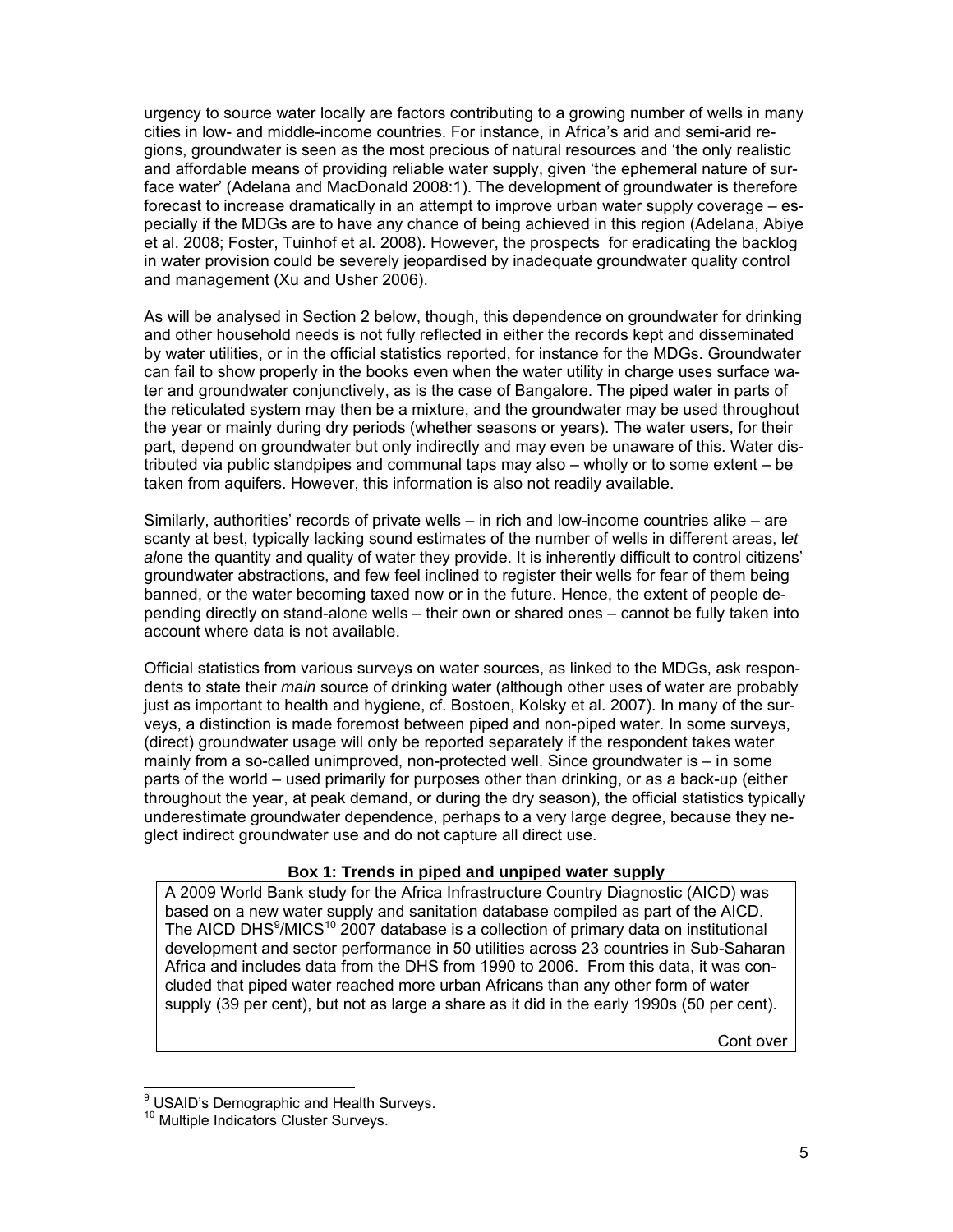Analysis suggested that the majority of those who lacked access to utility water lived too far away from the reticulated water supply; most of the population growth due to urbanisation has occurred in unpiped peri-urban slum areas, and utilities have not been able to extend their networks fast enough (Banerjee, Skilling et al. 2009).

With a decreasing proportion of the urban population getting water from a utility, the share that accessed its water through wells and boreholes was conversely found to have risen by 1.5 per cent yearly. On average, groundwater was the primary source for 24 per cent of Africa's urban population, although in some countries (such as Chad, Mali, Nigeria and Sudan), it constituted the principal source of urban water supply (*ibid.*). The DHS survey evidence is in line with the 2009 World Bank findings (see sub-section 2.1 below), but shows an even higher figure for water accessed via wells and boreholes: the (weighted) average share of Sub-Saharan African households depending directly on wells was over 30 per cent.

It should also be noted that in some cities, notably in Sub-Saharan African countries including Lusaka, groundwater is used for irrigation in urban and peri-urban agriculture, both for subsistence farming and for growing cash crops. Many urban dwellers also use groundwater for their livestock. Both practices can be crucial for the livelihood of poor (and middle class) people (Cofie and Drechsel 2007; Drechsel and Varma 2007).

## **1.3 Aspects of poverty and health**

Regardless of the source, access to safe water is an important indicator of poverty and it is well established that livelihood vulnerability, well-being and health are closely linked to the lack of adequate water (cf. Carter and Bevan 2008). This in turn depends on both the quantities consumed and used in the household, and the quality of the water. Together with a lack of proper sanitation facilities, diarrheal and other water and sanitation related diseases constitute the world's second most common cause of mortality in children under the age of five, after acute respiratory infections. A large proportion of these deaths, for instance those linked to diarrhoea, are preventable.

However, the relationship between water supply, sanitation facilities and human health is complex, and heavily mediated by human behaviour. Good hygiene behaviour, including hand-washing, disposal of children's faeces, food handling, and pest control, is likely to be more important in low-income areas where environmental exposure to pathogens is greater than in 'clean' areas. Water quantity is considered by some experts to be more important than water quality. This is because increased quantities of water promote good hygiene, and can prevent faecal-oral transmission of disease, mainly diarrhoea. The burden of disease that can be attributed specifically to poor water supplies, rather than to poor sanitation or hygiene, or all three, is not known (Rosen and Vincent 1999). Only when drinking water is the main source of infection will water quality be more important than quantity, and this is rarely the case in situations where diarrhoea is endemic (Bostoen, Kolsky et al. 2007).

Not only transmitted by ingested water, diarrhoea is caused by exposure to pathogenic microbes through various ways: person-to-person contact, contact with soil and surfaces contaminated with excreta, infected food, and flies and other animal hosts. Water-borne transmission is, however, likely to be of greater importance in some settings – either throughout the year or during the wet *or* the dry season. Different pathways may also interact with each other (Schmidt and Cairncross 2009a).

Diarrhoea rates are thus also influenced by weather and climate; transmission can be affected by temperature and rainfall extremes common during monsoon seasons. A negative association between monthly rainfall and diarrhoea morbidity rates has been found in a cross-sectional study, most likely explained by low rainfall leading to water scarcity (reduced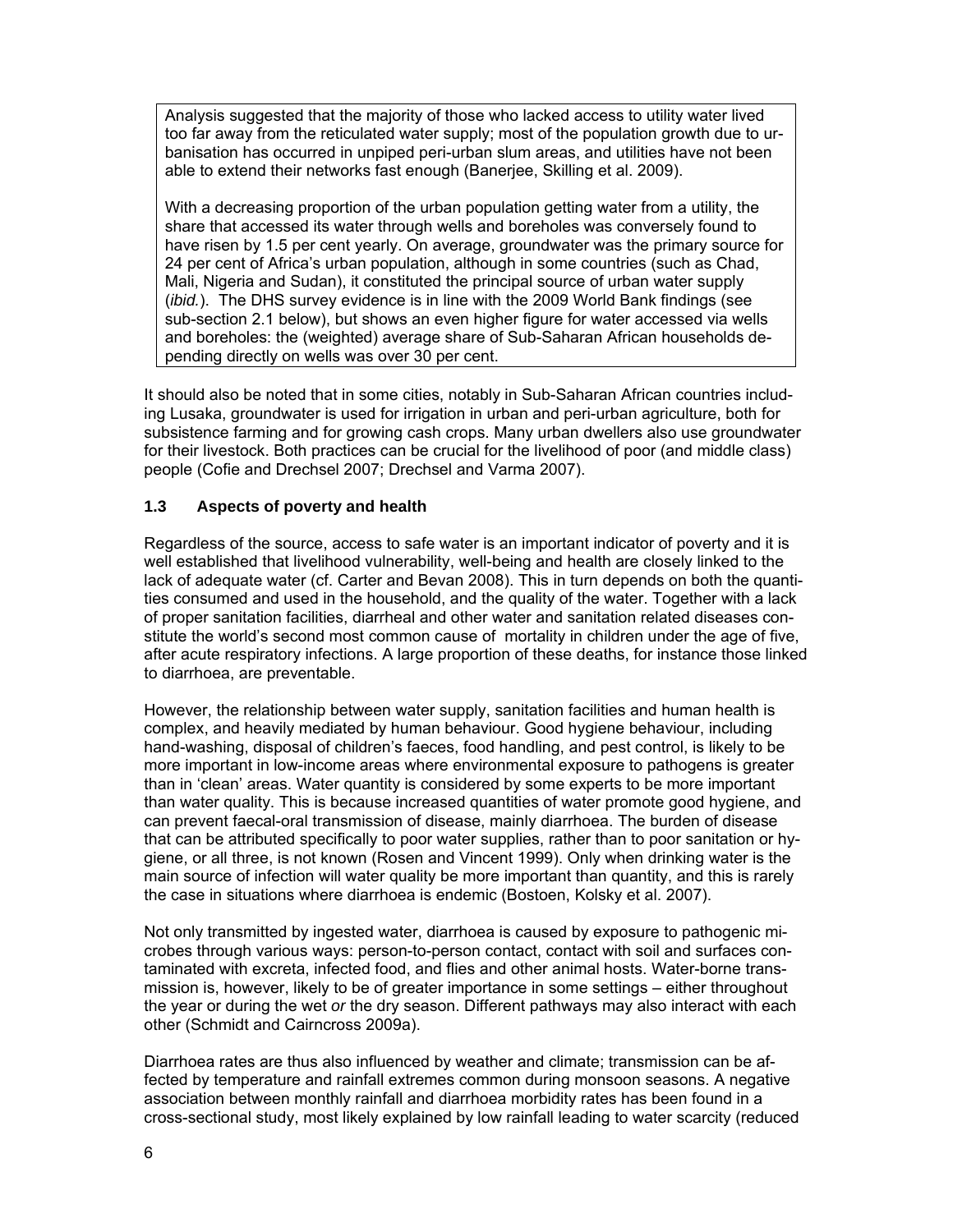availability), which in turn leads to the use of unprotected water sources and reduced hygiene practices (Lloyd, Kovats et al. 2007). On the other hand, in tropical Africa the incidence of diarrhoeal diseases has been found to rise substantially during rainy seasons as the greatest degree of pathogenic bacteria contamination of drinking water wells occurs after periods of heavy rainfall (Bordalo and Savva-Bordalo 2007; Taylor, Miret-Gaspa et al. 2009). In line with the latter, shallow groundwater sources in urban areas often show pronounced seasonal variations in microbiological quality, with a significant deterioration during the onset of the wet season that has been ascribed to contamination by on-site sanitation facilities such as pit latrines (Howard, Pedley et al. 2003).

Based on a review of the evidence regarding household water treatment interventions at point-of-use, researchers have advised against the implementation of large-scale water treatment programmes where diarrhoea is endemic, given the lack of unbiased, blinded studies that support such interventions. On the other hand, in situations of epidemic outbreaks of cholera in which water is a major transmission pathway, it is plausible that household treatment may be effective and can be recommended as a temporary measure (Schmidt and Cairncross 2009a; Schmidt and Cairncross 2009b). More generally, authorities, including international donors, should not make recommendations on point-of-use methods *in isolation from* interventions regarding sanitation, in the absence of strong local substantiation (Cairncross and Valdmanis 2006; Clasen, Schmidt et al. 2007; Schmidt and Cairncross 2009a; Schmidt and Cairncross 2009b).

It should also be noted that concerning cholera, the effect of chlorine as a household treatment method is poor when treating turbid water (containing suspended matter such as plankton). A combination of physical and physical-chemical filtering is therefore often vital during the rainy season. A piece of simple cloth, folded at least eight times, is able to filter out more than 99 per cent of the *V. cholerae* bacteria attached to plankton (Colwell, Huq et al. 2003).

Another aspect of poverty and health relate to the possibilities of point-of-use treatment and safe storage in the household. With regard to the former, in both Bangalore and Lusaka most poor people do not boil their drinking water because they find fuel too expensive and firewood hard to locate. However, when asked, most people claim that they do not think treatment is necessary. In Lusaka, where the quality of the groundwater is often substandard during the rainy season, chlorine is not always used, for a range of reasons, despite being distributed for free in some places or sold at subsidised prices.

Nonetheless, water treatment at point-of-use could become an important and integral part of programmes to reduce the health burden of groundwater during seasonal cholera outbreaks in Lusaka. Like in other parts of tropical African, it has been found that these occur mostly during the rainy seasons, and are strongly associated with the quantity of precipitation (Sasaki, Suzuki et al. 2009).

## **1.4 Aspects of equity**

In dense urban settings marked by poverty and limited choices, the issues of water quality/quantity, health and hygiene call for a strong link between practices for water supply on the one hand, and sanitation facilities on the other. On average, health indicators for cities score better than for rural areas; concerted control measures, for example to arrest the spread of cholera, are facilitated by better access to medical treatment and safe water and sanitation in the urban environment – and possibly also by education and awareness campaigns. Nevertheless, while it is hidden behind aggregate statistics, the widening social and economic gap between groups living in urban areas results in significant health inequities. The WHO and the UN Population Fund estimate that one third of the urban population lives in slums today, and the numbers of urban poor in the cities of low- and middle-income nations are certain to swell in coming years (UNFPA 2007; WHO 2008). Being densely pop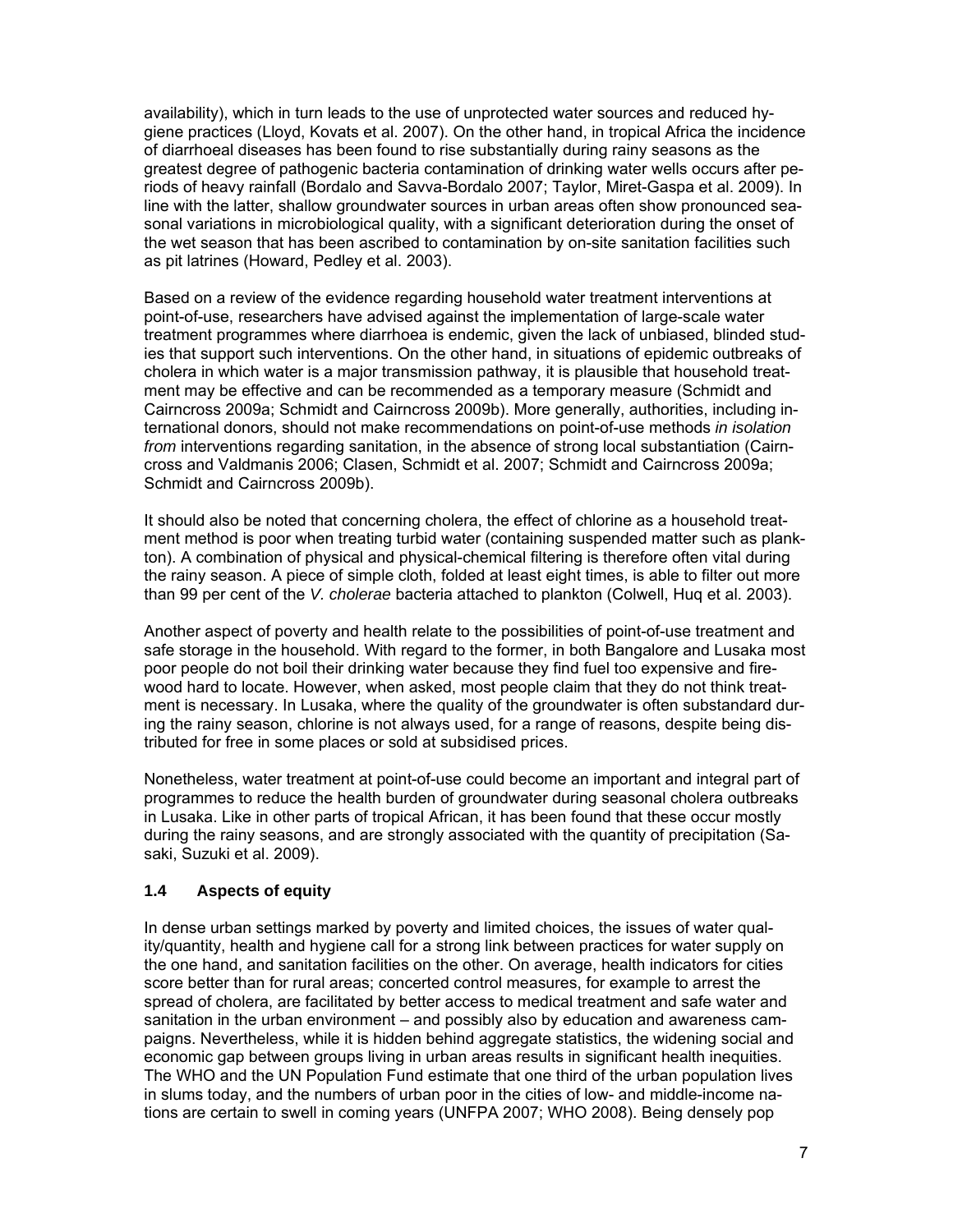lated and often built at inferior sites, these slums are prone to fire, floods and landslides, and their inhabitants are disproportionately exposed to diseases such as diarrhoea partly due to the notorious lack of water, both in quality and quantity, and sanitation services. Additionally, access to primary health care is rudimentary at best (*ibid.*).

The increasing gap between the urban haves and the have-nots in many cases manifests itself in the queues of women and children waiting for water to be made accessible at point sources. Although water should be treated as a human right, with ensuing obligations on the nation state as the first hand provider (cf. Grönwall 2008), there is a long way to go before various inequities in water supply are overcome, as evidenced by the long way that is walked by these women and children fetching water.

As the gap between demand and supply for water in cities increases with rapid urban growth, water users at all income levels may find that they need to self-supply from different sources. Water is increasingly purchased from private vendors and as packaged water (in bottles of varying sizes). For the very poorest in society this practice is seldom affordable; they can buy at most very small amounts of vended water, and must also attempt to find water for free elsewhere. Meanwhile, as the number and extent of surface water bodies in the urban landscape diminishes and the quality of their water steadily decreases wells often become the only viable alternative for the majority of people in low-income urban settlements. Water from such sources can be more or less free of charge where conditions are favourable, or be considerably cheaper than water from alternative sources. Water from aquifers also tends to be of good quality as in comparison with surface water sources, although in the city environment anthropogenic sources of bacteriological and physicochemical contamination abound and pose an ever-increasing health risk. The resource vulnerability that this causes must be taken into account by the appropriate authorities (*cf.* articles in Xu and Usher 2006).

Self-supply with groundwater may not be an easy option for the poorest where geological and other conditions are such that wells must be drilled rather than dug; the costs of constructing a borehole are still relatively high, not least in Sub-Saharan Africa. The poorest section of society also tends to live in very densely populated areas where there is little space for the excavation of deeper dug wells (between five and 15 m in depth). In such cases, one alternative may be that an external actor, such as the state government at city level or the public utility in charge, or an NGO, steps in to drill boreholes. As the case study of Lusaka shows, though, capital contributions and user fees may be charged subsequently in exchange for water from such wells, partly in order to encourage the beneficiaries to engage in the operation and maintenance of the boreholes and pumps and thereby improve their functional sustainability (cf. Carter and Bevan 2008). This approach will most probably continue to be very common in Sub-Saharan Africa where finances are limited, the need for enhanced water access is vital, and the availability of groundwater is such that it constitutes a – or possibly the only – sustainable<sup>11</sup> resource at hand. Since the fees may prove prohibitive for the poorest section of society, cross-subsidies are important if everyone is to secure access to adequate water. In many low- and middle-income countries, however, the emphasis on costrecovery has worked to undermine cross-subsidies, and public standpipes where water can be taken for free are becoming rare.<sup>12</sup>

#### **1.5 Managing a hidden resource: taking measures to improve sustainable access**

Experts in the field often point out that groundwater as a resource is a 'hidden asset' and therefore under-researched. Clearly, groundwater and its importance is less acknowledged,

 $\overline{a}$ 

 $11$  It should be noted that "sustainability" in terms of groundwater use is subject to debate, see subsection 3.2.

Although public standposts/pipes may once have signified free-of-charge water, it seems as if water from such sources has to be paid for in most countries other than India.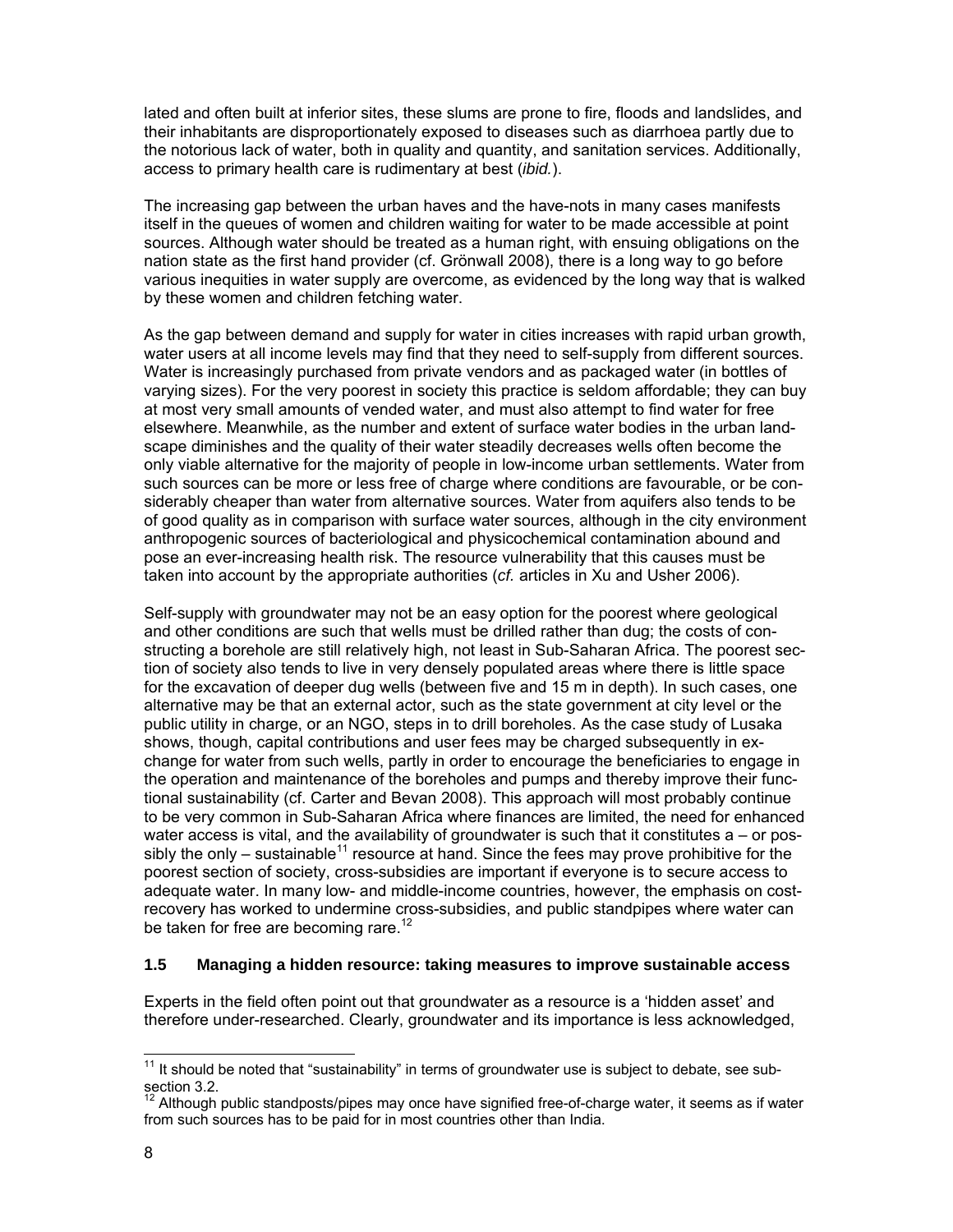and also less understood, due to its being out of sight below ground. The resulting lack of data, and sometimes awareness, also has implications on climate change research and policy-making. This is critical, since both the climate system and groundwater storage are fundamental parts of the hydrological cycle.

Groundwater's invisible nature may result in local authorities having insufficient and inaccurate information, both about its occurrence in and around the city environment, and its use by city dwellers. There is almost inevitably a lack of detailed information on the prevailing hydrogeological conditions, records on the existing number of dug wells and boreholes, and the characteristics of these wells – including water table, abstraction rate, potential quality problems, and so on – and other data pertinent for planning, development, protection and conservation of the groundwater resources in the short as well as long term. Without knowledge of this kind, it is virtually impossible to track the impact of pollution and over-exploitation of groundwater, spatially and over time, in order to develop and implement evidence-based sustainability policies.

## **1.5.1 Groundwater dependence in Bangalore and Lusaka**

Examples of these challenges are visible from the case studies of Bangalore and Lusaka. The table below summarises the relevant conditions for groundwater dependence in the two cities – full details are given in Section 4 of this review. As can be seen, the data available are in many cases based on fairly coarse estimations only, or no data at all are available.

| SI                       |                                                                                                  | <b>Bangalore</b>                                                                | Lusaka                                                            |
|--------------------------|--------------------------------------------------------------------------------------------------|---------------------------------------------------------------------------------|-------------------------------------------------------------------|
| $\mathbf{1}$             | City size                                                                                        | 741 km <sup>2</sup>                                                             | $375$ km <sup>2</sup>                                             |
| $\overline{2}$           | GDP, est.                                                                                        | US\$ 69bn (2008)                                                                | N/A                                                               |
| 3                        | No of inhabitants, estimated                                                                     | 7M                                                                              | 1.7M                                                              |
| 4                        | No of official slum (informal) areas                                                             | 473                                                                             | $35 - 40$                                                         |
| 5                        | Proportion of slum dwellers, estim.                                                              | 20-35 %                                                                         | 65-70 %                                                           |
| 6<br>$\overline{7}$<br>8 | Proportion connected to utility<br>Volume distributed by utility<br>Demand, estimated by utility | $< 50 \%$<br>Ca. 900,000 $\rm m^3$ /day<br>$> 1,300,000 \text{ m}^3/\text{day}$ | $< 35 \%$<br>Ca. 210,000 $\rm m^3$ /day<br>Ca. 400,000 $m^3$ /day |
| 9                        | Geological conditions, main rock                                                                 | Granite                                                                         | Limestone                                                         |
| 10                       | No of utility wells                                                                              | Ca. 10,000                                                                      | Ca. 72                                                            |
| 11                       | Proportion of water from utility wells                                                           | N/A                                                                             | > 50%                                                             |
| 12                       | Volume pumped from utility wells/day                                                             | N/A                                                                             | 130,000 $m3$                                                      |
|                          |                                                                                                  |                                                                                 | Cont over                                                         |
| 13                       | Main type of private wells, depth                                                                | Boreholes, 60-300 m                                                             | Dug wells, 2-5 m                                                  |
| 14                       | No of private boreholes on record                                                                | >110,000                                                                        | Ca. 1,900                                                         |
| 15                       | Volume from private boreholes/day                                                                | N/A                                                                             | 80,000-350,000 m <sup>3</sup>                                     |
| 16                       | Volume from other private wells                                                                  | (negligible)                                                                    | N/A                                                               |
|                          |                                                                                                  |                                                                                 |                                                                   |
| 17                       | Poor people's direct dependence                                                                  | Via some standposts,                                                            | Via own dug wells &                                               |
|                          |                                                                                                  | utility tankers, ven-                                                           | community-based                                                   |
|                          |                                                                                                  | dors, shared wells                                                              | wells, vendors                                                    |
| 18                       | Poor people's indirect dependence                                                                |                                                                                 | Piped water supply                                                |
|                          |                                                                                                  |                                                                                 | (house connections),                                              |
|                          |                                                                                                  |                                                                                 | communal taps, DTF                                                |
|                          |                                                                                                  |                                                                                 | kiosks                                                            |

## **Table 1: Comparison of groundwater dependence in Bangalore and Lusaka**

*Sources: see Section 4 below.*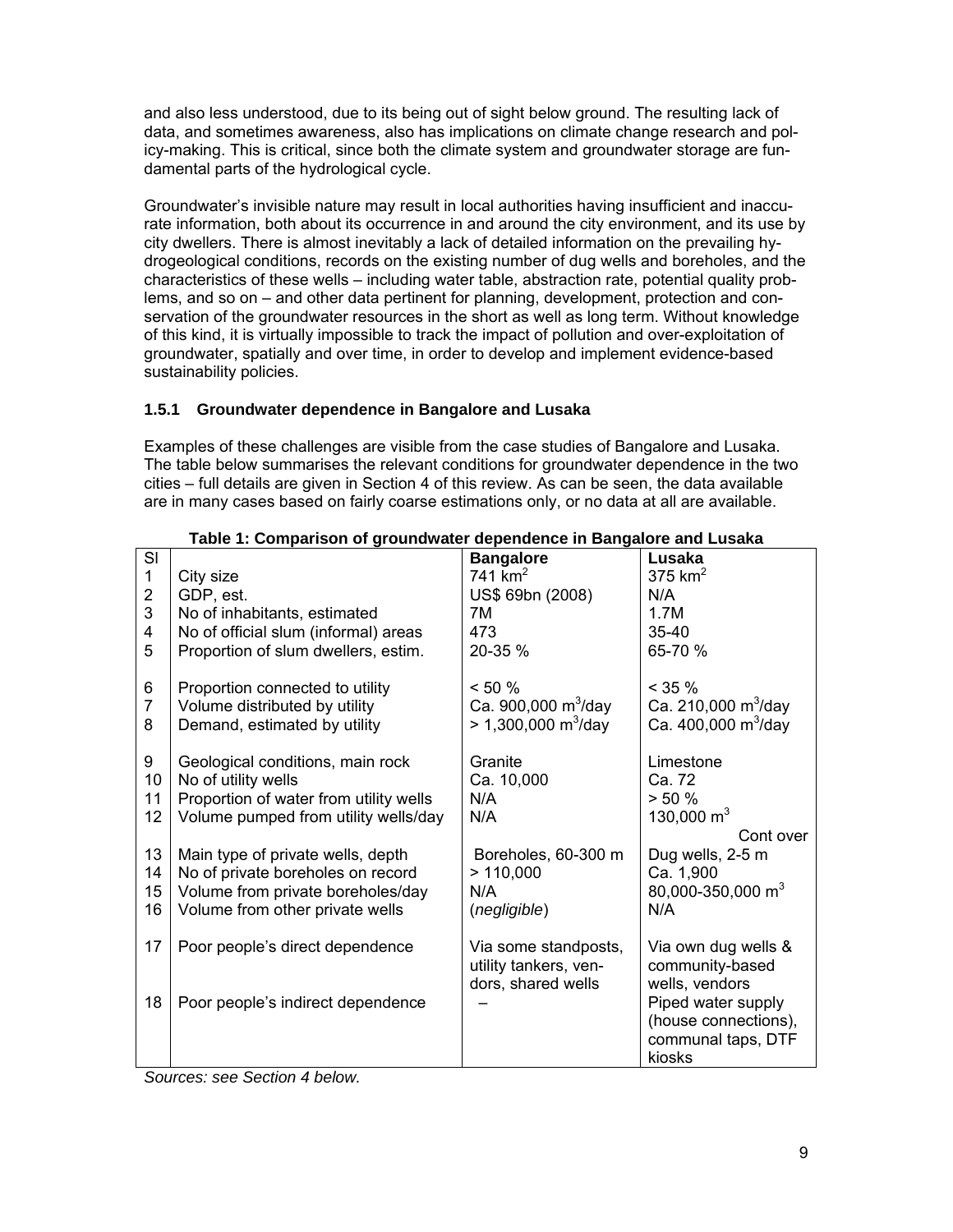#### **Overview of conditions for groundwater dependence in Bangalore and Lusaka**

In some critical respects, the prevailing conditions are fundamentally different in the cities studied: in Bangalore, groundwater is predominantly pumped from deep boreholes in the low-yielding crystalline bedrock by middle and upper class landowners and the public utility (and occasionally by a politician for the benefit of the poor). Many experience sinking water tables and wells that dry up, or fail even in the attempt to drill them, and the interpretation of the concept of a 'sustainable' groundwater development is at stake. In particular, people residing in the peri-urban areas of Bangalore have no alternative source of water other than purchasing it from someone with a good-yielding well. Slum dwellers rely mainly on irregular but essentially free water supplies from public standposts, some of which are connected to stand-alone wells, but are in this regard at the mercy of authorities that may change the policy at any time.

In Lusaka, the karst terrain makes for a groundwater table which is often extremely shallow, but the system of underground channels and cavities reduces and/or eliminates completely the attenuation of pollutants that would otherwise occur through natural filtration. Therefore the groundwater is essentially as easily polluted as surface water in a stream, especially in Lusaka's low-income settlements. This makes water quality a major problem, particularly during the wet season, and cholera outbreaks linked to oral-faecal transmission are common. Many among the poorest access their water from the kind of dug, shallow wells that are most at risk and can seldom afford to consume treated water. Their very sub-standard sanitation and hygiene conditions are also a major hazard. The authorities are concerned by the dug wells and the official policy is to close them down; yet almost nothing is done to improve the sanitation situation.

## **1.5.2 Policy issues and options**

The contrasting conditions and uncertainties in Lusaka and Bangalore serve to emphasise the importance of understanding the local situation, including not only the local hydrogeology and other physical aspects of the water system, but also the institutional context. From a resource perspective, for example, measures relating to rainwater harvesting (RWH) are very pertinent in Bangalore, but largely irrelevant in Lusaka, where improved drainage is far more important. Alternatively, to give one of many possible institutional examples, the utility plays a bigger part in delivering water to the urban poor in Bangalore, partly because the piped water system is more extensive, and partly because self-dug shallow wells are not a serious option.

As shown in Table 2, there are a wide range of measures that can, in the right circumstances, be used to increase the quality and quantity of well water available to urban households, including those living in poverty. Whether these measures are appropriate depends on the local context, and also on the other measures being taken. Under most conditions, developing a coherent set of measures that will actually improve water condition in low-income areas is as much a governance challenge as a technical challenge. It is even more of a governance challenge if the beneficiaries are low-income households living in informal settlements, who are typically excluded from the formal markets and policies involving land, housing and services, except where they have managed to organize and engage constructively with local authorities (Mitlin and Satterthwaite 2004).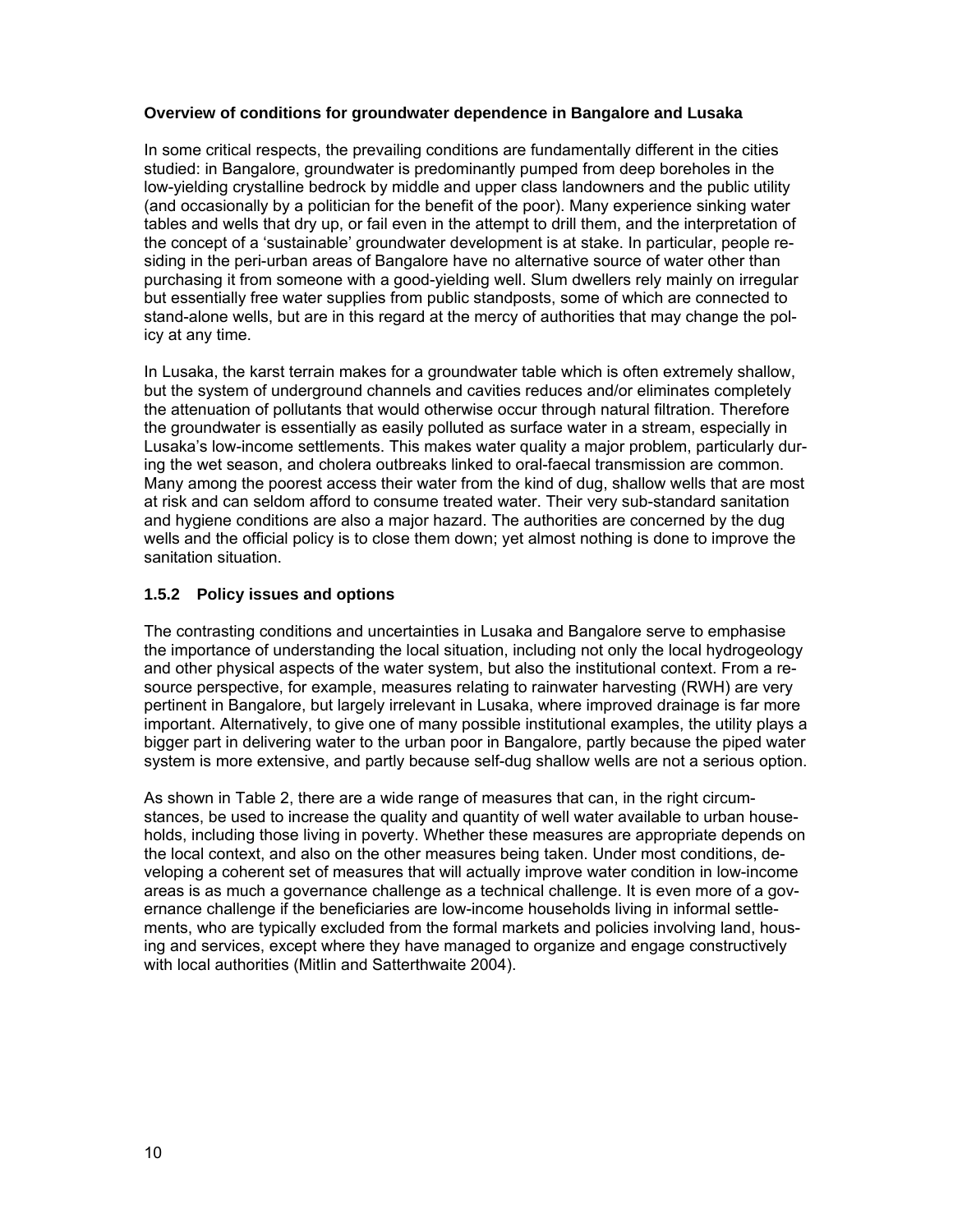### **Table 2: An illustrative list of measures to increase the quality or quantity of groundwater for urban households and extend integrated water resource management**

## **To prevent depletion of groundwater**

- Conduct hydrological assessment of aquifers and estimate water balances
- Monitor changes in water table
- Register and license large scale groundwater users and enforce licence conditions
- Disseminate information on groundwater to appropriate media and decisionmakers
- Undertake demand-side water conservation where demands are excessive
- Reduce or eliminate unessential water demand met by groundwater
- Limit drilling of wells affecting vulnerable aquifers (e.g. through licensing of contactors)
- Switch to alternative water resources
- Introduce rainwater harvesting and other artificial means of recharge
- Adapt planning procedures and drainage system to maintain groundwater recharge
- Promote mini-Sewage Treatment Plants and water re-use in apartment and office blocks

## **To increase the quantity of well water abstracted for use**

- Increase number of wells
- Increase depth of wells and/or capacity of pumps
- Clean and maintain dug wells

## **To reduce groundwater contamination**

- Identify pollution sources
- Define groundwater protection areas and enforce good practice within the zones
- Improve unprotected, dug wells by inner lining, platform and cover
- Stop leaking sewer pipes and open release of sewage
- Increase number of (improved) latrines
- Reduce open defecation and use of (esp. unlined) pit latrines
- Reduce groundwater water pollution from industrial and commercial sources
- Improve solid waste management systems

## **To improve well water quality at point-of-collection**

- Clean and/or upgrade wells
- Close or limit use of wells that are contaminated or at high risk of contamination
- Drill boreholes to replace shallow wells (or in some cases drill deeper boreholes)
- Practise hygienic well use behaviour

## **To improve water quality at point-of-use**

- Monitor quality of water at point-of-use
- Adopt hygienic water use practices
- Only use highest water quality for drinking and food preparation (especially for infants)
- Treat water at point-of-use boiling, filtering, chemical treatment or UV light treatment

## **To improve groundwater distribution**

• Install and maintain hand- or electric pumps

Cont over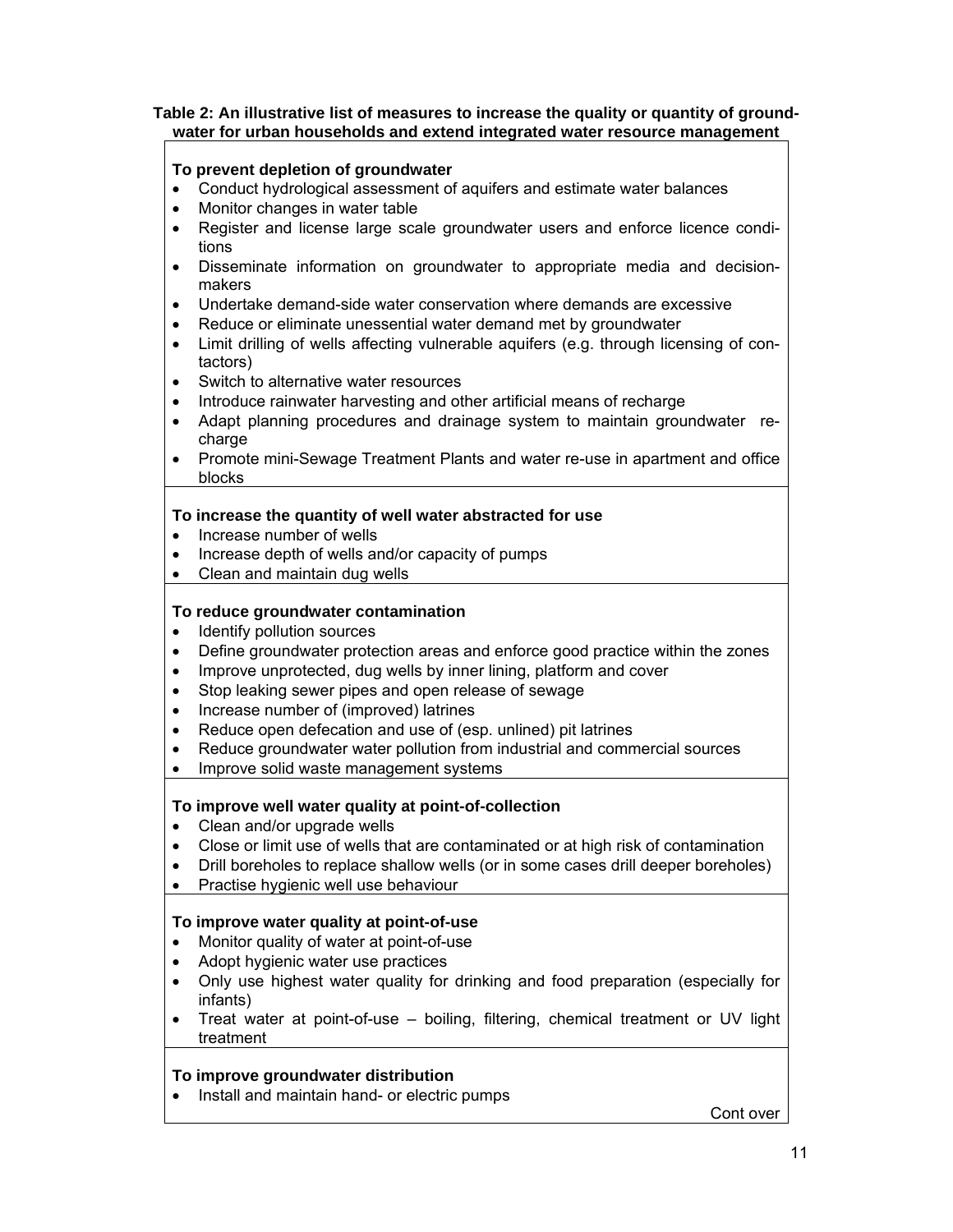- Construct local piped water network (e.g. though community organizations)
- Improve water-carrying devices
- Monitor quality of water at point-of-delivery to homes

#### **To integrate urban well/groundwater into water resource management**

- Undertake technical assessment of groundwater resources
- Provide technical, organizational and financial support for self-provisioning with wells
- Ensure community representatives have an influential role in the management decisions
- Identify means for supporting household and community groundwater selfprovisioning
- Adopt appropriate combination of regulations, community institutions, market mechanisms, technical support and advocacy
- Create institutional basis for managing urban water resources (including for example groundwater units within public utilities and/or urban teams in IWRM organizations)

Some measures bring their own risks, and without local hydrological and/or health assessments it can be difficult to weigh up the risks of action versus inaction. More and deeper wells can increase groundwater quality and quantity, but under some conditions may lower the water table, resulting in declining water availability in the low-income settlements. In some conditions reducing the use of pit latrines may improve well water quality, while in others it may inadvertently increase open defecation, and therefore increase groundwater pollution. In some conditions, closing lightly contaminated wells may reduce exposure to faecal oral diseases by improving drinking water quality; in others it may increase exposure by reducing the amount of water available for washing. Again the effect of such measures depends on both the physical and institutional contexts.

Given the amount of attention devoted to assessing the water quality and availability for piped water systems, the lack of information relevant to urban self-provisioning with groundwater is striking. Even with quite comprehensive assessments and monitoring, weighing up the risks of the practical interventions listed in Table 3 could be difficult. However, the more obvious explanation for the general lack of information is the lack of any concerted demand, locally and internationally.

While utilities, and those trying to hold utilities to account, provide an obvious audience for information relevant to the piped water system, there is no equivalent audience for information relevant to self-provisioning with wells. Residents of informal settlements, who could probably benefit most from supportive policies, are not well positioned to use such information unless they are well organized, and can get at least some support from government agencies or NGOs that they can trust. Government authorities may not be interested in such information either, particularly if the existing consensus among policy elites is that urban households should not use wells, or that urban dwellers should not be allowed to live in informal settlements. Moreover, if the views against informal settlements are extreme, then the same information needed to support their residents in their quest for adequate water could be used instead to justify evictions or punitive limitations on groundwater. Even when government officials are interested in assisting low-income households to gain

better access to groundwater, it can be difficult to root these interests institutionally. Urban water utilities are typically organized around the objective of providing piped water supplies to bill-paying households. The governance challenge of improving self-provisioning from wells in informal settlements is radically different from that of managing and extending a piped water system. So is the governance challenge of regulating commercial well users and groundwater polluters, and of developing a monitoring programme that gets the right informa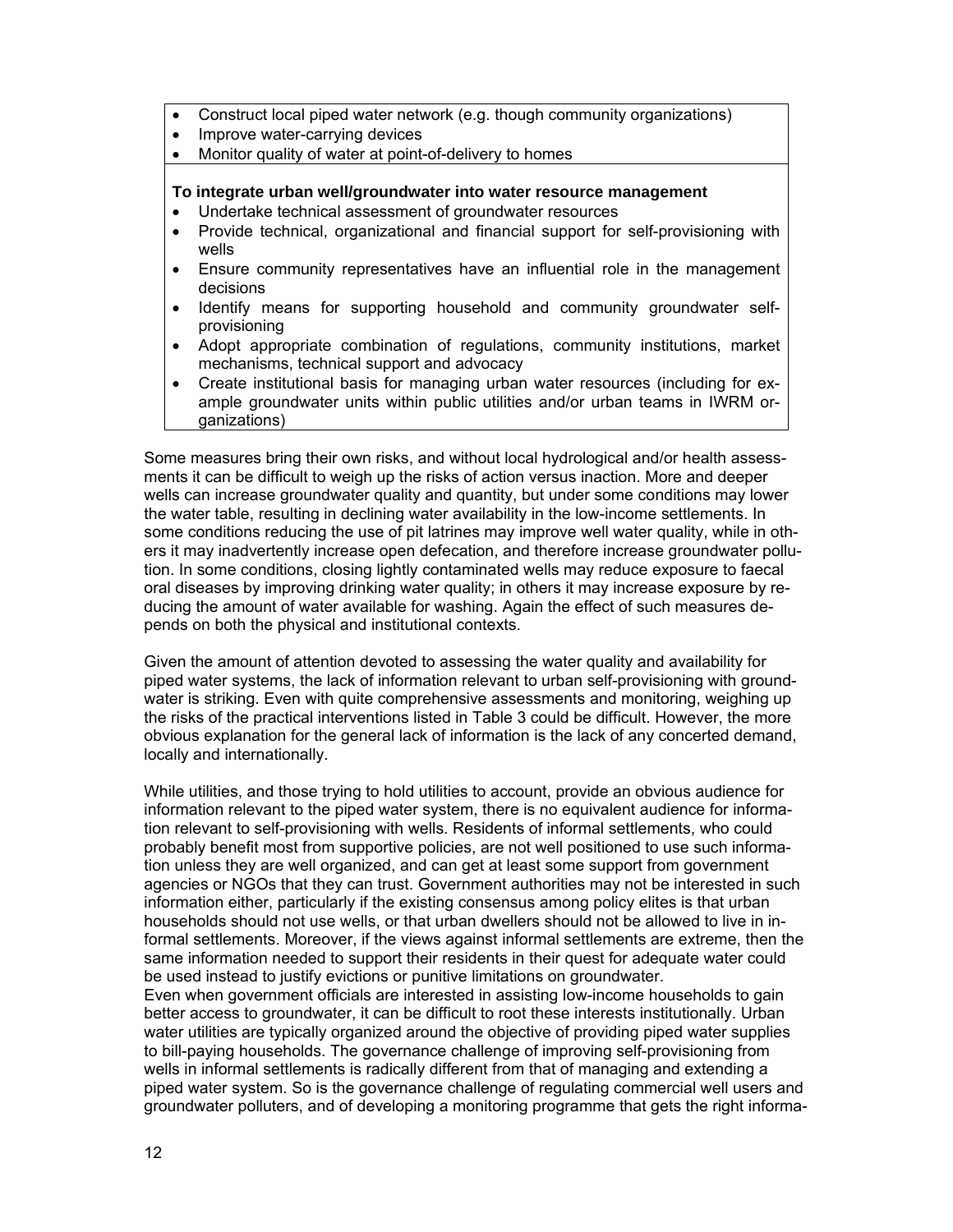tion into the right hands and spawns a constructive public debate. There may be a range of government and non-governmental agencies who could take on particular tasks, but if the responsibilities for supporting more sustainable and equitable well use are distributed too widely, they are poorly motivated and uncoordinated. Moreover, as with more conventional urban services (World Bank 2003), unless pressure from well users is actually helping to drive them, significant improvements are unlikely to be forthcoming.

International policy debate in the water sector has also helped to divert attention from the governance challenge of supporting urban self-provisioning with wells. The two water governance issues that have received most attention in the international development arena in recent decades have been the appropriate role of the private sector in operating water utilities, and the scope for creating a better institutional basis for integrated water resource management. Whether they are publicly or privately operated, water utilities are inclined to focus on piped water supplies, and more generally on water systems over which they have direct responsibility, and rarely have much experience or incentive to help users secure their own water supplies. Organisations set up for integrated water resource management are familiar with the governance challenges of decentralized water self-providers, but tend to have a rural or basin-wide focus, and no experience working in the informal settlements of urban centres. Thus, as indicated in the title to Table 3, engaging with these issues would represent an appreciable extension of conventional integrated water resource management. Indeed, in many contexts these activities would be better situated within the context of a broader strategy for addressing water, sanitation and shelter, influenced as much as possible by the low-income residents themselves.

In short, while there is often much that can be done to improve access to well water for low income households, it is critical to choose the right measures and to support forms of governance that favour low-income households. This is a difficult challenge, and if urban well use were just a residual practice being displaced by piped water, it would not be worthwhile to mount an international response. As described in the following section, however, well water remains a critical resource, particularly for low income households. Moreover, policy challenges similar to those described above will require a serious effort to address deficiencies in informal settlements, and while these challenges are daunting they are by no means insurmountable.

## **2 Trends, statistics and household data on groundwater access**

There are enormous uncertainties in the estimates of the Earth's total volume of groundwater reservoirs, ranging from 7 to 23 million  $km^3$  (Kundzewicz and Döll 2009), which may explain why very little data on groundwater as a source for urban or domestic usage is available today. In the whole of Sub-Saharan Africa, for instance, there are no reliable, comprehensive statistics on groundwater use or related issues such as dependence, aquifer characteristics, recharge rate and infiltration capacity, general quality issues or even abstraction rates (Foster, Tuinhof et al. 2006).

Although lack of data and inherent complexities have so far ruled out any serious effort to construct global groundwater supply-demand balances, it is nevertheless important to document the changing patterns of groundwater dependence. Some such analyses can be made based on household surveys and population trends.

This section draws on USAID's Demographic and Health Surveys (DHS) undertaken in Sub-Saharan Africa (28 countries) South and Southeast Asia (8 countries) and Latin America and the Caribbean (seven countries). For each region, countries were only included if there had been a survey since 2000. The surveys are nationally representative, intended for use in monitoring and researching population and health-related topics. The standard DHS surveys are usually of between 5000 and 30,000 households in the country, with the urban and rural shares depending primarily on the level of urbanisation. They are typically undertaken about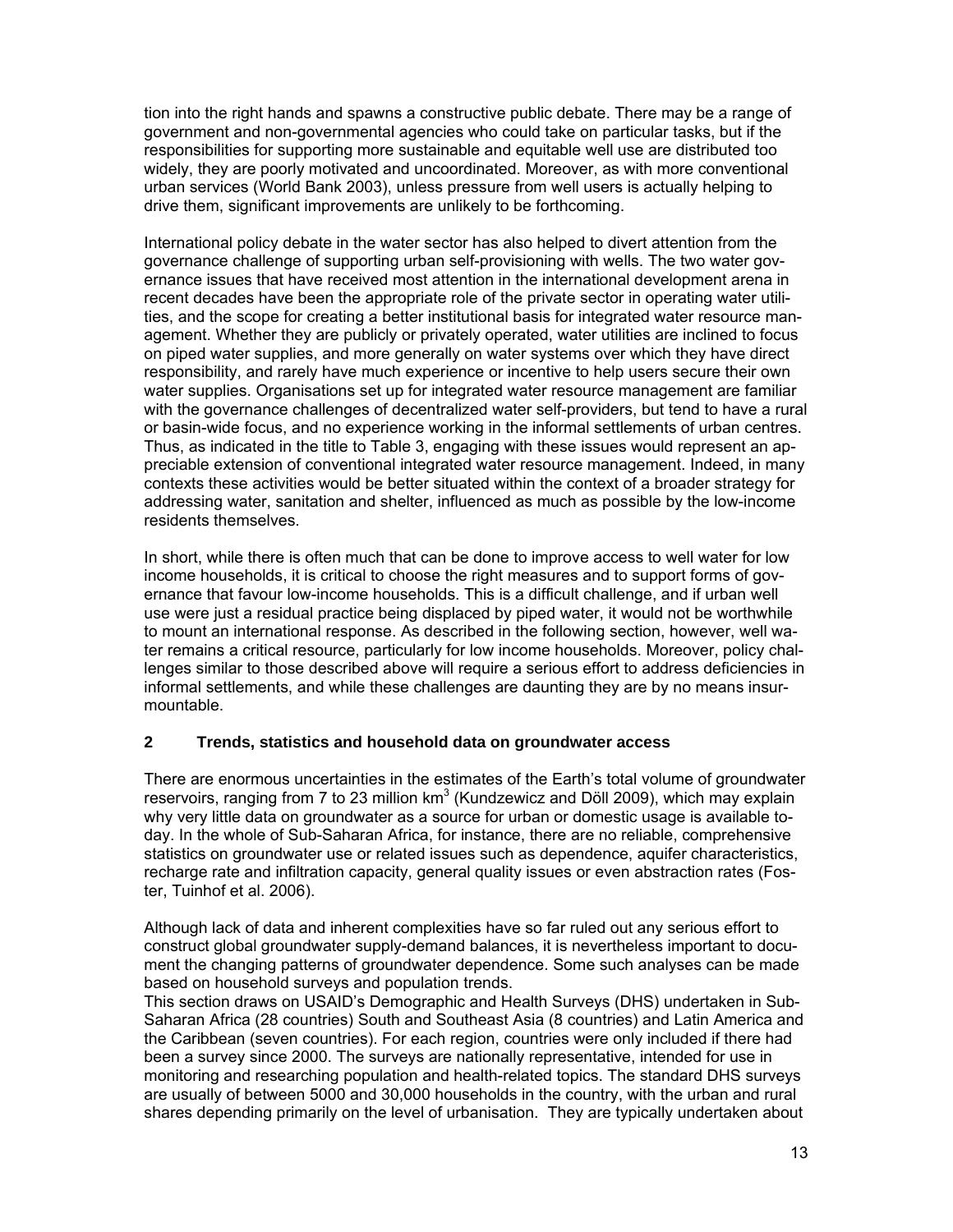every five years. Information of the households' water supplies is collected as part of a much larger household questionnaire, primarily because the quality and quantity of water a household uses is an important health determinant, particularly for infants and children. While there is some variation in the questions over the years and between countries, in the surveys summarised there were questions intended to reveal whether the household uses a local well as its main source of drinking water.

Section 2.1 below summarises DHS survey evidence on the use of wells by urban households in Sub-Saharan Africa, South and Southeast Asia, and Latin America (including the Caribbean). Section 2.2 examines some of the limitations of this sort of survey data for monitoring improvements in access to water and sanitation, and also for assessing household dependence on groundwater.

## **2.1 Survey evidence of urban households' dependence on nearby wells**

In the surveyed countries alone, an estimated 269 million urban dwellers depend on nearby wells as their principal source of drinking water, and many more can be presumed to depend more indirectly on groundwater. In the Sub-Saharan African and Asian countries surveyed, the (weighted) average share of households depending directly on wells was over 30 per cent, while in the Latin American countries it was only about 3 per cent. In all regions, these shares are considerably lower than the rural shares, which are 50 per cent for Sub-Saharan Africa, 68 per cent for South and Southeast Asia, and 15 per cent for Latin America. For urban households, the shares are considerably higher among poorer households: the average for the lowest (country) wealth quintiles was 41 per cent in Sub-Saharan Africa, 50 per cent in South and Southeast Asia and 9 per cent in Latin America. The changing patterns of well use in those countries where multiple surveys have been conducted give no indication that the overall extent of well use is declining, although the urban households in wealthier countries do display less dependence on wells.

#### *Overall patterns of urban household well use*

Given that urban groundwater is rarely even mentioned in discussions of water access, it is striking that almost a third of urban dwellers surveyed in Asia and Sub-Saharan Africa depend mainly on nearby wells for their drinking water. This is illustrated in Figure 1, and summarised in Table 4, with more detailed figures provided in Table A1, Appendix A. These estimates imply that within the surveyed countries hundreds of millions of urban households depend on wells as their principal water source: approximately 66 million in the countries surveyed in Africa, 201 million in South and Southeast Asia, and two million in Latin America and the Caribbean. Since the surveyed countries only represent about 970 million of the estimated 2.3 billion urban dwellers in the 'less developed' countries of the world, and the 3.2 billion urban dwellers in the world as a whole, the actual number of urban well users is likely to be considerably higher.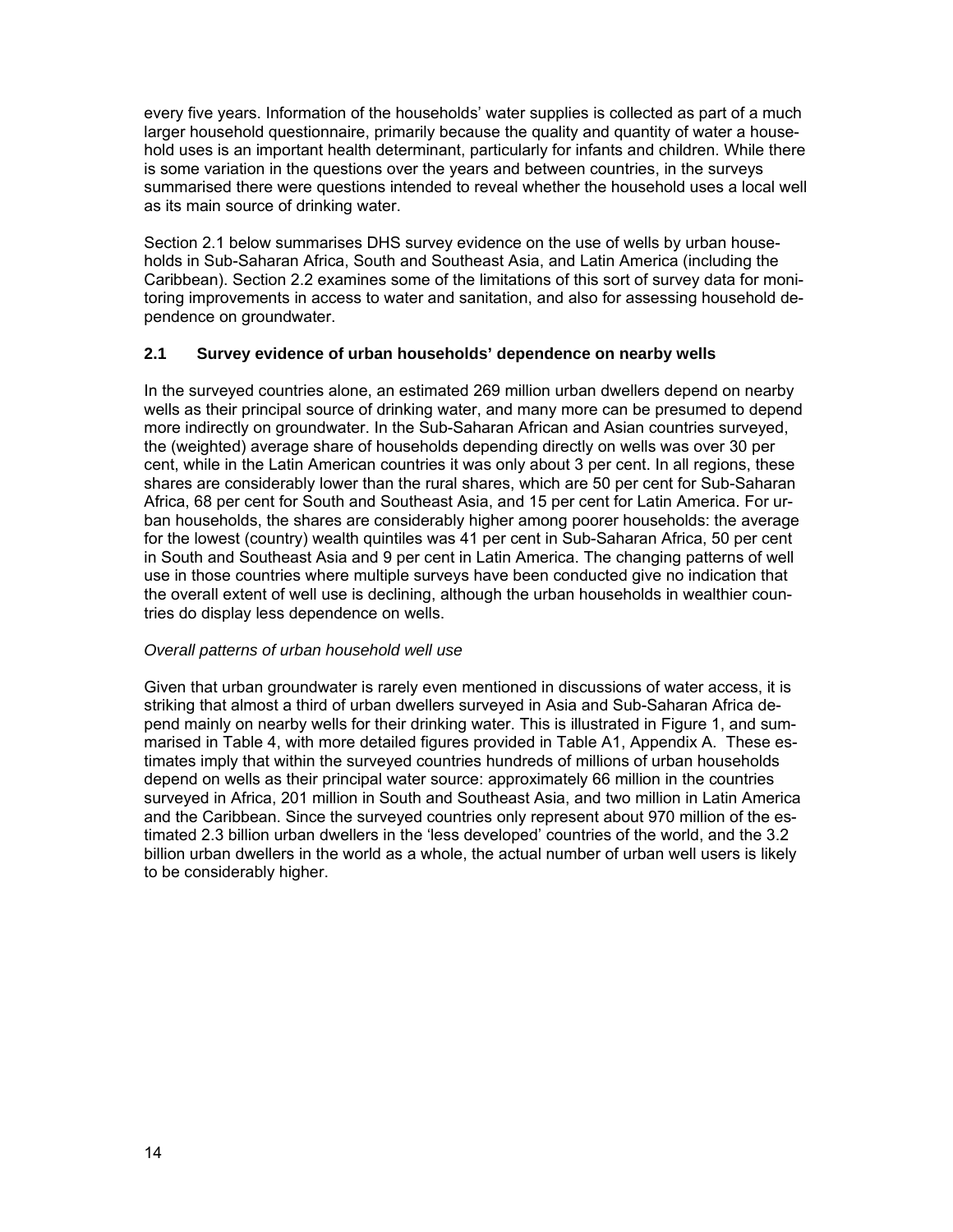

**Figure 1: Share of urban households using well water, piped water and other water sources as principal source of drinking water** 

Source: Table 3

| Table 3: Principal household water source in Africa, Asia, Latin America and the |           |  |
|----------------------------------------------------------------------------------|-----------|--|
|                                                                                  | Caribbean |  |

|                                                                                     | <b>Principal household water source</b> |    |    |  |  |
|-------------------------------------------------------------------------------------|-----------------------------------------|----|----|--|--|
| <b>Piped water</b><br><b>Well water</b><br>Other<br>$(%$ hhs)<br>(% hhs)<br>(% hhs) |                                         |    |    |  |  |
| <b>Regional averages of DHS</b>                                                     |                                         |    |    |  |  |
| Sub-Saharan Africa                                                                  | 31                                      | 52 | 17 |  |  |
| South and Southeast Asia                                                            | 32                                      | 57 | 11 |  |  |
| Latin America and Caribbean                                                         | 3                                       | 80 |    |  |  |

*Note: These regional estimates are population-weighted averages of country shares, based on the DHS surveys whose country-specific results are summarised in Appendix 1, Table A1.* 

Particularly in Sub-Saharan Africa and Asia, the averages hide considerable inter-country variation. Among the African countries, Namibia reportedly has almost no urban households relying on wells for drinking water, Gabon only 2 per cent, and Zimbabwe 3 per cent, while Liberia has 70 per cent and Nigeria 59 per cent. (Since Nigeria makes up almost 35 per cent of the combined population of the African countries included, its high percentage has a large influence on the regional average, which is weighted by population.) In Asia, the shares vary from 17 per cent in the Philippines to 69 per cent in Bangladesh. In Latin America, on the other hand, the share is well under 7 per cent everywhere except for Haiti, where it is 18 per cent.

Three of the factors that might be expected to explain variations in the urban share of households in a country that use wells are urban income, recent urban population growth and urban groundwater resources. Table 4 presents a matrix of correlation coefficients including the share of urban households in a country using well water as their principal water source (based on the statistics summarised above) and internationally available variables that are at least indirectly related to these factors: GDP per capita; the average urban population growth rate in the decade preceding the survey; the renewable internal freshwater resources per capita. Given that these GDP per capita and decadal urban population growth are only rough proxies for the factors that would be expected to influence the use of wells, and given that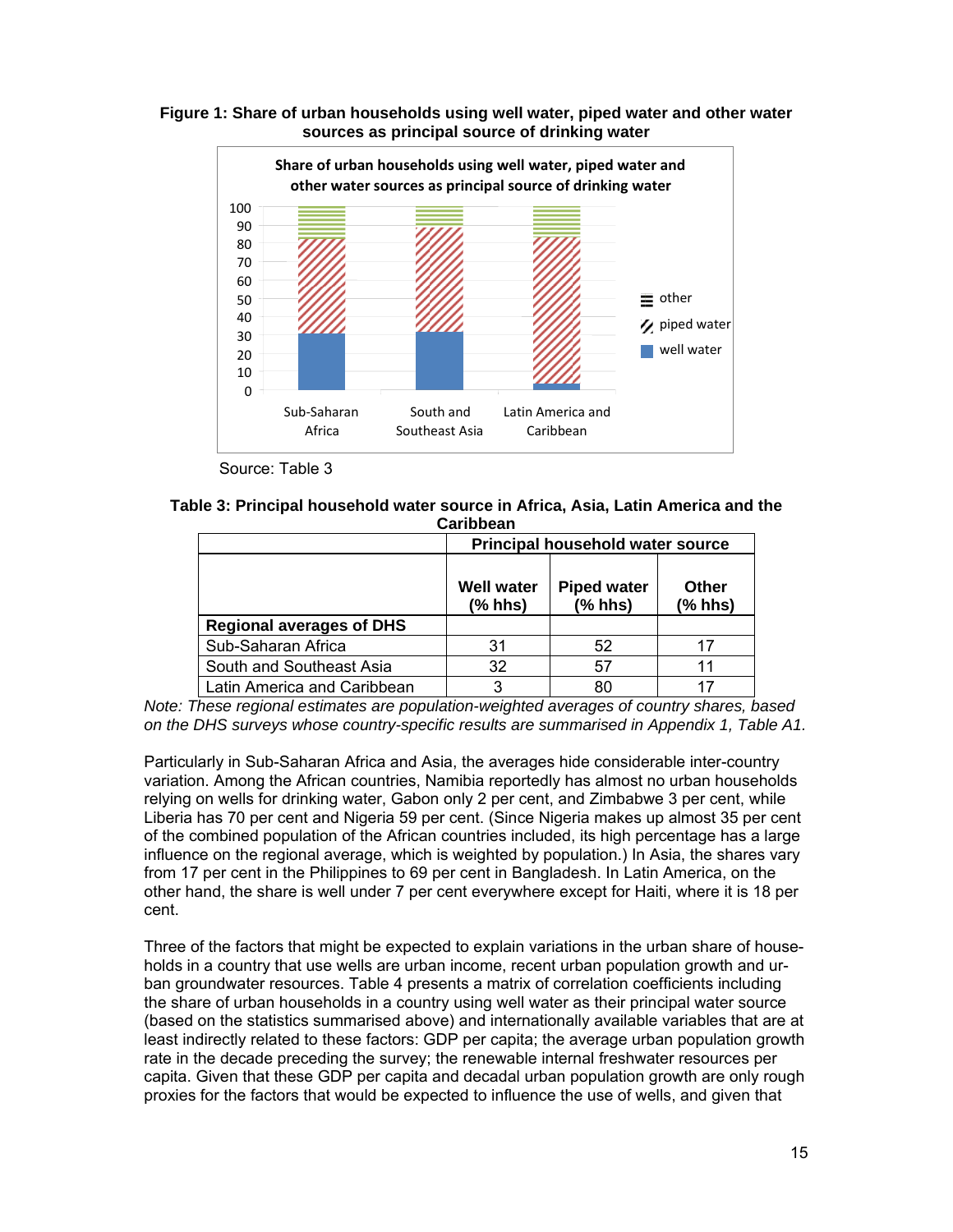the renewable internal freshwater resources are an extremely poor proxy for urban groundwater resources, the results conform at least roughly to what would be expected.

#### **Table 4: Correlation coefficients for share of households using wells as principal drinking water source and selected explanatory variables**

|   |           |         | ◠       |      |
|---|-----------|---------|---------|------|
| Α | 1.00      |         |         |      |
| B |           | 1.00    |         |      |
|   | $0.45***$ |         |         |      |
| C | $0.35***$ |         | 1.00    |      |
|   |           | $0.33*$ |         |      |
|   | $-0.13$   | $0.64*$ | $-0.09$ | 1.00 |

**A**: Share of urban households relying on wells (Source: Appendix 1, Table A.1)

**B**: GDP per capita in (first) year of survey in constant US\$ PPP (Source: World Bank, 2009) **C**: Average annual rate of urban population growth in 10 years preceding the survey (Source: United Nations Population Division, 2010)

**D**: Renewable internal freshwater resources per capita estimated for 2007 (Source: World Bank, 2009)

\*\*\* Statistically significant - 99 per cent confidence

\*\* Statistically significant – 95 per cent confidence

Note: the countries included in this analysis were the 43 listed in Table *A* of Appendix 1, with the exception of Zimbabwe, for which data on GDP were missing.

Income can be expected to increase a country's capacity to develop urban piped water systems, replacing well water use with piped water. Thus, Latin America is the wealthiest of the three regions, and Haiti one of its poorest countries, and that could explain why urban households in Latin American have the lowest dependence on wells, while within Latin America Haiti has the highest. Some of the differences within Sub-Saharan Africa and Asia could also be explained by income differences. Thus, Bangladesh with its 69 per cent is one of the poorest Asian countries, while Namibia and Zimbabwe have historically been some of the wealthiest among the Sub-Saharan African countries, which could explain their low shares. As indicated in Table 5, the statistical correlation (R) between national income and the urban share using wells is -0.45, which corroborates the expectation that reliance on wells declines as income increases. This is the highest of any of the correlation coefficients involving the share of households relying on wells, and is highly significant statistically, though it also suggests that per capita income only explains a small share of the variation in well water shares.

Rapid urban population growth, on the other hand, can make it difficult for utilities to increase the share of households with access to piped water. As illustrated in Table 5, there is indeed a positive and statistically significant correlation between rapid urban growth in the ten years preceding the survey and the share of households relying on well water. On the other hand, there is a similar, but inverse, correlation with income per capita. In effect, without undertaking more detailed analysis (and perhaps even then) it is difficult to disentangle the relationship between rapid urban population growth and well use from that between per capita income and well use. Moreover, rapid urban population growth itself is part of an epidemiological and urban transition that is itself closely tied to economic development (Montgomery 2008). Thus, this result should certainly not be taken as evidence that curbing urbanisation will in itself reduce the share of households using wells, l*et al*one improve water provision. Indeed, it is quite possible that at the national level rapid urbanization would be associated with declining use of wells.

Water resource availability can clearly influence the use of well water, but it is not particularly surprising that there is no statistically significant correlation between national renewable freshwater resources per capita and the share of urban households relying on wells as their principal drinking water source. It is local conditions that matter, especially for groundwater,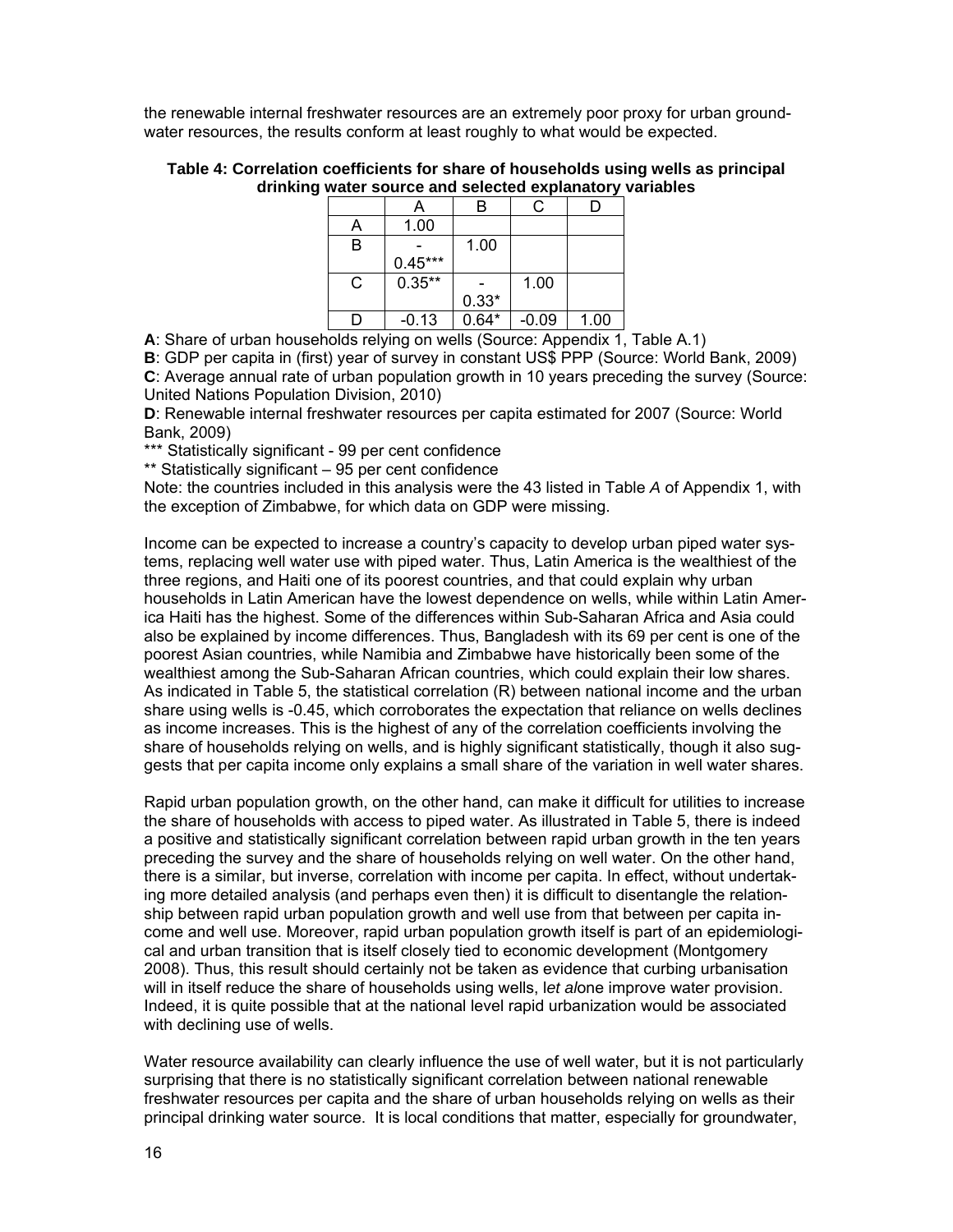and while more groundwater resources would be expected to be associated with well use, more surface water resources might have the opposite effect. What is more surprising is that there is a strong positive relationship between income per capita and freshwater resources per capita.

There are likely to be a range of other factors influencing the share of households that depend upon wells, including the quality of governance. These and other factors may also influence the quality and reliability of the well water. Unfortunately, analyzing such relationships are well beyond the scope of this brief overview, and most are beyond the scope of any studies relying on this sort of household data.

#### *Urban-rural comparisons of well use*

There are two principal reasons to expect urban dwellers to be less dependent on local wells than rural dwellers:

- Groundwater quality is typically worse in urban areas, as a result of all the concentrated pollution; and
- Piped water delivery is typically much less expensive in urban areas due to the shorter inter-household distances.

Experts sometimes argue, and authorities sometimes legislate, that urban dwellers should not use well water. In addition to quality problems, one of the reasons often given is that excessive abstraction will deplete local aquifers. As indicated elsewhere in this report, the information needed to evaluate such claims is lacking for many urban areas. Regardless, of such concerns, and in some cases the depletion of urban groundwater resources, would also be expected to decrease urban well use.

Rural groundwater dependence is indeed higher than urban dependence in almost all countries, with especially high rural urban differentials in Latin America, and the lowest differentials in Africa (See Figure 2, Table 6 and for the national figures Appendix A, Table A2). The average rural share is almost five times the urban share in Latin America, over twice the urban share in Asia. The Sub-Saharan African rural share, on the other hand, is only about 61 per cent higher than the urban share. Moreover in Liberia, Nigeria, and the Democratic Republic of Congo (as well as Haiti in the Caribbean) the urban shares are actually higher than the rural shares. This is in part because of the importance of direct access to surface water in the rural areas of these countries (33 per cent in Liberia, 31 per cent in Nigeria and 91 per cent in the Democratic Republic of Congo). Also, at 70 per cent and 59 per cent, Liberia and Nigeria have exceptionally high shares of urban households using wells.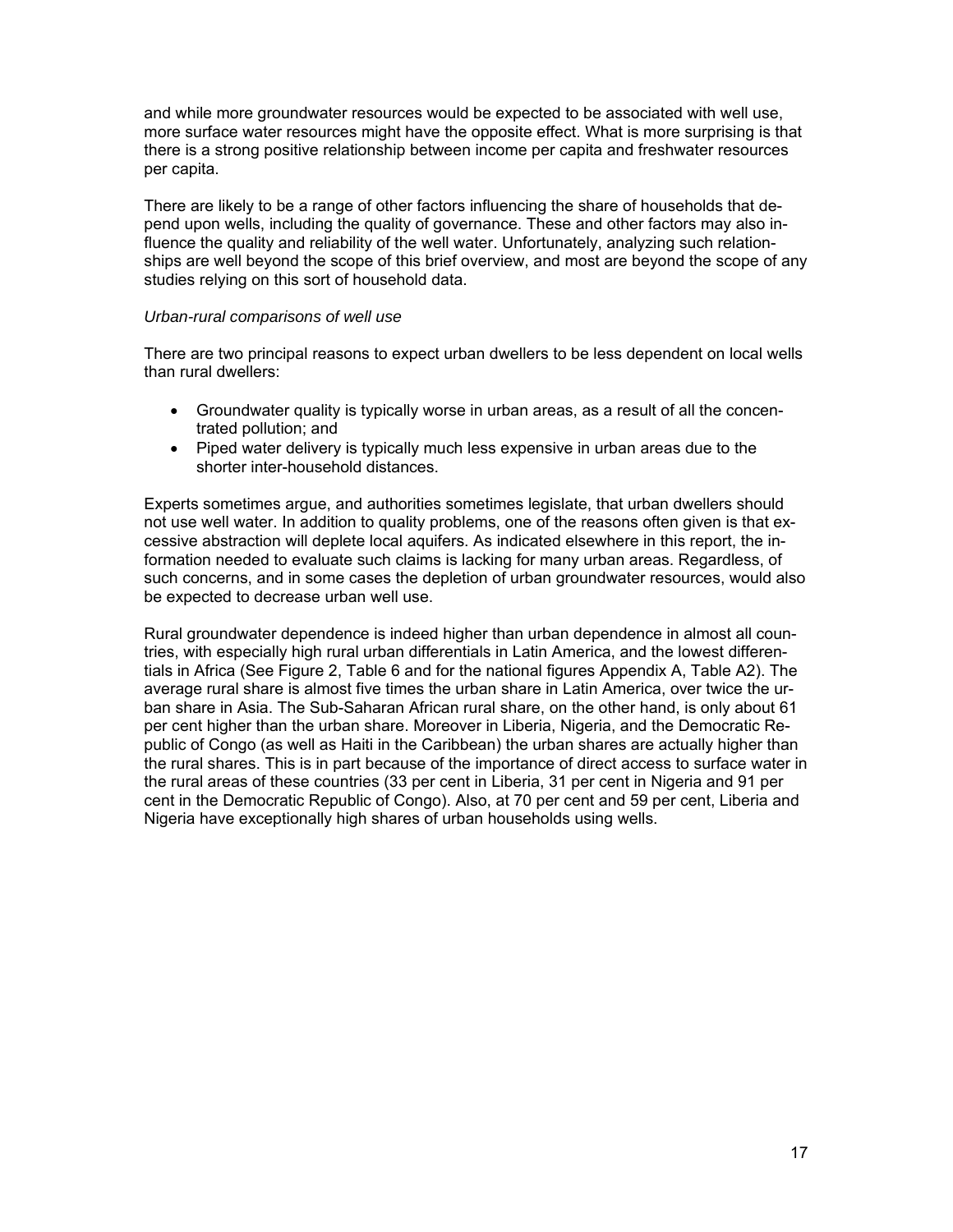**Figure 2: Share of rural and urban households using wells as principal source of drinking water by region** 



Source: Table 5

### **Table 5: Comparing rural and urban shares of households using wells as their main water source – Africa, South and South East Asia, Latin America and the Caribbean**

|                             | Share of households using wells as their<br>main water source |    |  |  |
|-----------------------------|---------------------------------------------------------------|----|--|--|
|                             | Urban (% of hhs)<br>Rural (% of hhs)                          |    |  |  |
| <b>Regional averages</b>    |                                                               |    |  |  |
| Sub-Saharan Africa          | 31                                                            | 45 |  |  |
| South and Southeast Asia    | 32                                                            | 52 |  |  |
| Latin America and Caribbean |                                                               |    |  |  |

*Note: These regional estimates are population-weighted averages of country shares, based on DHS surveys whose country-specific results are summarised in Appendix 1, Table A.2 Comparisons of well water use by wealth quintile<sup>13</sup> Comparisons of well water use by wealth quintile<sup>14</sup>*

One would also expect less affluent urban dwellers to be more dependent on wells than more affluent urban dwellers, for a variety of reasons, most of which explain why poor households do not get piped water when it is the preferred source:

l

 $13$  The wealth quintiles provided along with DHS surveys are based on data collected on household ownership of consumer items such as a "television and car; dwelling characteristics such as flooring material; type of drinking water source; toilet facilities; and other characteristics that are related to wealth status" (www.measuredhs.com/accesssurveys/Data\_quality\_use.cfm). Principal component analysis is used to generate weights, which are then used to rank households, and divide them into five categories from the poorest 20 percent to the wealthiest 20 percent. For this analysis, only urban households were included, and water related variables were excluded from the consumer items.

 $14$  The wealth quintiles provided along with DHS surveys are based on data collected on household ownership of consumer items such as a "television and car; dwelling characteristics such as flooring material; type of drinking water source; toilet facilities; and other characteristics that are related to wealth status" (www.measuredhs.com/accesssurveys/Data\_quality\_use.cfm). Principal component analysis is used to generate weights, which are then used to rank households, and divide them into five categories from the poorest 20 percent to the wealthiest 20 percent. For this analysis, only urban households were included, and water related variables were excluded from the consumer items.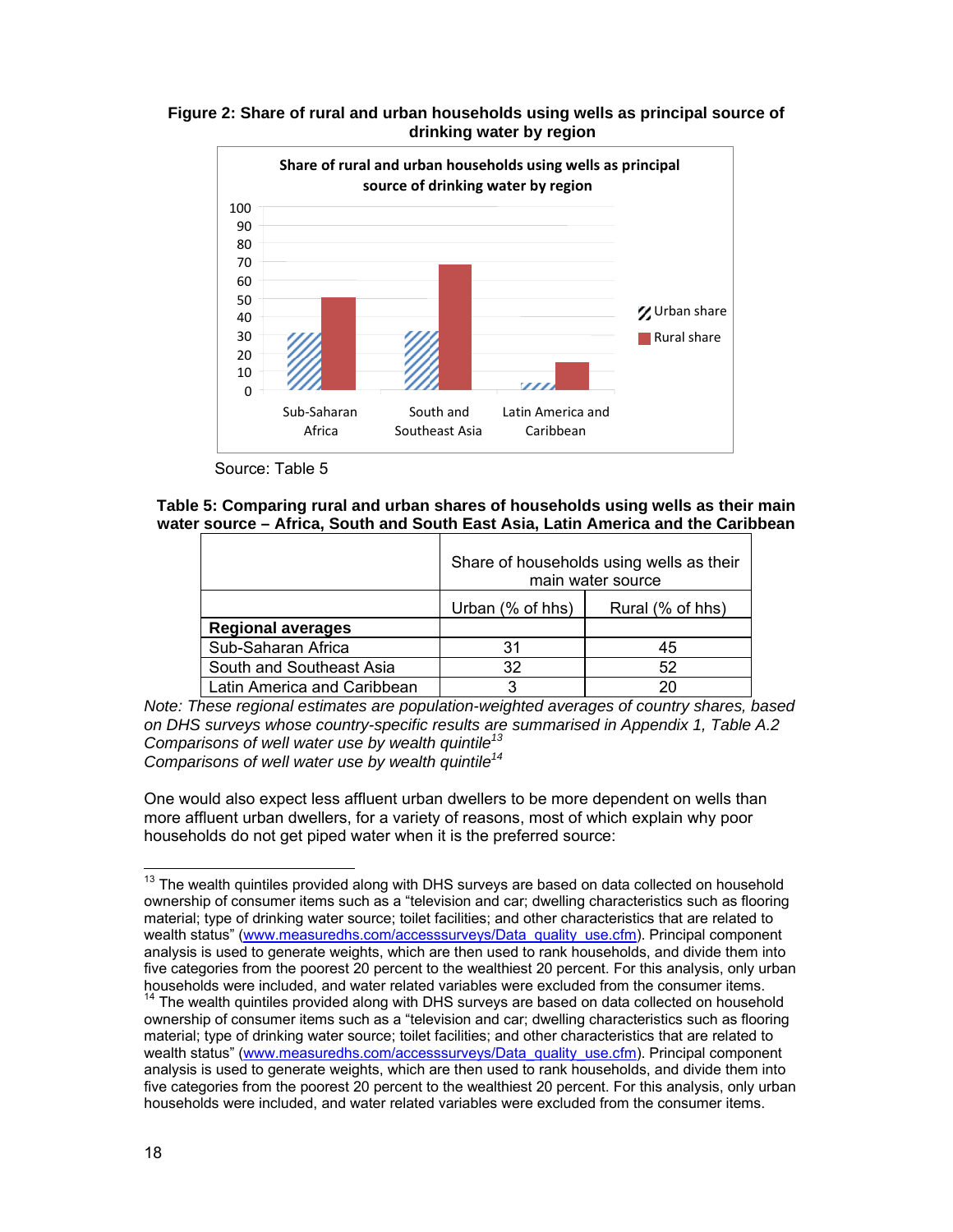- More affluent people are better able to pay to live in well-serviced neighbourhoods;
- Where piped water is available, more affluent people are better able to pay the connection costs; and
- Poor people are more likely to live in informal, illegal or marginal settlements where the piped water system is not available.

There are, of course, times and places where local well water is preferred to piped water, especially when the piped water network provides intermittent and poor quality water. Indeed, water from boreholes may be the more expensive alternative.

The results confirm that higher shares of urban dwellers in lower wealth quintiles are dependent on well water (see Figure 3, Table 7 and for national figures Appendix A, Table A.3) in nine of the countries in Sub-Saharan Africa. The two Sub-Saharan African countries with the smallest ratios between the poorest and wealthiest quintiles are Nigeria and Liberia, which have the highest overall dependence and still have high levels of dependence in the wealthiest quintile (53 per cent in Nigeria and 67 per cent in Liberia). Alternatively, the absolute differences are small in some of the countries with very little dependence on well water, such as Namibia.





Source: Table 6

#### **Table 6: Shares of urban households using wells as their principal drinking water source by wealth quintile**

|                             |    |     |    | O4 | Ο5 |
|-----------------------------|----|-----|----|----|----|
| <b>Regional averages</b>    |    |     |    |    |    |
| Sub-Saharan Africa          | 39 | 36  | 32 | 30 | 26 |
| South and Southeast Asia    | 46 | -37 | 29 | 24 | 25 |
| Latin America and Caribbean |    |     |    |    |    |

*Note: These regional estimates are population-weighted averages of the quintile shares presented for each country in Appendix A, Table A.3. Pakistan and Vietnam were omitted due to data problems.* 

These results showing such high well use among poor residents suggest even more strongly than do the national averages that if water resource management is to focus on the urban poor, it must take urban groundwater seriously.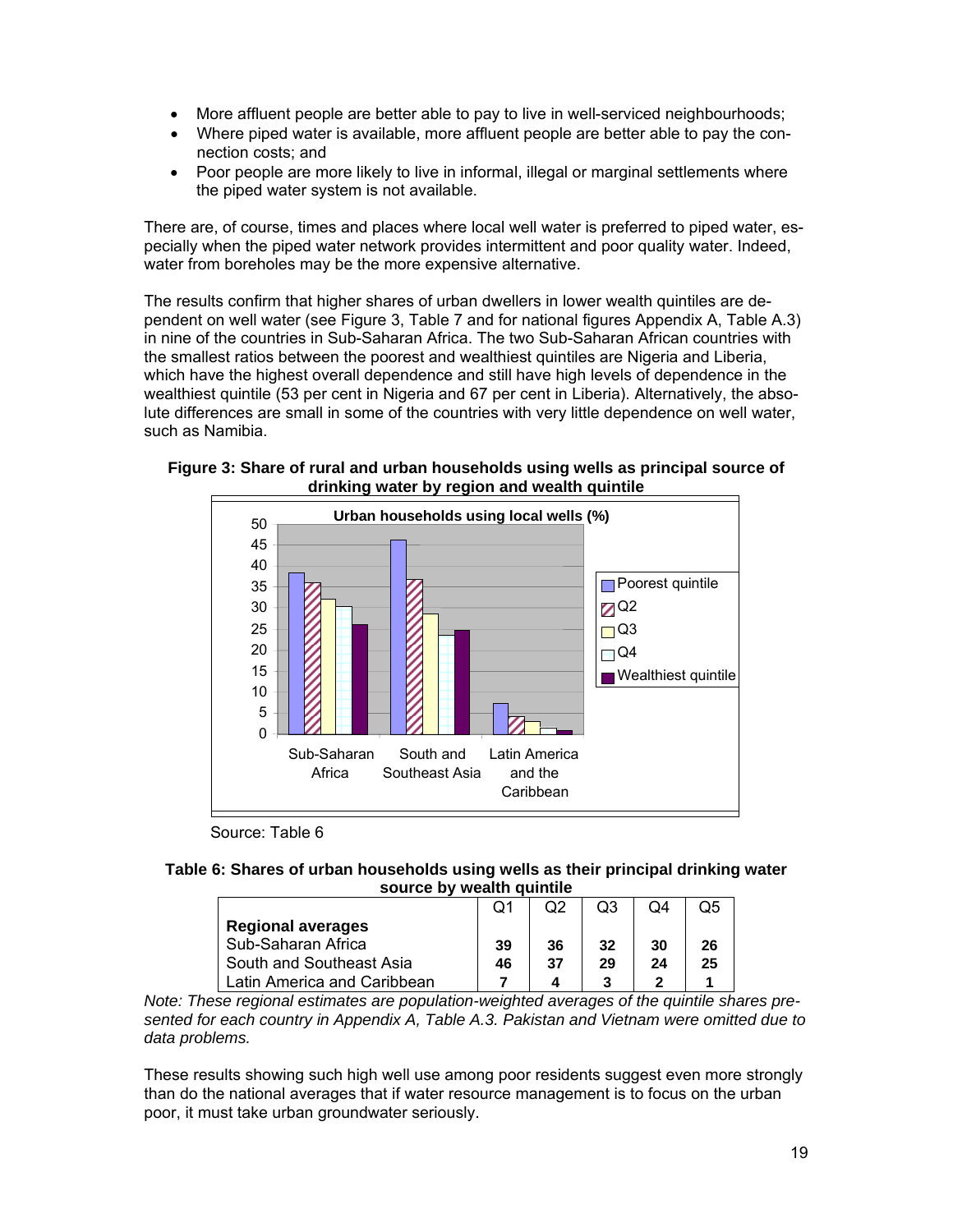#### *Changes over time in use of water from wells*

Since household and community wells are not generally the urban water source preferred by residents, l*et al*one by experts and governments, it is tempting to view dependence on wells as a negative thing. Thus, in addition to economy-wide difficulties, factors that might be expected to result in declining access to piped water, and indirectly increasing dependence on wells, include:

- Increasing urban poverty or inequality;
- A declining share of investment going into urban water networks; and
- Rapid urban population growth.

In practice, these could create negative synergies. Sharp social and economic inequalities can reduce the pressure to expand water infrastructure, and greatly amplify the effects of rapid urban population growth. Alternatively, concerns about rapid population growth can be used to justify policies restricting the expansion of services such as piped water, in the (possibly vain) hope of reducing the influx of low income migrants. As such, there are situations where increasing direct dependence on groundwater is a symptom of problems that need to be addressed if access to water is to improve.

In principle, however, increasing use of wells could be a positive sign. It could reflect the success of projects and policies expanding the number of wells to improve water access. Even if this only rarely explains past trends in well use by urban households, it is important to recognize that while increasing dependence on wells is usually a sign of trouble: this is because it usually reflects problems with other urban water sources. Policies that curtail well use could make matters much worse, even if they might seem to improve the statistics.

Of the countries whose most recent survey results were presented above, 16 in Sub-Saharan Africa, five in South and Southeast Asia and five in Latin America and the Caribbean had at least two previous surveys, and were included in the analysis presented here on changes over time. Overall, It is difficult to discern a general trend from the very wide array of different trajectories of urban direct groundwater dependence (see Figures 4-6 and Appendix A Table A.4). Over the periods they were surveyed, 14 of the countries experienced an increase in the urban share using wells, eleven experienced a decline, and one ended up at the same share. Those where well use increased were more concentrated in Sub-Saharan Africa, where nine of the 16 countries experienced increases.

As illustrated in Figure 4, in Nigeria the share of urban households using primarily well water increased from 27 per cent in 1999, to 47 per cent in 2003, to 59 per cent in 2008. This is a major shift, and given Nigeria's size this suggests that the overall household dependence on local wells in Sub-Saharan Africa has probably increased. On economic grounds alone, it is impossible to explain the rapidly increasing dependence on wells in urban Nigeria. Over the 1999-2008 period that this dependence increased, Nigeria's GDP per capita (constant 2005 US\$ PPP) grew from US\$1,419 to US\$1,924. Over a comparable period, Mali experienced a comparable shift in dependence *in the opposite direction*: from 50 per cent in 1995/96 to 39 per cent in 2001 to 30 per cent in 2006. Yet Mali was also growing economically over this period: GDP increased from US\$762 in 1995 to US\$1,026 in 2006 (World Bank World Development Indicators).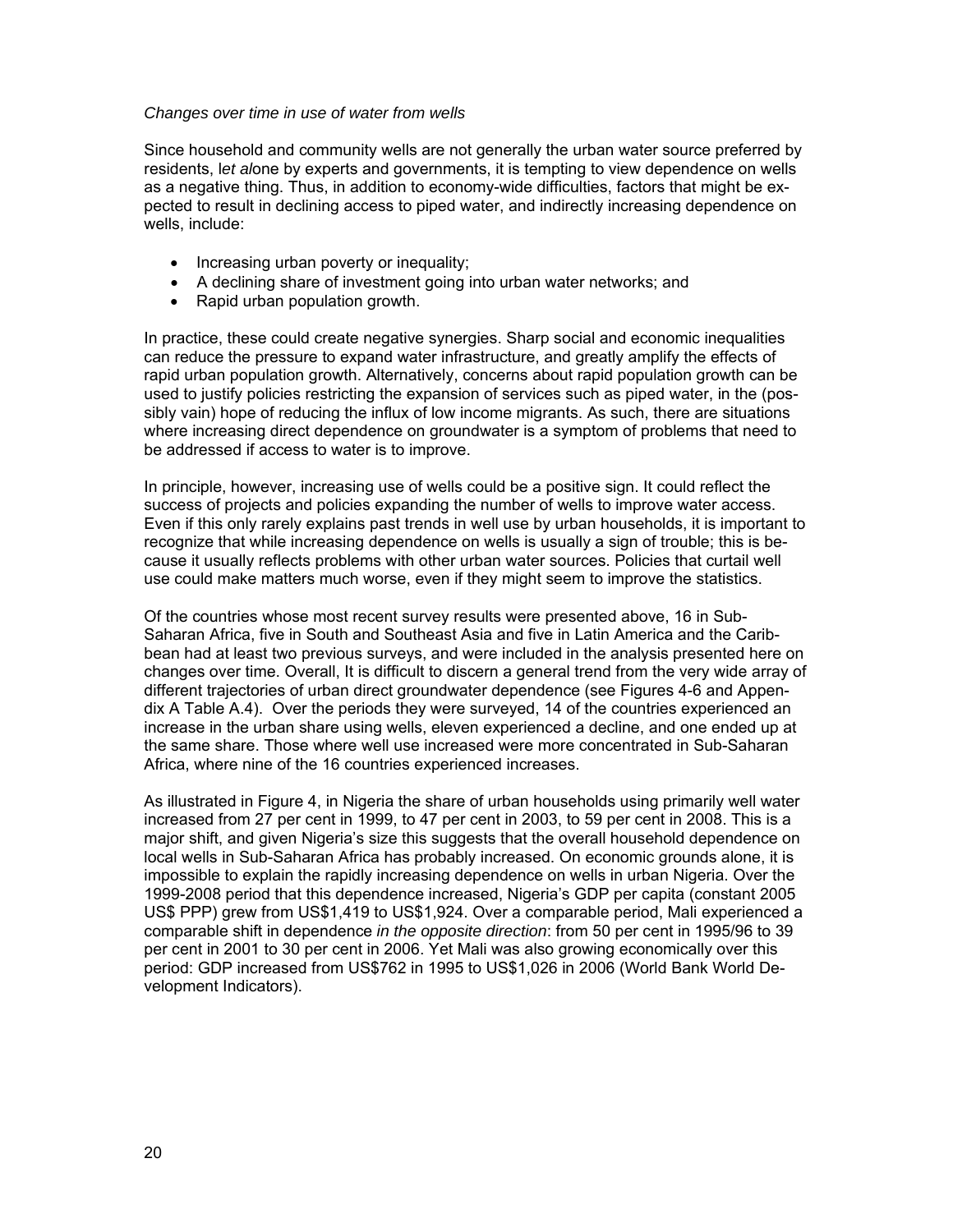

**Figure 4: Changes in urban household well use over time in surveyed Sub-Saharan African countries** 

Figure 5 indicates at least as much variation among the Asian countries presented, and no clear direction of movement. Also, as illustrated in Figure 6, while the Latin American countries, with the exception of Haiti, clearly display lower levels of urban well use than the Asian or Sub-Saharan African averages, they too show little overall direction of movement.





Source: Table A.4

Source: Table A.4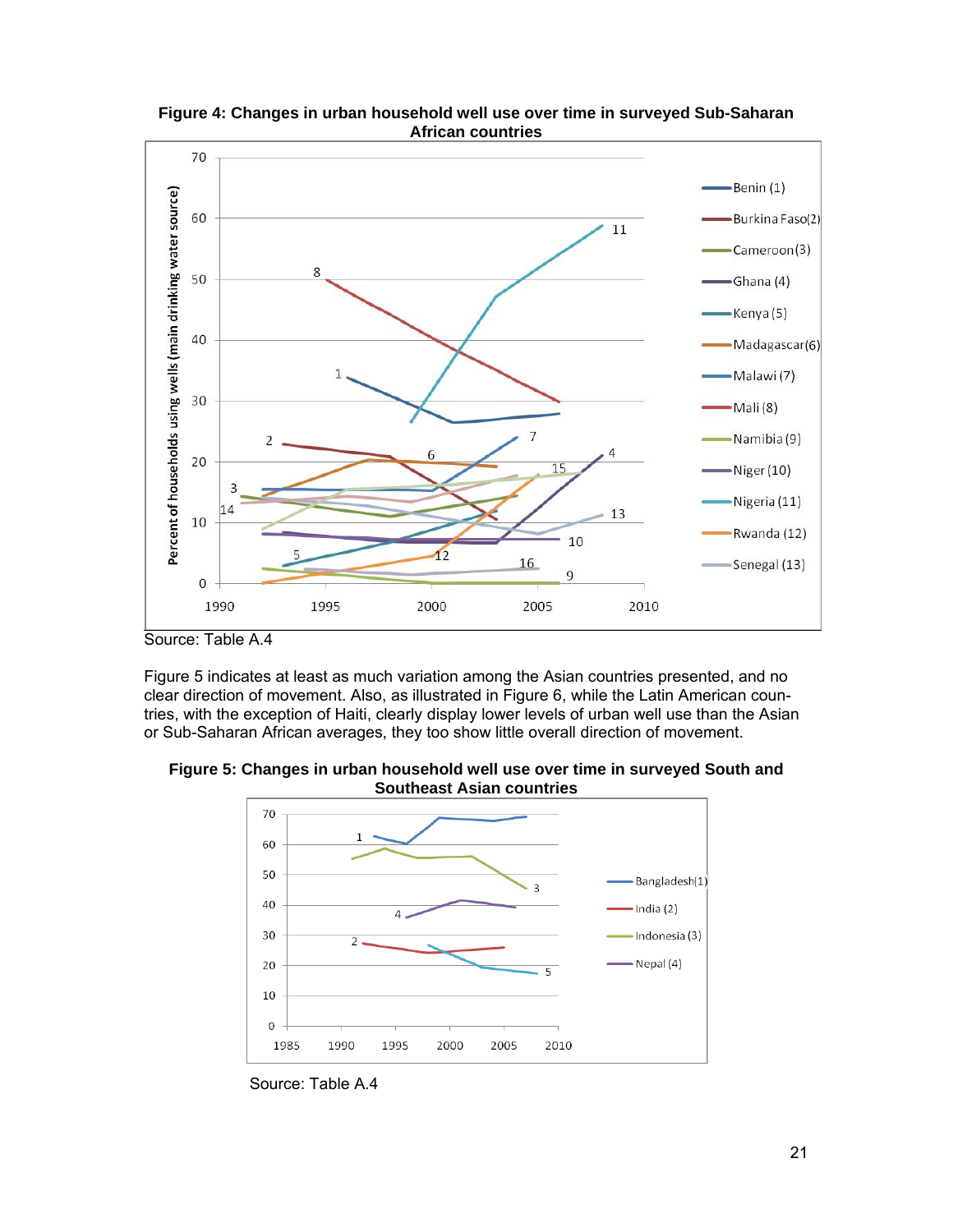# **2.2 The DHS and the MDGs**

After the MDGs and the associated targets were decided by the world's governments, the international character and stewardship of them came to focus inordinate attention on developing internationally comparable indicators, attracting international finance, and finding an institutional form to promote (McGranahan 2007). The DHS data are therefore used – together with other national surveys<sup>15</sup> – for the WHO and UNICEF's Joint Monitoring Programme for Water Supply and Sanitation (JMP), which reports on the state of progress in reaching water and sanitation targets. The findings based on these surveys are fundamental in determining how far the development has come, how well money from donors and others was invested, whether the right policy recommendations have been made, in what regions more efforts seem to be needed, and so on.

### *Notes on the DHS design*

There are, however, limitations to the design of the DHS (like similar surveys), especially when it comes to the questions on water supply. The survey only allows *the main source* of drinking water to be ticked (and in some countries the main source of water for other household purposes). From the formulations used to define various 'sources', it can be assumed that many respondents will have difficulty classifying what their main source constitutes according to the questionnaire, unless the interviewer explains the alternatives with examples from the local context. For instance, in the DHS 2007 the respondents in the city of Lusaka did not seem to have the option to answer that they purchase water from a 'kiosk', and therefore probably ticked 'Communal tap' for this alternative (see table below). Yet since 2003, buying water from a kiosk has become increasingly common among more than 65 per cent of the urban population living in Lusaka's low-income areas (see sub-section 4.2.3 below). In addition to this, the terminology used is not consistent from year to year and may also vary between different country surveys, which makes comparisons and trend analyses all the more difficult. Both of these issues can be seen in the following example of 'source of drinking water'16 from the last four DHS surveys carried out in Zambia:

| ZUU 1                   |                             |                            |
|-------------------------|-----------------------------|----------------------------|
| DHS 1992; 1996-97       | DHS 2001-02                 | <b>DHS 2007</b>            |
| Piped into residence    | Piped into dwelling         | Piped into dwelling        |
|                         | Piped into yard/plot        | Piped into yard/plot       |
| Public tap              | Communal tap                | Communal tap               |
|                         | Piped to neighbour          |                            |
| Well in residence       | Open well in yard/plot      | Open well in yard/plot     |
| Public shallow well     | Open public well            | Open public well/borehole  |
|                         | Open well at neighbour      |                            |
| Public traditional well | Protected well in yard/plot | Protected well/borehole in |
|                         |                             | yard/plot                  |
|                         | Protected public well       | Protected public well      |
| Spring                  | Spring                      | Spring                     |
| - -                     |                             |                            |

| Table 7: Sources of drinking water in the DHSs for Zambia – 1992, 1996-97, 2001-02, |  |
|-------------------------------------------------------------------------------------|--|
| ^^^~                                                                                |  |

Source: DHS surveys, Zambia

 $\overline{a}$  $15$  The JMP also uses other national statistical data, such as the Multiple Indicator Cluster Survey, the Living Standard Measurement Study, the Core Welfare Indicator Questionnaire, the World Health Survey, and the Household Budget Survey. However, definitions may differ between the surveys. For instance, the World Health Surveys make a distinction between 'piped' and 'other' sources (where the latter includes public standpipes, protected tube wells, bore well, dug wells, springs, rainwater, etc.) and 'no access to safe water' as a third category. On the contrary, the DHS and the MICS categorise 'public standpipes' as 'piped' water.

 $\frac{1}{2}$  In the last survey, the respondents could also choose different surface water alternatives; water from tanker truck or cart; bottled water; and other. Previous years, similar options were available.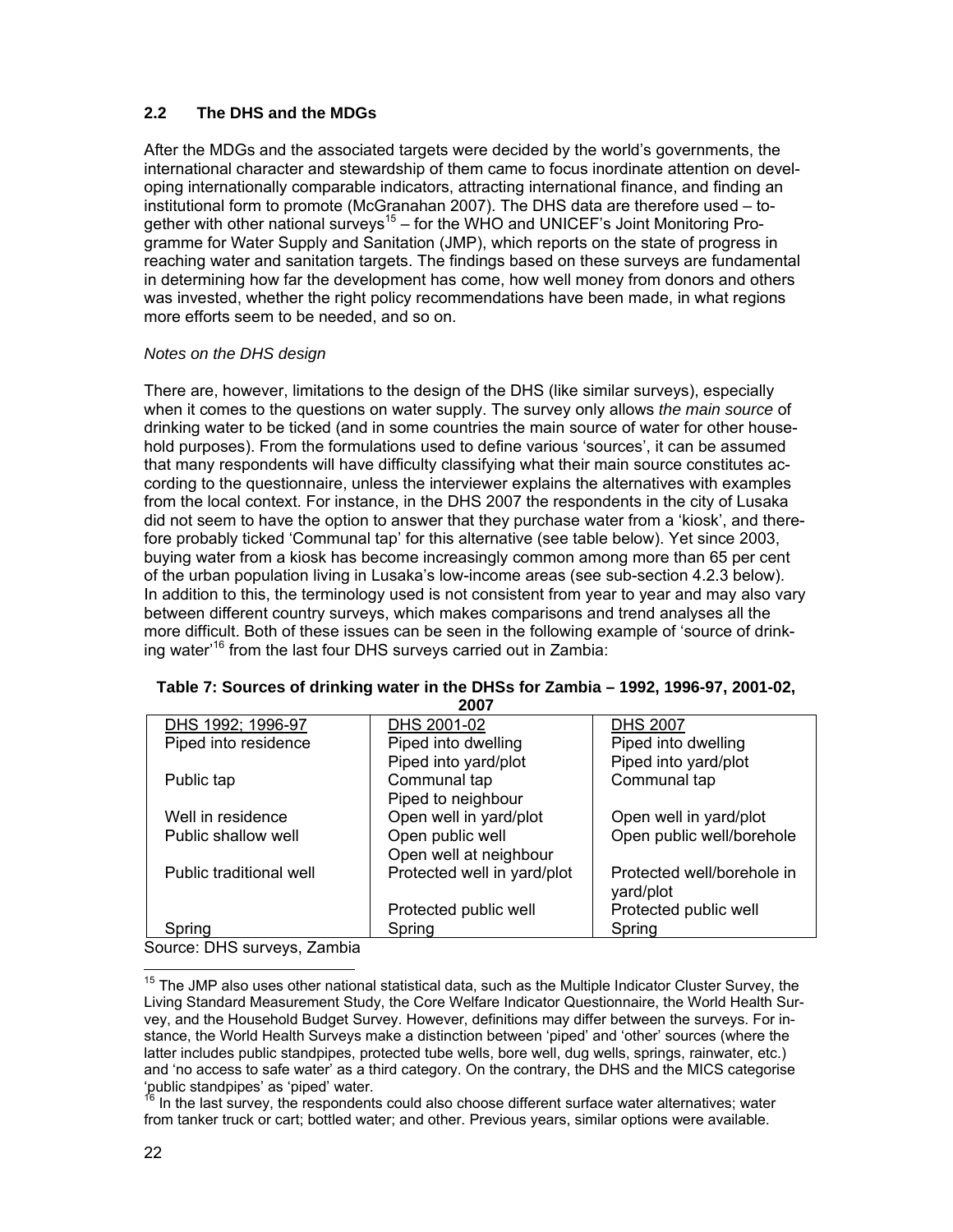Comparing with the DHS 2007 example from Zambia, 76.6 per cent of the urban water users in the country responded that they (mainly) take water from a piped source, whereas supposedly only 18.2 per cent use groundwater (from stand-alone open or protected wells; direct dependence on groundwater) – half the figure estimated for the SADC. However, it can be noted that in the city of Lusaka around 55 per cent of the 'piped' water distributed by the public utility is drawn from boreholes (indirect use of groundwater), and that the reticulated water in 'communal taps' comes from the same mix of sources. In other words, from the Zambia DHS alone it may seem as if the total dependence on water from wells is much less than in reality. It was also found during field work in Lusaka's settlements that people with dug wells may not want to admit that they use them, because such wells are banned by the authorities. Such a respondent may therefore state that the main source of water is any of the other options rather than ticking 'Open well in yard/plot' (see sub-section 4.2.3 below).

Together, these survey construction flaws cause groundwater to be under-accounted for as a source, and even with insights into the local context it is not possible to draw any farreaching conclusions on groundwater use from the data. It has been pointed out that in general, both the monitoring of and statistics for urban groundwater use are very poor;estimates are often dated and usually based on many assumptions (Foster 2009; personal. communication, March 19, 2010).

#### *Improved and unimproved groundwater sources*

The latest official JMP statistics were published in March 2010.<sup>17</sup> With 87 per cent of the entire world's population, or approximately 5.9 billion people, using safe drinking water sources, the world may seem on track to meet or even exceed the target of the MDGs; for instance, more than 95 per cent of those living in urban India, Pakistan and China are reported to have access to safe drinking water today (WHO/UNICEF 2010). However, 884 million people are still estimated to lack access to safe drinking water and over 2.6 billion people are estimated to live without improved sanitation facilities. The worst affected region is Sub-Saharan Africa, where an average of only 83 per cent has access to safe drinking water. There are large disparities between the region's countries, as well as between the rural and the urban areas; people living in cities are typically better off.

To estimate access to 'safe' water JMP is required to use an MDG indicator, namely the proportion of the population using an 'improved' drinking water source (divided into urban and rural respondents). In defining what is an 'improved' source the JMP in turn distinguishes between a set of categories for approved water sources based on whether these provide water that is likely to be 'safe' and potable or not. An improved source is therefore "one that by the nature of its construction adequately protects the source from outside contamination, in particular with faecal matter" (WHO/UNICEF 2010:34): piped water; public taps/standpipes; tubewells/boreholes; protected dug wells and springs; and collected rainwater are all deemed suitable sources (see the definitions at the beginning of this paper). Sources seen as 'unimproved' include unprotected dug wells and springs; surface water; and private vendors using tanker trucks/carts.

A dug well is defined as improved if it is 'protected'. This, in turn, depends on the well being protected from runoff water by a well lining or casing that is raised above ground level and a platform that diverts spilled water away from the well, and covered to prevent bird dropping and animals to fall into it. In contrast, a dug well is 'unprotected' (and hence unimproved) if the well is not protected from runoff water and/or the well is not protected from bird droppings and animals.

 $\overline{a}$  $17$  The latest updated statistical figures can be found at  $whqlib$ doc.who.int/publications/2010/9789241563956\_eng\_Statistical\_table.pdf.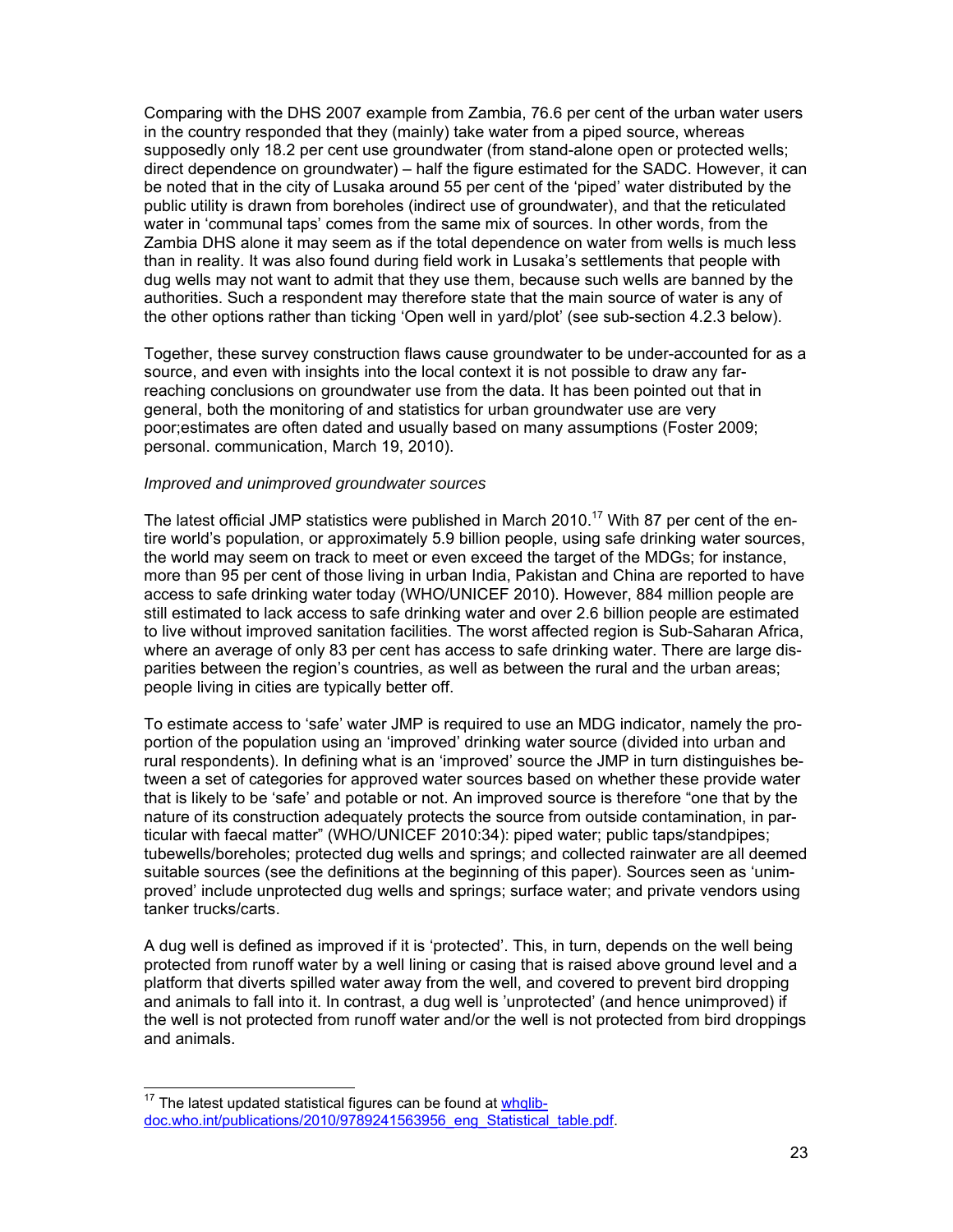Criticism against the DHS and thus the JMP can be made on many grounds. The 2010 JMP report is based on the UN Population Division's 2008 revision and on surveys conducted in the mid-2000s or earlier. The proportion of people reported to have access to water 'now' have most probably actually declined during the years since the data was collected due to very rapid rates of urban population growth (Foster 2008).

Furthermore, whereas the respondents can only tick the main source of water used, urban dwellers in developing countries in particular tend to make use of more than one source since their main choice may be unreliable for different reasons (cf. Montgomery, Stren et al. 2003). The fact is also often that the volumes of water available are insignificant – "no municipal water utility in either India or Pakistan provides a continuous water supply to all of its customers. Many towns in India supply water for two hours or less per day, with some areas receiving water on alternate days" (Tayler 2008:239). Water being provided from an improved source does not necessarily mean that the water is 'adequate'<sup>18</sup>,<sup>19</sup> or that it comes from a sustainable resource. While a public tap (a standpipe or standpost) is considered an improved source of water, the distance to this tap, the limited time it may be open, the queues and the competition over the available water may prohibit users from maintaining a healthy standard of living simply because there is not an adequate amount of water available.

The WHO/UNICEF definition of 'access' to drinking water is based on the source being less than 1 km away from its place of use. There is a rural bias built in to this part of the definition, considering that urban dwellers will tend to have water sources closer to where they reside but will often, instead, have to queue for long periods of time in order to access water. The effort involved in fetching water in the urban environment is hence of a somewhat different kind and the definition of access should, preferably, also take this waiting time into consideration.

Access to water in urban areas also seems less problematic than under rural circumstances when it comes to defining what water sources are deemed 'safe'. A larger degree of wells may be 'protected' in towns and cities, but the water from a borehole or tubewell (just as much as water from a dug well which is duly lined, covered and so on) may give a highly contaminated yield due to natural and/or anthropogenic pollution of the groundwater – and yet still be considered an improved source. When tested, the drinking water obtained from many improved sources has not met the microbiological standards set by WHO and this problem is now increasingly acknowledged (UN DESA 2009). The DHS questions, however, leave no room to reflect the reality on the ground, where the quality of the water supplied is poor in many of the included countries (cf. Ruet, Saravanan et al. 2006; Gerlach and Franceys 2009).

In the latest update of the JMP report, the challenge of measuring quality is described as 'an elusive indicator'; "[t]he measurement of water safety indicators at the household level has to date been beset by technical and logistical difficulties and by high cost". A pilot survey including field test kits for testing the water quality of improved sources has therefore been carried out, and questions such as "what definitions would be meaningful and assist decision-makers in the process of improving the drinking water situation in the world?" will be addressed by a

l

 $18$  If the criteria were changed from improved to 'adequate', it has been estimated that three to four times more urban dwellers would be found to lack such provision. These were only 'indicative estimates', however, based on reviews of more than 200 studies of individual cities and smaller urban centres, see UN-HABITAT(2003).

 $19$  For instance in Malawi, it has been found that the actual water and sanitation access situation remains woefully inadequate in the informal settlements that are home to around 60 per cent of the country's urban population. Water is available only during a limited time per day and at a distance from the users' households (Manda, 2009). This is similar to the case for most poor who rely on public standposts, community taps and kiosks.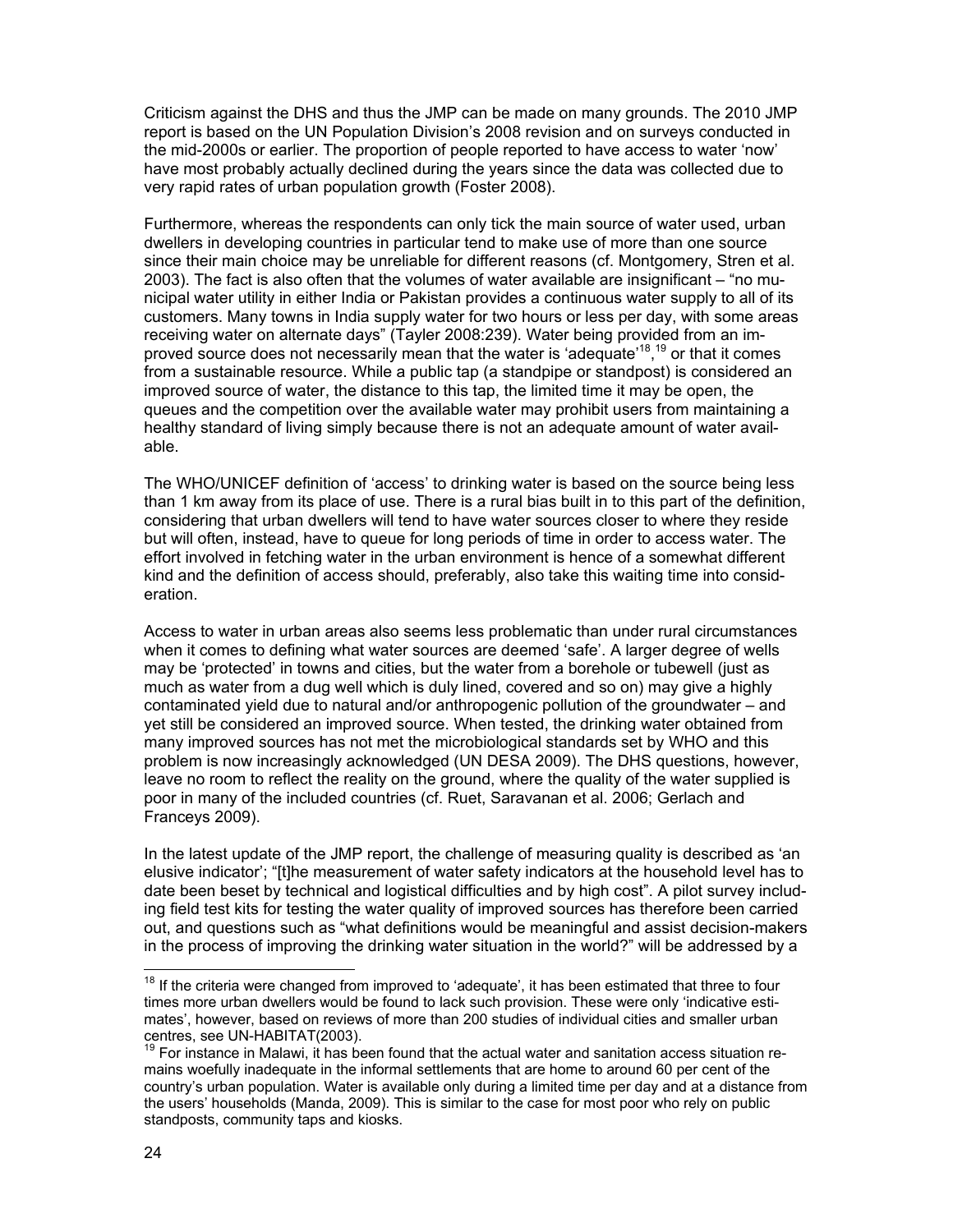new JMP task force. Most nations lack data on this parameter today but water quality will have to be part of a revised target beyond 2015 (WHO/UNICEF 2010:31).

Nonetheless, improved testing of the quality of water from wells does not involve measures being taken to safeguard the resource. A sufficient level of protection would entail a fundamentally different approach to groundwater and to the concept of Integrated Water Resources Management at city level, tasks that are not under the auspices of the goals and target of the UN MDGs.

Finally, in relation to groundwater use and urban self-supply the improved–unimproved dichotomy can be dangerous. Many poor people would benefit from access to larger amounts of water than is currently available to them. This group should not be discouraged from using water from 'unimproved' wells. Instead, if the quality of the water from certain wells is found to be substandard and non-potable, this problem can be dealt with in a number of ways. Deterioration of the water quality should be prevented at all levels and by all means, and education about suitable point-of-use treatment, hand-washing, and other hygiene promoting activities are vital to raise awareness about the various transmission routes for diarrhoea and the importance of safe water storage in the home.

It is futile to think that poor people, if self-supplying from wells for lack of affordable or otherwise accessible alternatives, will discontinue their use of an available groundwater source because a well lacks a lining or other protection. It may also be an ultimately damaging policy to strive for the improvement of all unprotected wells to make them meet the JMP criteria. It is reasonable to believe that the costs of the efforts to achieve such quality improvements would mostly have to be met by the end users themselves. However, from a health perspective some studies have shown the advantages of having access to increased quantities of water (Esrey, Potash et al. 1991).

#### **Box 2: Official statistics on access to improved water – a bunch of baloney?**

To declare that only 141 million urban people are yet to access 'improved' drinking water is scornful of the hundreds of millions who lack access to adequate volumes of good-quality water on a regular basis. The system allows, however, for inflated numbers. Some Sub-Saharan African countries do remarkably well according to the official statistics. Ethiopia and Zimbabwe have reported that 98 and 99 per cent [*sic*] of their urban population, respectively, have access to safe water. The latter case is particularly astonishing. Under the current regime, Zimbabwe has witnessed a political and economic collapse and a long-drawn cholera epidemic has killed hundreds of people since the end of 2008. This is widely argued to be caused by the breakdown of basic water and sanitation services in the cities, which is based partly on ever-changing institutional responsibilities, and partly on financial constraints on operating and maintaining the infrastructure. In Bulawayo, Zimbabwe's second largest city, shortages of clean water caused by a lack of chemicals and leakages of mains have increased the demand for water from alternative sources, including dug, unprotected wells. Several NGOs and donors, including Oxfam, the World Water Vision and Sida, are working on easing the pressure on the water supply and sewerage systems that have broken down in the city. Hence, it is on the one hand highly unlikely that 99 per cent of the country's urbanites actually have access to water from improved sources, of which 88 percentage units are piped water, as reported. On the other hand, many respondents to the DHS and other surveys may have indicated piped water as being the 'main' source, for lack of alternatives.

Cont over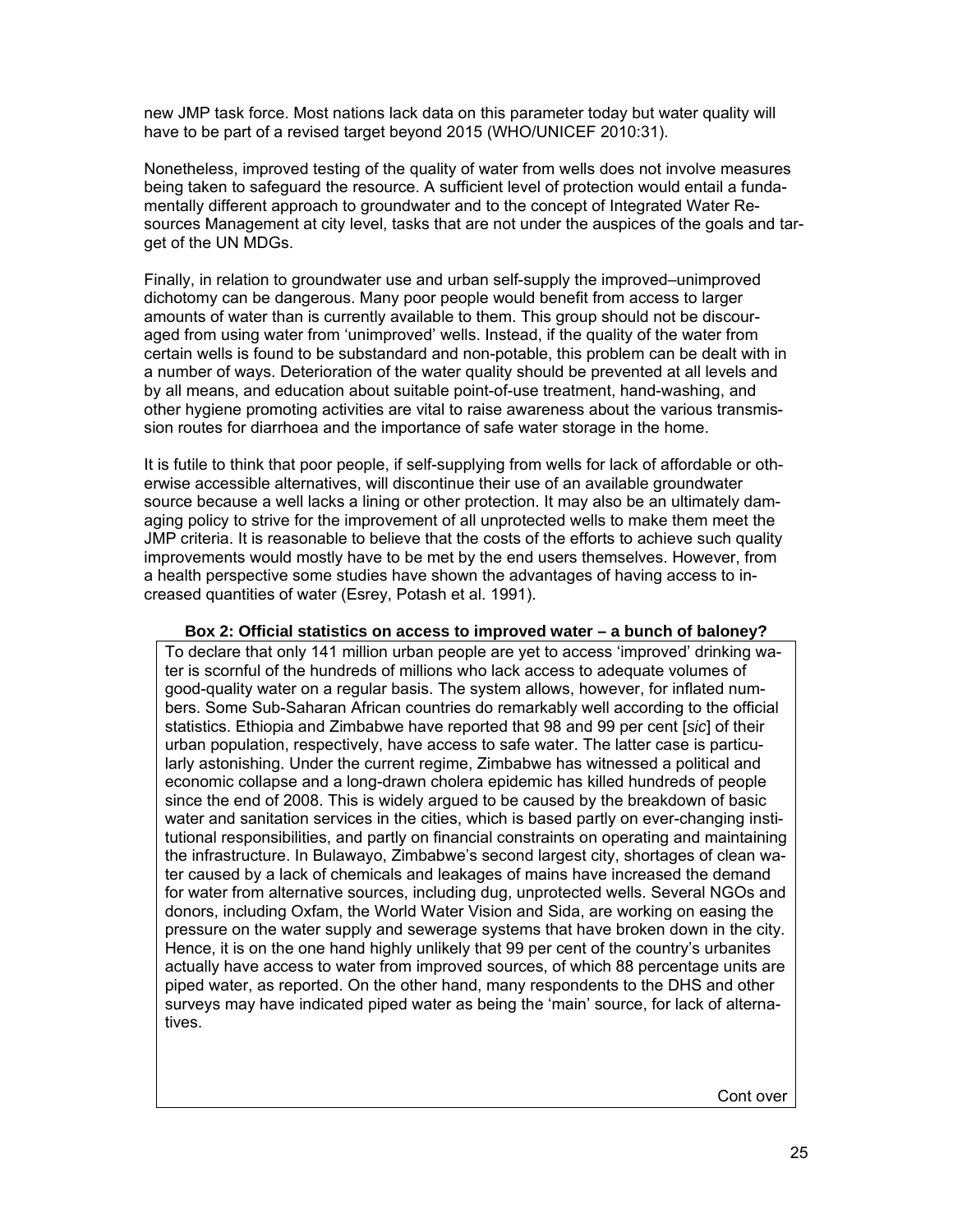The 2006 Stockholm Water Prize Laureate, Asit K. Biswas, is harsh in his view of official statistics, the JMP definition, and the very likelihood of the MDG targets being met: "If somebody has a well in a town or village in the developing world and we put concrete around the well – nothing else – it becomes an 'improved source of water'; the quality is the same but you have 'improved' the physical structure, which has no impact ... They are not only underestimating the problem, they are giving the impression the problem is being solved. What I'm trying to say is: that's a bunch of baloney" (Jowit 2010). – Poor management, including corruption, interference by politicians and inexperience, will lead to a higher, rather than a lower, proportion of people lacking access to drinking water "in the sense [that] they will have water they can drink straight from the source" by 2015. The case for the sanitation target is even worse, according to Biswas (*ibid.*).

## **3 What characterises groundwater in urban areas?**

Arranging sustainable water supply for cities in low- and middle-income countries is a challenge that can be met in various ways. During the 20th century, some advantages of groundwater over surface water for urban domestic use became clear. Lakes, ponds, streams and rivers were increasingly polluted with pathogens, parasites, chemicals and solid matter, rendering them less potable; ever rising withdrawals of river water upstream decreased the volumes reaching people living downstream; state regulations limiting the amounts to be drawn from rivers increased the competition over water distributed from them; the socio-economical and ecological costs of pumping water from growing distances were questioned; and so on. –In comparison, groundwater benefitted from a just-in-time (and 'justin-place') nature as it could be accessed when needed, thereby decreasing the need to construct storage facilities and plan for dry seasons and periods. Being under individualised control, wells and entire groundwater systems also lack a strong and consistently implemented regulatory structure in many parts of the world. Added to this, the quality of groundwater is generally superior to that of surface water sources and often regarded as more pure. The choice of groundwater is often augmented by the fact that people settling or already residing at the outskirts of growing cities are seldom connected to the reticulated water supply and have no option but to source their own water from wells; their ability to do this adequately however depends on the hydrogeological conditions, and on several other factors. The same mostly applies to unplanned areas where the poorest of city dwellers live.

### **Box 3: Natural arsenic contamination of groundwater**

The advantages of groundwater contributed to the decision by international agencies headed by the United Nations Children's Fund (UNICEF) to drill millions of tubewells in Bangladesh and West Bengal, India, at the beginning of the 1970s. The practice of drinking groundwater instead of harmful surface water saved many lives, but after twenty years it became clear that other complications had emerged. Plenty of research and technical interventions are carried out today on the quite severe health implications from arsenic (As) naturally occurring in the bedrock of these areas. Arsenic contamination of the water still poses an enormous risk in megacities such as Lahore and Kolkata.

Naturally occurring Fluoride (F<sup>-</sup>) in the bedrock is another problem. It is more widespread in arid and semi-arid climates with little precipitation, because the dilution effect is thus lesser, the groundwater flow slower, and therefore time in which reaction with the bedrock can take place is longer.

In contemporary research in the field of groundwater in the urban environment, the issues of degradation and over-extraction are receiving much attention. The deterioration of groundwater quality due to anthropogenic factors is mainly linked to bad sanitation. This includes lack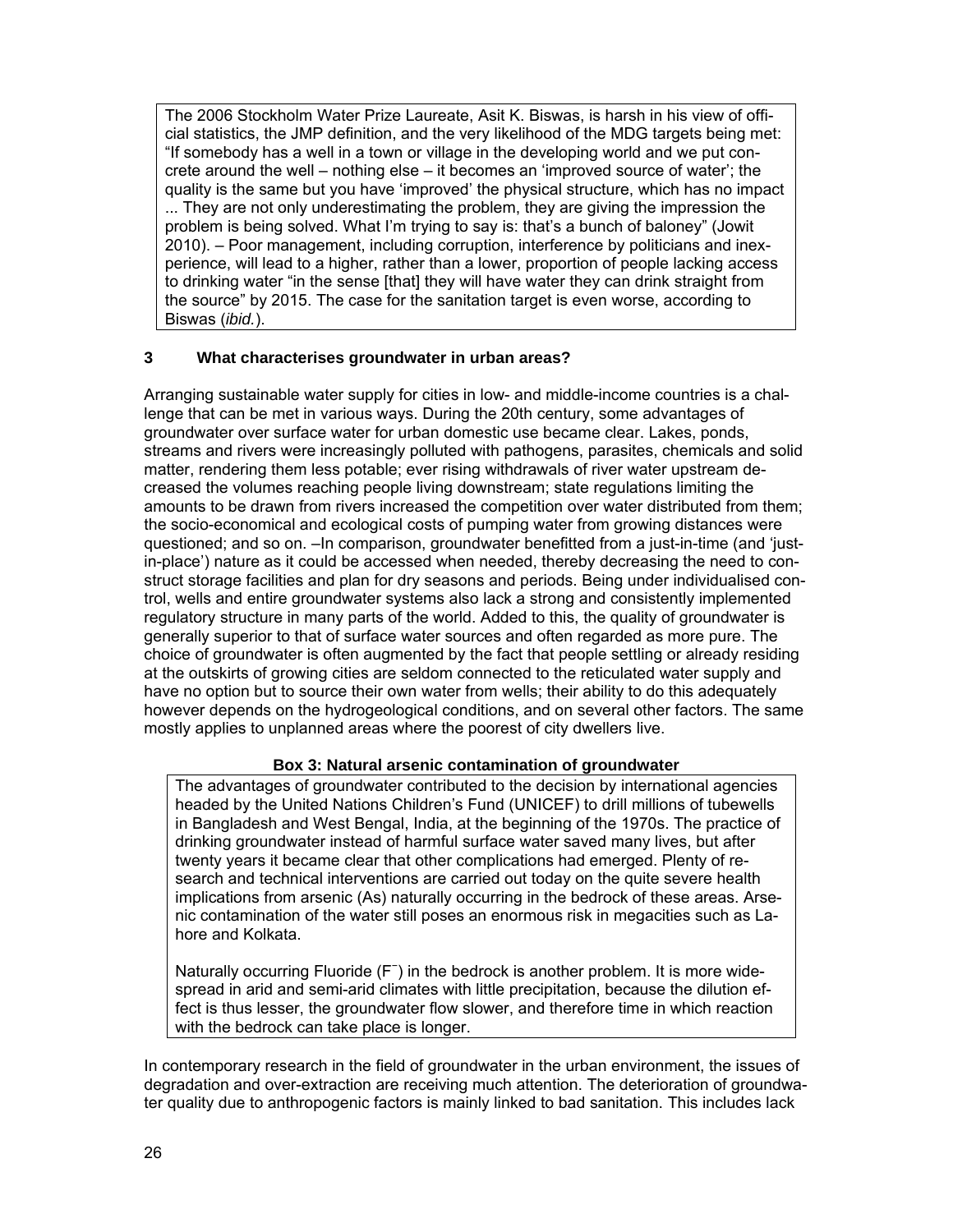of and leakages from sewerage systems as well as improper treatment facilities, and inadequate solid waste disposal. Industrial discharges of chemicals and other effluents also pose problems to underlying aquifers over time especially at the outskirts of cities, particularly when appropriate regulations have not been introduced or are not being enforced.

Meanwhile, large withdrawals of groundwater have led to reduced availability of groundwater to poor people, by lowering of the water table. Withdrawals have also led to irreversible land subsidence in many cities worldwide. Another problem is the fact that much demographic growth takes place in coastal cities and leads to increasing risks of salt water intrusion. Salinity is by some researchers seen as the major threat to aquifer sustainability because it does not reduce naturally. Once salinised, the groundwater can only be made fit for drinking by energy-intensive desalination or by dilution (cf. Morris, Lawrence et al. 2003).

### **3.1 Hydrogeologic conditions for groundwater development**

The major part of the available freshwater resources on Earth is located underground. Beneath the Earth's surface we find what is referred to as groundwater in aquifer formations functioning as reservoirs in different shapes and sizes. Between the zone of aeration, which forms the top layer under the surface, and the actual groundwater level, is also a layer of soil moisture ('green water') that is of great importance for trees and plants. Extracting water via their root systems, the green water is fundamental for food production and it thus forms an important part of the hydrological cycle. Groundwater is found beneath the level that is fully saturated, an often fluctuating level known as the water table. The saturated, unconsolidated layers of soils, silt, gravel and so on overlying the rock often makes a significant contribution to the yield obtained from a well.

The water in aquifers originates from local precipitation but also from other surface waters that infiltrate surface layers and percolate down to accumulate in pores, cavities, fractures and fault zones either in unconsolidated materials such as gravel, sand and clay, or in porous and permeable layers of rock. The groundwater can normally flow between interconnected fractures (cracks, joints and fissures) in bedrock but aquifers can suffer from these hydraulic connections being *discontinuous*, when little or no correlations exist between the water-bearing fractures. Discontinuous aquifers are generally unpredictable. Groundwater may also occur in *confined* aquifers beneath a non- or low-permeable unit or strata, typically a layer of clay. Groundwater situated below the water table is defined as sitting in unconfined aquifers. These features can make it difficult to generalise about groundwater availability and quality, even within a given city or neighbourhood.

The age of the water contained in an aquifer varies from months to millions of years (fossil groundwater), mainly, but not only, depending on the depth of the aquifer. Hence when groundwater is abstracted, the time needed for recharge to original levels may vary greatly. Recharging over a short time span means that the water levels have a dynamic ability to decline and rise naturally. Over long to very long time periods, natural groundwater systems are typically in a condition of dynamic equilibrium meaning that recharge and discharge are in balance. On the contrary, fossil groundwater should be regarded as forever pre-emptied once it has been pumped. Knowledge of the distribution and movement of water in soil and rock depends on several interacting factors, though, including biological, physical, chemical, meteorological and climatological. In spite of advanced modelling, uncertainties are still prevalent when forecasting groundwater occurrence (see below). This makes it difficult to determine whether existing or planned water abstraction will affect future availability, and whether further groundwater development can be deemed sustainable.

Groundwater availability, aquifer recharge potential and even the quality of the groundwater is, to a large extent, governed by the type of basement rock it occurs in. There are three main types of rock on Earth: sedimentary; igneous; and metamorphic. Rocks classified as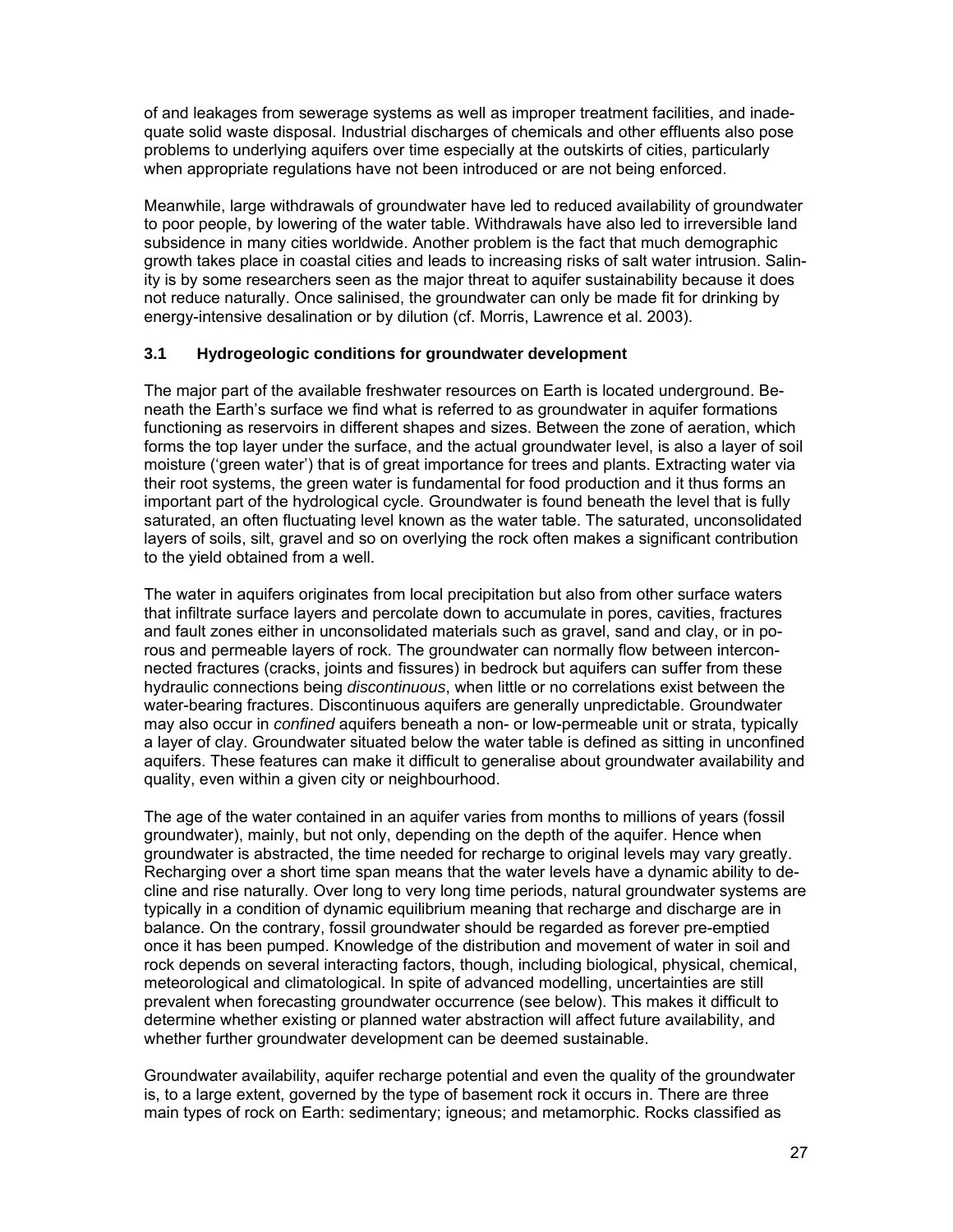*sedimentary* are found at or near Earth's surface and make up only about five per cent of its crust. It does, on the other hand, play a very important role from an aquifer point of view – especially if the rock is carbonate as in the case of limestone (which is found in Lusaka). Limestone and dolomite are often fissured and may be enlarged by solution processes to form well-developed solution cavities known as karst features, which can be likened to underground lakes and rivers. Other sedimentary rock types are shale and sandstone.

*Igneous* rocks are formed by magma or lava cooling and becoming solid, with or without crystallisation. Most igneous rock types are plutonic: solidified below the surface as intrusive rocks. The most abundant of these is granite (which is found in Bangalore), another being basalt. The character of igneous rock is nearly always massive, meaning that it lacks internal structures and thereby primary porosity. Groundwater is therefore only found in the upper. more or less weathered layers and in the zone beneath these layers where cracks, joints and fractures occur to various extents. The weathering processes increase the porosity and permeability of the rock but the effect decreases with depth. Fractures below 100 m from the surface almost always lack interconnectivity, and the aquifers are thus discontinuous.

*Metamorphic* rock is originally sedimentary or igneous rock (or another older metamorphic rock) that has been transformed due to temperature and pressure. Examples include gneiss, slate, marble, schist and quartzite. Like igneous rock, it is solid, dense and crystalline and hence cannot yield much groundwater as such. Aquifers exist in the weathered zone as well as in fractures.

Aquifers in hard, crystalline basement rock – both igneous and metamorphic – are hence low-yielding compared to sedimentary rock, and the available discharge per well ranges from less than 2-3 m<sup>3</sup>/h up to 20 m<sup>3</sup>/h. They also suffer from highly heterogeneous conditions. Parameters like storativity and transmissivity may show erratic variations within small distances and two neighbouring wells may exhibit greatly contrasting behaviour, such as only one of them yielding a significant amount (cf. Lachassagne 2008).

### **3.2 Safe yield, sustainability and uncertainties**

How much water can be withdrawn from a given aquifer or aquifer system under or by a city before the abstraction-recharge rate should be deemed unsustainable? The answer depends on a multitude of factors including the scale of the abstractions, which is in turn connected to the purpose. But the question is complex if, in defining sustainability, we include ecologic, economic and social factors. For instance, the extensive use of groundwater from the confined sand/chalk aquifer of central London from the nineteenth century onwards had longterm negative consequences, with a lowered water table and springs and streams drying up, but it was economically beneficial for the development of the city as a major centre of population and manufacturing (Price 2002). Typically, crystalline bedrock means low-yielding and notoriously unpredictable aquifers, and wells that are less sustainable. All in all, domestic use of groundwater – essentially for drinking and cooking, basic hygiene and health – seems unproblematic compared to the volumes of water required for irrigation and industrial needs. However, individual wells drying up may have significant consequences for the users who depend on them.

The concepts 'safe yield', 'sustainable' groundwater use, and groundwater 'mining' are hotly debated among hydrogeologists, in part because there are no generally accepted definitions of any of these terms. For instance, it has commonly been held that abstractions from a groundwater system are 'safe' if the *average annual* rate of groundwater withdrawal does not exceed the rate of recharge, whereas others claim this to be a widespread misperception (Alley and Leake 2004; Zhou 2009). A water-balance must, for instance, be based on average annual withdrawals and recharge to take into account how groundwater supports river flows and water levels in surface water bodies and wetlands. –Other researchers are of the opinion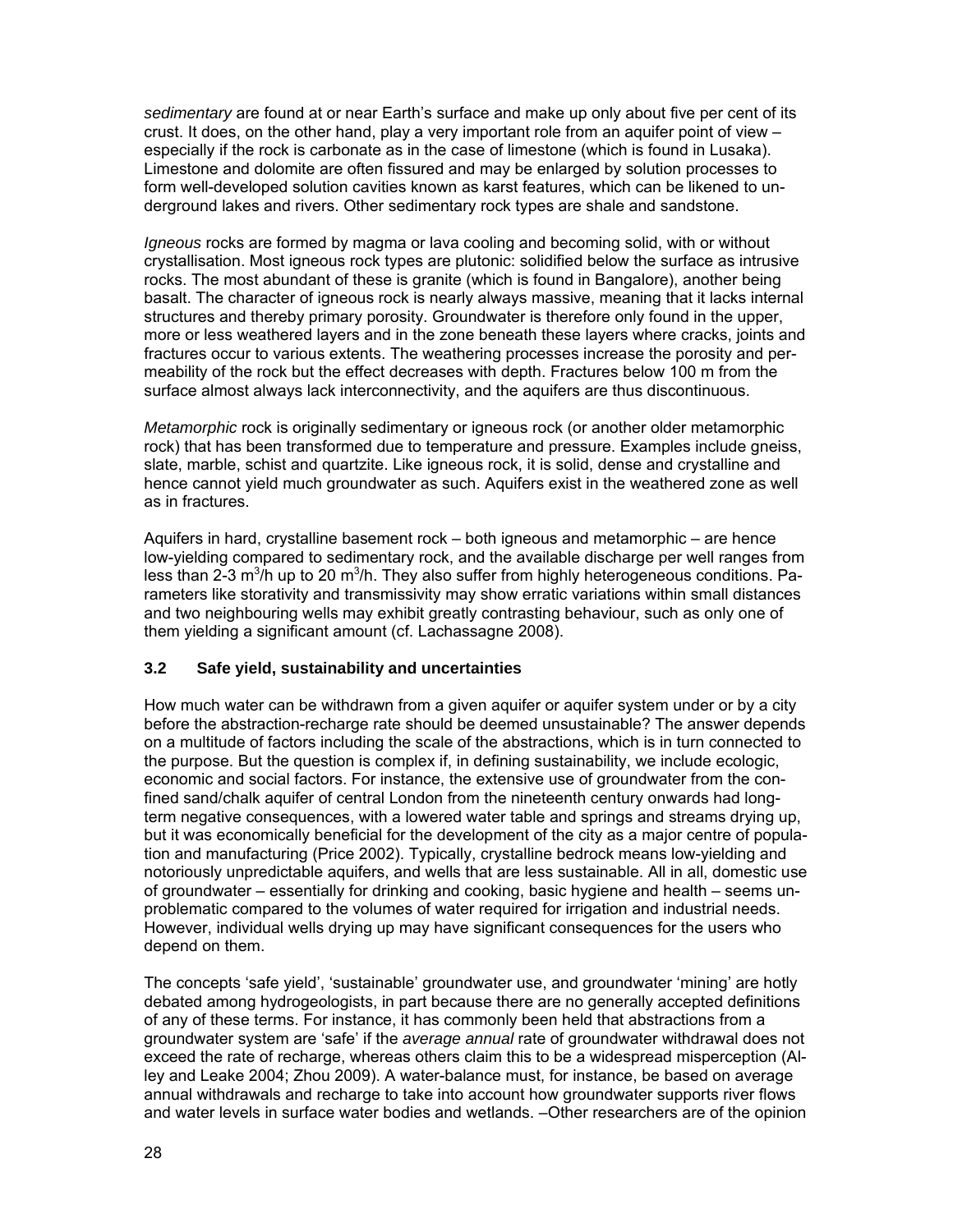that withdrawal of water from an aquifer's storage that exceeds the natural and induced recharge should not necessarily be regarded as *over*-exploitation or water 'mining' as it will not always result in falling water tables and decreasing yields from wells. In other words, a locally falling water table does not automatically imply over-exploitation of an entire aquifer (system), or that the water level is in continuous decline.

In terms of falling water tables, the rate at which this takes place is mainly a matter of climatic and hydrogeological conditions such as permeability, the aquifer's size and spatial extent, type of basement rock, and the dynamic equilibrium. Connectivity is another factor; when groundwater is abstracted from a given aquifer or aquifer system, groundwater drawdown is initially concentrated locally but spreads progressively to the whole system by inter-aquifer leakage (Custodio 2002). In addition, the total pressure on an area's groundwater system is significant, including the particular location and density of wells, as is the time span. Furthermore, when discussing safe yield and sustainability, the issue of potential depletion should be considered alongside issues of (mostly irreversible) water quality deterioration, as well as of socio-economical issues, equity and rights, and effects on ecosystem services. The complexities involved in estimating and modelling what can be considered safe and sustainable withdrawals of groundwater ultimately make the terms ambiguous, but also valueladen (Morris, Lawrence et al. 2003; Alley and Leake 2004; Zhou 2009).

The additional recharge that takes place in urban areas due to import of water through leaky pipes (see following sub-section) may rejuvenate local aquifers and aquifer systems with such amounts of water that abstraction becomes quite unproblematic (with the possible exception of crystalline bedrock). It has been held that under such conditions, the pumping of water from private wells alone will only very exceptionally tax resource availability; urban aquifers will usually only risk suffering from over-exploitation and depletion where they are used to meet the entire water demand, both utility and private (S. Foster, personal communication, March 19, 2010). In other words, in cities where inhabitants largely use wells to supplement surface water provided by the public utility, over-exploitation will not be a problem provided that there is sufficient understanding of the groundwater system in question, monitoring data is continuously gathered, regular evaluations of the development are carried out, measures such as rainwater harvesting to create additional recharge takes place, and the competent authority has the power to intervene should an area seem to require halting of the groundwater abstractions.

Many researchers hold that in the case of rapidly growing cities, temporary over-exploitation of aquifer storage is not necessarily undesirable. In the short run, it may enable them and their inhabitants to thrive and progress economically. To make such an approach strategically sustainable would, however, require the development of legislation and control that is in turn based on a sufficiently good understanding of the groundwater system and is applied jointly with a precautionary approach at the individual level (cf. Hiscock, Rivett et al. 2002). For instance, rooftop rainwater harvesting has been made mandatory in several Indian cities, often pressed for by NGOs that provide the decision-making authorities with the necessary scientific basis as well as technical know-how.<sup>20</sup>

Climate change researchers suggest that as reliable surface water supply is likely to decrease due to increased temporal variations of river flow (caused by increased precipitation variability and decreased snow or ice storage), it might be beneficial to take advantage of the storage capacity of aquifers and increase groundwater withdrawals. However, this option is only sustainable where groundwater withdrawals remain well below recharge, and is not viable where groundwater recharge is projected to decrease (Kundzewicz and Döll 2009). (See sub-section below on groundwater and climate change.)

l

<sup>20</sup> *See* www.arghyam.org/ and www.cseindia.org/.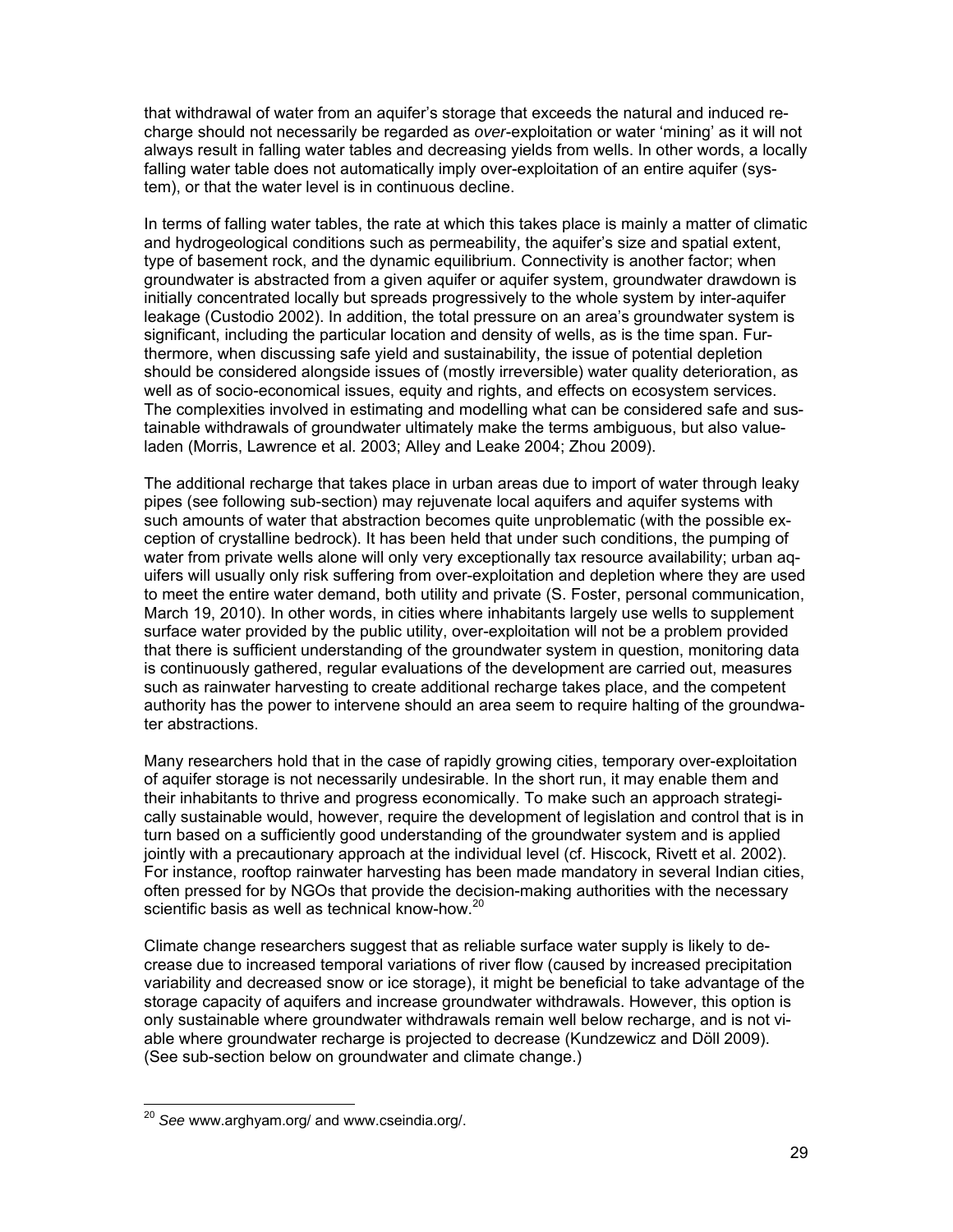An area's average precipitation, depth to the water table and geological features of the bedrock are the main factors that decide whether it is feasible – and economically reasonable – to dig or drill for groundwater. In dry and semi-arid areas and in inherently low-yielding crystalline rock terrain more thorough studies of the main lithological and regolith units, water flow, aquifer vulnerability, climatic prognosis, abstraction pressure, and so on, are important for the establishment of local and regional water budgets. The modelling techniques for quantitative (but also qualitative) estimations are constantly refined, "towards horizontally integrated studies in which environmental compartments interact with each other" as well as assessments of "the pressures facing groundwater resources associated with the direct and indirect effects of future climate and socio-economic change" (Holman 2006:638).

However, there is still a great deal of uncertainty in the models conducted to estimate groundwater occurrence and recharge potential in bedrock, especially crystalline bedrock with discontinuous aquifers. Holistic, systematic assessments based on mere well surveys are complicated, not least as it is difficult to establish the optimum number of monitoring wells, and their density in different conditions. Therefore, computations with detailed hydrological models at local, regional as well as global scale are relied upon instead, coupled with global ocean-atmosphere circulation models. Such models estimate the variation in land water storage by solving the water balance equation and are used to estimate climate change effects on groundwater storage (Bindoff, Willebrand et al. 2007). It should also be remembered that estimates of groundwater availability, recharge, abstraction potential, and so on – whether based solely on monitoring wells or also on modelling techniques – may be too expensive for low- and middle-income countries (and cities in such countries) to perform and process. Various techniques employed for groundwater estimates also require know-how and a general institutional capacity that may be stifled due to political disinterest.

### **Box 4: Groundwater modelling with GRACE**

The most up-to-date method for estimating the rate of groundwater depletion is based predominantly on observations from NASA's Gravity Recovery and Climate Experiment (GRACE) satellites, and simulated soil-water variations from a data-integrating hydrological modelling system. GRACE identifies temporal variations of the Earth's gravity fields due to mass redistribution, including that of underground water masses in unconfined aquifers. The changes in gravity can be translated into a measurement of an equivalent change in water flow in the subsurface environment, including seasonal and relatively large-scale variations (Fukuda, Yamamoto et al. 2009).

For instance, six years of monthly GRACE gravity data for the federated states of Rajasthan, Punjab and Haryana in northwest India, including the national capital territory of Delhi, has produced a time series of water storage changes beneath the region's land surface. The researchers estimated that groundwater levels were declining by an average of one metre every three years (or 17.7  $\pm$  4.5 km<sup>3</sup> per year). By their reckoning, 109 km<sup>3</sup> of groundwater had disappeared between 2002 and 2008, although there were no unusual trends in rainfall. The Indian Ministry of Water Resources, on the other hand, has measured the difference between the annual available recharge and annual withdrawals in the region and estimated that the annual deficit is only 13.2  $km<sup>3</sup>$ (Central Ground Water Board 2006). NASA's results imply that the portion of irrigated water that supposedly replenishes the aquifers is less, and/or the rate of withdrawal is more, than the Indian government estimates, and that most of the groundwater withdrawn is lost<sup>21</sup> from the region as a result of increases in runoff and/or evapotranspiration (Rodell, Velicogna et al. 2009).

Cont over

<sup>&</sup>lt;sup>21</sup> Water that is permanently lost from aquifers due to over-extraction eventually reaches the sea and the oceans through the atmosphere or surface flow, both of which result in sea level rise.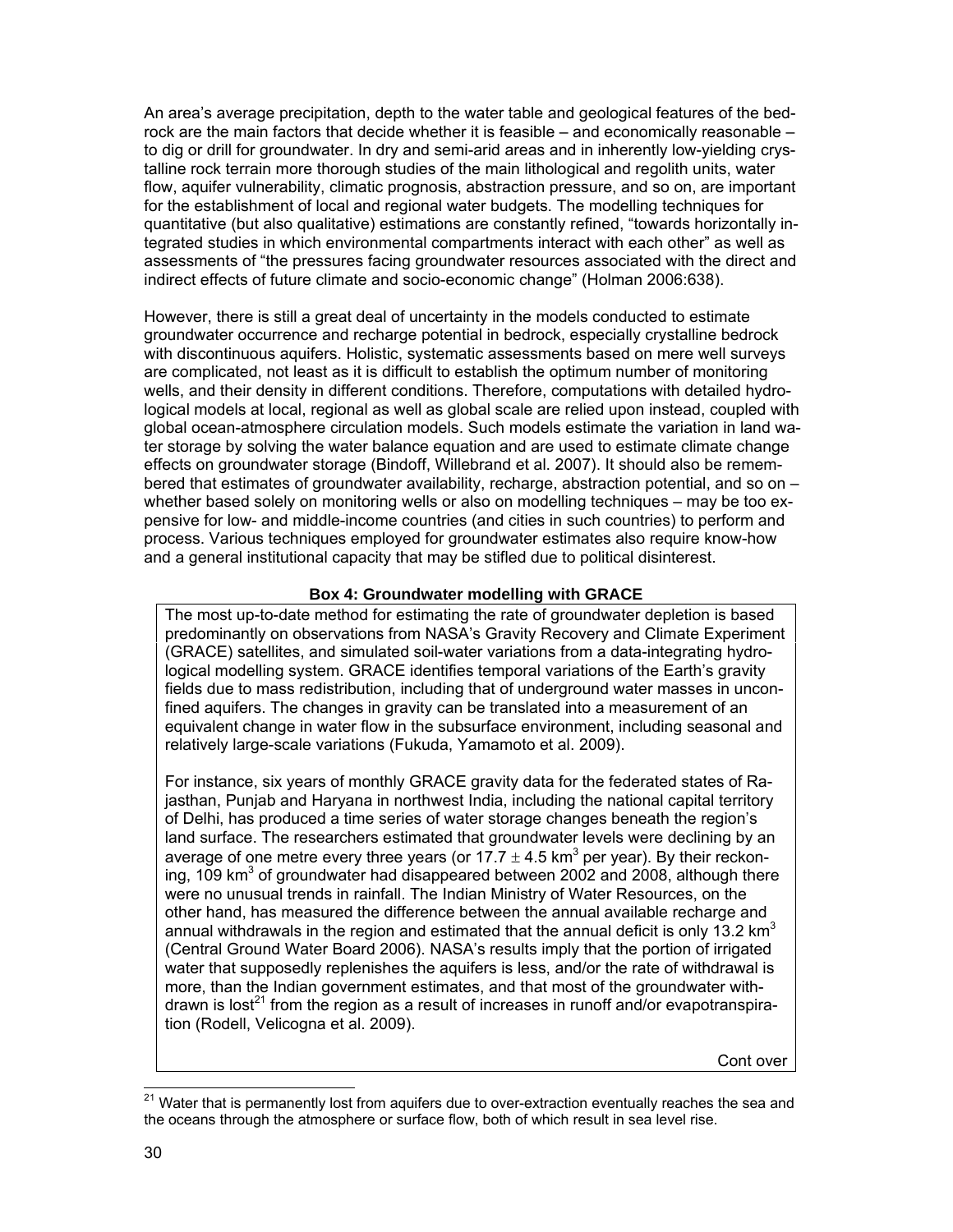Based on these findings, the researchers warned that a collapse of agricultural output in northwest India (where irrigation accounts for about 95 per cent of the groundwater withdrawals) as well as severe shortages of potable water for its 114 million people are imminent, unless measures are taken to curb the current rates of water extraction. These rather drastic findings are questionable, though, taking into account the fact that the GRACE technique uses a fairly coarse spatial resolution and that the results are not well related to ground-based data (R Taylor, personal communication, March 8, 2010, cf. Chatterjee and Ram Purohit  $2009$ .<sup>22</sup> Efforts have been made to develop GRACE to become applicable in urban settings as well, but the spatial resolution of its data is not considered anywhere near adequate for identifying groundwater variations on an urban scale (Fukuda, Yamamoto et al. 2009).

#### **3.3 Groundwater recharge in urban areas**

Groundwater is generally characterised by slow movement, accumulating in aquifers over long periods of time. The recharge, or replenishment, of an aquifer depends primarily on what organic materials lie above it. The soil layers act as natural filters to hinder or screen out substances that would otherwise be carried by the water down to the aquifer, but the more impermeable the soil, the less potential there is for recharge. The infiltration capacity of the soil (texture, grain size, porosity, and so on), its water-holding capacity, and the presence of residual deposits and vegetation cover on the bedrock are all key factors. Characteristics of the climate – precipitation, temperature and evapotranspiration – also determine how much recharge can take place (see following sub-section).

In a rural environment, rice fields that stand under water for long periods at a time usually contribute to groundwater recharge, as do seepage from many other traditional irrigation practices. Conversely, water that floods over bare land areas, for instance during the monsoon season, is generally lost as runoff to surface water bodies, used by plants elsewhere (transpiration), or is subject to evaporation before it can seep down to reach aquifers. The existence of saturated soil layers on top of the bedrock can be decisive, as they prevent water from flowing down to aquifers. In addition, gravitation directs the flow of surface water from higher areas to lower ones, especially in undulating terrain. The patterns of recharge are further complicated by extraction, such as pumping from wells.

Prior to research conducted from the mid-1980s onwards, it was assumed that cities reduced the recharge potential to underlying aquifers due to land-use changes, including the rapid disappearance of percolation tanks, and the widespread impermeabilisation (hardening) of surfaces for purposes such as buildings, pathways, paved roads, backyards and parking lots. However, since practically all cities import water from elsewhere to meet demand, the total amount of water (and eventually wastewater) that circulates actually increases. The indirect recharge increases because the subsurface infrastructure for water supply, sewage and storm water, together with various other underground water-holding constructions, tends to leak.<sup>23</sup> The subsurface in urban environments is now thought to have secondary porosities and perhaps a permeability distribution comparable to shallow karst settings, though the conduits and tunnels are developing more rapidly than natural karst. Over-irrigation of lawns, golf courses, and so on also contributes to a situation in which the recharge is as high as or higher than in equivalent rural areas (Lerner 2002; Garcia-Fresca and Sharp Jr. 2005).

l

 $22$  The Indian Government's estimates of the country's groundwater resources are made for individual administration units known as blocks, the average area of which varies between 350 and 900 km<sup>2</sup>, except for in the states of Karnataka, Andhra Pradesh and Maharashtra where the watershed is taken as the unit. The assessments are field-based, using a water level fluctuation technique for rainfall recharge estimation, Chatterjee and Ram Purohit 2009.

 $^{23}$  This includes transmission losses, usually termed 'unaccounted-for water'.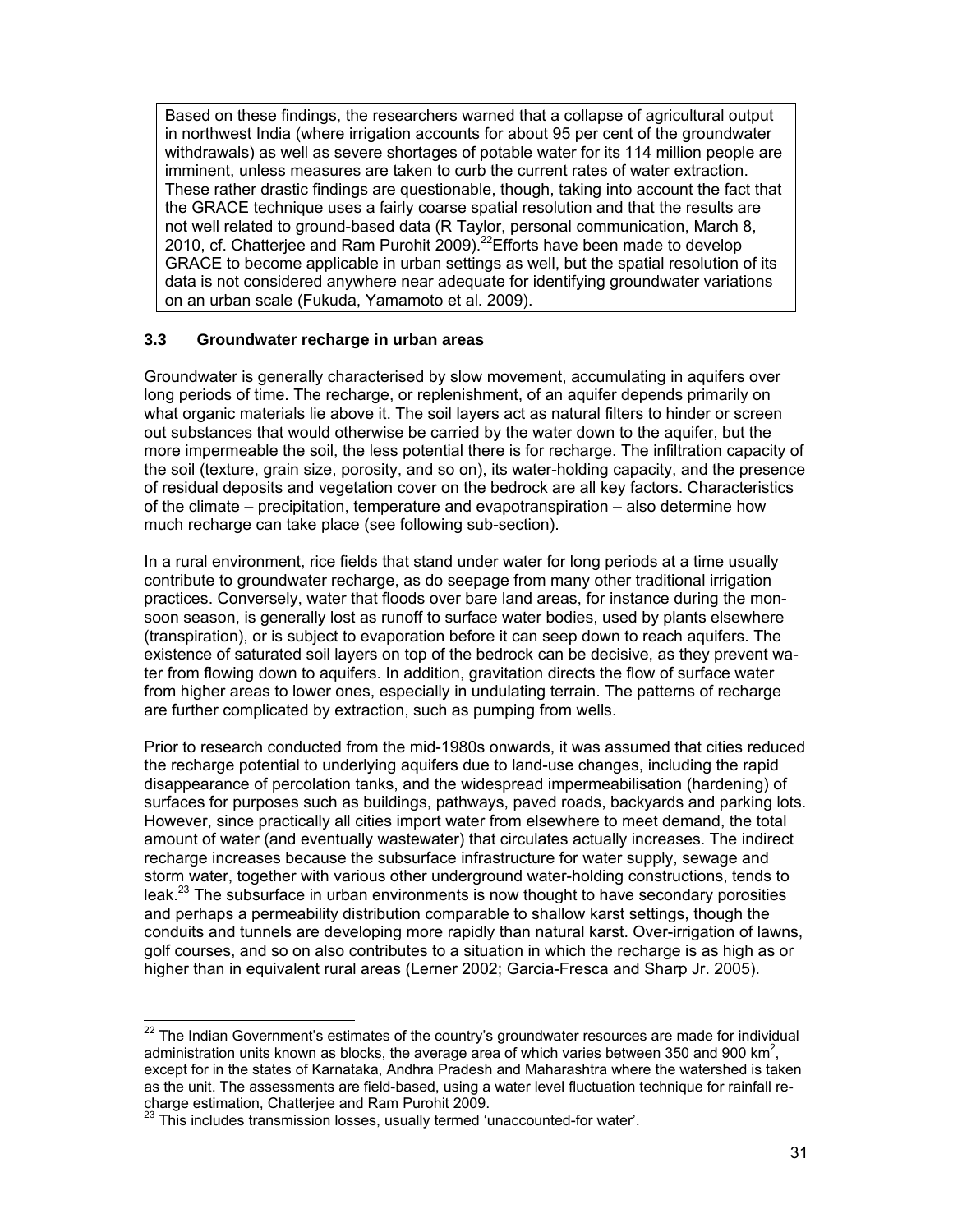For all the development in modelling techniques, it is also difficult to estimate urban recharge more exactly if only precipitation as a source is taken into account (Lerner 2002). The fact that most rapidly growing cities comprise vast peri-urban areas at their fringes makes it even more difficult to generalise for the sake of assessments. If parts of the peri-urban areas are unserved by water supply and/or sewerage infrastructure, then less drinking water is imported through leaking pipes and mains and there is hence no additional source of recharge (cf. Naik, Tambe et al. 2008 for the Indian city of Solapur).<sup>24</sup> On the contrary, though, residential and other areas in the peri-urban environment may still have fairly permeable soil surfaces, and there may be gardening and even small-scale agriculture taking place where excess irrigation water is applied. Rooftop runoff and stormwater will often infiltrate through soakaways if there are no drainage channels or sewerage pipes laid along roadsides and elsewhere. All these factors may contribute to localised direct recharge that differs from that found both in rural areas and more central urban areas.

Where wastewater infiltration occurs, water drawn from aquifers will often be sub-standard, as it contains pathogens, nitrates, and so on, presenting a potential health hazard (Foster and Chilton 2004). In low- and middle-income countries, on-site sanitation facilities with leaking soak-pit latrines, septic tanks, and so on, together with the absence of sewerage pipes that take the wastewater away, result in large volumes of local wastewater soaking into the soil, and eventually seeping into aquifers. This problem is worse in more arid climates and where water is imported from elsewhere.

Based on their study of a rapidly growing Indian city, Naik *et al*. have suggested that water harvesting structures for artificial recharge as well as for dilution of harmful chemical constituents may be a solution, and hold that "[g]roundwater quality deterioration is not due to urbanisation, but due to general apathy of the public towards this valuable resource. If there is adequate usage of groundwater, its natural circulation would increase and the quality deterioration could be checked" (Naik, Tambe et al. 2008:366). Nonetheless, the differences in groundwater flow pathways, through both consolidated and unconsolidated and semi- or unconfined layers, make for variations in vulnerability between and within cities. There is a growing and well-founded concern about urban groundwater pollution and the link between groundwater use trends and sanitation (cf. Foster 2008).

# **3.4 Groundwater and climate change**

UN's Intergovernmental Panel on Climate Change (IPCC), the scientific body tasked with evaluating the risks of climate changes caused by human activities, has pointed to worrying gaps in knowledge, and in observational data, about climate change and water. Information on water-related impacts of climate change based on modelling of the hydrological cycle is especially inadequate with respect to groundwater, mainly due to the fact that knowledge of even current recharge is poor in both developed and developing countries. Moreover, there is considerable uncertainty in projected changes in the hydrological system – including precipitation projections. This arises from several factors: internal variability of the climate system; uncertainty in future greenhouse gas and aerosol emissions; the translation of these emissions into climate change by global climate models; and hydrological model uncertainty. The few studies of climate impacts on groundwater for various aquifers from which the IPCC could make its assumptions also showed very site-specific results (Kundzewicz, Mata et al. 2007; Bates, Kundzewicz et al. 2008).

Concerted efforts to increase the amount of data and make improved predictions are underway. Currently, however, there is not only limited coverage and duration of groundwater ob-

 $\overline{a}$ <sup>24</sup> Water may still be imported in bulk from private vendors, however, for instance to Indian households of the upper middle and upper classes. Leakages from their underground storage sumps might contribute substantial amounts to local aquifers.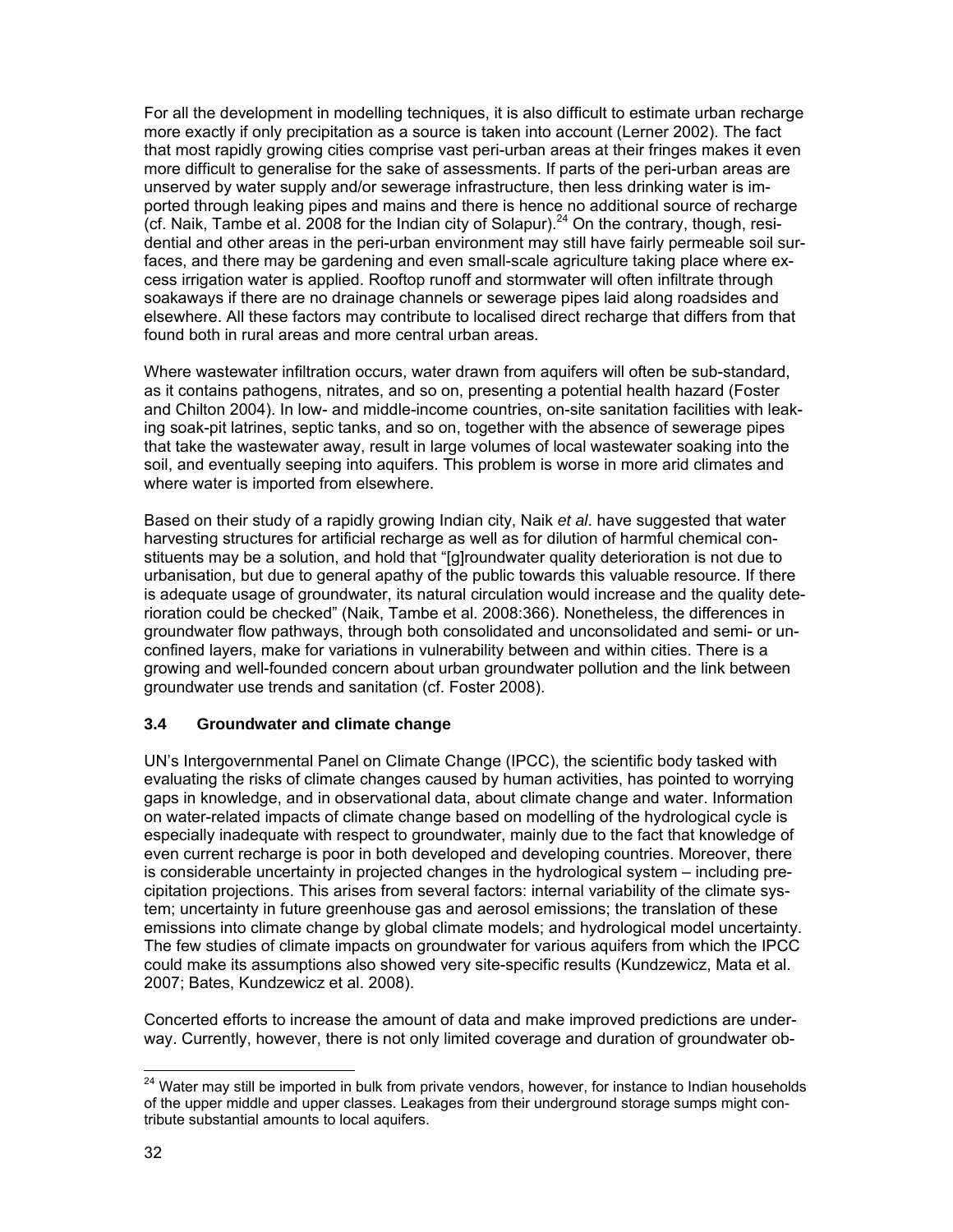servations but also continued difficulty in accessing available groundwater data (IAH Commission on Groundwater and Climate Change 2010).

Moreover, the difficulties associated with assessing uncertainties relate to the fact that water and climate change interact (cf. Taylor, Koussis et al. 2009). With a warming atmosphere, precipitation intensities are predicted to increase – but the spatial distribution remains highly uncertain for most of the world. The projection that precipitation is *increasing* applies to (according to all or nearly all models used) high latitudes and parts of the tropics. Meanwhile, in some sub-tropical and lower mid-latitude regions precipitation is predicted to *decrease* (according to all or nearly all models). Between these areas of fairly robust increase and decrease, even the signs of precipitation change were inconsistent across the models applied at the time of the IPCC's fourth assessment. For other aspects of the hydrological cycle, such as changes in evaporation, soil moisture and runoff which all have impacts on groundwater recharge, the relative spread in projections was similar to, or greater than, the changes in precipitation (Meehl, Stocker et al. 2007).

The main focus of the research on climate change and groundwater has been on quantifying the likely direct impacts of changing precipitation and temperature patterns by modelling recharge (Holman 2006). So far, limited and localised simulations and modelling suggest that climate change is "likely" to have a strong impact on saltwater intrusion into low-lying island aquifers (Bobba, Singh et al. 2000; Kundzewicz, Mata et al. 2007 Sec 3.4.2). Future research will hopefully show whether and to what extent such a scenario will also affect groundwaterdependent cities in the densely populated low-elevation coastal zone, $^{25}$  for instance Shanghai and Dhaka.

Empirical, albeit limited, observations from the humid tropics (in the Upper Nile Basin) suggest that a shift to more intensive rainfall may promote rather than restrict groundwater recharge in this region, although this may be offset by increased evapotranspiration associated with warmer atmospheres (Owor, Taylor et al. 2009; cf. Taylor, Miret-Gaspa et al. 2009). In estimations of how climate change may alter the long-term average recharge and thus renewable groundwater resources until the 2050s, all scenarios – irrespective of emission scenario and climate model used –"agree broadly" that groundwater recharge will increase in northern latitudes,<sup>26</sup> but will decrease strongly, by 30-70 per cent or even more, in some currently semi-arid zones. The latter areas include the Mediterranean, northeast Brazil and southwest Africa, but the uncertainties in regard to these estimations are still large (Döll 2009:5).

Apart from there being difficulties "clouding the prediction" of regional effects of future climate change on water resources, studies of these effects coupled with population growth on a regional and global scale suggest that population growth is likely to exert an impact on the world's water resources as great as or greater than global warming might (Vörösmarty, Green et al. 2000; Loaiciga 2009:10).

### **4 Case studies: Bangalore (India) and Lusaka (Zambia)**

 $\overline{a}$ 

This paper examines the groundwater situation of two cities: Bangalore in India and Lusaka in Zambia. The countries share a history as colonies and parts of the British Empire; India until 1949 and Zambia until 1964. In both cities, the current infrastructure for water supply and sanitation was built after independence and both depend on a combination of water from

 $^{25}$  General aspects of risk and vulnerability for low-elevation coastal zone cities due to climate change are treated by McGranahan, Balk, et al. (2007).

The author notes that an unwanted rise of the groundwater table may cause infrastructure damage as well as soil and groundwater salinisation if the groundwater table is already close to the soil surface.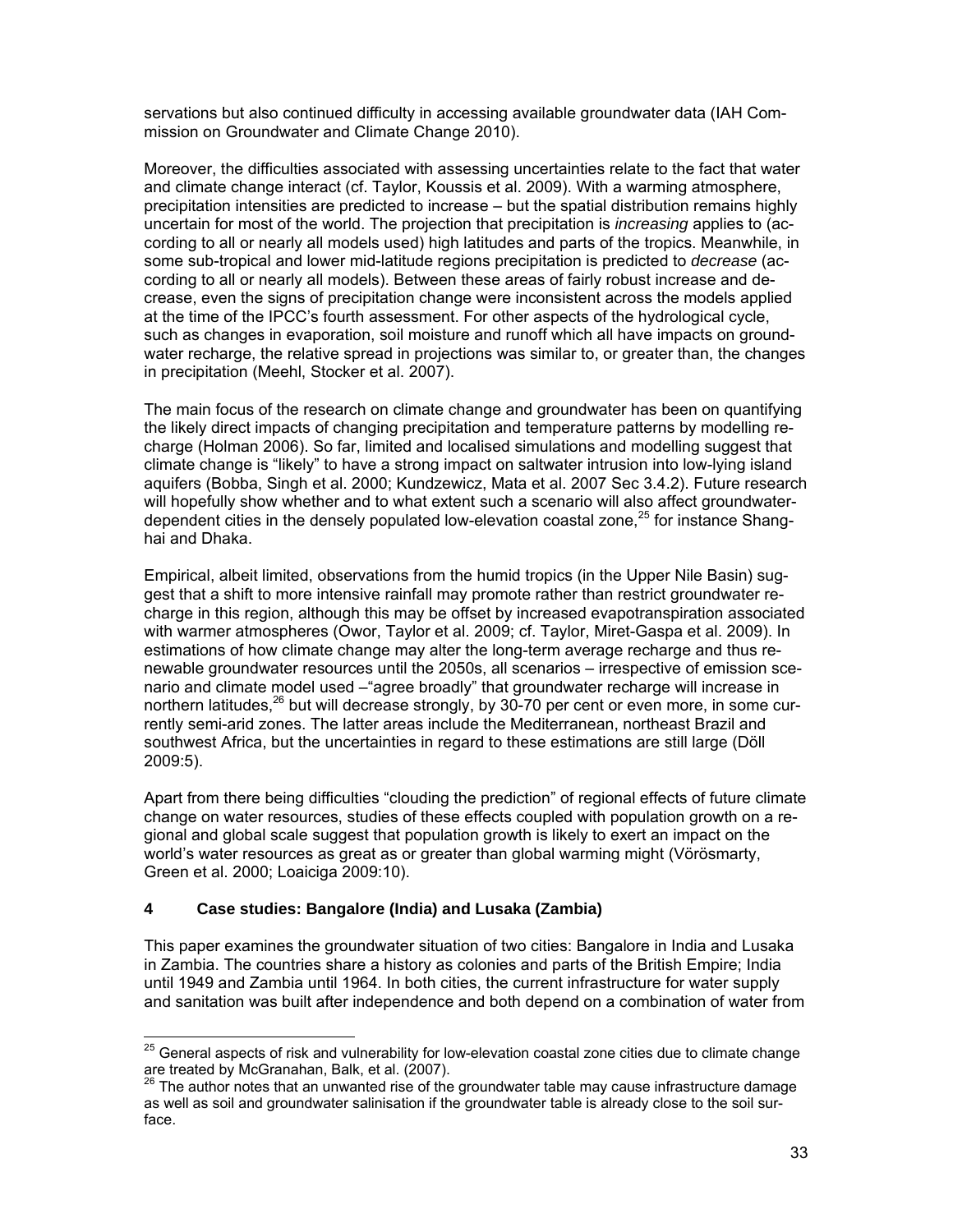major rivers and groundwater, and face an overall shortage in supply. They are still undergoing rapid population growth and face significant budget shortfalls. They are both home to large numbers of low-income households living in sub-standard conditions – in what is generally referred to as slums in Bangalore and peri-urban areas (or settlements) in Lusaka. Planning and service delivery lag behind in these areas in particular.

However, the local contexts also differ in several respects. For a start, their hydrogeological conditions are very different. While India and Zambia are in large parts underlain by weathered, crystalline rock that does not yield much groundwater, Lusaka has a karstic topography, which renders very good aquifers. Another major difference is that Lusaka's water is more contaminated. As a result, in Bangalore policy implications relate mainly to water shortage, aquifer unpredictability and recharge measures, whereas in Lusaka, seasonal flooding, water quality and disease prevention measures are of relatively greater importance.

The case studies also serve to complement the statistical data from the DHS and JMP and thereby provide ground-truthing; they are a basis for analysing whether and how the situation in those cities compares to the national statistics of their respective countries.

# **4.1 Bangalore**

India in South Asia covers over 3 million  $km^2$  (Map 1). It is home to over 1.1 billion inhabitants and the annual demographic growth is almost 1.55 per cent. The country had an estimated GDP per capita at purchasing power parity of US\$3,100 in 2009 (CIA 2009). At the last census (2001), over 70 per cent of India's population lived in villages, but the decadal growth was only 17.9 per cent in rural areas compared to 31.2 per cent in urban, indicating a slow but clear urbanisation trend. A quarter of the population is living below India's official poverty line (BPL), which equals around US\$13 per month or less than half-a-dollar a day.<sup>27</sup> However, according to the international norm for 'extreme poverty' of one US dollar per day per capita, established by the World Bank and updated to US\$1.25 for purchasing power parity terms (and US\$2.50 for 'poverty'), the number of urban poor is higher than that estimated by using the domestic poverty line. In fact, the share of poor and extremely poor people in India would amount to about half of the population, if the World Bank goalpost was used.

With a 7,000km-long coast line (along the Bay of Bengal and the Arabian Sea), India's climate varies widely, from tropical monsoon in the south to temperate in the north. Likewise, the rainfall varies between 100 and 10,000 mm per year. India's utilisable freshwater resources are unevenly spread both seasonally and geographically. The northeast part of the country has large perennial rivers that tend to flood their valley regions at the peak of the monsoon, whereas the south of India is drier and with smaller river systems that run in relatively straight and shallow valleys. The once well-developed method of storing water in small reservoirs known as lakes and tanks (man-made ponds) are slowly being brought into use again. Rainwater harvesting is attracting renewed attention and even made mandatory in many cities. Nonetheless, it has been predicted that entire regions of the country face a bleak future in which water resources will be inadequate for large parts of the population.

 $27$  The definition of the BPL, and hence the estimation of the number of poor in India, is based on a daily calorie norm of 2,100 kcal (2,400 kcal for those living in rural areas but otherwise irrespective of age, sex or other relevant conditions). This is converted into the (state-specific) purchasing power of certain food items only, and households with purchasing power exceeding the amount of calories in a given basket of goods are thereby not defined as poor. In the state of Karnataka, the urban food basket is calculated to cost Rs.599.66 per capita per month whereas the rural poverty line is Rs.324.17, indicating a large difference in estimated costs depending on geographical location. The chosen mode of calculating the poverty line means that the possibility of paying for necessary living expenses such as rent, health care, clothing, education, etc. puts a person *above* the poverty line (unless he or she survives on very little energy). For more detailed criticism of India's poverty line, see Grönwall (2008); Bapat, M. (2009).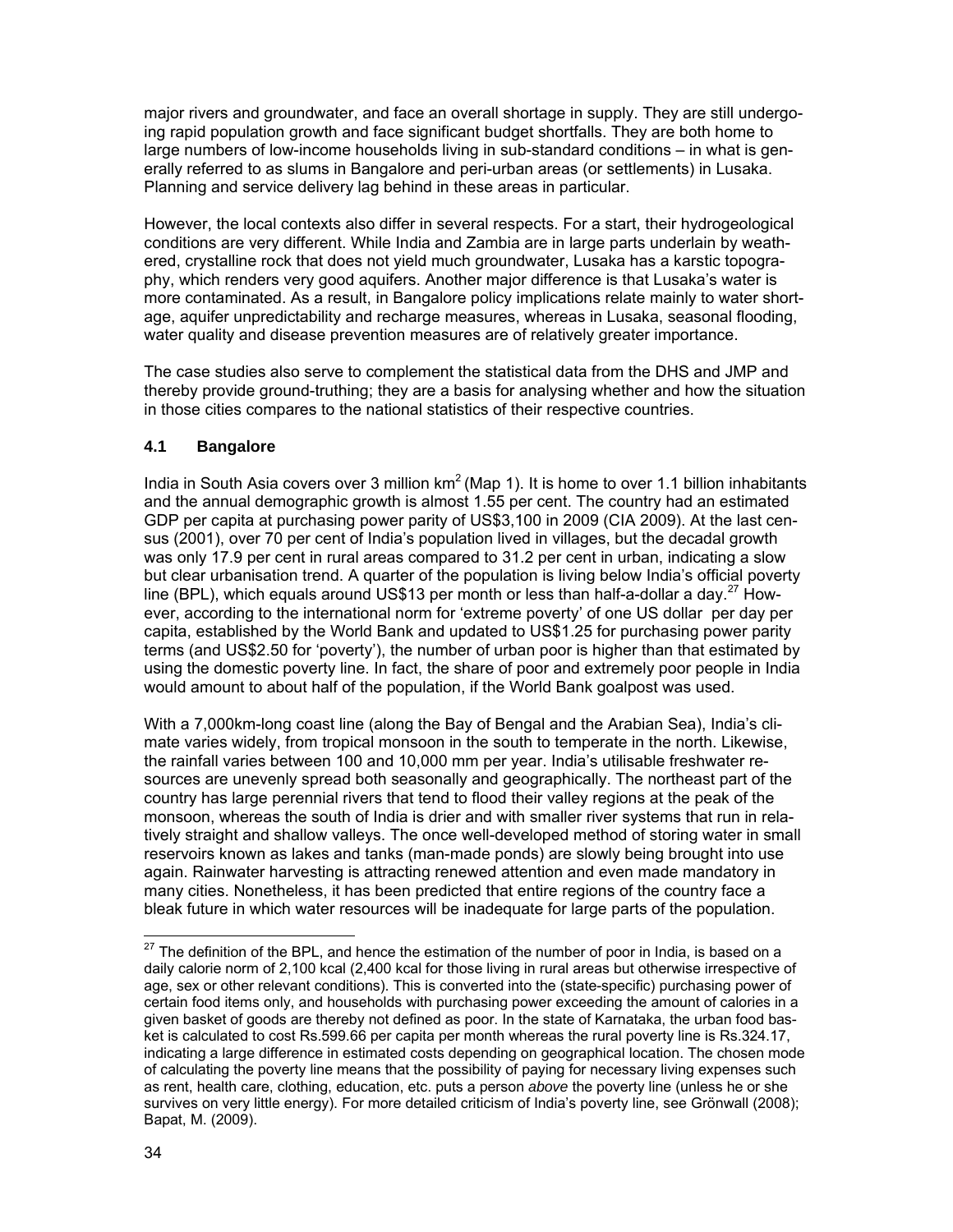Growing towns and cities are likely to experience escalating water woes along with increasing competition between different sectors. The poor are in danger of losing out. Indian courts have interpreted drinking water to be a fundamental right under the Constitution (Art 21), but the court decisions expressing the authorities' obligations to provide water to every citizen are yet too few and too imprecise to clearly establish what this will mean in practice.

## **4.1.1 City profile**

Bangalore, capital of the state of Karnataka in southern India, is home to approximately seven million inhabitants. It was once known as a quiet, lush town with an agreeable climate, but today it is known internationally as a hub for the IT sector (Sudhira, Ramachandra et al. 2007). Since the 1990s, the former 'Pensioners' Paradise' has come to attract well-educated software technicians from all over India and abroad, and the ensuing construction boom has in turn drawn migrants from poorer rural parts of Karnataka and neighbouring states. Since Karnataka is drought-prone and the agriculture mainly rain-fed, farmers and their families are also pushed to search for a better future in the city. The region normally has two distinctive rainy seasons: the southwest monsoon from June to September, followed by the northeast monsoon from October to November. Situated behind the tall mountain range called the Western Ghats, it sits in a rain shadow with a total precipitation of less than 1,000 mm yearly. Temperature-wise, Bangalore has perhaps the most even climate of the whole of India due to its high elevation (on average 920 m above mean sea level); temperatures typically range between 13-27°C during January, and 22-38°C in April and May.

The city of Bangalore has been in a state of transition for more than twenty years. It has grown, due both to natural population growth together with the immigration described above, and the expansion of the city's boundaries. In January 2007 it was decided to merge the then city of Bangalore with its eight surrounding municipalities and 110 'urbanised' villages to form Greater Bangalore, together covering 741 km<sup>2</sup>. Thus, the city today consists of a core (often referred to as the 'BMP area') encircled by a vast peri-urban area (*see Figure 6*). The combined area of the villages is 224  $km^2$  but despite parts of the outskirts still having some rural characteristics, essentially no farming is taking place. It is difficult to estimate how many people became citizens of Bangalore with this stroke of the pen; during the last census in 2001 some 1.2 million people lived in the former municipalities and since these areas attract the majority of those migrating to Bangalore, the number of their inhabitants is probably substantially higher today. The city is witnessing urban sprawl, with low-income workers moving from one construction site to another, and gated communities as well as IT-business companies springing up. This has contributed greatly to the loss of farmland and of most of the previously well-protected green belt around the city; and the caused the tanks and natural lakes, once so important for the city's water supply and groundwater recharge, to diminish rapidly in number

Local ridges and valleys define how Bangalore is drained to the rivers Arkavathy, South Pennar (to the east), Shimsha (to the west) and North Pennar (to the north). The drainage pattern is also largely influenced by fracturing in the underlying rocks (Suresh 1999).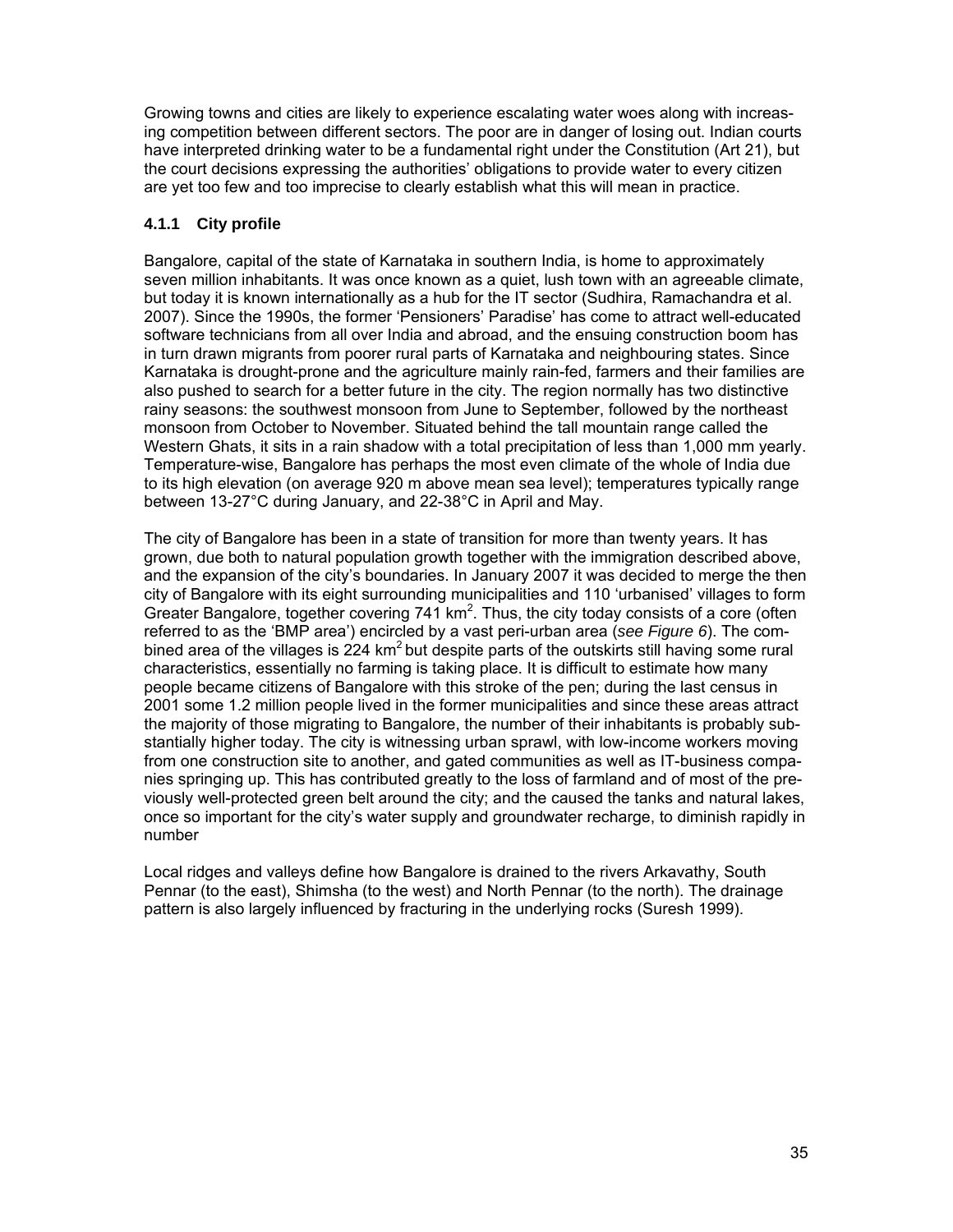

**Figure 6: Map of India showing the location of Bangalore in the state of Karnataka** 

#### *Source: India (cut), state of Karnataka from Wikipedia /Creative Commons. Right: Greater Bangalore (not to scale), adapted from BBMP by Markku Pyykönen.*

The city is administered by a municipal body known as the *Bruhat Bangalore Mahanagara Palike* (BBMP). The creation of Greater Bangalore meant considerable re-centralisation for the villages: overnight, the local, self-governance bodies had to hand over to one of India's largest corporations. The *Gram Panchayats* (village councils) that were previously in charge of and accountable for the water supply, subject to recommendations from the villagers, were replaced by one ward councillor per approximately 30,000 inhabitants.

Bangalore is a notable climber on the list of the world's largest city economies, projected to rank at number 55 by the year 2025. The estimated GDP in 2008 was US\$69 billion by PPP (Hawksworth, Hoehn et al. 2009). Simultaneously, Bangalore today has 473 official slums, of which 204 are notified under the 1973 I&C Karnataka Slum Clearance Act (Karnataka Slum Clearance Board 2010). Title deeds are now being issued to residents of some of the older slums. However, the many slum dwellers' organisations working in the city hold that the actual number of small, unrecognised settlements is several times larger than the official number. Many of these areas have mushroomed in the outskirts of the city with the past decade's construction of new residential areas, countless office buildings and various infrastructure developments including a new airport. There is a large group of extremely poor people living in more or less temporary shelters (such as tents), some of whom are illegally squatting on private land, while others pay rent for occupying the land on which they have built their shelters and huts. Many families of day-wagers follow construction sites, and most slums and settlements are under a constant threat of demolition, although they may have existed in the same place for decades. The slum dwellers comprise somewhere between 20 and 35 per cent of Bangalore's total population, the uncertainty of this figure being due to official and scientific accounts' failure to include this large group of people living in temporary shelters.

### **4.1.2 Groundwater conditions**

Large parts of India's aquifers are still unexploited and contain large reserves (Shah, Molden et al. 2001). However, the availability of groundwater varies greatly across the country. The Indo-Gangetic alluvium contains a productive and extensive aquifer system, and the coastal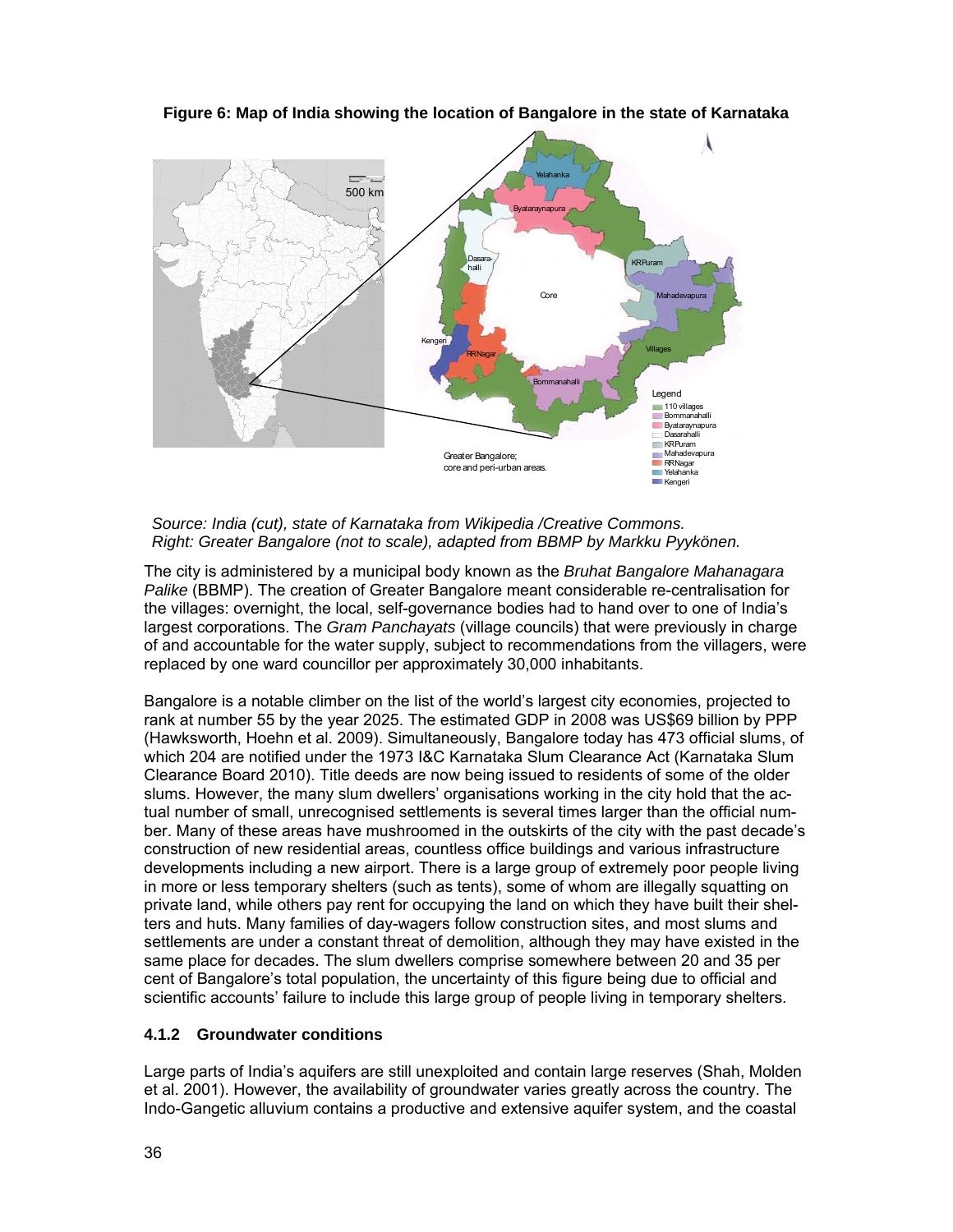areas with their thick alluvium deposits have also formed high-yielding aquifers. However, deep tubewells have contributed to seawater intrusion in a number of locations. Two-thirds of India is characterized by hard, crystalline, consolidated formations, like granites-gneisses and other igneous and metamorphic rock assemblages, where the occurrence of groundwater is site-specific. There is a general scarcity of surface water sources in southern India (the peninsula), with river basins that are closing allowing little or no water to reach the sea at the mouth of the rivers. As a result, groundwater resources are subject to rapid exploitation. This is typically held as unsustainable, and in a growing number of regions the competent authorities have determined aquifer systems to be over-exploited. Declining yields are held to lead to increasing pumping costs and a competitive deepening of wells. Many parts of India also suffer from natural arsenic and fluoride occurrence and/or high levels of fertilisers, pesticides and sewage in the groundwater (Raju, Manasi et al. 2004; Chatterjee and Ram Purohit 2009).

The groundwater tables in India's cities are also generally thought to be falling due to water pumping. In New Delhi, roughly 50 per cent of the total water supply to end users comes from abstraction, which has reportedly caused the water table in the southern part to sink by tens of metres during recent decades (Maria 2006). Chennai, where about half of the water supplied by the public utility is groundwater, and where well fields are vital both for the public utility and private vendors, was the first Indian city to make rainwater harvesting and artificial recharge measures mandatory (*cf.* the Chennai Metropolitan Area Groundwater (Regulation) Amendment Act, 2002).

The rock formations in the Bangalore area consist mainly of gneiss and granitic gneisses that are thoroughly crystalline, extremely contorted, unfossiliferous, contrasted and faulted. Granites occur as plutonic intrusions, with coarse grained and porphyritic texture, and pegmatite veins. The gneisses are also often traversed by east-west and north-south trending dikes of dolerite. These particular characteristics have given rise to the name Peninsular Gneissic Complex (PGC), or sometimes Archaean complex.28 In addition, laterite, a Pleistocene formation, exists in the high-altitude, northeast part of Bangalore (Wadia 1973; Radakrishna 2006).

Being of Archaean age and dating back more than 3,000 million years, the Indian peninsula has long been exposed to winds, humidity, monsoon rain, dry conditions, and so on. The crystalline rocks, though lacking primary porosity, have therefore undergone different degrees of secondary decomposition resulting in layers of weathered, semi-weathered and kaolinitised zones, as well as massive fractured rocks with fissures, cracks and joints (Department of Mines and Geology and Central Groundwater Board 2005). The highly weathered and porous rock formations are thought to extend to about 12 metres below ground level (mbgl), and at most 20mbgl in valleys, and this zone is generally clayey in the case of gneisses. At deeper levels there may be master joints that have been enlarged by dissolution and can extend to considerable depths, and faults may also occur. The fracture zones are generally hydraulically connected with the overlying weathered and saturated residuum (Department of Mines and Geology and Central Groundwater Board 2005; Radakrishna 2006).

Some 90 per cent of the soil coverage in the Bangalore region consists of red laterite and red, fine loamy and clayey soils, followed by lateritic soils (Suresh 1999). Its fine texture can result in low infiltration capacities and hence low groundwater recharge and high runoff due to the moderate-to-slow intrinsic impermeability, but where the soils are well-drained the recharge possibilities improves.

<sup>&</sup>lt;sup>28</sup> A more detailed account can be found on Wikipedia; http://en.wikipedia.org/wiki/Peninsular\_Gneiss (May 2010).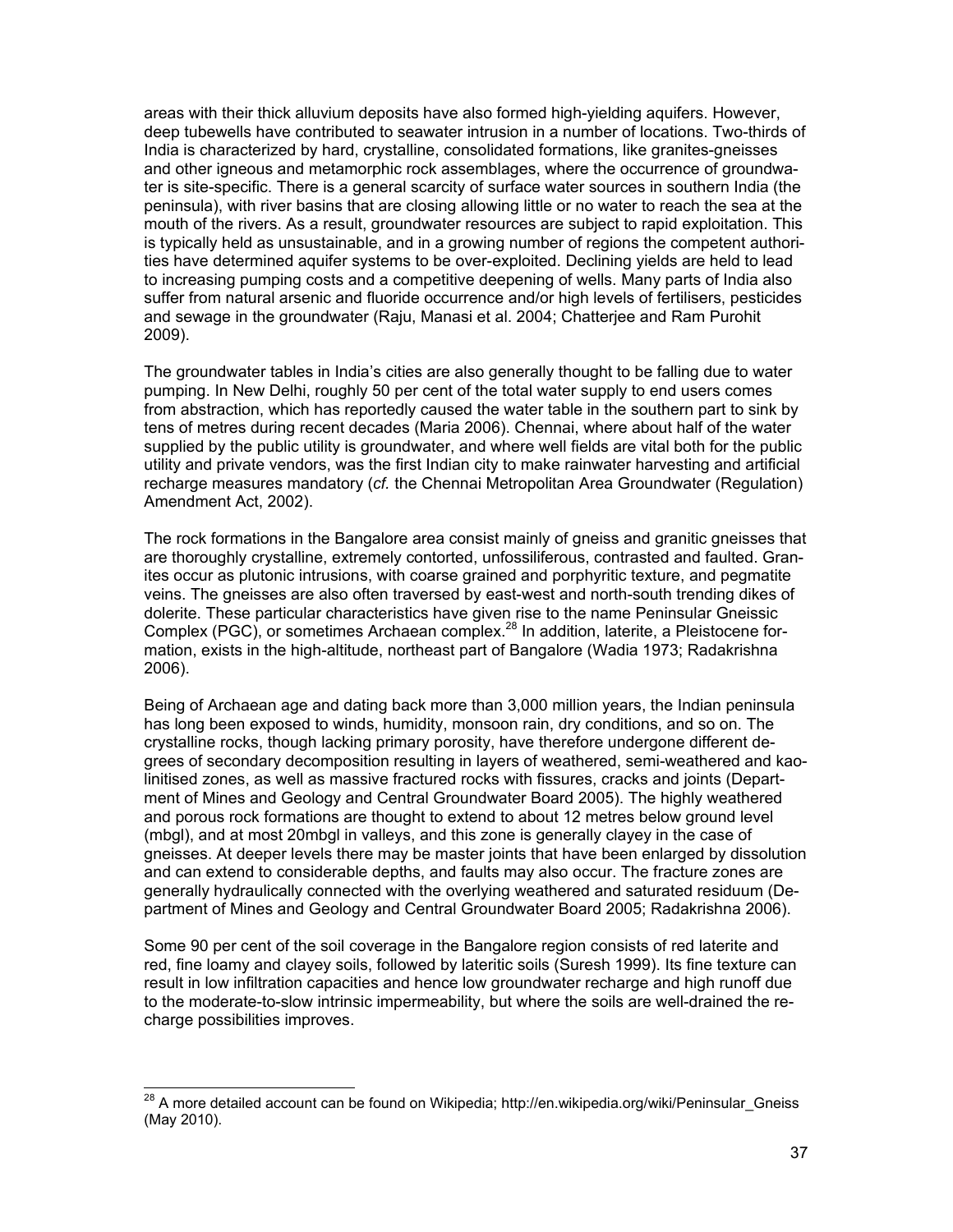Research on the conditions of South India has led to questioning the established weathering model and process for hard, crystalline rock. Instead, a representative weathering profile for granites in the region shows the following: a thin layer of red soil (10-40 cm); a 1-3 m thick layer of sandy regolith, which is locally capped by a lateritic crust (more than 50 cm thick); a 10-15 metre thick layer of laminated saprolite (weathered rock); and fissured fresh granite that occupies the next 15-20 metres, where weathered granite and a few clayey minerals commonly partially fill up the fissures (Dewandel, Lachassagne et al. 2006). Both the soil and the fissured layer are thinner than in the established model, whereas the laminated layer is thicker. This is thought to result from a more recent weathering phase, a saprolitisation of the fissured layer (*ibid.*).

Generally, most of the productive aquifers are found in the fissured zone within 100 to 110mbgl, where there are sparse fissures in the bedrock (Suresh 1999). Nonetheless, fissures, fractures, fault zones and probably even master joints do also appear at a greater depth, thanks to the 3000 million years of multiphase weathering and erosion processes. A very large number of the public utility's deep tubewells are consequently drilled to depths of 200 metres and sometimes more than 300 metres in order to obtain a secure yield (BWSSB 2010). Likewise, many private wells are drilled down to the deep aquifers below 60 mbgl.

In a 2006 report, the Central Ground Water Board declared the groundwater resources of the Bangalore Urban District  $-2,174$  km<sup>2</sup> in extent, of which today's city of Bangalore covers 741 km<sup>2</sup> – to be over-exploited. This was based on an assessment of the abstractions for irrigation, domestic and industrial uses amounting to approximately 33,000 ha m/year and an estimated net annual groundwater availability of approximately 16,770 ha m/year (Central Ground Water Board 2008). The assessment therefore concluded that the area suffers from a huge overdraft, in which rapidly sinking groundwater levels and failing wells might be expected. However, this is a fairly coarse estimate of the entire region's groundwater development. It fails to take into account the added recharge of imported water and leaking pipes that takes place in the core city area at the very least, or the increase in rainwater harvesting. It also does not consider the high variability and unpredictability which generally characterise weathered and fractured crystalline bedrock.

Other groundwater measurements would seem to contradict the conclusions of this supplyand-demand balance. According to the data from the 22 measuring wells and 13 piezometers spread throughout the entire District, the post-monsoon depth to the water table was in general between 1.77mbgl and 12.02mbgl, showing a *rising* trend over the long term. The pre-monsoon water levels also showed a general *rise* in the Bangalore city area during the decade 1997- 2006 $^{29}$ , as well as in a few measuring wells during the post-monsoon period; though a falling trend was indicated in 13 wells, thus more than half. The general premonsoon depth of the water table ranged from two to less than 10mbgl, whereas a larger part of the District had water levels ranging from five to 10mbgl, and only small isolated patches in the north and northeast part of Bangalore suffered from a fluctuating water table, ranging between 10 and 20mbgl. The wells are monitored four times a year and the calculations of the overdraft of the groundwater resources are made on a watershed basis and appropriated for the three administrative units before the calculation of average numbers can be made (Central Ground Water Board 2008).

There are various explanations for the apparent contradiction between the well measurements in Bangalore and the assessment of the District's groundwater as over-developed. Aquifers in weathered crystalline will be unevenly distributed and have a highly varying degree of fault zones and inter-connectedness, possibly also master joints functioning as multiaquifer systems. Some aquifers will be more prone to recharge from the overburden than others, and/or receive water from other aquifers to which they are well connected. This could

l

<sup>29</sup> A falling long-term trend was noted in the southern, rural part of the District (the Anekal *taluk*).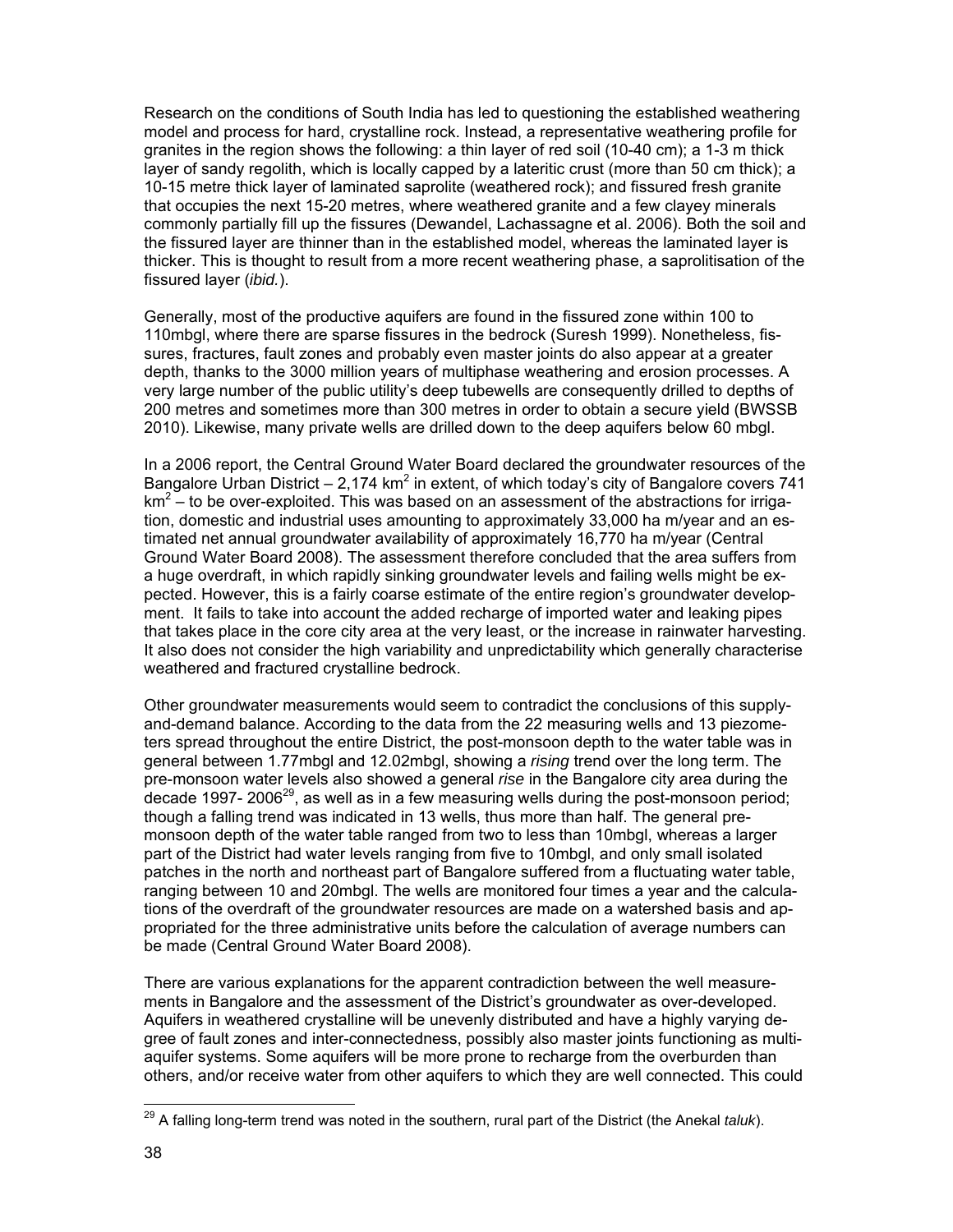explain why there are wells at various locations that can be pumped for fairly large amounts of groundwater, while others are prone to depletion. During the 1990s, the yield from wells in the city ranged between  $0.25$  to  $40m<sup>3</sup>$  per hour (Suresh 1999).

During fieldwork, the lead author of this paper came across private vendors who have been selling up to 12  $m^3$  of water a day from their wells for 15 years without seeing any noticeable drop in the water table. Generally, abstraction rates of less than 4  $m<sup>3</sup>$  per hour indicate aquifers which are low-yielding, but possibly sustainable, with high transmissivity. The highest water table reported by some vendors was 42 metres (140 feet), but levels in the region of 100m, give or take 20 metres, were more common.

On the other hand, other vendors had experienced one well after the other drying up, and many people reported the wells by their houses or apartment blocks drying up or yielding barely any water, due to a falling water table. Some wells are affected mainly during the dry summer period, but many wells seem to have dried up permanently. Another group of people, notably in the peri-urban areas where there is no water supply from the Water Board (and hence little or no leakage from water mains), tell of futile attempts to tap groundwater conduits for new wells even at depths of 300 metres. Such households are forced to rely on private vendors bringing water in from other parts of the city.

Bangalore's underground drainage system covers most of the core city area but only a little more than half of the former municipalities. Although new sewerage pipes and channels are being laid with the help of World Bank funding, the extension of the system to the peri-urban areas is lagging behind. The sewerage system is undersized and the capacity of the six treatment plants is not sufficient; together, they have a planned capacity of about 700 million litres per day (MLD) by secondary treatment and only 70 MLD by tertiary treatment. No more than some 40 per cent of the core city is connected to any of these plants – remaining wastewater is either transported downstream to surface water bodies through open or semiopen drains that cross the city landscape, or else drains into the soil. A majority of the slum dwellers defecate by the open drains, or in fields, and so on. There are some 400 pay-peruse toilets in the city but they are generally considered filthy, badly maintained or too expensive by most of the poor. Some of the lakes and tanks in Bangalore now contain more sewage than freshwater, and all of this has produced a high level of contamination in the groundwater.

Samples from wells during 2003 and 2006 showed that the quality of Bangalore's groundwater is slightly sub-standard. The results found widespread and rising contamination, with traces of nitrate, iron, fluoride, pathogenic bacteria, and total dissolved solids to be above a desirable level, and sometimes above the permissible limit laid down by the Bureau of Indian Standards specification (IS 10500:1991) for drinking water. In 2003, levels of nitrate were found ranging up to 666 milligrams per litre (mg/l); the permissible limit is 50 mg/l. This level was exceeded in 35 per cent of samples. In 2006 the highest level found was 194 mg/l<sup>30</sup> (Department of Mines and Geology 2003; Department of Mines and Geology 2006).

Whereas the surface water distributed in Bangalore passes through a treatment plant on its way to the users, the groundwater – whether delivered by the public utility or by private vendors (see below) – is not treated. It is unclear to what extent its quality is tested, though some private vendors claim that they regularly send samples to laboratories. Outbreaks of cholera are rarely reported among the population and tend to be limited to small areas where sewage from leaking pipes has become mixed with surface water in the water supply pipes. Gastroenteritis is also only reported from time to time. Nevertheless, a health and hygiene

 $30$  The reason why the latter study showed remarkably lower levels of nitrate was not discussed but in 2006, only 34 samples were collected from the entire Bangalore Urban District, of which just a few in the city proper.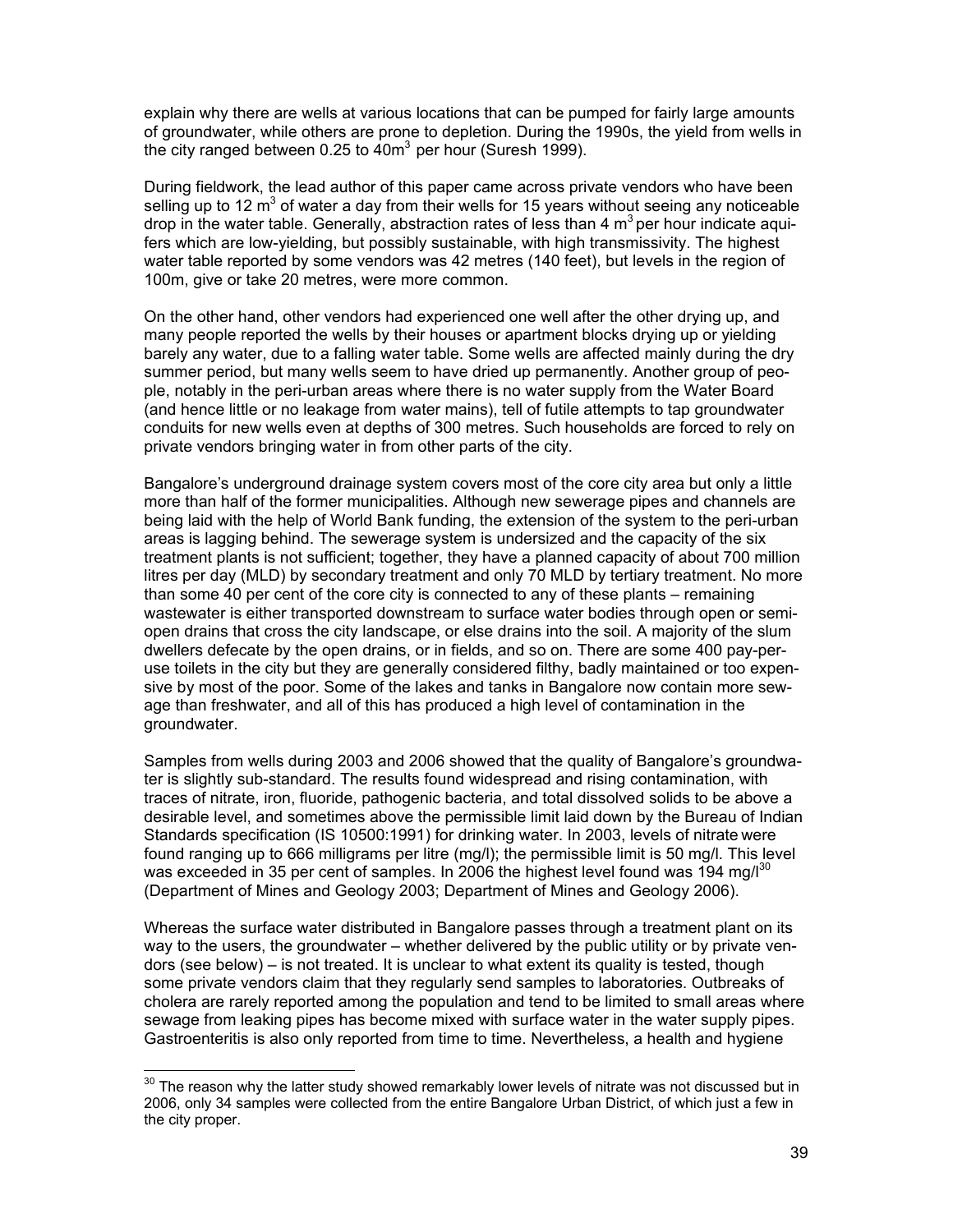baseline survey conducted in one of Bangalore's slums in 2007 suggests that many of the poor children under five years of age suffer from diarrhoea (Byrd 2007 see sub-section 4.1.4). Unlike cholera, however, endemic diarrhoea is not a problem the authorities are notified of, or to which they seem obliged to respond. Inferior water quality is also only one of many transmission routes for diarrhoea.

## **4.1.3 Bangalore's water supply situation**

Bangalore's transformation has resulted in a city that has outgrown itself many times, not least when it comes to supplying water to the city's new residents. Lacking a nearby perennial river, Bangalore used to depend on hundreds of lakes and man-made tanks for water supply and irrigation. Due to the demand for land, most of these water bodies have been converted into residential, commercial or other localities.

The public utility, the state-owned and semi-autonomous Bangalore Water Supply and Sanitation Board (BWSSB, or the Water Board) is charged with the general duty of managing the water supply and improving the existing supply of water. The Water Board was set up in the early 1960s, pressed for and financed by the World Bank, when a new water supply scheme was commissioned. In April 2009, 360,000 individual water connections to houses and apartments were registered (according to various representatives of the utility, in a personal communication). The households served are within the core city area, along with a few pockets in the former municipalities – residential areas for the employees of certain state companies that have long been connected to the water supply network. Some areas have also been supplied after infrastructure extensions carried out under the Greater Bangalore Water and Sanitation Project (see below). The 110 former villages added to the city in 2007 are situated outside the reach of the Water Board's reticulated network. Although some large IT companies and the new international airport, all situated in these former villages, have managed to get dedicated pipelines laid to their premises, this does not benefit any of those living nearby.

Bangalore is situated on a north-south trending ridge that divides the city between two river basins, and roughly only a third of the city is drained to the west by tributaries of the River Cauvery, the major water source for Bangalore. The raw water intake is about 100 kilometres away and the water is pumped against a head of some 500 metres; the cost of the electricity consumption equals more than half of the Water Board's budget. The river is shared with two downstream states and one Union territory and is therefore the object of a century-long dispute that, since 1990, has been handled by the Cauvery Water Disputes Tribunal. A final settlement, delivered in early 2007, was appealed against by all parties and has yet to be treated by the Tribunal as well as the Indian Supreme Court. $3<sup>1</sup>$  Meanwhile, a non-detailed agreement between the Ministry of Water Resources and the Government of Karnataka in 1997 allocates 19 thousand million  $m^3$  (TMC), equalling 1,469 million litres daily (MLD) to the Bangalore Water Board from the Cauvery up till 2010, when a sharing agreement was supposed to have been long since settled by the Tribunal. It is unclear when – or in fact whether – the matter of water allocation will be finally decided on in this politically sensitive case.

Apart from River Cauvery, two reservoirs in the north-west, T.G. Halli and Hessarghatta, contribute with very small amounts of surface water to the distribution network. Both are on the verge of drying up because their catchment areas have been encroached upon as the city has grown outwards.

 $31$  The Tribunal only recognised a third of Bangalore as being entitled to water from the Cauvery, as only that much of the city drains into the river, and suggested an allocation of 14.52 thousand million  $m^2$  (TMC) per year to Bangalore for its drinking water needs.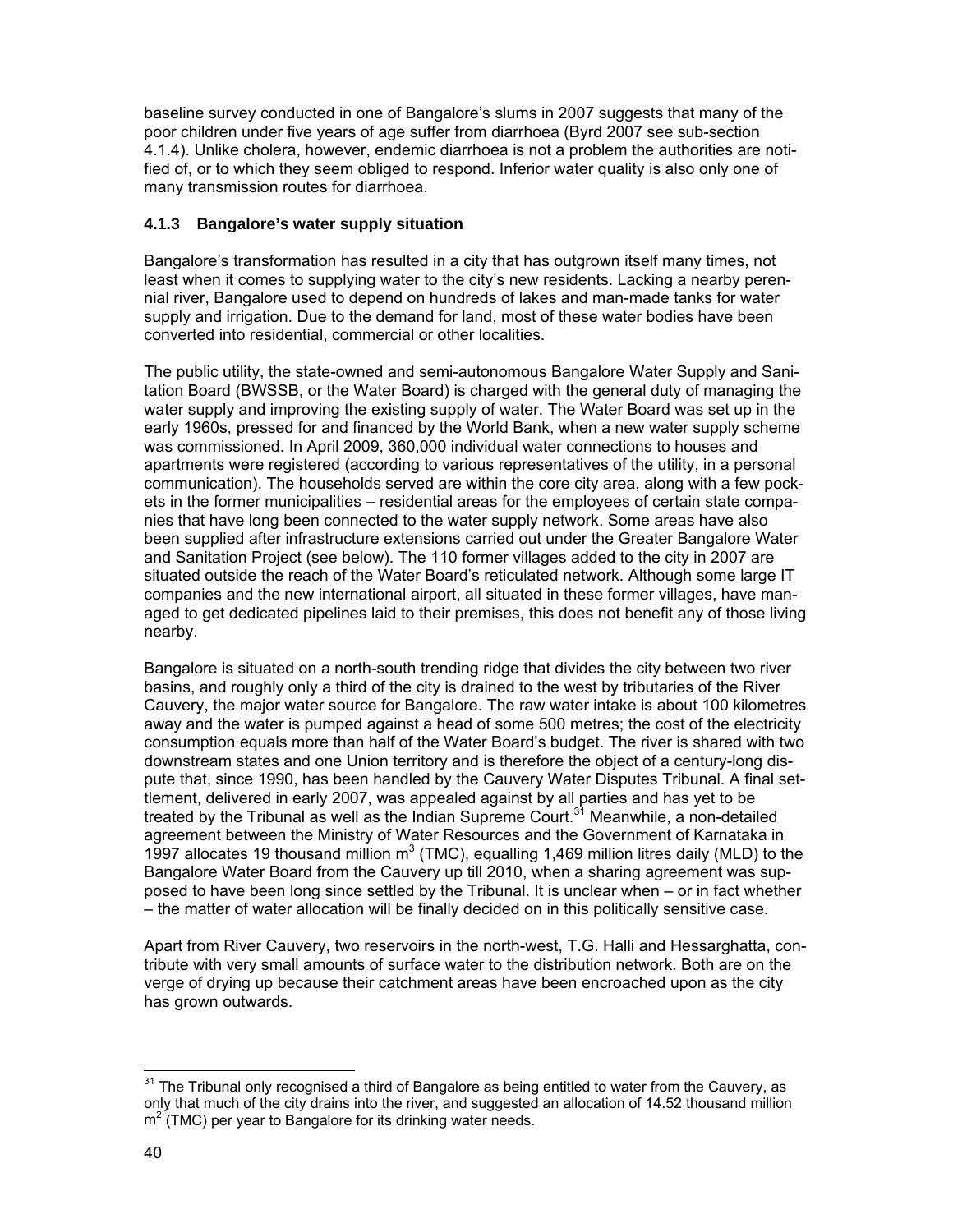Under the above-mentioned agreement between the Ministry of Water Resources and the Karnataka Government, the Water Board is allowed to pump up to 1,469 MLD from the Cauvery but is currently only drawing a maximum of 860 MLD. The demand is much higher, but the limitation lies in the diameter of the pipes together with insufficient booster pump capacity (and, in practice, daily power cuts). There are also large losses of water – possibly as large as 40 per cent of the raw water pumped from the river – that goes unaccounted for due to old and rusty pipes, illegal takings, and unregistered or badly metered connections.

The Board in effect takes a demand-side management approach to the water supply: it limits the distribution of water to just a few hours daily or, more commonly, every other day. Many customers with individual connections, as well as slum dwellers relying on standposts, $32$  report that water is delivered only once in three days. Two groups appear to be less affected by the supply restrictions: it was discovered during fieldwork that those living along a water supply pipe seem better off, as are those living in streets and/or gated communities where influential VIPs live. Elevated areas, on the other hand, suffer from particularly low pressure, and it was found that slums connected to the network may be supplied with small amounts of water only once a fortnight.

Extensions of the water supply scheme are underway with a further increase of the trunk mains and feeder lines' capacity to ensure a regular supply; the last planned phase is to augment the supply with another 510 MLD by 2012. To supply the whole of the city's population with surface water from its network is a major challenge for the Board and it plans to provide water to those eventually connected for a few hours on every second or third day only.

#### *Groundwater as a source for drinking water and other purposes*

It is not possible to estimate with any certainty how large a proportion of Bangalore's population use groundwater; that is, how many depend directly and/or indirectly on water from wells. These uncertainties are compounded by the fact that a large group relies on groundwater as the main – and only – source, whereas others use it to supplement supply from the Water Board, either throughout the year or mainly during the dry summer months when the utility's distribution is sometimes diminished or disrupted for many days in a row. Yet another large group – the poor people who take water from public standposts – is provided with groundwater from some standposts and surface water from others.

The limits to the piped network system and its future extensions leave maybe half of today's population outside its reach. Those living in the peri-urban areas depend on, and for the foreseeable future will continue to depend on, their own wells or shared ones, or on private vendors selling their surplus groundwater. However, the proportion of citizens relying solely on groundwater may decrease once the extensions of the utility's distribution network are finished in around 2012.

In what used to be municipal areas surrounding the core city of Bangalore as well as in many of the former villages at the fringe, a network system for distribution of groundwater was in place, serving individual connections, shared metered tap points, and standposts. The Water Board resumed responsibility for these systems after Greater Bangalore came into being. It has since added a large number of new tubewells and standposts, some of which have dried up over the years. Therefore, in at least parts of these areas, groundwater and not surface water is supplied via the reticulated system. The way in which some of those living outside the core of the city depend indirectly on groundwater is somewhat difficult to measure, but most water thus distributed is metered and charged for.

l

 $32$  'Public standpost' is the term commonly used in the Indian context for a standpipe.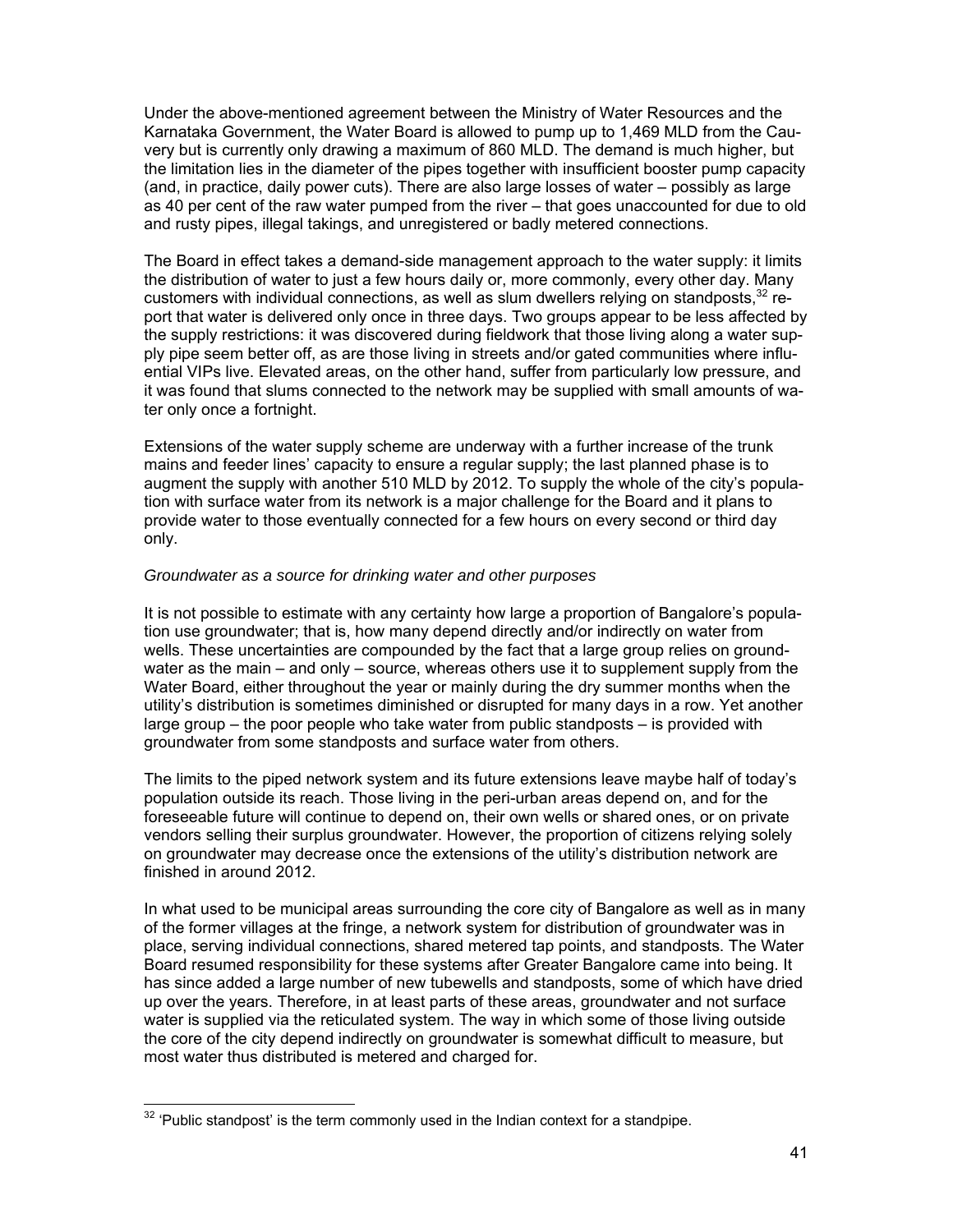The Water Board also utilises groundwater to augment the ordinary surface water supply. Some of this groundwater is distributed by tanker trucks to areas that – due to bad pressure, leaking pipes or other infrastructure-related problems – are temporarily not served. In total, the Board has around 10,500 wells spread all over the city. Of those, more than 3,000 borewells equipped with hand pumps and close to 7,000 with submersible, electric pumps have been identified by location (BWSSB 2010). New wells are regularly added to the list. As of April 2009, representatives of the Board reported a failure rate of 10-15 per cent for the new wells being drilled, which again suggests that the reliability of aquifers is unpredictable and varies throughout the Greater Bangalore area.

The Board does not collect data of the water table in its wells and hence cannot indicate whether it is decreasing, and if so, how rapidly. Measuring data are apparently not collected on, for instance, the total volumes abstracted from the Board's wells; in general, knowledge of the relevant groundwater conditions seems insufficient.

A 2004 study estimated that the number of private tubewells within the Bangalore Urban District had grown from 5,000 to around 400,000 in the previous three decades, indicating a rapidly increased dependence on groundwater. It was estimated that 750 MLD of groundwater was being extracted every day (Raju, Manasi et al. 2004). The Board keeps a record of costumers having a private well in order to charge them Rs.50 (Indian Rupees; Rs.50:US\$1) monthly for the 'underground drainage connection' to which wastewater is discharged. At the end of January 2010, the number of such wells was 105,500 and during the year up to that day, the number grew by between 750 and 2,700 new wells a month (Ritesh 2010). However, the Water Board does not have customers in the former villages, and so many thousands of wells there go unregistered. No other authority is in charge of registering private wells and the total number is therefore unknown. What is clear is that new borewells $^{33}$  are drilled on a daily basis, by domestic and commercial users, as well as by the public utility.

During the early 2000s, city planners and decision-makers took measures to extend the piped water supply network to the municipalities which then lay outside the city boundaries. This caused severe depletion of the water table in these areas – or so the Central Ground Water Board concluded – and the Greater Bangalore Water and Sanitation Project (GBWASP) was formally launched at the end of 2003. It aimed to extend the infrastructure network, distributing water from River Cauvery, in order to decrease direct and indirect dependence on groundwater. However, much of both planning and execution took place before the merger between the core city with these municipalities and the 110 villages outside them, and the Water Board's jurisdiction, as well as that of the City Corporation is now greater in extent. Nevertheless, further extensions of the piped system, distributing surface water, are still not planned for the villages. This is in spite of their rapid population growth and increasing commercial activities.

Therefore, there is still essentially 100 per cent reliance on groundwater in the former villages that are not part of the Greater Bangalore Water and Sanitation Project; and the same applies in many areas coming under the Project, because the extensions of the network are only being completed slowly. There is insufficient surface water available now, as well as for the future, because the demand projections were severely underestimated.

The streets of Bangalore are full of tanker trucks: lorries transporting between 4,000 and 8,000 litres of groundwater each. A minority of these tankers belong to the Water Board. The rest are private vendors: land-owners acting as individual entrepreneurs and selling water in bulk, sometimes using one or more middlemen. The buyers pay between Rs.80 and 450 per tanker, depending on the season, whether the customer is a regular, the distance, and the part of town. Some vendors sell per pot or bucket to the poor who lack storage capacity,

l

 $33$  A borewell is the term commonly used in the Indian context for borehole.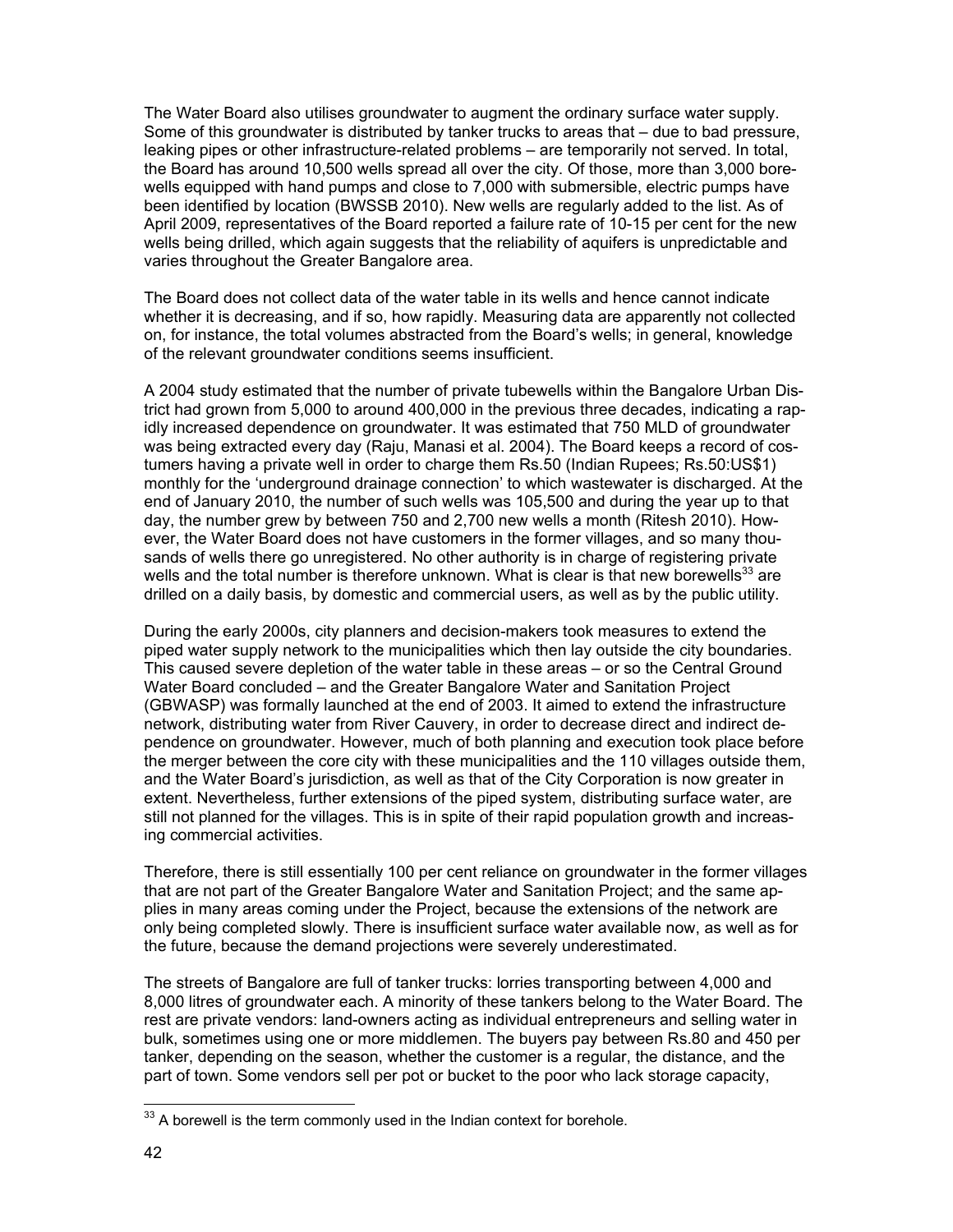normally charging Rs.1-2 for containers of about 13 litres, providing an important but very expensive service to poor households. All in all, these groundwater vendors constitute a lifeline for very many in Bangalore, rich as well as poor, and their importance is steadily increasing

## *Public standposts and the pro-poor policy*

Many of the Water Board's wells function as public standposts but there is little data on them. In 2009, representatives held that there were about 2,500 standposts with motorised pumps and a 'good yield' in the core city area, but also an unknown number of hand-pumped wells, of which some may have dried up. The number of standposts in the former municipalities and villages in the peri-urban area of Greater Bangalore seemed unknown at the time. There are also a large number of standposts that are connected to the reticulated water supply system and deliver surface water, but the pressure and hence amount of water available from these varies greatly, depending on their location in the city.

The water from public standposts is normally distributed by way of a 'water man' who is in charge of opening and closing the valves during the set time slots and days of the week. Nonetheless, the supply is often irregular and the 'water man' may demand a bribe from the users to do his job. During election times (both to the State Assemblies and to the federal *Lok Sabha*) many politicians become patrons of slum dwellers in an attempt to secure their votes (cf. Schenk 2001), and they either exert pressure on the Water Board to open standposts or personally arrange for wells to be drilled for the public. At times and in certain areas free water is also supplied by tanker by the Water Board.

The free delivery of water is a matter regulated in the Bangalore Water Supply and Sewerage Act, 1964, Sec 38 (1), albeit not in a detailed way. It is left unclear who is responsible for meeting the costs of this service. After the City Corporation decided in 2002 to stop funding free water delivery via the Water Board, the standposts were gradually closed.

### **Box 5: Public standposts in Bangalore**

The closing down of public standposts that began sometime around 2003 became part of a drive to provide individual connections to the water network in slum households– but in practice, it was also to force them to take up metered connections. At this point in time, the Japanese Investment Bank was pressing the Water Board to decrease the volume of unaccounted-for (non-revenue water) lost between the raw-water intake from River Cauvery and the paying customers. This volume was calculated to be around 40 per cent. Although it was unclear how much depended on illegal and/or uncharged water distribution, or leakages and similar technical losses, closing down standposts was seen as an easy way of dealing with part of the problem.

Another influential role was played by the Australian donor AusAID, who wanted to implement a Water Supply and Environmental Sanitation Masterplan Project in Bangalore between 2000 and 2002. AusAID stressed the need for a Social Development Unit at the Water Board and to formulate a pro-poor policy. The idea of this project was that the Unit would connect three slums as a pilot, and that the lessons learnt would be mainstreamed into the ordinary approach and work of the Board. However, only about 25 slums came to benefit to any extent before the Unit was in effect closed down at the beginning of 2007 (Connors 2005; Grönwall 2008).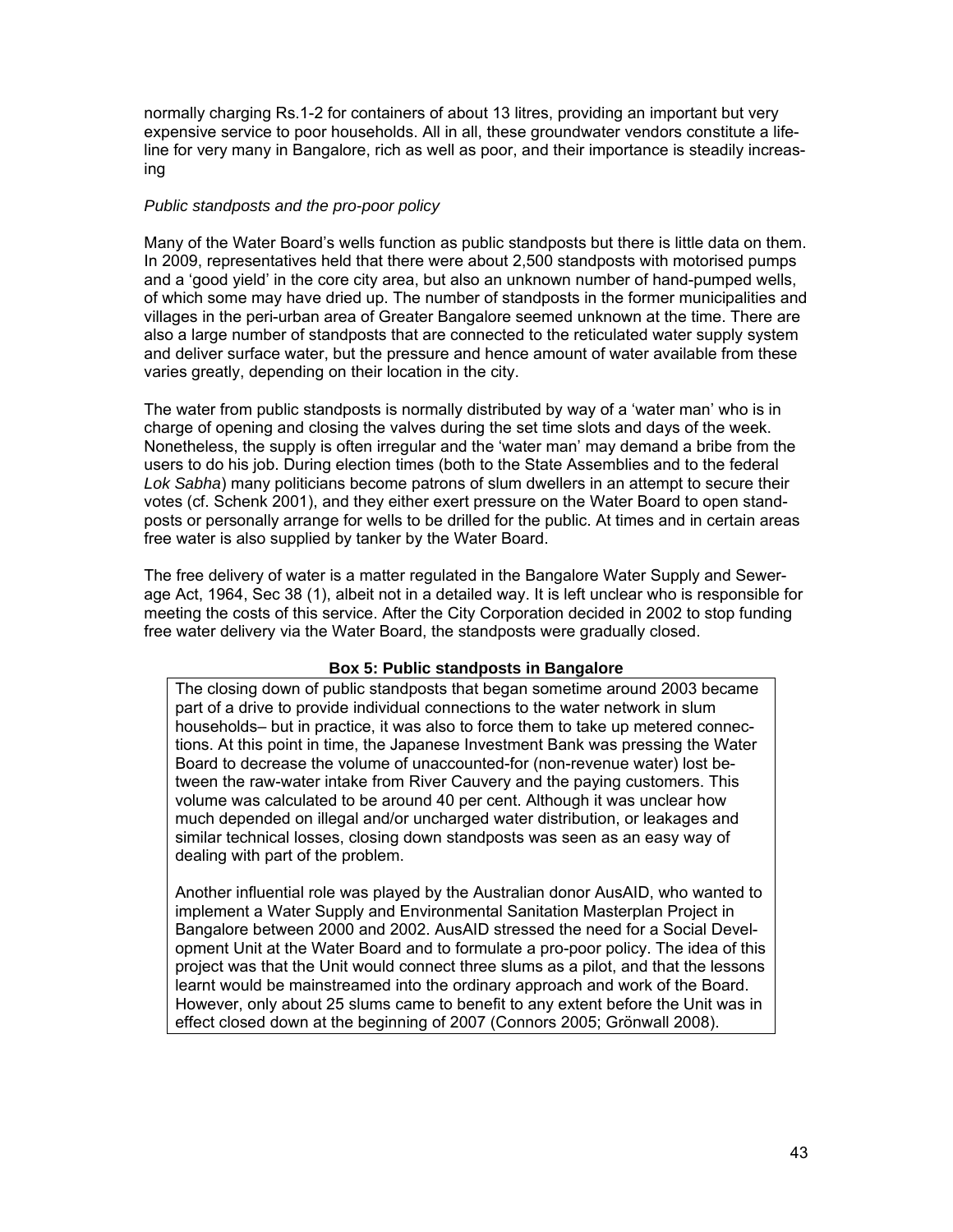Thanks in part to the AusAID Project, Bangalore's slum dwellers can now become customers with the Water Board without a title deed – those, that is, who live in established settlements with *kutcha* houses<sup>34</sup>. In addition, there is now official acknowledgement that most slum dwellers cannot pay the connection fee, inspection charges, road cutting fee, sanitary charges, deposit, and the cost of a meter, which are all normally charged by the Water Board to a new consumer. The monthly tariff for the first  $8m<sup>3</sup>$  of water is, moreover, only Rs. 48 (US\$1.08), a sum affordable to a large proportion of slum dwellers who may otherwise have had to pay much more to private vendors. The tariff plan is progressive and heavily subsidised. Tariff hikes announced to be introduced after the monsoon in 2010 will leave minimum users even better off: Rs.36 monthly for the first 10  $m^3$ . Because of the now informal, yet institutionalised, pro-poor policy, some 45,000 people living in slums have been given the opportunity to connect to the water network by paying only around. Rs.500 (US\$11.26) for the meter – and they can even share a connection with a neighbour if that is preferred. Moreover, the Board claims that some 22,000 illegal connections are now seen as 'allowed' (P.B. Ramamurthy and T. Venkatraju, personal communication, April 21, 2009).

However, in spite of this unofficial strategy of the Water Board's, the vast majority of slum dwellings thus connected can only afford a rudimentary tap at the outside of the house; and in slums visited during 2009 where connections had been installed, the water supply was only once or twice a fortnight, and the pressure then often so low that the water only came out as a trickle. The residents of these areas therefore continued to rely on standposts and private vendors – yet at the same time they are supposed to pay a monthly tariff to the Water Board. It is unclear how many slums and how many households now have reliable connections.

### **Box 6: The Greater Bangalore Water and Sanitation Project (GBWASP)**

The GBWAS Project was based on the concept that every household was to pay a special capital contribution as well as additional charges to cover 20 per cent of the Water Board's costs, and initially no exception was made for poor or even slum dwellers: in a Government Order, the capital contribution was set at Rs. 8500 per domestic household.

After massive protests, including the Campaign Against Water Privatisation, the charge was recalculated based on property size, and differentiated for various categories of users (Government of Karnataka 2003; Government of Karnataka 2004). A committee was set up to handle issues associated with the urban poor following pressure from foreign donors on the Water Board to further its pro-poor policy, but only in 2005 was it recognised that a very large number of financially weak households were living in sites smaller than previously assumed, resulting in a new Government Order. This time, only sites measuring up to 600 ft<sup>2</sup> (55.74 m<sup>2</sup>) were to be charged Rs.2,500 (Government of Karnataka 2005). Slum dwellers were made exempt in time, and in the pockets where water is now distributed, they should be able to opt for getting water supplied after having a meter installed and paying the set tariff thereafter.

### **4.1.4 Strategies for water access in Bangalore**

Indian government authorities are aware, at national as well as state level, that groundwater is being drawn at excessive rates in many parts of the country; due to the hard rock conditions, pumping takes place from deep, often confined aquifers, at a rate not matched by recharge. The Central Ground Water Authority was constituted in 2007 with the remit to assess, regulate and control the development and management of India's groundwater resources. The main task has been to list 839 'over-exploited' aquifers and 226 'critical as-

 $\overline{a}$ <sup>34</sup> A *kutcha* house is a building with walls and/or roof made of material such as un-burnt bricks, bamboos, mud, grass, reeds, thatch, loosely packed stones, etc.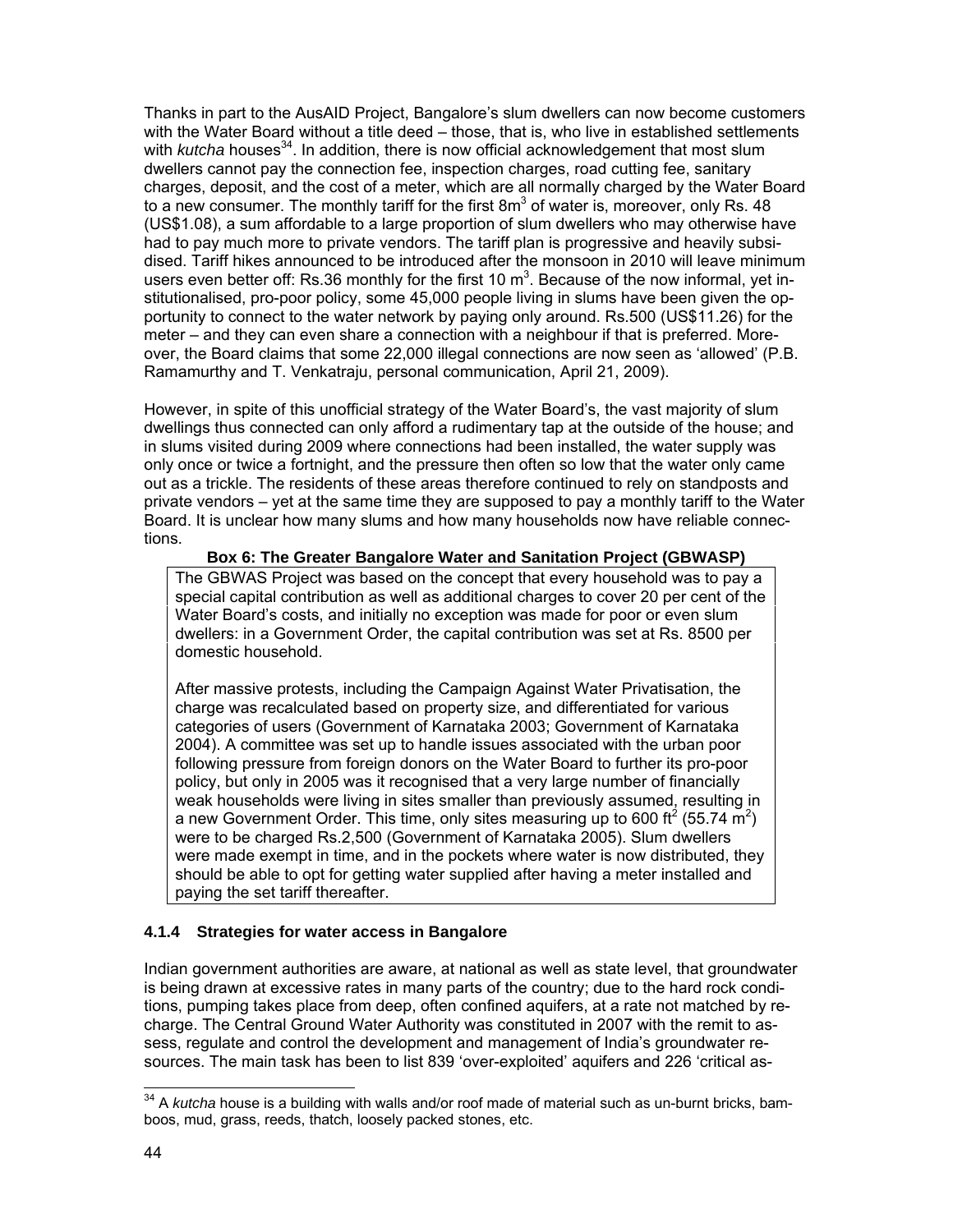sessment units' throughout the entire country, and to issue prohibitions against constructing new groundwater structures in these areas without a permit.

The law regulating groundwater in India is a legacy of English rule, giving the property rights to water which percolates underground to the owner of the land above. Landowners are hence entitled to draw unlimited volumes of water from their own wells without prior permission or registration, regardless of the purpose (for details, cf. Grönwall 2008). In order to reform this situation, the union Ministry of Water Resources has drafted groundwater 'Model Bills', the latest in 2005. Their purpose is to form a template for state governments, who have the constitutional power to issue legislation in this area. A number of states have drawn up their own regulations, on rainwater harvesting; notifications of over-exploited areas; requirements for application for permits prior to digging and drilling new wells; registration of existing wells; and of all existing water 'users', to name a few. The Karnataka Ground Water (Regulation and Control of Development and Management) Bill, the latest of which was drafted in  $2009<sup>35</sup>$  follows this line. The enforcement of such rules pose a major problem, though, as shown by the example of the Karnataka Groundwater (Regulation for Protection of Sources of Drinking Water) Act, 1999. In force from 2003, it regulates the distance between a new and existing well that functions as a public drinking water source – thus those belonging to the Water Board – but it is largely ignored, at least in the city of Bangalore (V. Srikantaiah, personal communication, April 20, 2009).<sup>36</sup>

Rainwater harvesting (RWH) has been made mandatory (Karnataka Building Bye-laws 2003, No 32, Schedule XII), requiring that owners of new buildings with a plinth area exceeding 100  $m<sup>2</sup>$  and built on a site measuring not less than 200 $m<sup>2</sup>$  provide for water storage or recharging into the ground. Previously, the rules were mainly enforced through the Bangalore Water Board, who refused to connect new water service applicants who did not have the required RWH structures. An amendment of the Bangalore Water Supply and Sewerage Act, 1964 was, however, decided in August 2009 – to the effect that its customers are forced to install roof-top RWH and related underground storage.<sup>37</sup> Many components and challenges remain, but steps are being taken in the right direction to contribute to recharging the vulnerable aquifers of the region.

Not being situated by the coast or a major river, Bangalore has never been self-sufficient for water; ponds, lakes and rivers situated at an ever-increasing distance have always constituted the main sources. The Water Board is now building a new recycling water treatment plant. It proposes to treat 135 MLD of wastewater by ultra filtration and later blend it with the water of the T.G. Halli reservoir or any other surface water body from which raw water is taken. Moreover, re-use of water is encouraged at household level and was even made mandatory in some new apartment buildings for a short period: the Pollution Control Board required installation of basement sewage treatment plants (known as 'mini-STPs') before granting building permits for larger housing complexes, mostly gated communities in the peri-

www.bwssb.org/pdf%20files/RWH%20regulations.pdf.

l

 $35$  At the time of writing, this Bill was put up at the web page of the Department of Mines and Geology (2010), retrieved 13 October 2010, mines.kar.nic.in/ but no further information was available.

The Central Ground Water Board duly 'notified' the Bangalore Urban District in 2006, and registration of all groundwater abstraction structures with the competent authority (the Deputy Commissioner) is therefore mandatory now. New wells for commercial purposes need permission under the Act but the implementation is decided on a case-by-case basis and often depends on various political considerations, as shown by the appointment of a new chairman for the Karnataka Pollution Control Board during 2009, to replace one seen as too law-abiding.

<sup>&</sup>lt;sup>37</sup> The rules apply to structures on buildings with a 'sital area' of ≥ 223 m<sup>2</sup> (2,400 ft<sup>2</sup>). This equals a 60 x 40 feet plot (222 m<sup>2</sup>). Failure to provide RWH structures on buildings may lead to the Board intervening to recover the cost from the owner or occupier, or even discontinue water deliveries. Some 54,000 buildings constructed during a nine-month period have been identified to come under the purview of the Act, BWSSB (2009), retrieved 1 November 2010,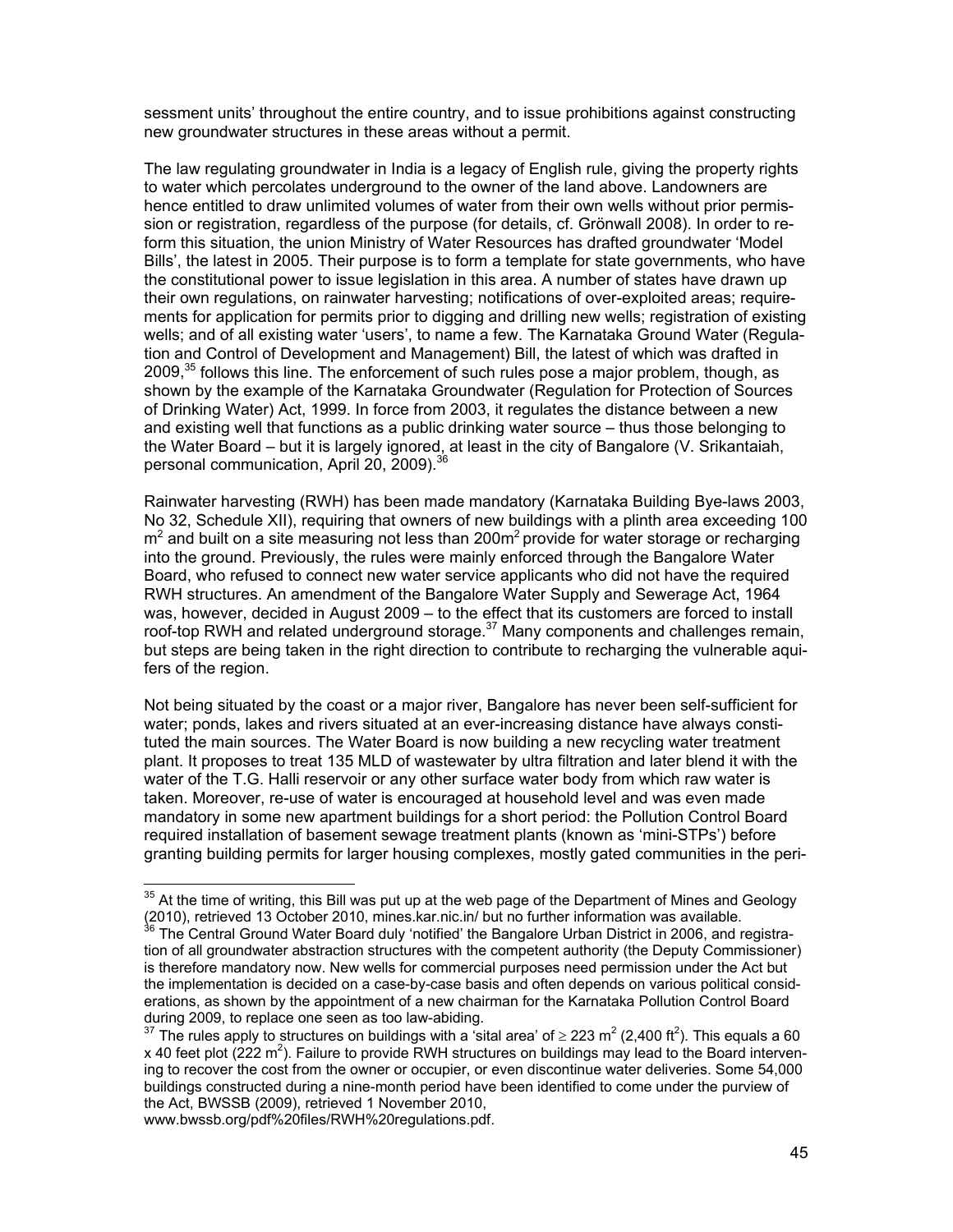urban areas. After treatment of the wastewater from around 300 to 600 households in such decentralised, closed systems, the water was to be re-used for flushing toilets, washing cars and in the gardens. The actual outcome of this requirement varied, and the initiative does not seem to have been taken further after 2009 due to lack of political will.

Since the deliveries from the Water Board are irregular in almost all connected areas, large groups have to take to alternative strategies in meeting their daily needs. Ordinarily, customers are required to install an underground sump as a storage receptacle, as well as electric pumps with which to raise the water to a second receptacle situated on the roof of the top storey. Households rely on these private contrivances to store water, and on gravity to transport water from the uppermost point of the building during the frequent power cuts.

Meanwhile, poor people living in *kutcha* houses and in slums lack these storage systems, and even the space to store large amounts of water, typically using pots instead. The water in these may be sufficient to last a couple of days but rarely in enough quantities to maintain even a minimal level of hygiene and well-being.

Moreover, during fieldwork it was found that very few of Bangalore's slum dwellers treat their drinking water before consumption; most claim that there "is no need to". This is regardless of whether they take water from public standposts (which may distribute either treated surface water or local groundwater), use other types of shared wells, or rely on groundwater from private vendors. In contrast, a majority of those belonging to the middle and upper classes treat their water at home or buy bottled water for drinking. The most common methods used are candle filters, reverse osmosis devices and UV treatment, or a combination of those. Traditional filtering with a (usually single-layered) piece of cloth is practiced by some, but boiling is the preferred method among the poor. However, for the poorest households fuel is often too expensive and firewood too difficult to find. Instead, the girls and women in charge of handling water in the household rely on the look, smell and taste of the water to judge its quality. Since they often have to take water from more than one location, they also rely on their experience and on local beliefs about the quality of water from different sources.

#### **Box 7: Water, health and hygiene in Bangalore**

From an in-depth case study of a slum area in eastern Bangalore made for the NGO Water and Sanitation for Urban Poor, it was found that 77 per cent of the children less than five years old were affected by diarrhoea, and that intestinal worms affected more than 80 per cent of the residents. People's awareness of the need to treat water to remove harmful pathogens before consuming it was found to be very low. If the water was boiled – for children or during times of illness – it was because of doctors' orders to drink "hot" water in these cases (Byrd 2007:58). As in other similar studies from Bangalore (Grönwall 2008), the respondents held that they did not like the taste of water that had been boiled.

The cost of kerosene and/or difficulty of collecting firewood was a contributing factor. The perceptions of the cause-effect relationship between health, hygiene, water-handling and sanitation practices were generally ill-conceived among the poorly educated inhabitants of this slum. For instance, few washed their hands regularly and even fewer used soap. The drinking water was taken from (and paid for at) a private well to which they had to walk 150m, because the quality of the water from the public standposts within their area – including an open, abandoned well – was seen as inferior due to its salty taste.

Cont over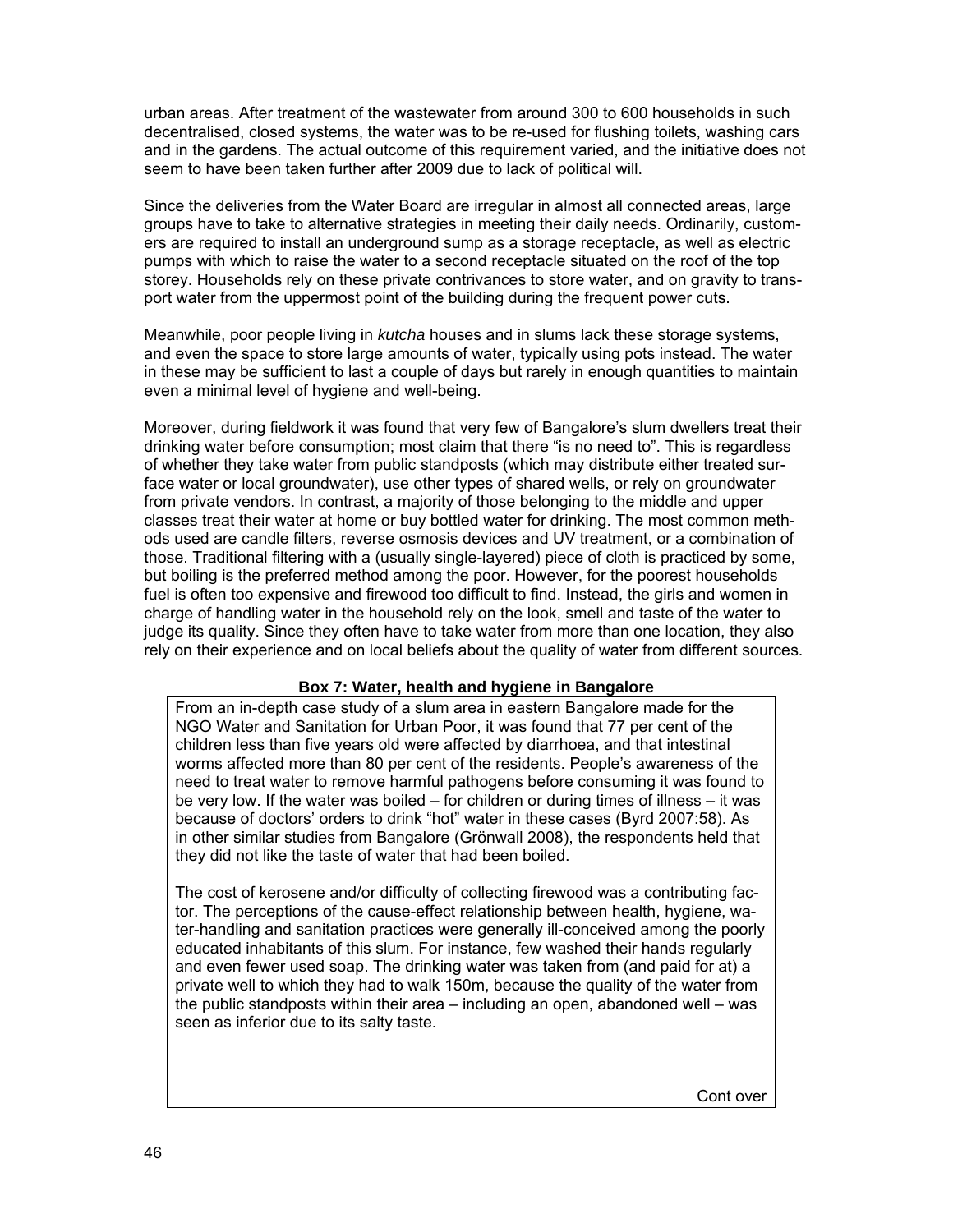What little water could be obtained from the wells which these standposts constituted was found to have a very high nitrate content, whereas the water from the private well had a very high pathogenic bacteria content. The study concluded that although behavioural changes were needed at a household level such as improved hand hygiene and the use of existing latrines, interventions by the NGO would not suffice as long as the available water was contaminated (Byrd 2007).

Many poor households, and especially the large group of slum dwellers in Bangalore, have been subject to at least two different institutional policies regarding access to water in the last decade. Initially the policy was to close down public standposts in an effort to compel households, irrespective of income, to take up water supply connections. Subsequently, most public standposts were re-opened and many new ones added, as gradually the policy of forcing slum dwellers to become paying Water Board consumers was dropped in favour of the unofficial pro-poor policy, according to which connections can be taken up for the cost for the meter only.

The critical components of the AusAID Project and the GBWASP were implemented in the firm belief in that all poor people had a willingness – and ability – to pay for water services in line with the regular tariff scheme (the goal of conserving water through demand management seem to have been secondary). In 2009, the new chairman of the Water Board admitted that the poorest segment of the population was not likely to be able to afford the many different fees charged for an individual household connection, and that the Board therefore had a responsibility to make sure they were provided with water for free. Nevertheless, the poor people may not be able to rely on this new rights-based approach for long; instead, they risk being subject to financial and other water supply-related decisions that can change with the political colour of the state government.

# **4.2 Lusaka**

Zambia is situated in southern Africa, landlocked between the Democratic Republic of the Congo, Angola, Namibia, Botswana, Zimbabwe, Mozambique, Malawi, and Tanzania, with a total land area of around  $750,000 \text{km}^2$  (Figure 7). It has a projected population of close to 13 million inhabitants and the population growth rate is about 2.9 per cent yearly (Central Statistics Office 2009). Zambia is one of the most urbanised countries in southern Africa: between 35 and 40 per cent of the population live in urban areas, with an urbanisation rate estimated at 2.3 per cent annually between 2005 and 2010. The country suffers from high levels of poverty, including extreme poverty, and inequality, with an estimated GDP per capita at purchasing power parity of US\$1500 in 2009. Excess mortality due to AIDS has reduced life expectancy to just 39 years, and the population's median age is 17 years. One in seven adults carries the HIV virus, and HIV prevalence is more than twice as high in urban areas than rural (ZDHS 2007).

The landlocked terrain of Zambia consists mainly of a high plateau with some mountains and hills. The elevation varies from greater than 2300m in the Mafinga Hills on the northeast national border, down to 329m in the valley of the Zambezi River. The climate is tropical with variations depending on altitude. Annual rainfall averages 1010 mm, ranging between 750 and 1400 mm, and increases progressively from south to north. A distinct rainy season occurs from October to April. Average daily temperatures are around 18 to 20°C during the cool dry season (from May to August) and 35°C during the hot dry season (from September to November).

Zambia is endowed with good water resources; this is thanks, amongst other things, to the four main rivers, tributaries of the transboundary Zambezi River. The basin of the Zambezi covers around three-quarters of the country. Only smaller rivers tend to run dry seasonally.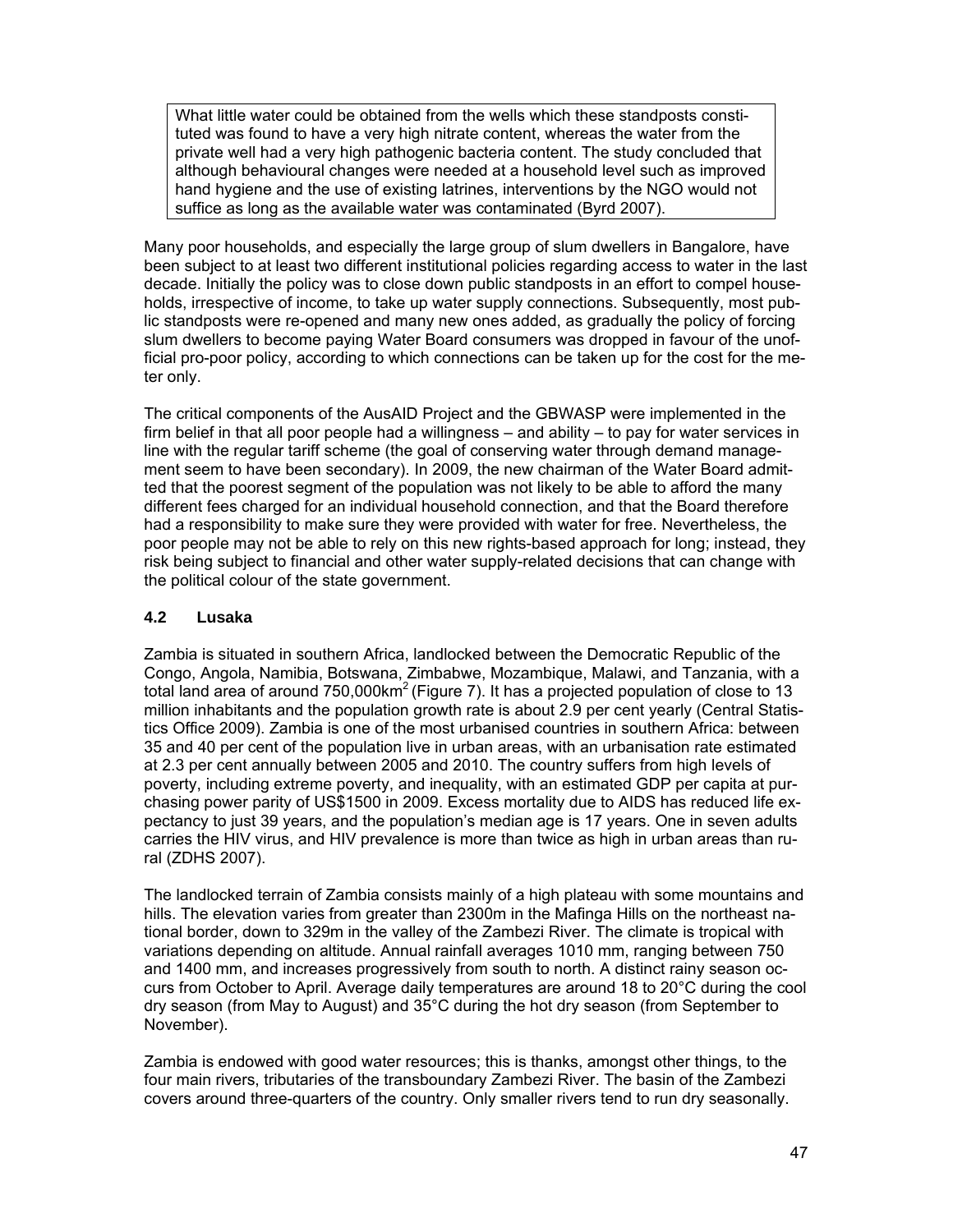# **4.2.1 City profile**

Lusaka, the capital of Zambia, is situated on the central African plateau at about 1300m above sea level. It had an estimated population of 1.7 million inhabitants in 2009 (Central Statistics Office 2009) and is growing mainly due to immigration from the rest of the country, but also because of high internal population growth. The city was designed during colonial times for a population of 500,000 in an area of only 2.6 km<sup>2</sup>; today it comprises 375 km<sup>2</sup>. As for city planning, the last approved master plan came into force in 1978. Illegal site development, quarrying, and so on are common in the city (Lusaka City Council and Environmental Council of Zambia 2008).





*Sources: Zambia (from Wikipedia /Creative Commons). Right: Lusaka (from Nkhuwa 2003b).* 

The city has an average annual rainfall of 803mm and the runoff drains into several different watersheds: the Ngwerere and Chalimbana streams drain most of the northeast of the city into the Chongwe River (a tributary to the Zambezi River); and areas in the south and the northwest of the city are drained by the Chunga stream into the Kafue River, itself a tributary of the Zambezi River (Lusaka City Council and Environmental Council of Zambia 2008). The few perennial streams in the region are characterised by low flow especially during the dry season (Mpamba, Nkhuwa et al. 2008).

The vast majority of the population in the capital of Zambia – up to 70 per cent – lives in any of the city's 35 to 40 settlements or 'compounds', some of which are formal, with others classified as informal. These 'peri-urban areas' are officially classified in different groups, one of which is 'low-income areas'. These are residential areas which were once planned, but where densification later occurred, and water supply network maintenance has lagged behind. There are also squatter-type settlements that have not yet been legally recognised*.*  Some former squatter settlements are declared as 'Improvement Areas' under the Housing (Statutory and Improvement Area) Act (Cap 194). Land tenure in all but the squatter areas is secured through the acquisition of licences that grant rights of occupancy for a 30-year period and are renewable. It is not unusual for squatter settlements to be demolished if they are situated illegally on private land (IUCN, Sida et al. 2004; DTF 2005; UN-HABITAT 2007).

These low-income settlements are located predominantly to the north, northwest, and south of Lusaka's central business district and formal residential areas. The dwellings are predominantly made of concrete block walls with corrugated iron or asbestos sheet roofs and a large number of them are equipped with backyards which can often fit a well (see below). Many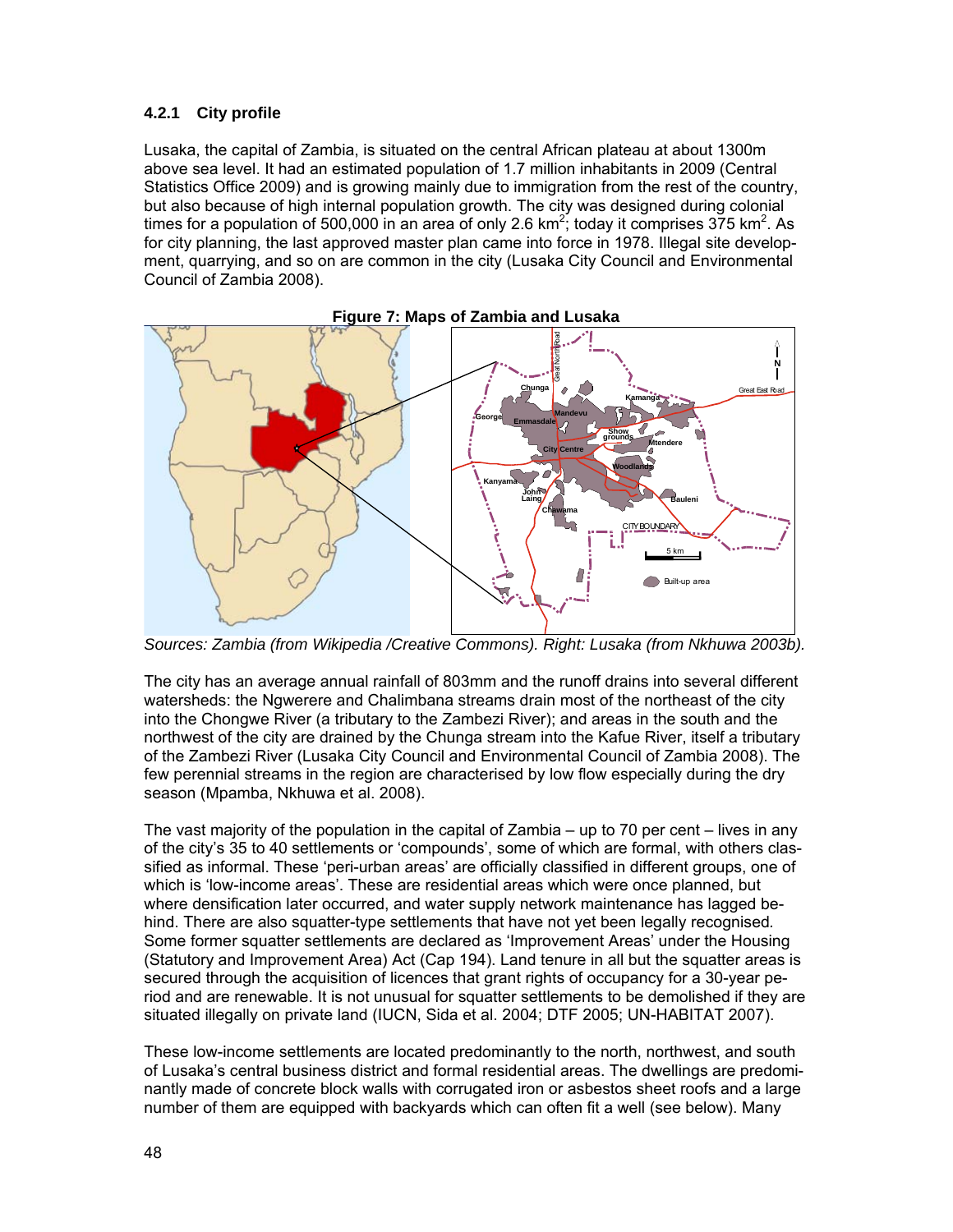areas are prone to flooding during the rainy season. The areas are all densely populated and lack well-functioning primary services such as water and electricity supply, sewerage systems and solid waste collection.

The Lusaka City Council, the Zambian capital's administrative body, holds that overcrowding, spontaneous constructions and lack of financial resources all make it difficult to provide services such as proper roads, street lighting, sanitation and drainage systems. These difficulties are compounded by the incapacity of the Local Authority to provide services, especially in squatter areas with unregistered households, from which little or no revenue is raised (Lusaka City Council and Environmental Council of Zambia 2008). The City Council has even declared that as long as residents who live in settlements on City Council land do not pay their accumulated 'ground rates', it will be unable to provide water facilities and other services.

Over the years, a number of donor agencies and NGOs have contributed both to research and/or building local solutions to the water supply deficiencies in Lusaka's various settlements. Among these are the Deutsche Gesellschaft für Technische Zusammenarbeit (GTZ), which began work in a settlement 1980, the World Bank, the Japan International Cooperation Agency (JICA) and CARE. All these organisations have been instrumental in pressing for improvements together with the residents concerned, and those mentioned are all still involved in collaborative projects in Lusaka.

## **4.2.2 Groundwater conditions**

The dominant rock type in Zambia – as in large parts of the African continent – is the lowyielding crystalline basement rock. However, residents of the Lusaka Plateau are better off. The city's rock formations consist of limestone/dolomitic marble in the southern half of the city and strongly folded and faulted schist and quartzite in the north, including the part of the city where the formal residential areas occur. Relatively small amounts of groundwater are abstracted from carbonates sequences in the schist aquifers, but the aquifers here tend to be uneven. The high-yielding limestone/marble, on the other hand, can be found to depths of 120 metres below the surface and due to carbonate dissolution (often extreme differential dissolution), karst topography has developed in the area. The Lusaka dolomite holds an integrated system of conduits, caves and subterranean channels and therefore constitutes the city's major aquifer, from which substantial volumes of groundwater is drawn. The trend of groundwater flow in the channels is south-east to north-west.

The water table is in some places situated at extremely shallow depths, ranging from 0.5 to 30 metres below the surface, but it is more typically at six to 15m. It has been observed to decline in some places, raising fears of over-exploitation (Nkhuwa 2003a; De Waele, Nyambe et al. 2004; Münch and Mayumbelo 2007; Mpamba, Nkhuwa et al. 2008). Observations from some boreholes indicate a long-term decreasing trend that risks leaving shallow wells dry during the dry season (JICA 2009), but that the water table is mainly decreasing in the formal residential areas where boreholes are drilled in schist and quartzite rock. By contrast, it seems that in several parts of the city the groundwater abstractions contribute to mitigate the yearly risks of flooding during the rainy season. Without constant pumping of water from the aquifers, continuous recharge would not be possible.

Karstification has resulted in an almost complete lack of surface drainage potential in Lusaka; rainwater drains easily into the fissures to reach the aquifers instead of forming runoff to surface streams. In addition, the presence of such a well-developed system of underground conduits, channels and cavities reduces and/or completely eliminates the attenuation of pollutants through natural filtration that would otherwise occur (Nkhuwa 2006). These two factors contribute to large groundwater volumes in the carbonate dolomites, but also to con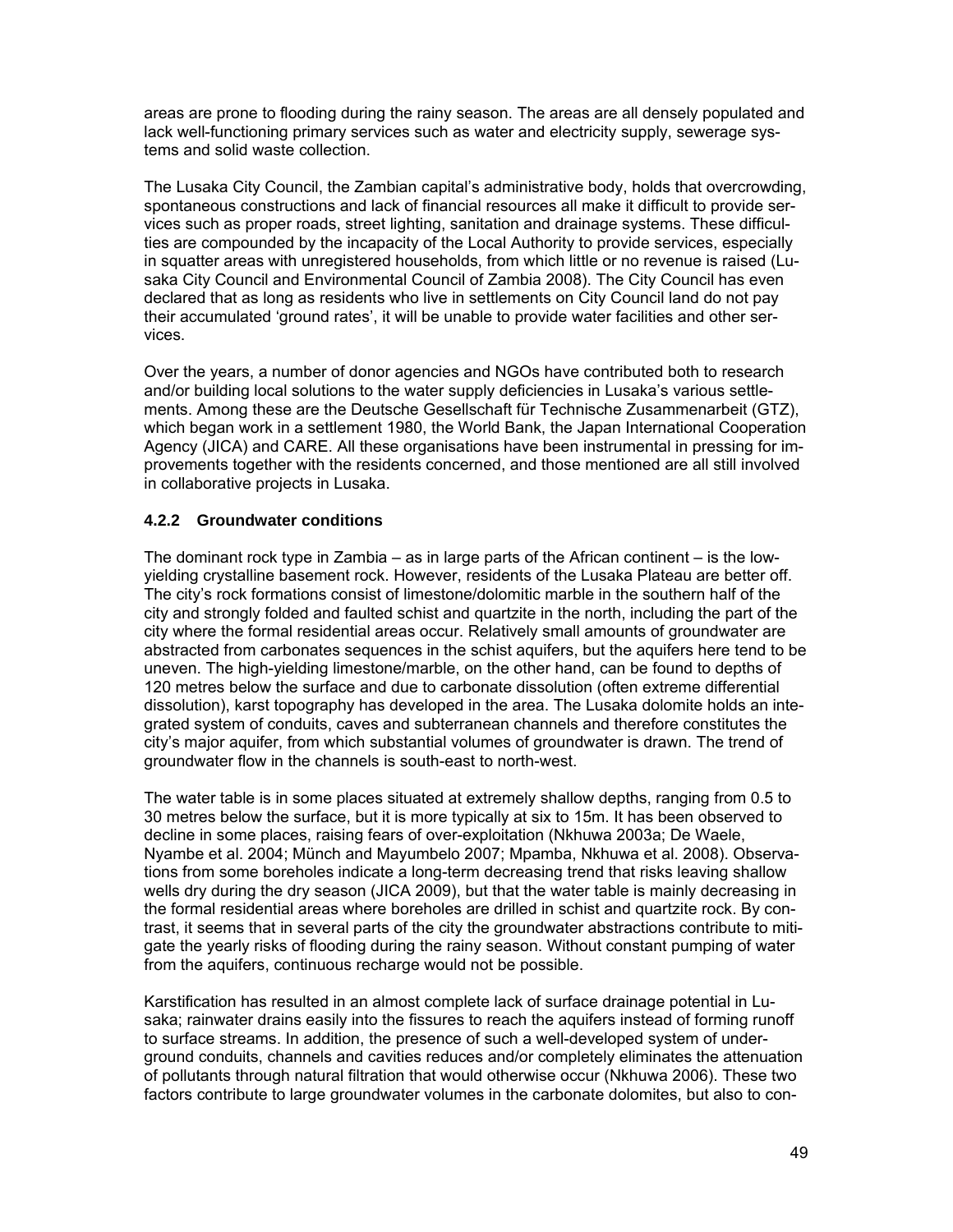tamination occurring in the entire aquifer. With less opportunity for contaminants to be filtered out, groundwater in karst areas is essentially as easily polluted as water in a surface stream.

The thin soil layers of the Lusaka plateau consist predominantly of shallow Leptosol that covers especially the schist, and Phaeozems that covers especially the dolomite. The soil is normally coarse with low clay content. The conditions are unconfined and the topography generally flat. These features usually result in a decreased contact time for filtering of the water (a vital ecosystem service) and rapid recharge of the aquifers. These characteristics of the unconsolidated alluvium (soil layer) may increase the contamination problems.

Shallow wells, hand-dug from the soil and in caves, are common in the slum areas of Lusaka, and the water is hand-drawn from the vast majority of them. Many of the wells are of the open type, lacking brick or stone walls at the sides, whereas others have a lining and a covered construction. These wells need typically be only a few metres deep since the water table is generally extremely shallow in Lusaka.

The high water table also means that the yield from deep boreholes is high, although attempts to hit an aquifer while drilling for new boreholes may have less than a 50 per cent success rate in the karst (JICA 2009). A hydrogeologist with the Ministry of Energy and Water Development in Lusaka attributes borehole failure (in the schist and quartzite) to a lack of competent and experienced drilling supervision (H.N. Mpamba, personal communication, January 29, 2010). The water table has been found to fluctuate annually, with a gradual decrease during the dry season (JICA 2009).

In terms of the quality of Lusaka's groundwater, limited data suggest that the carbonate dolomite rock yields groundwater with low dissolved arsenic concentrations. Fluoride values above WHO's guideline value of 1.5 mg/l have been found in groundwater from parts of Lusaka (British Geological Survey 2001). Mercury levels have been detected, also exceeding WHO's previous guideline value of 1µg/l. Cemeteries and leakages from the commercial and industrial sectors also contribute to deterioration of water quality.

The main problem, though, is contamination of the water with faecal material, risking faecaloral transmitted diseases. The groundwater taken from a dug, shallow well would normally originate from local precipitation that seeps more or less rapidly through the soil cover. However, Lusaka's shallow aquifers are also recharged from other sources including wastewater (or 'greywater') from dishwashing, laundry, bathing and pit latrines (at ground level as well as raised ones) percolating into the aquifers. Human pathogens in the groundwater are linked to the presence of pit latrines and open defecation close to wells. Leaks from septic tanks and sewers can also contaminate groundwater, though especially in informal settlements it is the absence of such infrastructure that is the greater problem. Furthermore, ammonia and nitrate-nitrogen may constitute quality issues. The lack of solid waste collection and the presence of some small gardens for food production contribute to the quality problems (Nkhuwa 2003a; De Waele, Nyambe et al. 2004; Münch and Mayumbelo 2007; JICA 2009).

The lack of a proper sewerage system outside the formal residential areas means that the majority of the population have to make their own sanitation facilities. The on-site pit latrines are normally simple constructions, four to six metres deep. Dried-up shallow wells are also often converted into pit latrines during the dry season (Münch and Mayumbelo 2007). Using the JMP terminology, some of the pit latrines common in Lusaka's low-income settlements are 'improved' (raised above the ground so as to prevent surface water entering the pit, equipped with squatting slab, and so on) but a great number of latrines are either more rudimentary holes in the ground, or constitute shared facilities.

The non-raised pit latrines in particular tend to get flooded during the rainy season and high concentrations of pathogens infiltrate the aquifers, contaminating the groundwater. Moreover,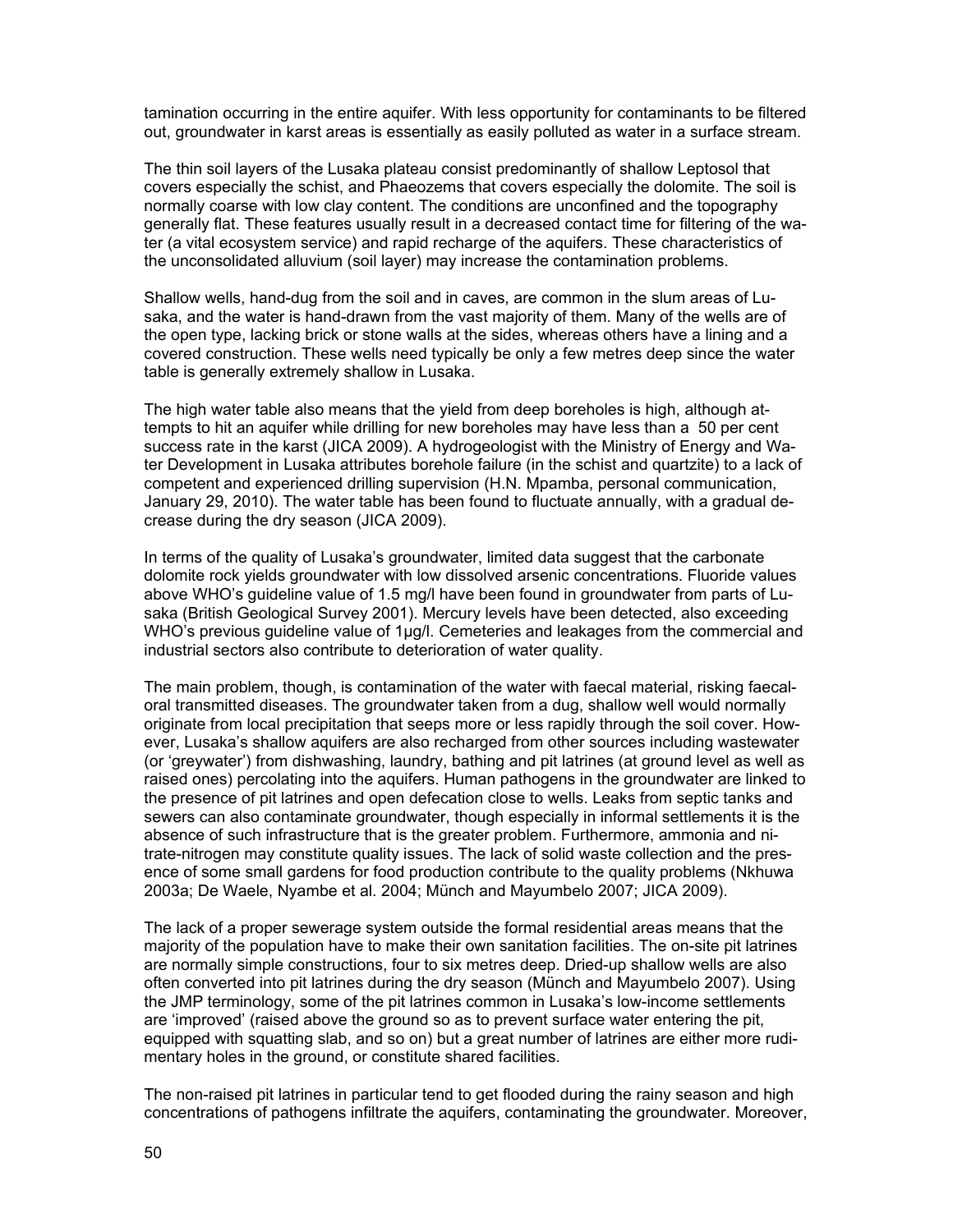most of the latrines are unlined and thus constructed without waterproofing. Although this is not a criterion for considering the latrine 'improved', the result is that any liquid from the excreta can rapidly find its way underground (Münch and Mayumbelo 2007). Since the latrines are typically situated close to wells, this contributes to frequent outbreaks of cholera, dysentery and other water-borne diseases, at least during the rainy season. A study of three lowincome settlements in Lusaka found that the problem of dysentery and other diarrhoea was endemic in all of them (*ibid.*). Adequate quantities of water and good hygiene p, including hand-washing, are likely to be especially important when diarrhoea is endemic. Contaminated drinking water is also a risk and as indicated in Box 8 below, has been implicated in Lusaka's cholera outbreaks. This is to be expected given the important role that faecal water contamination plays in the spread of cholera.

## **Box 8: Cholera outbreaks in Lusaka**

From an in-depth study of a cholera outbreak in one of Lusaka's low-income settlements (Sasaki, Suzuki et al. 2008), the age distribution of cholera patients and a GISplotted map showed that the leading age group was children below the age of five, although in the first stage of the outbreak almost all patients were adults. It was assumed that adults were transmitting the pathogen to young children by the interfamilial spread of infection through family contacts, and that this was accelerated under non-hygienic conditions. This suggests that good personal hygiene among adults should be promoted. On the other hand, a regression analysis found that the statistically significant risk factors for cholera were the lack of a latrine, and drinking water from open shallow wells. In a case-control study these factors were again found to be significant, along with not chlorinating the drinking water and not washing hands with soap and water. It was concluded that improving hygiene conditions must be a high priority for the long-term prevention of cholera. This would include the construction and maintenance of sewage disposal facilities, and more strategically planned drainage systems, especially to prevent flooding during the rainy season. Therefore, installing a sufficient number of toilets and facilities for excreta disposal would be the most suitable measure (ibid.; Sasaki, Suzuki et al. 2009).

# **4.2.3 Lusaka's water supply situation**

Prior to the 1990s, Zambia's water and sewerage infrastructure was owned, maintained and extended by the central government while municipal authorities were responsible for the operation and delivery of urban water and sanitation services. Water tariffs in all the urban centres were heavily subsidised; charges were paid as part of rent and were mostly unnoticed by users. With the decline of the country's economy, already underway during the 1970s, municipal operators suffered from low billing and revenue collection in addition to cuts in central government funding. Ageing infrastructure led to water losses, and with declining funding it could neither be upgraded nor extended to expanding city areas. Cost recovery policies eventually led to attempts at commercialisation of the water supply services, the passing of the Water and Sanitation Act in 1997 and the establishment of a regulatory authority, the National Water and Sanitation Council, NWASCO (Dagdeviren 2008).

The changes provided for the formation of new water and sanitation utilities to operate as commercial entities. The Lusaka Water and Sewerage Company (LWSC, hereafter the Water Company) was registered under the Companies Act in 1988 and started operations in 1990. It was transformed into a commercial utility in 2003 and is now a company wholly owned by the Lusaka City Council. It is in charge of a water supply network that services 71,417 connections<sup>38</sup> with a coverage of 34 per cent of the city (NWASCO 2009). The first phase of the water distribution system was commissioned in 1970; by 2007, around half of the Lusaka district was covered by the reticulated water supply. In addition, there are nine

l  $38$  Including the Kafue, Luangwa and Chongwe districts which lie outside Lusaka.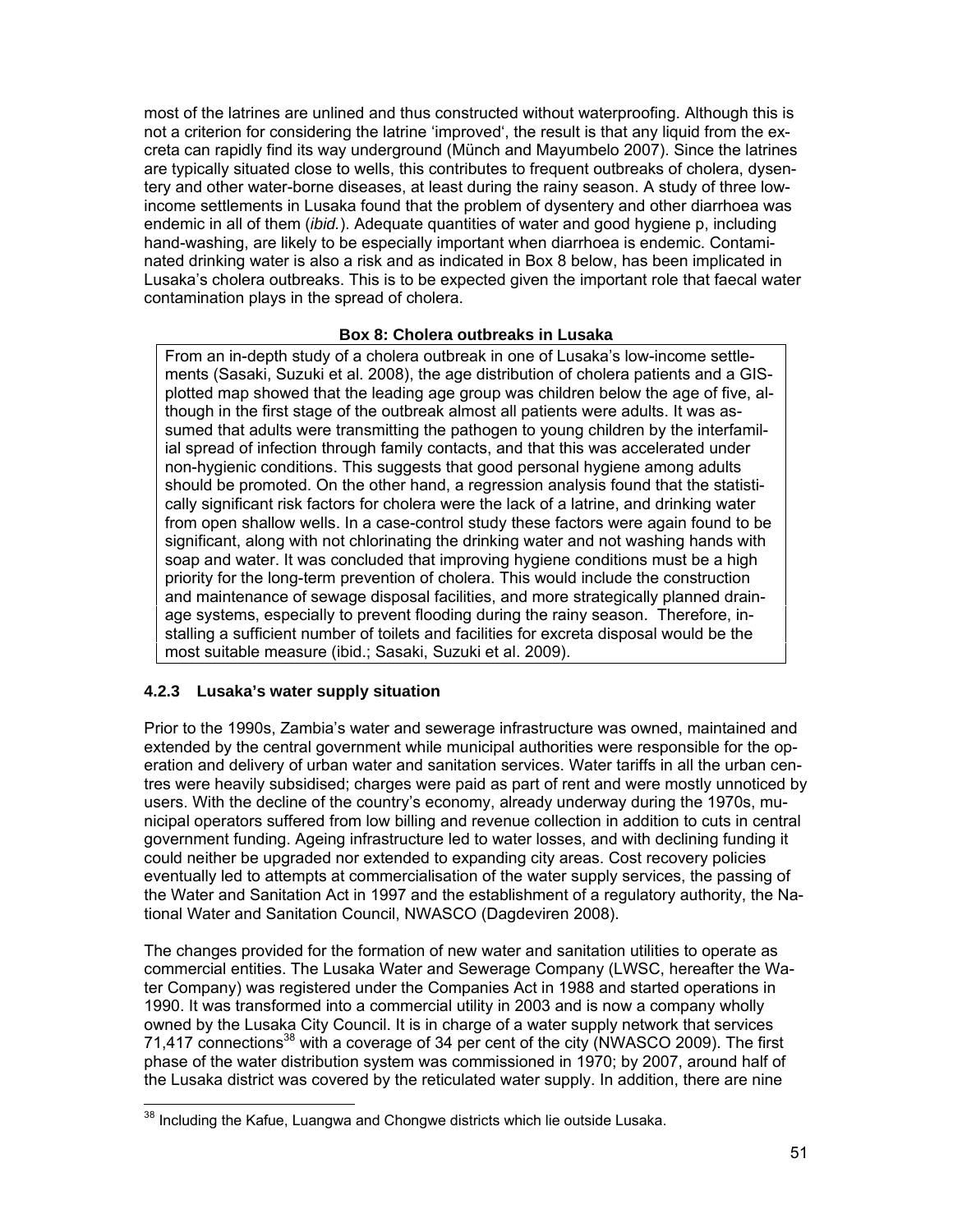so-called satellite systems distributing water from boreholes to some of the peri-urban areas (JICA 2009). Through World Bank funding, the distribution network has expanded, mainly to three districts south of Lusaka.

About half of the water distributed by the Water Company is pumped from the Kafue River over a distance of 65 km, via the Iolanda water treatment plant (rapid filtration) $39$  and booster pumping stations (Mpamba, Nkhuwa et al. 2008). The production rate has been on average 200,000 to 220,000 cubic metres per day since 1993, of which 130,000 $m<sup>3</sup>$  is pumped from about 72 boreholes around the city. Fluctuations in water production capacity are mainly due to differences in the groundwater capacity between the dry and rainy season. Moreover, the Lusaka Water Company has the right to draw 200,000m<sup>3</sup> of water daily from the Kafue River, $40$  but the actual utilisation capacity is only around half of this volume due to limited intake facilities, leakages, power cuts and old equipment (JICA 2009).

It has been estimated that somewhere between 80,000 and 350,000 $m<sup>3</sup>$  of water is drawn daily from private boreholes and dug wells, for domestic and other purposes (De Waele, Nyambe et al. 2004; Lusaka City Council and Environmental Council of Zambia 2008). The Department of Water Affairs has records for some 1900 private boreholes but researchers assume there are at least as many unregistered boreholes constructed by private drillers, and that the city in total derives approximately 70 per cent of its water requirements from the karstic aquifers (De Waele, Nyambe et al. 2004; Mpamba, Hussen et al. 2008; Mpamba, Nkhuwa et al. 2008). The large number of shallow dug yard wells are not monitored, and are difficult to assess as they are very common and new ones are being dug all the time.

The estimated water demand for the city was  $400,000m^3$ /day in 2008 (Lusaka City Council and Environmental Council of Zambia 2008), meaning that the Water Company would not be able to provide adequate water supply services to the city's population even if the existing supply system reached everyone. In practice, informal settlements are especially badly served. However, constraints are increasingly felt also by those residing in the formal areas of Lusaka. The Company estimates that 50 to 60 per cent of the water produced is unaccounted for. It may be lost on the way to customers due to leakages, burst pipes and vandalism of the old distribution network or due to illegal connections; or due to ineffective administration. About one third of the amount billed to residential customers, and especially to government institutions, still remained uncollected in 2005 (Dagdeviren 2008).

Most households connected to the network are equipped with meters and in the areas where meters are yet to be installed, customers are charged for their water consumption according to their housing category, and thus pay a fixed, flat monthly rate irrespective of the quantity of water they consume. This is partly done for the purpose of cross-subsidisation (cf. Dagdeviren 2008), but it is also used to explain some of the high volume of water that remains unaccounted for. However, the two most common payment methods in the settlements and low-cost areas are per month and per 20-litre container.

Both the federal NWASCO and the local Lusaka Water Company have policies on water supply and sanitation services in the settlements in order to define the roles and responsibilities of the utility, the communities (through designated representatives), and private operators including NGOs. The Water Company has set up a pro-poor department unit with a manager based at the company headquarters, and 13 other full-time staff members in the peri-urban field offices – it thus has the capacity for day-to-day operations and management. In spite of supposedly being 'pro-poor', the underlying concept is that water is supplied on the principle of cost-recovery and the communities have to organise themselves to collect the

 $39$  Delivered drinking water has to conform to the Department of Water Affairs' guidelines under the Ministry of Energy and Water Development. Groundwater is subject to treatment at the borewells.<br><sup>40</sup> This water right is granted by the Ministry of Energy and Water Development.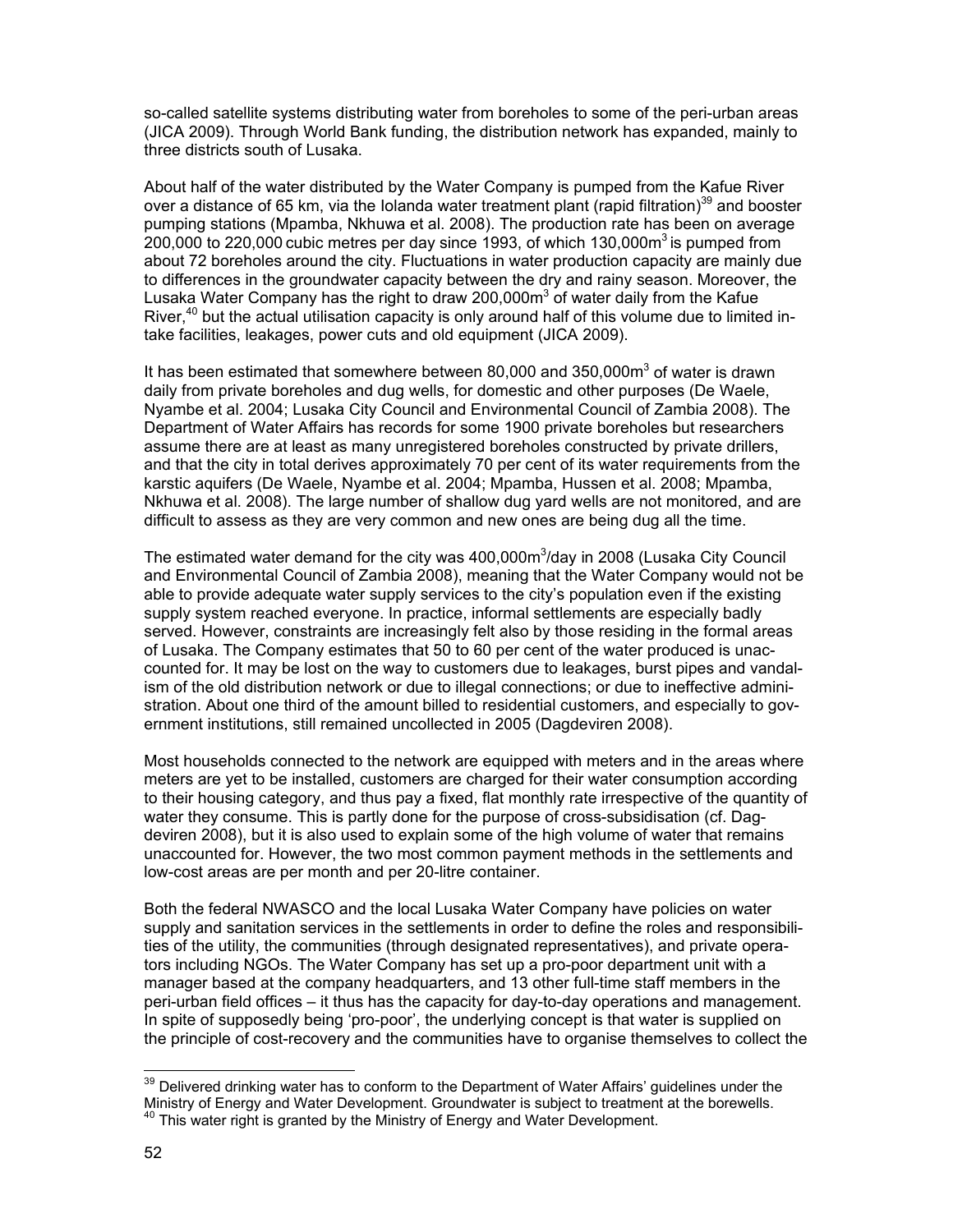revenues from their own water users (Government of the Republic of Zambia 2000; WSP 2009). The affordability of current tariffs continues to be a problem for the poorest of the poor such as unemployed and day-wagers, however; and as we will see, many have to rely on shallow dug wells, at least for non-drinking uses.

### *Sources of water for drinking and other household purposes*

The sources from which the low-income settlements' residents access water vary from one settlement to another and from which part of the settlement one lives. The preferred source depends also on the intended use – for quality reasons drinking water tends to be taken from a narrower range of sources – and on how adequate and reliable a certain source is. The majority of the residents in the low-income settlements lack individual connections to the reticulated water supply system. The options instead include communal taps, public taps, water kiosks and community-based solutions, all of which commonly referred to as 'tap water', but also hand pumps (at stand-alone wells). Occasionally, water is purchased from private well owners in the neighbourhood (or, even more rarely, from tanker trucks) or taken from a socalled Dambo well (a swampy area). In all settlements, the problems with congestion – long queues and competition over the available water – are more or less severe. Together with the fact that water is only supplied intermittently and that the distances to the nearest water tap may be considered too long, this again leads to dug, shallow wells being the solution for many.

Where *communal taps* are installed, water is distributed from the Water Company's network and access is restricted to a defined user group that shares the costs; the taps are thus not open to the public. In 2008, the tariff was K8000 (Zambian Kwacha; equivalent to US\$1.71) per month charged as a flat rate. The institutional setup is mainly such that Residents' Development Committees (RDCs) – entities registered under the Co-operative Societies Act, 1972 and based on voluntary work by its members – undertake the distribution of the water through a tap attendant and often also some kind of water committee. The RDCs are given logistical support from the Water Company, which has a set up a peri-urban unit for this purpose, as well as the City Council's Peri-Urban Section, and sometimes also from NGOs such as CARE International (UN-HABITAT 2007; JICA 2009). Supply is often erratic at the communal taps, mainly due to power cuts. There have been complaints that the repair of taps can take a long time, and that tap attendants sell water, or give water to non-members and relatives. At some places, these taps are very limited in capacity and poorly maintained due to lack of finance and also extensively vandalised, resulting in breakdown (IUCN, Sida et al. 2004). Since the water is only made available at specific times of the day, long queues are the rule rather than the exception.

*Community-based* water supply schemes exist in around ten settlements. These distribute groundwater from boreholes originally installed by NGOs such as CARE and JICA. Today they function as trusts that are established under the approval of the Lusaka City Council and registered with NWASCO. Representatives of both the City Council and the Water Company sit on the Board of Trustees, which acts as the decision maker for the water supply management. The households that are members of the user scheme mostly pay monthly for the water charges and here, too, water is only available at specific times of the day.

The cost recovery approach for the water supply enables the community to pay hiring costs, wages of tap attendants, maintain the water service and sometimes also invest in the replacement and expansion of the system. Where the community-based water schemes operate, there are usually also RDCs or other area-based organisations set up on behalf of the residents of the respective settlement, with support from the Lusaka City Council (UN-HABITAT 2007; JICA 2009). The system relies on full cost recovery and in spite of some cross-subsidisation it is probably not affordable for the poorest people; as indicated by a return to free but contaminated sources – in other words, shallow dug wells (Mattingly 2008).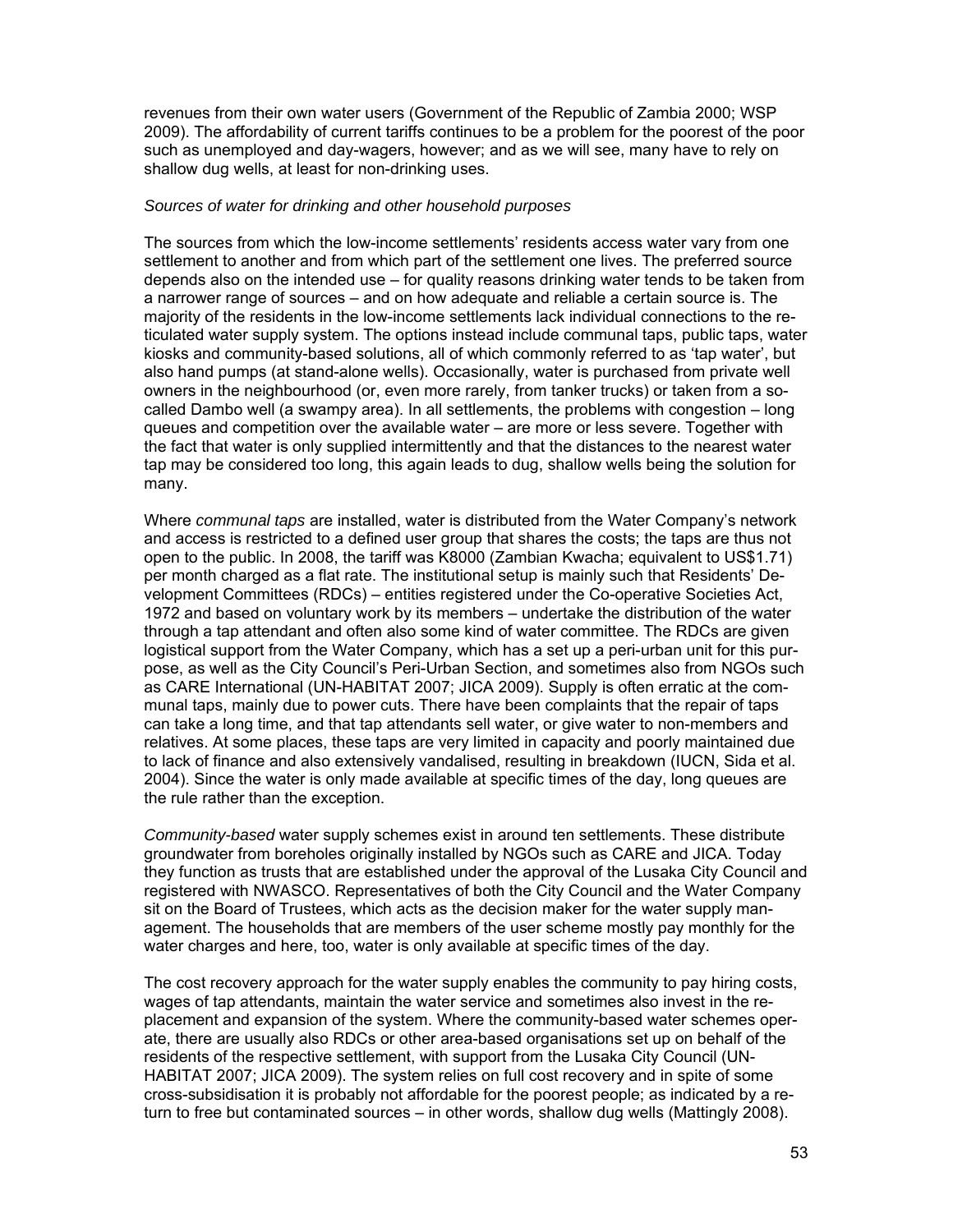Very little information used to be collected on the available water resources in the community-based water schemes and there was no monitoring of the boreholes, meaning that troubles in operation were difficult to identify. From NWASCO's point of view, there were problems with a lack of supervision in terms of water quality and pricing. In order to address these deficiencies NWASCO directed the Water Company to sign memorandums of understanding with the trusts to bring them under the regulatory framework and make the Company fully responsible for their operations. Agreements to this effect were signed in 2008 (JICA 2009; NWASCO 2009). It is yet too early to say what differences this may make, though it is very optimistic to expect a water utility to take responsibility for such community water supply systems.

*Public taps* from which water can be taken for free used to exist, especially in most of the settlements, but have become very rare. The Water Company has closed down one after the other, such as in New Kanyama Township in 2007, where new taps equipped with meters were opened instead, the water being charged for from then on. This led to violence as the residents protested against not being served with free water (Mwape 2007).

*Hand pumps* can be public or communal, and as they are fitted at non-motorised boreholes, water is taken from the site of the well. This is unlike most other borehole solutions, which are equipped with overhead tanks and pipes and can hence be defined as a 'piped' water source.

The most recent way to access water in settlements and low-cost areas is via *kiosks* where water can be purchased. They are normally<sup>41</sup> linked to the main water distribution network and run by the Lusaka Water and Sewerage Company, but in some areas they are linked to boreholes. These kiosks have private operators who have signed contracts with the Water Company, which is responsible for the supervision and maintenance of the system. The water is metered: households have a user-form and are either charged on a monthly basis (K10,000: US\$ 2.14) or per container (K200 per 20 litres). As the kiosk system does not rely on an organised community structure such as an RDC, it may be appropriate where there is no such committee or the community is fractured due to political or other reasons. On the other hand, existing RDCs may be instrumental in making the kiosk system work. Another factor is that the technical distribution system allows for upgrading to higher service standards, including the possibility of individual household connections (NWASCO 2009). It is unclear whether this has been realised in any settlement to this date.

Kiosks are found in most of Lusaka's low-income settlements today – according to the Water Company, they exist in 90 per cent of the legal (or formal) settlements. Each kiosk is generally designed to cater for 60-80 households, but in practice their total number is insufficient in relation to household demands and the number of residents relying on them. Because the water is supplied from the general network it has undergone treatment and is, according to the Water Company, normally of good quality at the taps, unless damage has occurred to the infrastructure along the way to allow leakage. However, the density of the settlements usually prevents pipes from being laid except to their outskirts. This results in walking distances which are too long for many.

The alternative source of water, especially for the poorest section of urban dwellers in Lusaka, as in many other cities of Zambia, is from shallow dug wells. Although it is not possible to estimate the number of households who rely on these wells solely or to some extent, there are indications that this number is increasing. Interviews with tap leaders, NGO representatives, authorities and others suggest that there is a group of residents in the settlements – unemployed, day wagers, old people and others – who cannot afford to purchase any or only

<sup>&</sup>lt;sup>41</sup> There may also be other water vending points run by private operators or community-based organisations and referred to as "kiosks" although they are not run by the DTF.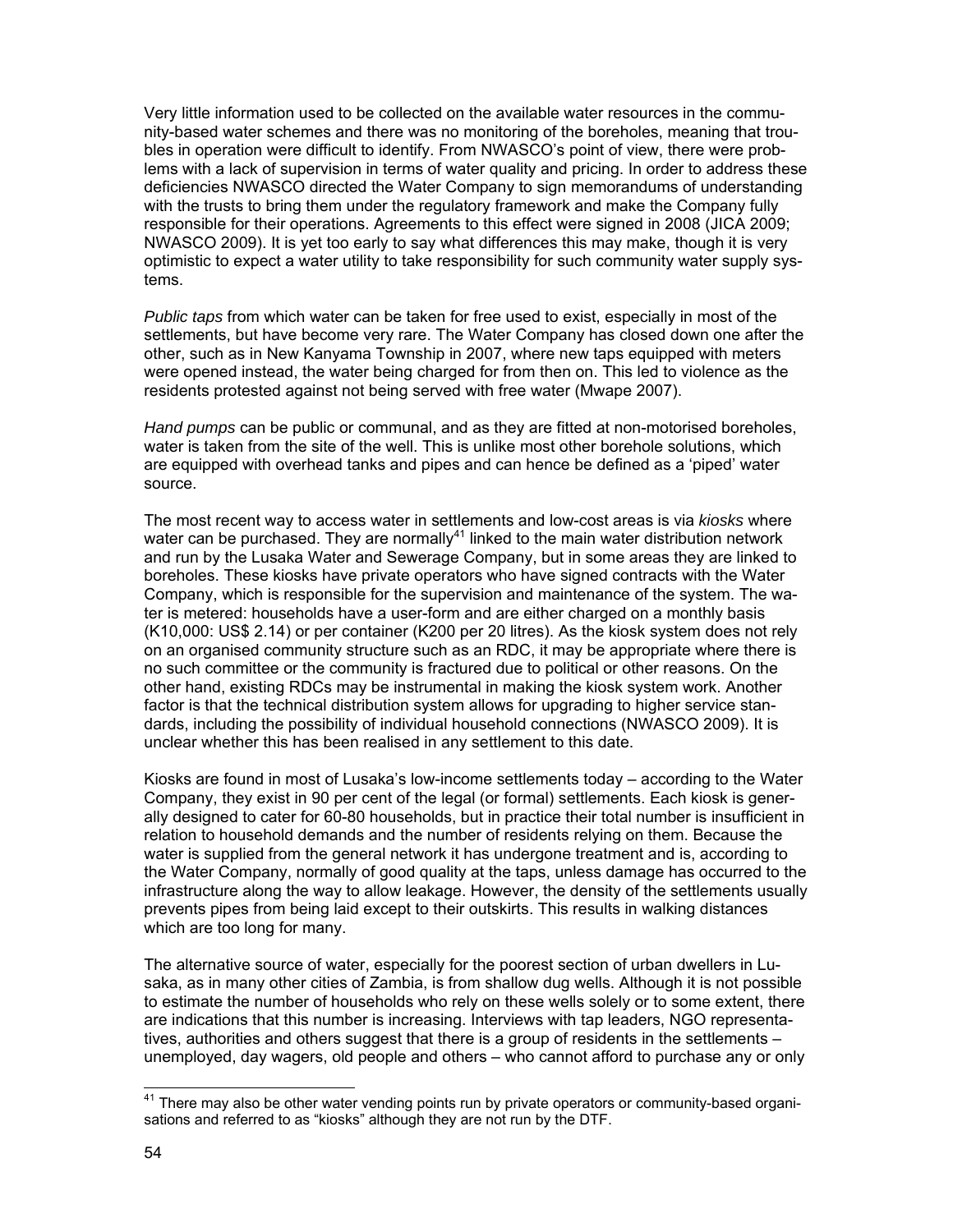very little of the water needed, and another group who may have initially purchased water from kiosks, community-based schemes, or similar, but who have eventually fallen behind with the payments. Yet another group consists of those who live at a great a distance from taps and kiosks, especially in areas where there is great competition for their water. For instance, in Ng'ombe Compound there is one communal tap per 220 households and the quality of the water distributed is often found to be poor; at least 50 per cent of the residents therefore depend on shallow wells. Finally, there are people who are of the opinion that water should not be charged for and/or prefer to supply their own needs by way of wells for other reasons.

Borehole drilling has increased among the middle and upper class in Lusaka's formal residential areas. The reason is mainly that the distribution from the Water Company is steadily becoming less reliable. Others among this group have instead dug wells, using the water for washing, construction and similar purposes to supplement their supply from the Water Company.

Dug wells normally give a reasonable to good yield throughout the year, since the water table is often extremely shallow in the karstic terrain of the city, and water is drawn in relatively small quantities. Many owners of dug wells in the low-income settlements even sell water to neighbours and others (normally charging up to K200 per 20 litres). Meanwhile, some borehole owners in the formal residential areas report a lowering of their water table as more boreholes are drilled in the vicinity, but no further detailed information is available.

### *Water quality and point-of-use treatment*

From data collected by the DTF in 2004-2005 as well as for this review, it seems that the vast majority of those living in the low-income settlements do not treat their water at home before consumption. There are apparently several reasons for this, the main being the perception that 'tap water' (whether distributed by the Water Company via kiosks or communal taps, or by the community-based system) is of acceptable quality. Similarly, many are of the belief that their shallow wells are safe because they have drawn water from them for decades without any major consequences. It is unclear whether such beliefs are also common among families with infants, whose immune systems are generally weaker. Among the middle and upper class, however, many seem to trust the water taken from their own boreholes more than the tap water delivered to their homes by the Water Company.

The other main motive not to treat one's drinking water seems to be the very effort involved in mixing the chlorine (0.5 per cent *sodium hypochlorite* solution) with the household's water for disinfection, despite awareness campaigns and the clear instructions in text and graphics on the chlorine bottles.42 Issues of taste were not raised by anyone against chlorination of the drinking water. Affordability should not be a reason since a 250ml bottle of chlorine is subsidised by USAID to cost K700 (US\$ 0.14) which even the poorest should be able to pay; but prices between K1000-2000 are common and perceived as too high by the poorest when bought on a regular basis. The City Council, international aid agencies, NGOs and Christian churches do occasionally distribute bottles of chlorine for free mostly during the rainy season and whenever there is an outbreak of cholera, but it is unknown whether those most in need are reached by such campaigns. It was noted during the fieldwork that most households cannot afford soap and running water is rarely available for hand-washing.

Fatal cholera outbreaks occur every year, especially during the rainy season, and are taken very seriously by the authorities. During 2009, nearly two-thirds of the country's cholera

 $\overline{a}$  $42$  The available solution, Clorin, comes in a bottle with a lid incorporating a small, built-in measuring scoop at the top for five-litre water containers, while the inside of the lid can be used for the more common 20-litre jerry cans.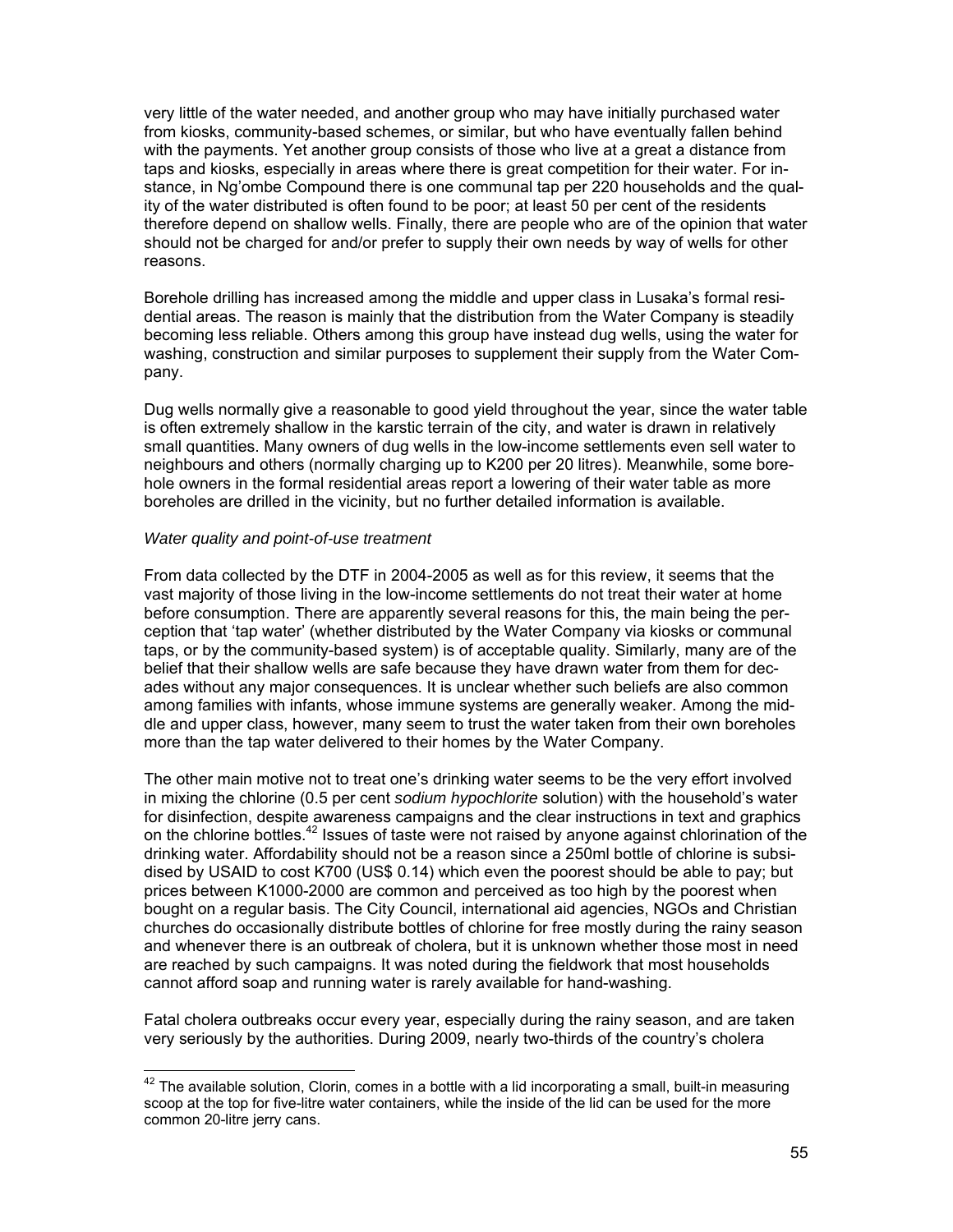cases were recorded in the Lusaka province. In 2010, the Ministry of Local Government and Housing released K986 million to the Lusaka City Council for cholera prevention, through education campaigns on health, hygiene and food safety; free chlorine distribution; clearing of streams; emptying of toilets; provision of temporary portable toilets, and so on. Normally, however, the pit latrine emptying service is out of reach for most people who live in Lusaka's unplanned compounds. It is not automatically taken care of by the City Council and a private arrangement with the Council is charged prohibitively at K350,000 (US\$ 69) to empty one latrine. As a result, the groundwater that is relied on by the majority of those living in Lusaka risks further deterioration.

### **4.2.4 Strategies for water access in Lusaka**

When the River Kafue's capacity has been too low to draw its water in sufficient quantities the drilling of wells has played a decisive role, both for the reticulated system and for local water distribution. Because the Lusaka region's few perennial surface streams are subject to impoundment for the sake of commercial farming, the aquifers are by some seen as "the obvious and cheapest water source option for all competing water users" in Lusaka (Mpamba, Nkhuwa et al. 2008:648). In opposition to this idea, Japanese JICA has concluded that further development of groundwater from the utility's wells should be limited in order not to disturb the balance between extraction and recharge.<sup>43</sup> Instead, it has estimated that the development potential of the Kafue River is such that it could meet increased water demand up to 2030, if the Water Company applied for increased rights to its water. It thus recommends surface water rather than more boreholes, providing that the water treatment plant's capacity is enlarged. Additionally, it stresses the need to recharge aquifers artificially, especially around the 'production boreholes' used by the Water Company (JICA 2009).

UNICEF Zambia has concluded that the MDG targets for water supply in the country are unlikely to be met through the work of conventional programmes at community level. It recommends an alternative approach including self-supply from wells, and encouraging households to develop their own infrastructure incrementally to improve water quality, quantity and/or accessibility. Evidence suggests that there is more willingness to invest in one's own private water supply than in a communal one (M. Munkonge, personal communication, January 27, 2010).

With NWASCO and the commercial water utilities, Zambia has built up a multi-layered institutional capacity for water supply and sanitation services. One important component is the Devolution Trust Fund, instituted under NWASCO in 2003 by the government in response to the MDGs and to the large numbers of people living in settlements and low-income urban areas without adequate access to safe water and sanitation. The DTF is a basket fund that makes grants available through applications by the country's commercial water utilities, and is in turn financed by foreign donors such as the World Bank, Danida and the EU. The DTF was created to contribute to capacity building among water providers who would probably otherwise not consider extending their services to poor areas. One example of a service that DTF can offer is consultancy in the development of the best sustainable methods of providing water and sanitation.<sup>44</sup> As noted above, the scope of the DTF includes water kiosks as the primary means of helping the urban poor to access reasonably priced water services. Between 2006 and 2010 the plan was to finance 700 water kiosks in eligible areas (excluding illegal settlements) all over the country (DTF 2005; NWASCO 2006; S Gonga, personal communication, January 26, 2010).

 $^{43}$  Most dug, shallow wells are continuously recharged and do not face problems with over-extraction.<br><sup>44</sup> Funding can also be sought from the Performance Enhancement Fund, which aims to enhance a utility's financial viability.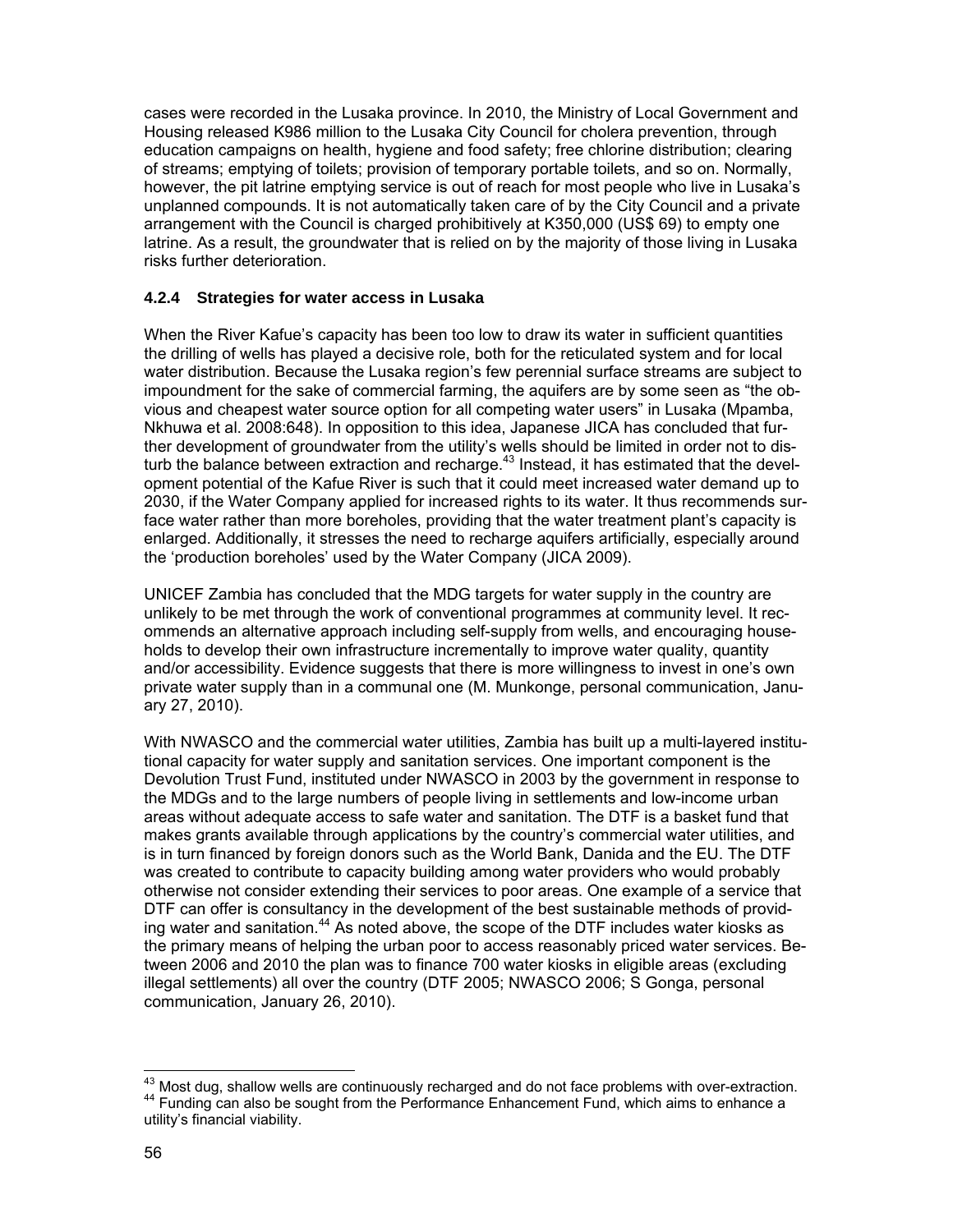Water Watch Groups have been introduced by NWASCO in major Zambian cities to represent consumers in relation to NWASCO and the commercial water utilities regarding service quality. In Lusaka, a Watch Group has existed since 2002 to respond to complaints, to ensure that consumer rights are protected and that consumer obligations are explained (NWASCO 2003).The Watch Groups comprise members of the community from different consumer groups acting as volunteers; they represent all water customers including those who buy water from DTF kiosks. There is thus a rights-based and participatory approach built into the formal part of the system.

Zambia's legal system, much like India's, is based partly on common law inherited from British colonial rule, and partly on customary law. The latter applies less in cities than in rural areas where communal rights over land and water may still take precedence over those of the individual (cf. Phiri 2000). In the urban environment, the property rights to groundwater are more clearly vested in the President representing the nation state, as regulated by law, in the Water Act of 1948 (Cap 198). The Water Act lacks rules directly regulating groundwater and has therefore been subject to revisions, to address, amongst other things, the conditions and registration of borehole construction (Phiri 2000). However, no amendments along these lines have been made and landowners are therefore entitled to take as much groundwater as they like without permission. In practice, the same applies to those renting land.

The major problem in Lusaka is, however, not the quantities of water abstracted from the aquifers but water quality, and the ever-increasing degradation of the resource. The Environmental Protection and Pollution Control Act (No. 12 of 1990; Cap 204) uses a licensing system to control the discharge of effluents from industrial activities, but it does not cover the diffuse seepage from tens of thousands of pit latrines, or the general absence of solid waste disposal services.

The authorities and numerous NGOs have promoted the use of chlorine for many years, especially to treat drinking water from shallow wells.<sup>45</sup> Some well-owners claim to 'bleach' their wells by adding chlorine to them (a futile method according to hydrogeologists), and during outbreaks of cholera more people do chlorinate their water and also purchase tap water. But these sensitisation drives seem to have been unsuccessful. It seems inherently difficult to change people's behaviour, and hard to demonstrate the link between hygiene and health persuasively enough. This is particularly a problem because it concerns households' total hygiene practice, of which drinking water is only a part.

The authorities also advise digging shallow wells on ground which is higher than nearby pit latrines, and maintaining a distance between the units, to avoid water from the latrines finding its way into the wells and contaminating the groundwater (Chooma 2006). General adherence to this advice is low, although this is probably mainly due to space limitations. In response, public health officers (primarily from Lusaka City Council's Public Health Department) have been mandated to increasingly take any measures necessary to stop people from using shallow wells, even for washing; this may include burying wells. Some have been buried under the Disaster Mitigation Programme which falls under the Disaster Management Mitigation Unit in the Vice President's Office.

<sup>&</sup>lt;sup>45</sup> UV treatment of drinking water in PET bottles (the SODIS method) is also encouraged, but the practice has not been taken up.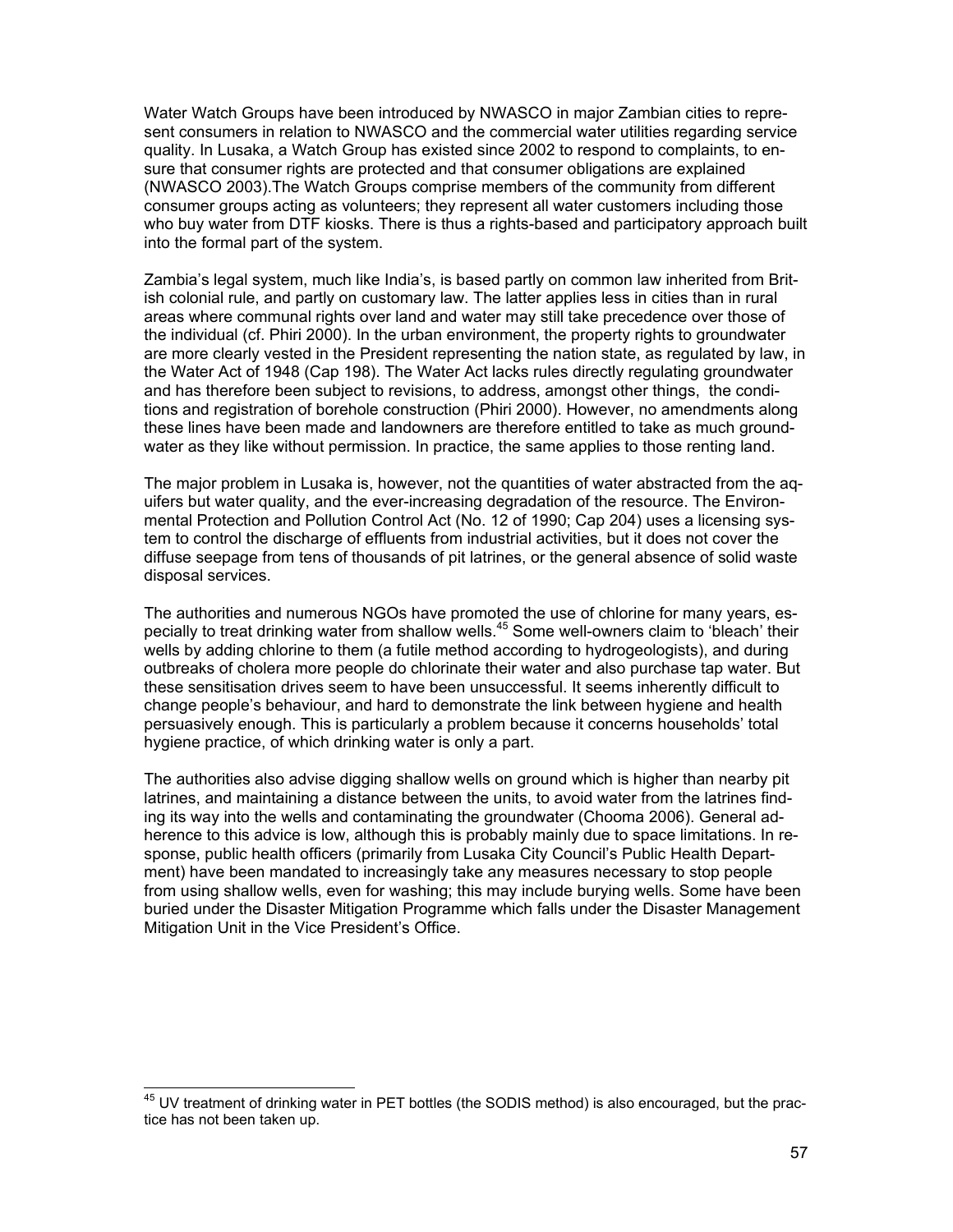## **Box 9: Burying of wells**

In January 2010, health authorities in the city of Kitwe in the Copper Belt area threatened to bury shallow wells in a township in order to avert further outbreaks of cholera and other contagious diseases. The residents were urged to choose treated drinking water from kiosks instead, which for the time being did not charge the normal fee.

The local Water Company also agreed to disconnect fewer non-paying consumers, as it was found that this led to the residents resorting to taking water from shallow wells instead. However, in this case, it may be more than just cost which influenced people's choice of untreated water: according to the news article, the residents "had a misconception that chlorinated water led to impotence". Information about the nature of chlorinated water, and how cholera is transmitted, were among measures taken to curb the further spread of the disease (Times of Zambia 2010).

In response to the authorities' campaigns to bury their wells, people resort to covering them in different ways. For instance in George Compound, one of the largest settlements in Lusaka, a tap attendant says that people have used quite innovative measures to hide their wells under flowering gardens and similar (Veronica Katulushi, personal communication, January 27, 2010).

UNICEF has stated that it does not agree that shallow wells should be buried and believes that, with good public health and hygiene education, people can be advised on how to treat water from such sources effectively. The feasibility of this approach relies on an enabling environment being created, including better policies; access to appropriate technologies and advice; and effective financial mechanisms and markets. UNICEF's campaign using a cartoon aimed at teaching children proper hygiene practices, and a bucket device for improved hand-washing, is in line with this approach (M. Munkonge, personal communication, January 27, 2010). Similarly, according to a representative, JICA considers the authorities' drive to bury wells to be too drastic, as well as counter-productive, when the settlement areas are badly served and the water tariffs too high for the majority of their residents. Pursuing this course of action could lead to civil unrest, and to the outbreak of other diseases caused by households lacking sufficient water. JICA believes that education about water treatment will suffice. The Agency also points out that in one of the settlements where it works; improved primary health care has been shown to contribute to the reduction of diarrhoeal diseases (Y. Shibuya, personal communication, January 29, 2010).

There are likely to be a number of reasons why so many rely on their own wells in the lowincome settlements of a city such as Lusaka; and perhaps most of these reasons will remain, both in the short and long term, even if the Water Company decides to increase the availability of water via kiosks or community taps (through DTF funding or otherwise), or the community-based/trust schemes are multiplied. In other words, dealing with the quantity constrains and the congestion issue is an important step, but it may not be enough.

For one group of people, if there is water available in their own backyards, they may be discouraged from buying water from kiosks and similar by the distance and the queuing. People in this group would probably prefer individual house connections or maybe one common tap per five households to supply the quantities needed. Here, the constraining factor is not so much money as convenience.

Another significant group probably consists of those who cannot buy any – or only very little – water from kiosks and taps without suffering severe economic consequences, such as cutting back on an already insufficient diet. In spite of the potential health risks of using shallow wells where the water is not treated and living conditions are generally unhygienic, households may simply have no choice. For these households, groundwater is the natural choice,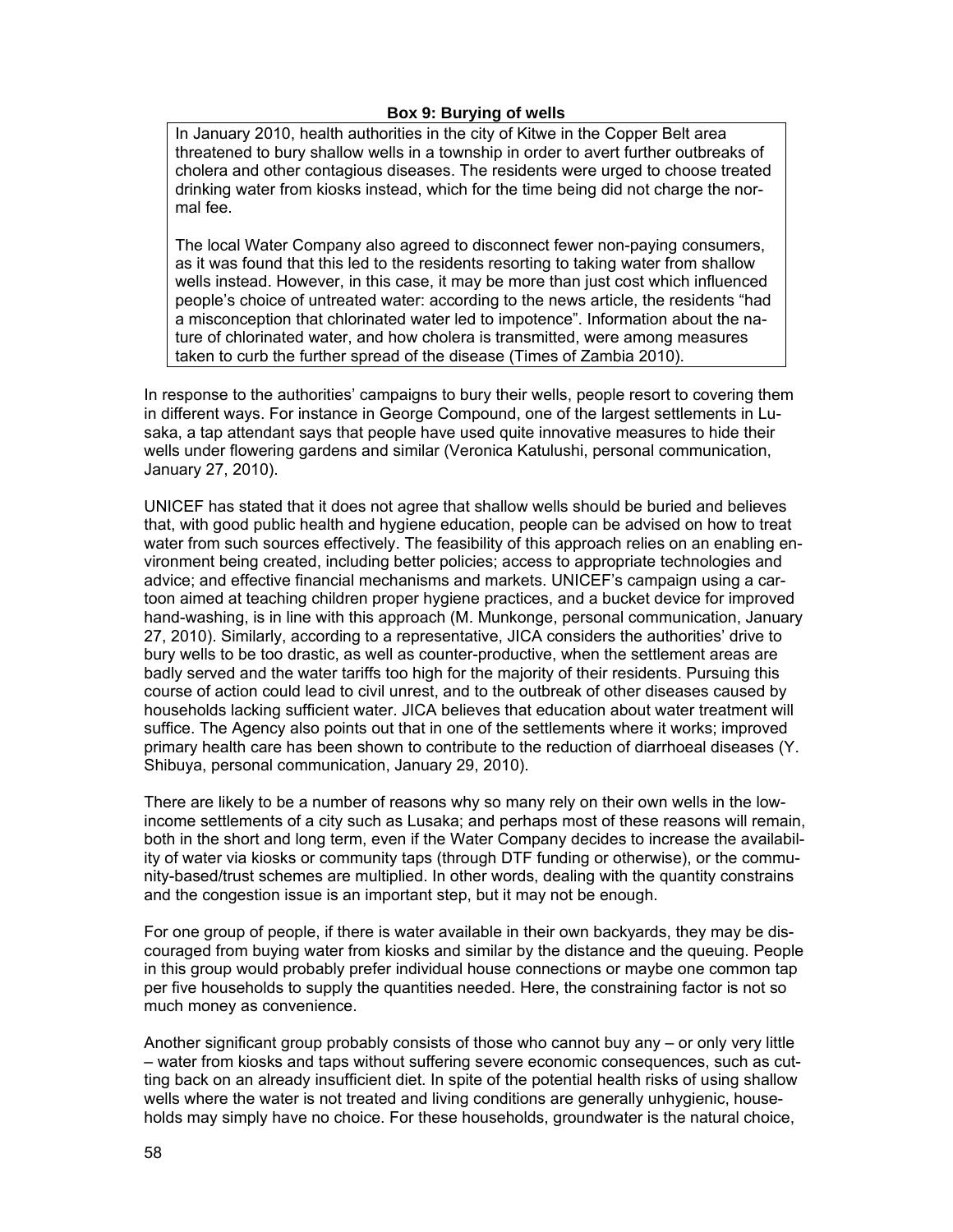and without an intimate knowledge of their situation it is hard to say that it they are not right. The provision of water from community-based water schemes, kiosks and the like does not help this group much, if at all, unless it is heavily subsidised or given for free.

Improved water provision in a low-income settlement may lead to unwanted effects such as increased rents, which push the poorest households to seek other accommodation. In Lusaka, the introduction of community-based water schemes in some settlements led to a high level of mobility, suggesting that the poorest were beginning to be forced out by the rise in rent (Mattingly 2008). Even where rent does not increase, those who cannot raise the monthly water operation fees may be forced to begin (or continue) drawing water from shallow wells, ask for water from neighbours, or try to access water from free sources outside, to supplement what little water may be purchased per can.

Considering the fairly small quantities of water drawn for household needs in Lusaka's lowincome settlements, there should be no risk of residents' dependence on groundwater leading to over-extraction; Lusaka's karstic conditions allow for well-connected aquifers and recharge from wastewater sources around the year. However, large commercial boreholes (for industrial or irrigation purposes) sharing aquifer systems with individual households do constitute a risk to Lusaka's groundwater sustainability. Contamination also continues to be a problem and needs to be dealt with in a variety of ways.

# **5 Conclusions**

Most urban areas which are experiencing fast population growth find that the available water from more or less local sources falls short of overall demand. This often triggers plans to increase the volume of distributed water by locating new, untapped sources, often from rivers at an ever-increasing distance from the point of demand. However, the various costs – economical, political and ecological – for investing in new sources can be prohibitive, and financial institutions may not be interested in making funds and loans available for such expansions. The remaining alternatives for many expanding cities are water conservation; re-use, other efficiency-increasing methods; and sometimes also local groundwater sources. Because the bulk of the world's urbanisation is taking place in low- and middle-income countries, the challenge for these cities is all the greater. Urban growth and ever-increasing demands leave many water utilities unable to provide services to new, potential customers – or even to keep up service standards in areas and already covered – while maintaining existing networks and other infrastructure. City planners and policy-makers may be both unable and unwilling to address this problem. Therefore, it is likely that for the foreseeable future areas outside the core of cities, particularly informal and low-income settlements, will remain largely unserved by the utilities.

As the gap between demand and supply grows, water users from all income-levels may find that they need to self-supply from different sources. World-wide, water is increasingly purchased from different kinds of private vendors and as packaged water, in bottles of varying sizes. For the very poorest in society this practice is seldom affordable, except in such small amounts that their health, hygiene, well-being and general development potential is at stake. Many therefore resort to taking water from elsewhere. As the number and extent of surface water bodies in the urban landscape diminish and their water quality steadily decreases, the solution is often wells of various kinds. Water from wells can be more or less free of charge where conditions are favourable, or be considerably cheaper than water from alternative sources. Water from aquifers also tends to be of good quality, although human sources of contamination abound in the city environment and their ever-increasing presence is linked to waterborne and water-washed diseases.

Although this picture of urban development and coping strategies for water access is not new, the importance of groundwater seems to be growing and receiving more attention, at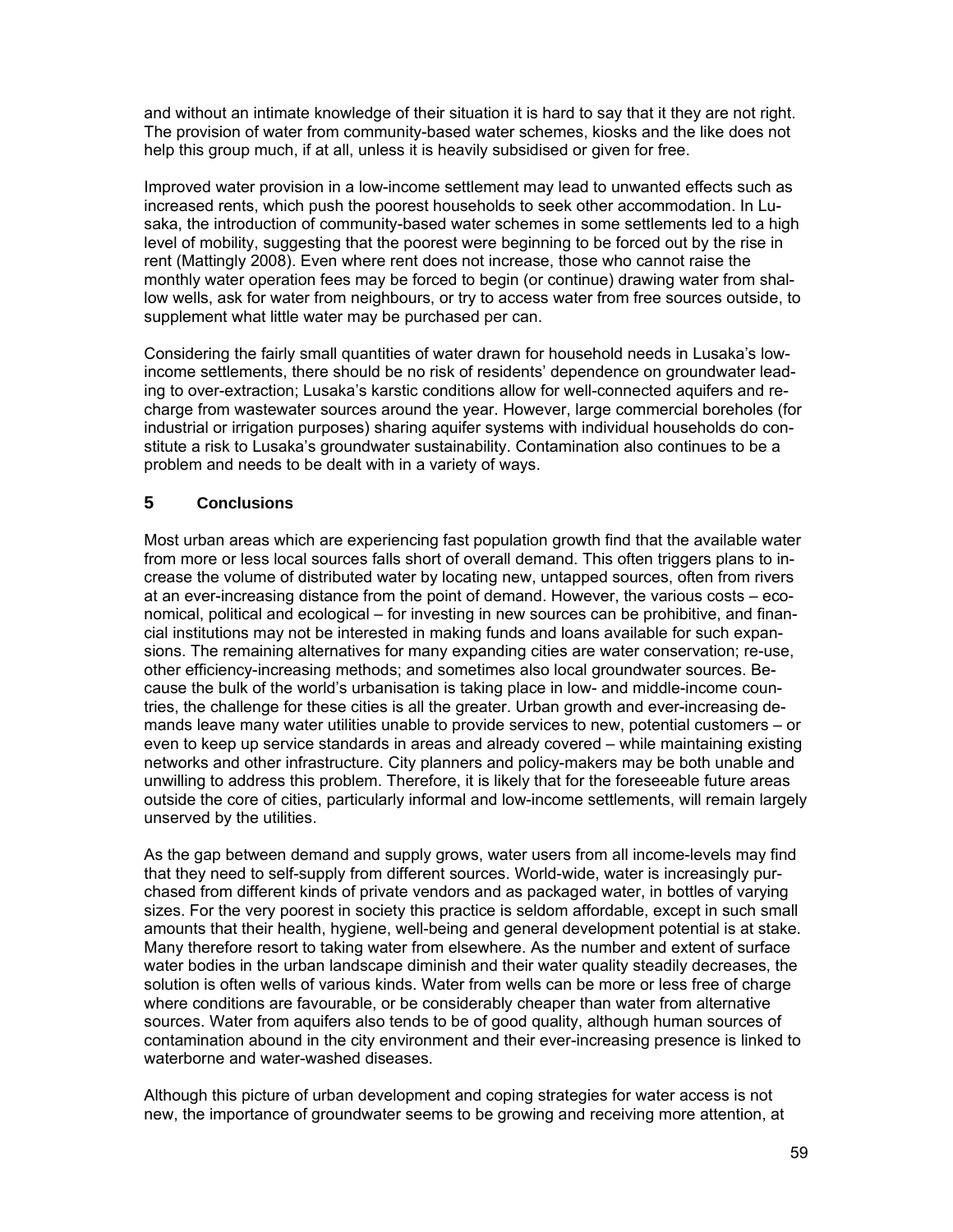least in the literature. Recently, the role of groundwater for urban areas in Sub-Saharan Africa's arid and semi-arid regions has been highlighted. It may be the only source which could provide an affordable, reliable water supply, given both the predicted changes of surface water flow in a changing climate, and the needs of growing cities which face the problem of extending their infrastructure. The development of groundwater is therefore forecast to increase, in some areas quite dramatically.

Many lessons can be learned from the situations in the two cities included as case studies in this review – some very context-specific, others more general. One general lesson is that the complexities involved in water management in cities of low- and middle income countries are further compounded when groundwater dependence constitutes a significant component. Another is that major uncertainties abound due to a lack of acknowledgement that groundwater plays a significant role. Better awareness of its importance should lead to improved monitoring and assessment of prevailing conditions, and in turn make it possible to take charge of the situation for future development. Both Bangalore and Lusaka need to achieve this.

# **5.1 Bangalore and Lusaka – what can we learn?**

Bangalore, the so-called Silicon Valley of India, is almost double the size of Zambia's capital, Lusaka, and both experience rapid population growth. The cities enjoy climates with distinct wet and dry seasons, average rainfall less than 1000 mm yearly and a monthly mean temperature above 18° C throughout the year. Their water supply utilities both distribute water taken from a major river at some distance from the city proper, but the volumes that can be pumped from these are limited by rights-systems as well as by frequent power cuts and insufficient infrastructure capacities (and financial constraints). Reticulated supply of groundwater takes place, but the groundwater availability depends on local hydrogeological conditions that differ fundamentally between Bangalore and Lusaka. Due to mixed bedrock formations there are also groundwater variations within the cities, such as the aquifers being unevenly spread in the landscape. A range of other factors contribute to differences in natural, added and artificial recharge, groundwater flow, the spread of contaminants in the water, and so on, between different areas of the two cities.

# **5.1.1 The role of groundwater for households**

In terms of accessibility on a household scale, Bangalore's crystalline bedrock mostly necessitates the drilling of boreholes – sometimes down to a depth of more than  $300 \text{ m} - \text{to}$  encounter sufficient volumes of water in the weathered rock and in fault zones beneath. Bangalore has conditions which are mirrored in many parts of the world, not least in Sub-Saharan Africa. An important difference, though, is that boreholes construction is more expensive in African countries than India and China. This is mainly due to a lack of any economy of scale or competition in the field; the absence of a large private-sector market for drilling of domestic wells; high excise duty on imported drilling equipment; corruption; and inappropriate well design, including drilling to excessive depths (Foster, Tuinhof et al. 2008). India has witnessed a tubewell revolution as a result of the technical drilling developments some 30 years ago, heavily utilised within the agricultural sector but also in the domestic domain and not least in cities. Drilling for water is now feasible on a larger scale and deep tubewells are more common today than open, dug wells. In India, an electric and/or diesel-driven pumpset also comes at a relatively affordable price, in part due to returns to scale achieved in the agricultural sector.<sup>46</sup>

 $^{46}$  The fact that electricity for farming purposes is subsidised in most Indian states (often related to political vote-banks) is of fundamental importance for the sustainability of India's future groundwater reliance, but lies outside the scope of this paper.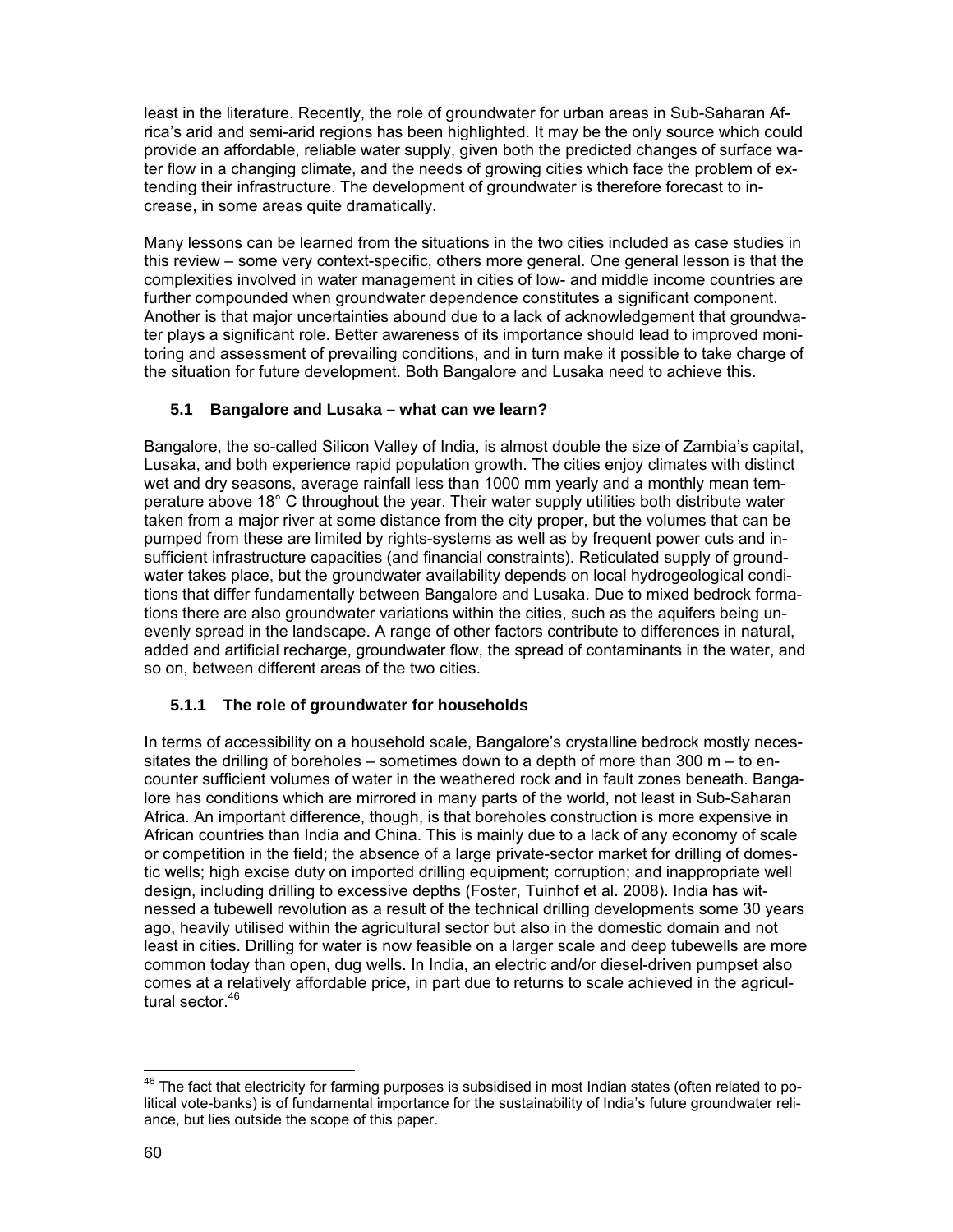This has meant that groundwater in India is increasingly available for urban landowners even in hard rock terrain, though there is the risk that the aquifers below one's land may be unreliable and non-resilient. Nevertheless, in India just like other parts of the world, the poor section of society cannot afford to drill boreholes.<sup>47</sup> Bangalore's poor people therefore depend directly (and, to a very small extent, indirectly) on groundwater taken principally from *shared wells* – mainly in the form of public standposts – over which they have neither influence nor responsibility.

This group may also access groundwater via utility tankers or vendors. As such, though, whether it is groundwater or surface water may matter little to the users except to the extent that it is reflected in the quality or price. Many of those relying on water from standposts know to differentiate between them, on the grounds that some provide 'Cauvery water', meaning the Water Board has pumped it from the river. This is generally a preferred source as it has undergone treatment, which affects the taste and, for some, the perception of it being safer. This difference between standposts is, however, not being identified in surveys used to monitor access to water (for instance, the DHS surveys described above). It should also be recalled that all standposts are considered, in the JMP terminology, as improved sources – regardless of quality, quantities available or allowed, distance, or time spent queuing to collect the water – whereas water distributed via tankers (and mainly purchased from vendors) is seen as unimproved.

By contrast, the conditions in Lusaka – together with the fact that the peri-urban settlements are not as densely populated as slum areas in, for instance, India – make it feasible for most poor households to dig simple wells and access sufficient amounts of water to either substitute or complement water accessed (that is, purchased) from other sources. The karst terrain normally also allows for a very dense network of dug wells which give a small but consistent yield because of the extremely shallow water level and well-connected aquifer systems. At present the groundwater in Lusaka is fairly reliable in terms of yield, at least in the lowincome areas where a large number of wells are hand-drawn. Were the wells to be upgraded and fitted with submersible pumps, though, the sustainability of the aquifer system might be in question. As described below, the role of the groundwater may be already limited due to contamination.

## **5.1.2 The role of groundwater for water providers**

For the public utilities in these two cities, groundwater plays a decisive role; though much more so in Lusaka, where about 55 per cent of the water distributed in the network is drawn from just over 70 boreholes. In Bangalore, by contrast, the total amount of wells belonging to the Water Board now stands at over 10,000 and the number of deep wells drilled by the Board is growing, especially in the large peri-urban area added to the city in 2007. This is partly because the water supply infrastructure is inadequate and partly because the water available from the main source (River Cauvery) is insufficient. In comparison, Lusaka's periurban area also lacks a water supply infrastructure, but the approach of the city's Water Company is to supply water from the distribution network by extending it to a few selected tap points in the settlements, for instance at water kiosks. Extensions of the infrastructure are in both cases mainly financed by foreign means (loans in Bangalore, loans and development aid in Lusaka), but in part also by the end-users themselves by way of capital contributions and/or operation fees.

 $\overline{a}$  $47$  Several factors prevent the digging of shallow wells. The water table is often too low and fluctuates greatly between the seasons; land rights constitute another issue. The custom in India is to dig very wide open wells, for which there would be no space in a densely populated slum. The reason for this custom is often hydrogeological – a wide well provides storage capacity so that water can be drawn at a normal rate during the day, while the well refills slowly but continuously (R. Boak, personal communication, June 15).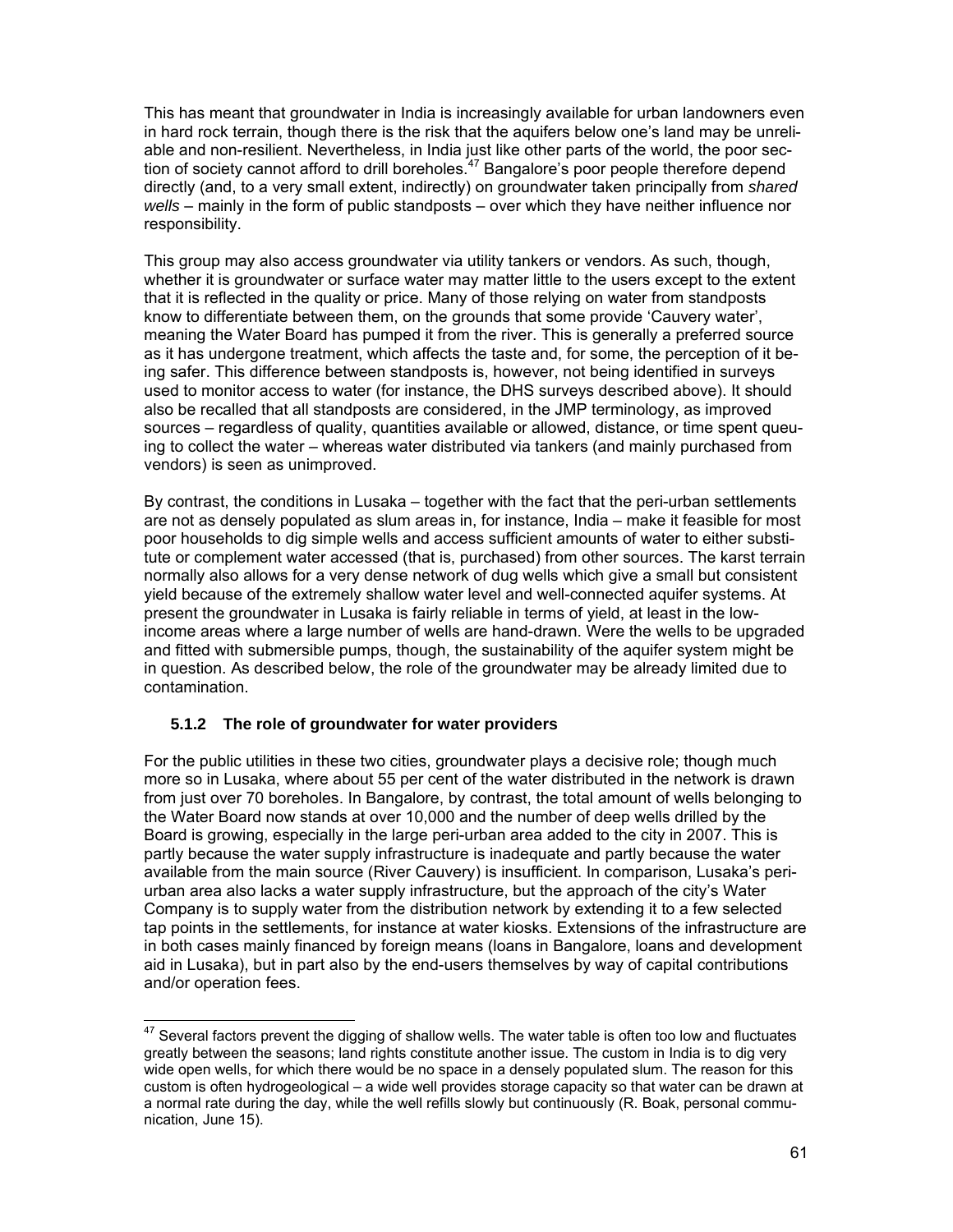When it comes to paying for water services, the situations currently look fundamentally different in the two cities. With the commercialisation of water and sanitation provision that came with a reform of the economy in Zambia at the end of the 1990s, the sector moved towards full cost recovery. As in Bangalore, tariffs were cross-subsidised, in principle to allow poor citizens access to reasonably affordable and mostly potable water. However, most of the public taps which once provided free water in Lusaka's low-income settlements are now closed, and the poorest are forced to take water from shallow dug wells instead. In Bangalore, the same development was underway with a drive to close down public standposts and make slum dwellers take up individual connections. However, foreign donors pressed for a pro-poor policy which took into account this large group's highly varying ability to pay.

Most of Bangalore's slum dwellers today depend on public standposts where water is more or less free – a situation no longer seen in cities such as Bombay (Mumbai) where mafia involvement in the city's water supply sector has led to every water user having to pay in one way or the other. However, in spite of the Water Board's recent pro-poor policy, they are in this respect at the mercy of the city's political decision-makers and the pricing approach may change without much prior notice or consultation. In addition, the quantities of water available may be small as well as irregularly provided – in spite of new boreholes being drilled by the Board – and not all of the poor have access to public standposts within a reasonable distance. Additionally, slum dwellers who have had the opportunity to take up household connections tend to suffer from very irregular supplies. This may result in water either being begged for among neighbours or purchased from private vendors. Either way, the limited volume of water that people can access has clear implications for health, living standards, and development potential. A revised pro-poor policy is needed, introducing accountability and acknowledging that a large proportion of the poor depend on groundwater through the public utility's standposts and/or via private vendors. Improved participation could be attained by, for instance, involving representatives of slums (including declared as well as nondeclared slums) in decision-making regarding drilling of wells for new standposts, and the days/times for supply from existing ones. Previously, the 'voice' of this group has mainly been amplified by NGOs involved in the cause against further privatisation of the Water Board's services.

A revised pro-poor policy is also needed in Lusaka, mainly within NWASCO and the Water Company, but also among the charity-based NGOs and foreign donors. The proportion of poor is much higher than in Bangalore and the size of the settlements larger. Residents in many low-income areas rely (or have done previously) on NGOs, Christian churches and/or development aid agencies which drill boreholes and arrange community-based water supply schemes. These actors step in where the state has failed to take its full responsibility to ensure access to water, but many of them are/have been present for only a short period in each settlement and cannot be held accountable once they choose to leave. In addition, the poorest, who cannot afford the monthly fees and/or can seldom or never pay per jerry-can, are left to their own devices – in other words, the shallow wells. This practice may have implications for health, living standards and development potential, but in terms of accessing water, this group still retain a level of control over their private water resource. This also means that while members of this group are not much listened to currently by decision-makers and officials, the methods they employ to self-supply need to be recognised and approved of by the authorities. For instance, better insight is needed into how residents of low-income areas rely on wells directly and indirectly for drinking and/or other domestic purposes, throughout the year or mainly during the dry period, and what promotes or prevents the use of chlorine and other household water treatment, respectively.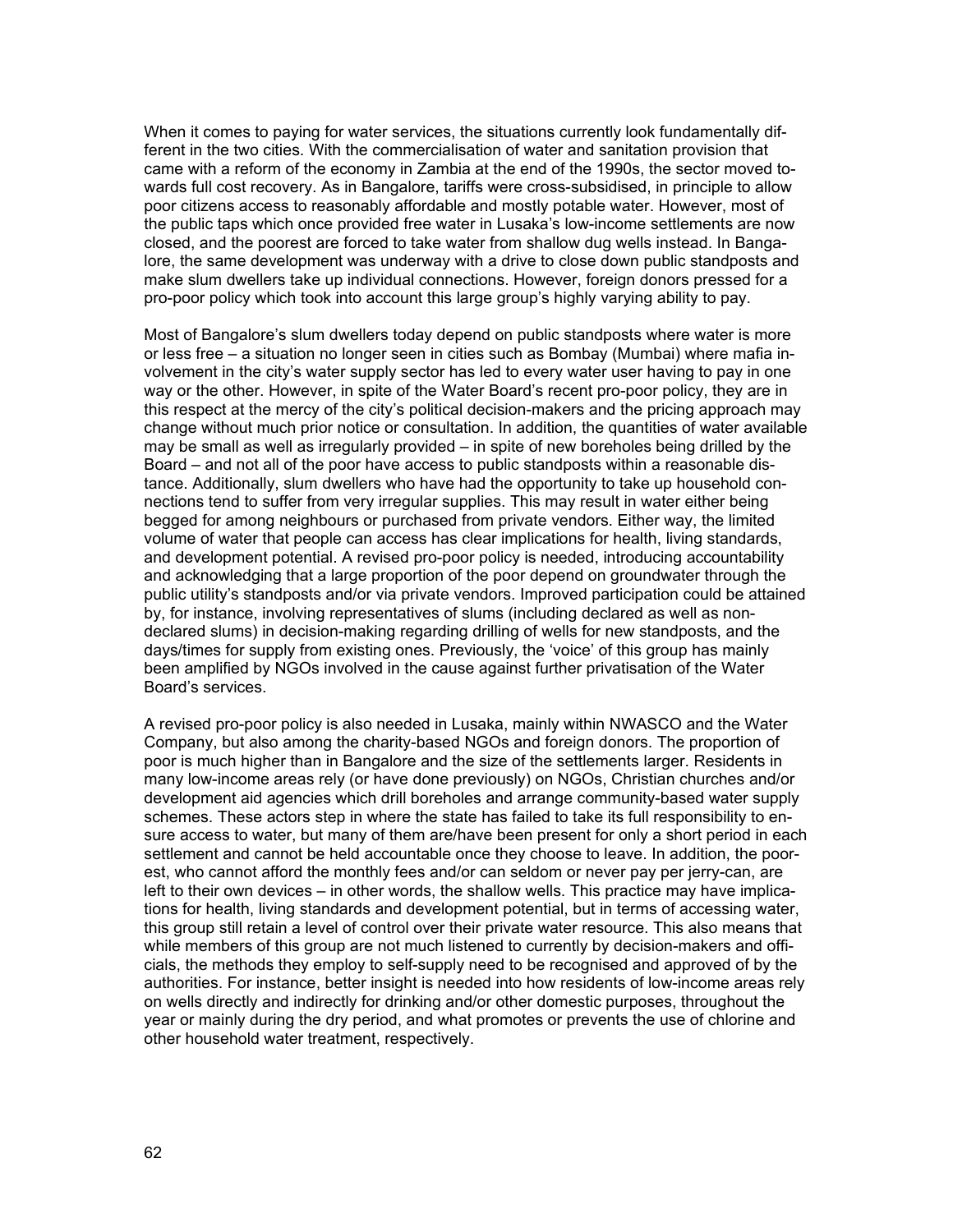# **5.1.3 Issues of quality, potability and health**

In terms of groundwater quality in Bangalore and Lusaka, excess levels of nitrate, pathogens, and so on are detected in both cities; but this is only seen as a matter of real concern in Lusaka. Because of the shallow wells' proximity to the surface in Lusaka and the rapid recharge taking place through localised pathways, the water in such wells is prone to deterioration from faecally contaminated surface water related to poor sanitation and solid waste disposal facilities in the vicinity. This may strongly contribute to, for example, pathogen levels that may exceed WHO and national drinking water standards in the rainy season, and may constitute a risk for public health. During the rainy period of the year, water from the wells at risk is often avoided for drinking purposes, but instead it could be treated carefully in the household before consumption. As there are several causes behind diseases such as endemic diarrhoea, there is a lot of uncertainty regarding water-borne diseases and their transmission routes. Water from shallow wells in particular needs to undergo better monitoring and assessment.

The large volume of water pumped from boreholes and distributed via the reticulated system, including communal taps and kiosks, is chlorinated at the source but may become contaminated in the mains or at point-of-use. The authorities in Lusaka seek to prevent cholera outbreaks in a variety of ways, including encouraging people not to use the shallow wells at all, but do not seem to deal adequately with sewage and solid waste collection. It should be noted here that even if the dug wells were lined, covered and so on to fulfilll the definition of 'improved' in the UN's JMP vocabulary, the shallow groundwater would still be prone to contamination.

The mandated service providers have an interest in making people contribute towards capital investments in the water infrastructure and have probably been influential in the decision to gradually close down non-commercial public taps. For a large proportion of the poor the price of water is, nonetheless, too high and for lack of other options, many who can will continue to opt for a dug well in their own backyard.

Increasing the access to water from boreholes in Lusaka – mainly by making the water more affordable for the poorest and setting up more tap points evenly distributed in the settlements – would probably mean safer water and would therefore be a better contribution to improved health than water from shallow wells. Water from the latter will, meanwhile, remain easily accessible, cheap and sufficient on a daily basis. 'Safe' drinking water is also no protection against cholera and other common diseases, particularly in poor, dense and unhygienic environments.

## **5.1.4 Should the use of groundwater be further encouraged?**

In Lusaka the majority of the water used – indirectly, as distributed by the utility, and directly via community supply schemes or when taken from private wells – comes from the city's aquifers. Although some argue for a decreased dependence on this resource, due to the risk of over-abstraction, or the threat to public health that the shallow wells pose due to their proximity to contamination sources such as pit latrines, there are only a few alternatives to continued conjunctive use of the groundwater. Increasing the volume of water pumped from River Kafue depends on renegotiating water rights together with making capital investments in infrastructure, including the water treatment plant. In the light of the insecure state of the river flow throughout different seasons and over prolonged dry periods – which climate change may increase – this might not be a viable solution. General efficiency improvements and a demand-side or conservation approach will probably have marginal effects considering that up to 70 per cent of the population of Lusaka lives in settlements and is already more or less deprived in terms of water services.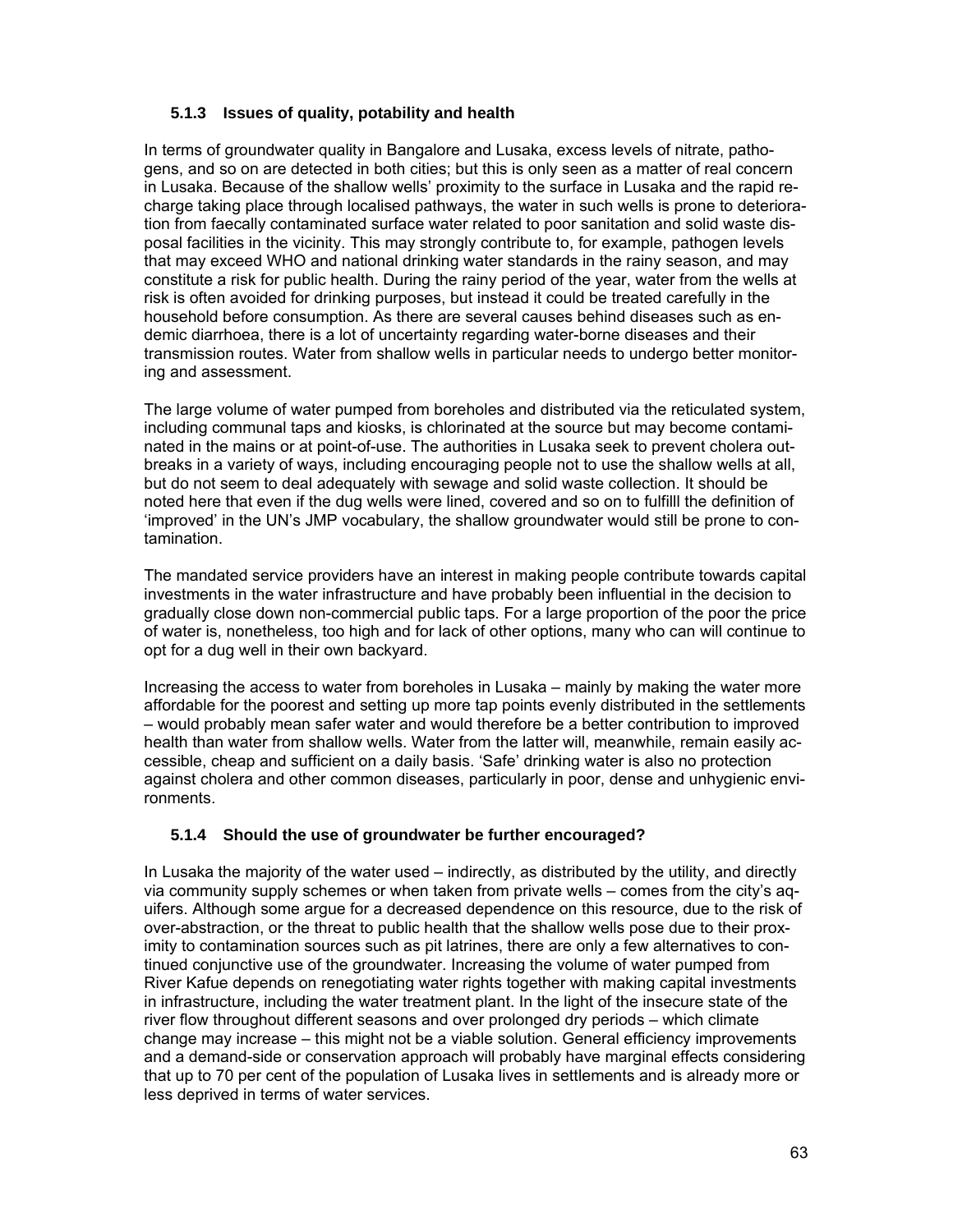Given that the poor in Lusaka constitute such a large proportion of the city's population, there are reasons to believe that strictly enforcing the ban on shallow wells would impose such severe hardship that it may provoke riots. Rather, the authorities need to recognise that there may not always be a direct, causal link between the shallow wells and endemic diarrhoea, since there is a complex relationship between the source of water supply, sanitation facilities, general hygiene practices, and health. It is worth repeating that since access to water from shallow wells will often mean access to increased quantities of water, this should promote good hygiene which can, in turn, prevent faecal-oral transmission of diarrhoea. It is only when drinking water is established as the main source of infection that water quality becomes more important to health than quantity (cf. Bostoen, Kolsky et al. 2007).

The public health situation in Lusaka therefore stands to gain from the promotion of chlorine usage throughout the rainy season, in order to prevent the spread of the pathogenic bacteria involved when (or if) cholera breaks out. However, cholera is caused by direct faecal-oral contamination as well as through the ingestion of contaminated food – and water – and minimum hygiene and sanitation standards must thus be met to eliminate transmission routes. Moreover, since chlorine is less effective for treating turbid water, it should preferably be combined with physical and physical-chemical filtering during the rainy season. Furthermore, recommendations and restrictions on water supply sources alone are insufficient without interventions in the settlements' sanitation, including education on health, hand-washing, food hygiene, and so on (Cairncross and Valdmanis 2006; Clasen, Schmidt et al. 2007b; Schmidt and Cairncross 2009a; Schmidt and Cairncross 2009b).

Taking this into account, it is even less likely that burying all shallow wells will benefit the general health of the poor during the dry season when easy access to quantities of water may be of greater importance than quality. It can even be argued that burying wells in poor, peri-urban areas is scientifically ill-founded and dangerous from a socio-political point of view. Being endowed with such good-yielding aquifer conditions it seems probable that the city of Lusaka and its inhabitants will continue to use wells to fulfill growing demands for water – and this can be done, if only holistic measures to control pathogen pathways are used together with artificial recharge where needed.

On this subject, it is interesting to note that the authorities seem almost implacably opposed to people using their dug, shallow wells, while the international agencies and NGOs in Lusaka are less so. Perhaps this can be explained by the latter actors' greater presence on the ground, meaning they are better informed about the end-users and their needs for better access to adequate volumes of safe water. They may also have better knowledge, for instance of state-of-the-art technology and research findings concerning water and health. It may, on the other hand, be explained by the fact that donors and aid workers can focus on singular aspects of city planning and governance, and are seldom held accountable for the advice they give. In whichever case, the city's planners and decision-makers must develop clear policies for the provision of water supply and sanitation services that take into account the living conditions of the poorest, and not practice double standards in this regard.

The ability of an urban area (or rather its city planners) to cope with its water demand from external sources depends partly on its economic and political strength. Larger urban areas, which are backed by population mass, financial capacity and political influence, can attract surface water from a distance of hundreds of kilometres (cf. Patel and Krishnan 2008). In the cases of Bangalore as well as Lusaka, restriction on surface water availability is principally caused by the water rights allocated by the competent authorities, which limit the volume that can be pumped from the Cauvery and the Kafue rivers respectively. Research has shown that where competition exists between cities and agriculture, the cities tend to win (Molle and Berkoff 2006) – or at least certain urban-based interests are given more weight than agriculture. However, Bangalore's prospects for expanding its water rights are threatened by the fierce opposition from downstream states that seek to protect their agricultural interests. It is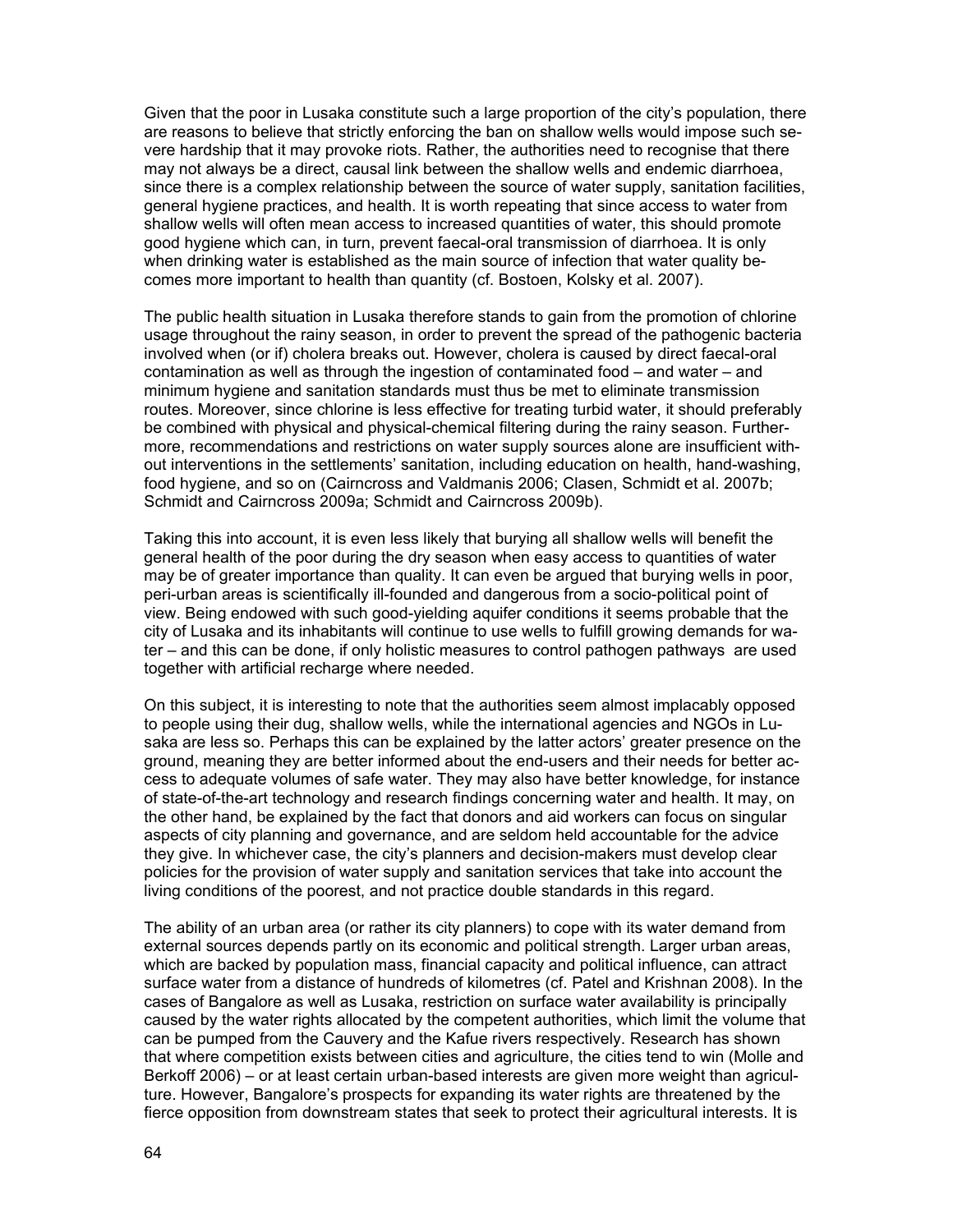therefore similarly hard to imagine that the future holds a decreasing dependence on groundwater in Bangalore. The question of whether this is sustainable cannot be easily answered; it depends on very local hydrogeological conditions, as well as the policy views taken, in the short and long term, on economical development, regional realpolitik, ecological risks, equity aspects of access, and other values.

A ceiling on surface water availability – together with likely future alterations in precipitation intensities, and hence river flow variability, due to climate change – may inevitably lead to an ever-growing dependence on groundwater as urbanisation and population growth continues (and as water requirements per capita rise). In Bangalore, the Water Board takes a demandside management approach by limiting, in most areas and during most of the year, the distribution of water to just a few hours on every other or third day. This includes public standposts, regardless of whether they distribute water from a well or are connected to the water supply network. Where the standposts are in fact wells, the practice of opening them (mostly by turning on the electricity, where it is available) for limited times of the day or week can be expected to have positive effects on the wells' resilience; in the meantime, the aquifers may be recharged naturally and/or from leaking pipes and rainwater harvesting structures.

The Bangalore Water Board's demand-side management means that a large number of households are subject to insecure supplies and resort to groundwater, either by constructing their own well or by buying water in bulk or per pot from a vendor with a good-yielding well. For some this is only necessary in the summer, whereas others will need it throughout the year. Hence, were the authorities in Bangalore to apply the relevant regulations strictly, controlling landowners' rights to their 'own' groundwater, this could affect up to half the population's access to water – rich and poor alike – although the precise extent cannot be estimated. The approach taken now, though, seems to focus more on implementing rainwater harvesting and thereby trying to balance the groundwater withdrawals by increasing recharge to attain sustainability. Yet, with the highly varying degrees of weathered, faulted and unconsolidated bedrock occurring in Bangalore, there is little or no way of accurately knowing the sustainable abstraction rate from a certain well, or where in the landscape wells risk depletion, or where the drilling of wells may even fail from the outset.

Both cities suffer from its groundwater resources not being sufficiently monitored (for Zambia, see findings by SADC 2009), but hydrogeological knowledge seems more advanced in Lusaka than Bangalore, or is at least better disseminated. Bangalore's hydrogeological and other conditions render the aquifers and the water availability highly unpredictable; but water flow and occurrence in a karstic environment like Lusaka's is also not easy to forecast with much certainty. Understanding the aquifer systems (by building a good conceptual model, including developing a robust water balance) is fundamental to improving the management of groundwater resources. This depends on good monitoring data from a well-designed monitoring network (R. Boak, personal communication, June 15, 2010).

## **5.2 The future for the urban poor's groundwater use**

In many urban areas of the world there is an increasing trend in the use and direct dependence on groundwater, not least among the poor. This can be concluded based on several countries' DHS data from the past three survey years, together with general statements made in the recent literature and by groundwater experts, as well as on observations in the cities studied for this review.

While an increase in direct groundwater use is taking place in many cities of the world, universal coverage of water services – water provided by public utilities and/or at community level via a reticulated distribution system – is still generally seen as the goal (cf. Gerlach and Franceys 2009). In other words, piped tap-water is the norm.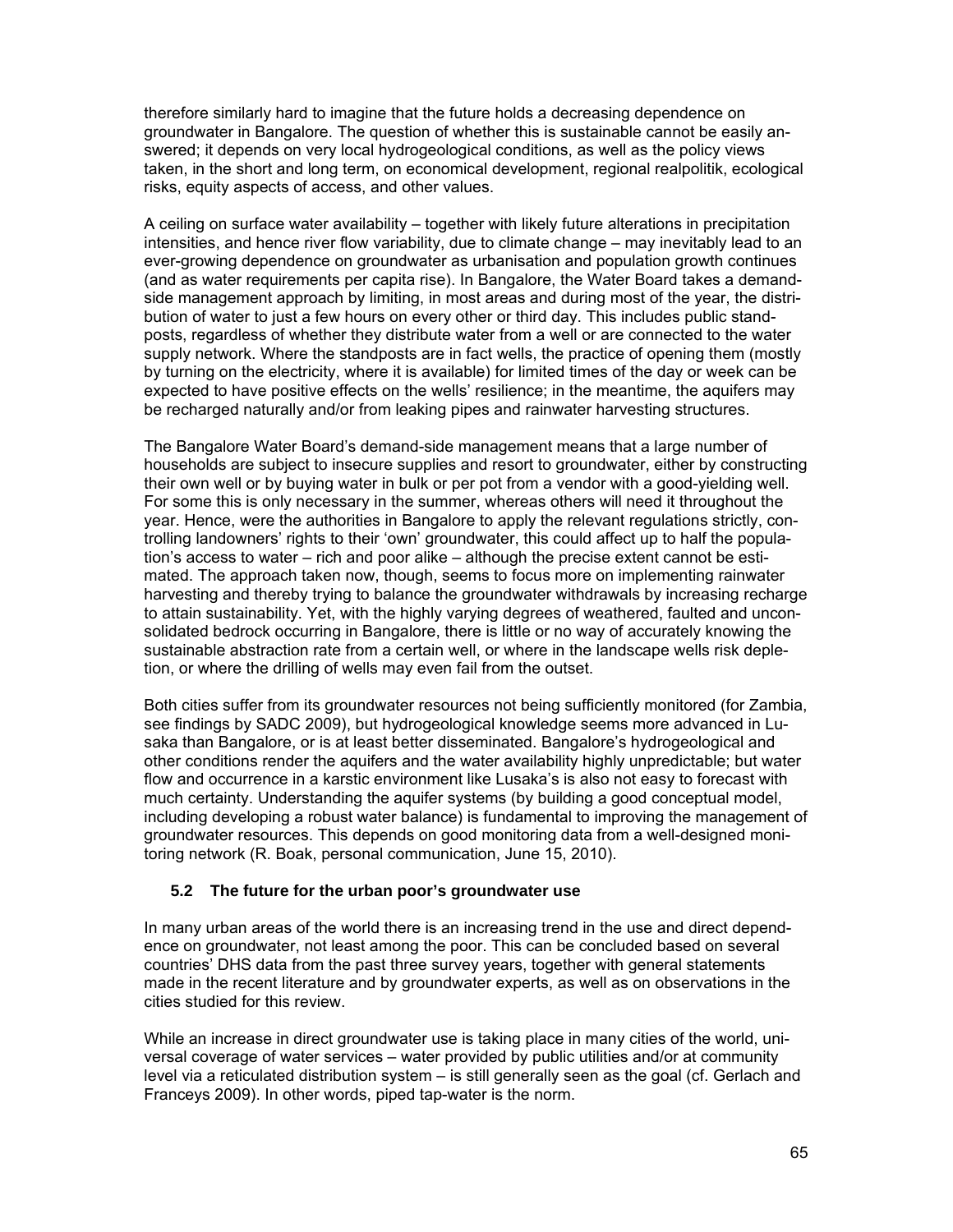This may partly be because JMP reporting distinguishes between 'piped' water and '*other* improved' sources. This implies that piped (or tap) water is surface water only, since the 'other' category lists sources such as protected wells and springs. As a result, indirect dependence on groundwater remains under-reported, but so does direct dependence: as the case studies of Bangalore and Lusaka show, poor people who rely on groundwater may often take it from a tap, locally known as a public standpost or community tap. Such water may be considered 'piped' although it is in fact from a stand-alone well. If the number of households depending on groundwater does not show up accurately in survey results, the significance of this resource risks going unrecognised, resulting in insufficient measures being taken to safeguard it for the future. If an increasingly large group of poor urban dwellers in many countries rely on accessing water from wells, a generally increased level of awareness and protection is needed.

This misleading distinction made by the JMP between 'piped' water and 'other' improved sources also implies that increased access to safe water can only be achieved by investments in large-scale piped infrastructure systems. This begs the question: why is there so little interest displayed in the aquifers located underneath or close to cities? Is groundwater perceived as an unruly resource because it is hidden, and the international research community (and local authorities) therefore lack information about it? Or is the fact that groundwater is often so easily accessible (with its just-in-time and just-in-place nature) a threat to those who invest in the expansion of water supply infrastructure?

Equally, the lack of interest in stand-alone wells should be questioned, especially the socalled unimproved wells. These are apparently seen as mere residuals that need to be eliminated by the continued expansion of piped water systems. Without neglecting the health concerns raised by unprotected dug wells, there is a need for a contextualised understanding of local conditions, and an acknowledgement of the scientific insights into water quality versus quantity, point-of-use treatment and safe storage, and hygiene practices at household level.

It is unlikely that a majority of urban households, especially in Sub-Saharan Africa, will be properly covered by piped supply in the foreseeable future. Such aspirations have long since been abandoned by NGOs in favour of a more realistic "some for all" approach (Howard, Bartram et al. 1999:91). In addition, it should be recognised that a dwelling with an individual water supply connection would entail a much higher rent and thus become unaffordable to many poor people in slum areas (ibid; cf. Mattingly 2008). In many low- and middle-income countries, striving for a reticulated distribution system that comprises all citizens – even if the water is taken from local boreholes –may be less worthwhile than acknowledging and promoting the existence of alternative sources. The end goal must be to ensure everyone's access to safe water, in sufficient amounts and at a sufficient frequency. However, including groundwater in the water provision equation means ensuring a certain level of sanitation and solid waste disposal facilities, as these factors are so closely related to the quality of the water.

### **5.2.1 Self-supply: meeting one's own need**

Small-scale self-supply of water from aquifers is an option – or rather a necessity – for many of those not served in a reliable way and/or at an affordable cost by public utilities or others through individual connections, public standpipes or community taps. Poor urban dwellers are particularly vulnerable in this regard, sometimes despite the existence of a water supply network. This can be because they live in peri-urban areas to which the network has not been extended; or because they are not eligible for a connection and/or cannot afford to pay connection fees and so on up front. (Monthly bills for water services are less of a problem, at least if they can be paid in instalments or there are subsidies for low-volume consumption.)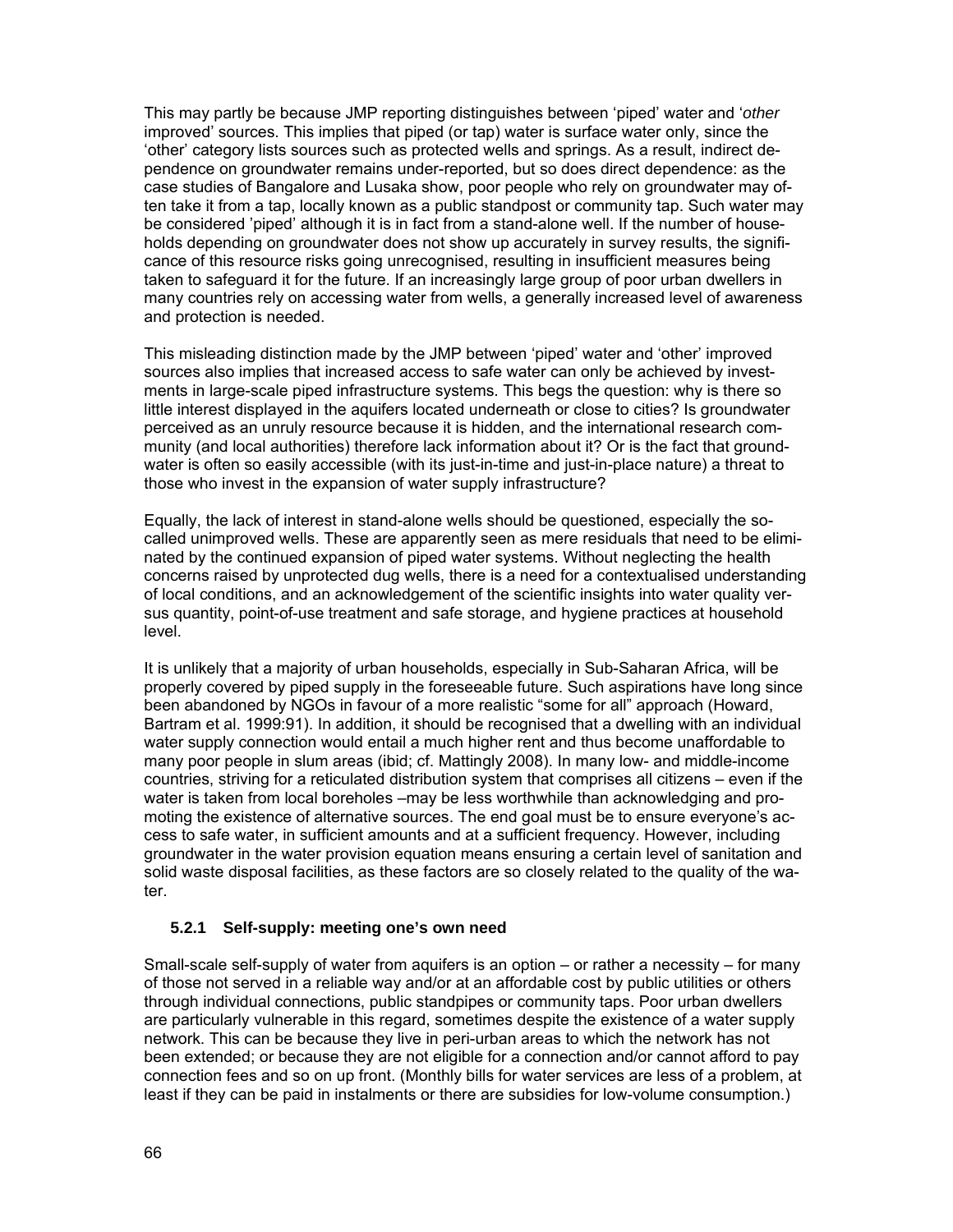Self-supply is also often chosen by those who are served inadequately by the public utility and need more water than is provided via their household connection.

Sourcing water from aquifers via different kinds of wells is a small-scale method applied locally with the help of low-cost technology. However, digging a well requires the right hydrogeological conditions, sufficient space requirements, land rights and other factors. Where the water table is too deep to dig shallow wells and it is too costly to drill boreholes, the cost of reaching groundwater may prove prohibitive for individual households. A shared, community well may be feasible, but its construction and subsequent maintenance may depend on whether loans, micro-loans or other funding are available, as well as the expertise to carry it out.

Community boreholes and deeper dug wells are sometimes constructed by the authority in charge of the water supply (such as the public utility) or by an NGO or church organisation active in the area (such as WaterAid). This often happens in villages that have become absorbed by a growing city. Water from such wells is seldom distributed for free; users may have had to contribute financially for its construction and later for the water service itself.

While there does not seem to be much research on urban water self-supply, this approach is increasingly promoted in rural Sub-Saharan Africa, mainly by the Rural Water Supply Network (see, for instance, Sutton 2009).<sup>48</sup> In one such study, self-supply is described as follows:

"Self supply builds on the widespread desire of the rural poor to invest in solutions which benefit their small group or household directly, rather than as members of what are often scattered or discordant communities. Its components include improved availability of water from increased numbers of supplies (traditional source promotion, rainwater harvesting), improved water quality (source protection, improved water collection and storage practices, household water treatment), and improved water lifting for productive use.

Self-supply offers the choice of technology, progressive upgrading, and replicability with little, if any, dependence on outside funds, enabling it to bring rapid and significant improvements to the lives of millions of people. It is complementary to communal supplies, allowing response to the communities which are too small to qualify for expensive protected supplies, and for those people in areas where groundwater is plentiful and most houses have their own convenient and 'personal' water source, which they are reluctant to abandon in favour of communal supplies over which they have no control and which are further from their homes" (Sutton 2004:1f).

The above definition departs from seeing the rural poor as self-organising, with minimal dependence on outside actors or funding. In some rural projects, however, notably those focusing on improving existing traditional water sources, the involvement of funding agencies would be crucial.

Many of these findings about rural self-supply can be applied to the urban context. In one study of a Nigerian city, self-supply systems were defined as 'privately owned household level water sources'. Initiatives at local level by individuals or households to improve their own water supplies were generally found to be unregulated, and lacking in the skills needed to investigate potential risks to water sources, leading to water quality problems (Kilanko-Oluwasanya 2009).

<sup>&</sup>lt;sup>48</sup> See the Rural Water Supply Network, www.rwsn.ch/prarticle.2005-10-25.9856177177/prarticle.2005-10-26.3194167899 (accessed June 2010).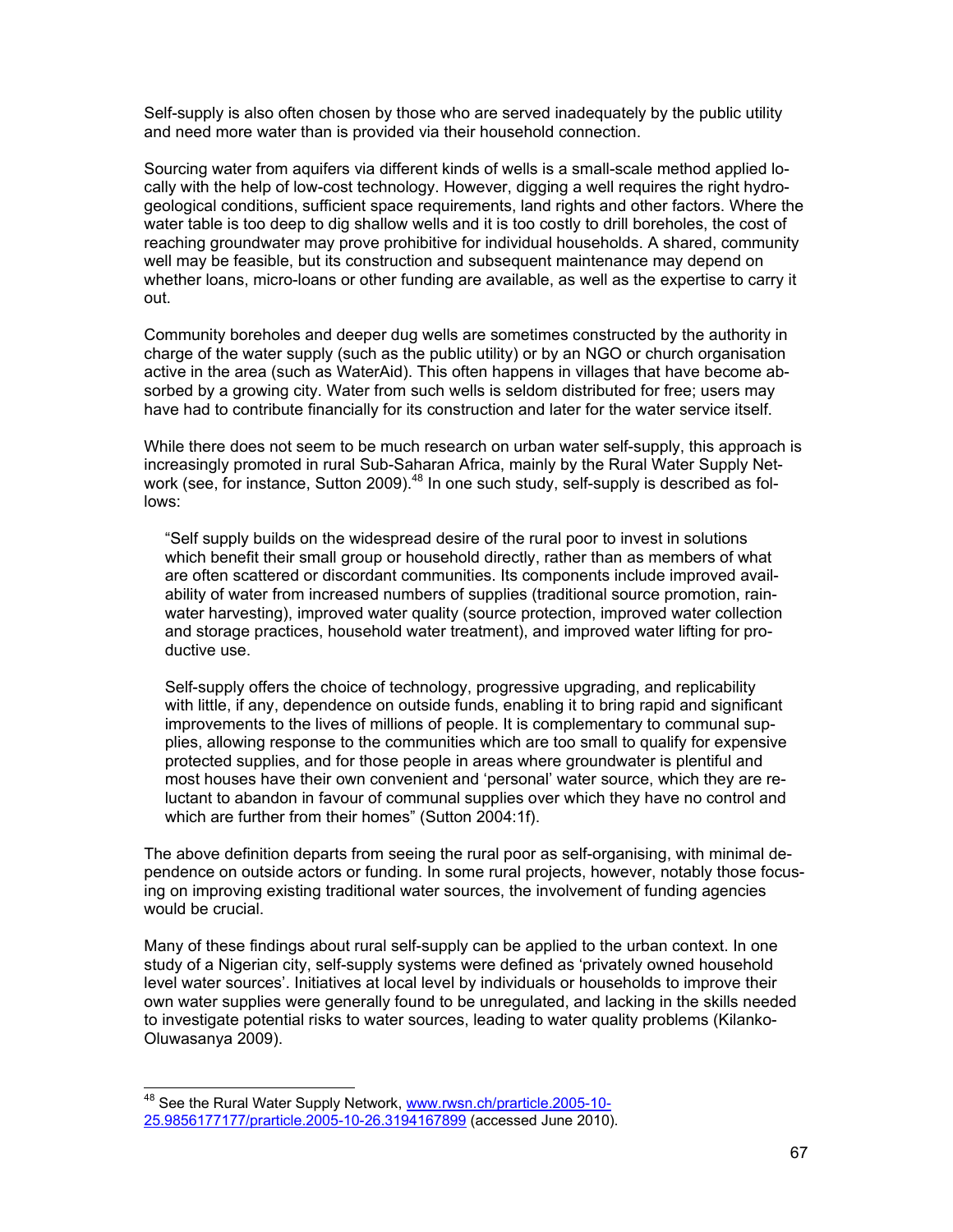*Our definition* of urban self-supply of water recognises that a large proportion of the urban poor depend directly on groundwater, providing for their basic and other water needs by using wells of different kinds. For this group, the act of self-supplying often simply means sourcing water from where it can be found. As in Kilanko-Oluwasanya's study, we therefore also recognise as self-supply the act of fetching (or purchasing) groundwater from shared wells and even other people's private wells. This is the case even though the end-user makes no investment in the well and does not contribute to safeguarding the resource by rainwater harvesting or other means.

There is a grey area in our definition of urban self-supply. Self-supply in the urban context may rely on financial support from donors to implement programmes and packages. In particular, the construction of shared wells such as boreholes can seldom be made without the financial, technical and other help from actors with the necessary means. People who rely on groundwater via public taps and standpipes or purchase it from a private vendor do not have the influence over the source that they would if they had access to their own or a shared well. However, they are not, or not adequately, served by the public system and consequently must therefore for their own needs; therefore we include this within the definition of selfsupply.

Whether urban poor people use their own dug, shallow wells because they are forced to fend for themselves, or while waiting for water supply services to be offered to them (or indeed continue to use their existing wells although connected to the piped-water network to save money; Hadipuro and Indriyanti 2009), having a well of one's own provides freedom and great savings of time, energy, and often money. Shallow dug wells are often simple structures<sup>49</sup> that the users can construct and maintain themselves, meaning that their 'functional sustainability' is high; they can also be kept in a good state of repair in the long run (Carter and Bevan 2008).

A number of potential difficulties remain for those thus depending on groundwater. The reliability of the aquifers to yield water can be expressed as a success or failure at the point and time of construction. The sustainability of the well, once constructed, depends on increasing and changing types of demand; variability and intensity of precipitation; current and changing recharge potential; land use changes, and so on. Water availability may decrease due to the competitive construction and deepening of nearby wells and during dry periods (whether season or years) when recharge is insufficient. The uncertainties surrounding seasonal and intra-annual precipitation variability are also growing with anthropogenic climate change. In addition, most urban well-users will encounter inherent or gradually deteriorating water quality. Unprotected dug wells (lacking a raised inside lining or casing; and/or is reasonably sealed by a cement or concrete apron at the surface) do constitute a higher risk of contamination from sources of faecal matter such as on-site sanitation facilities and local solid waste. Measures to protect the aquifers as such from contamination are also vital, especially where the water table is shallow and the soil highly permeable. Cement and similar materials may be unaffordable, though, and it may be difficult to increase the distance between the waste disposal point or latrine and the well, in areas where space is limited.

Dug, unprotected wells can be upgraded at a later date by lining and covering; such work is done, for instance, in Zimbabwe where the public water supply and sanitation system has broken down from negligence and lack of funding during the recent regime. However, although the upgrading of unimproved dug wells seems an appropriate way to improve water

 $49$  Wells can normally be dug by hand in weathered regolith layers with clay, sand, gravel or mixed types of soils and with only small boulders present, where the water table is no deeper than 15 metres. For such a deep, hand-dug well the excavation would need to be about 1.5 metres in diameter, meaning that it may be impractical to dig deep new wells in densely populated urban areas (Richard Carter, pers. comm.). The extremely shallow dug wells in Lusaka are up to about five metres deep.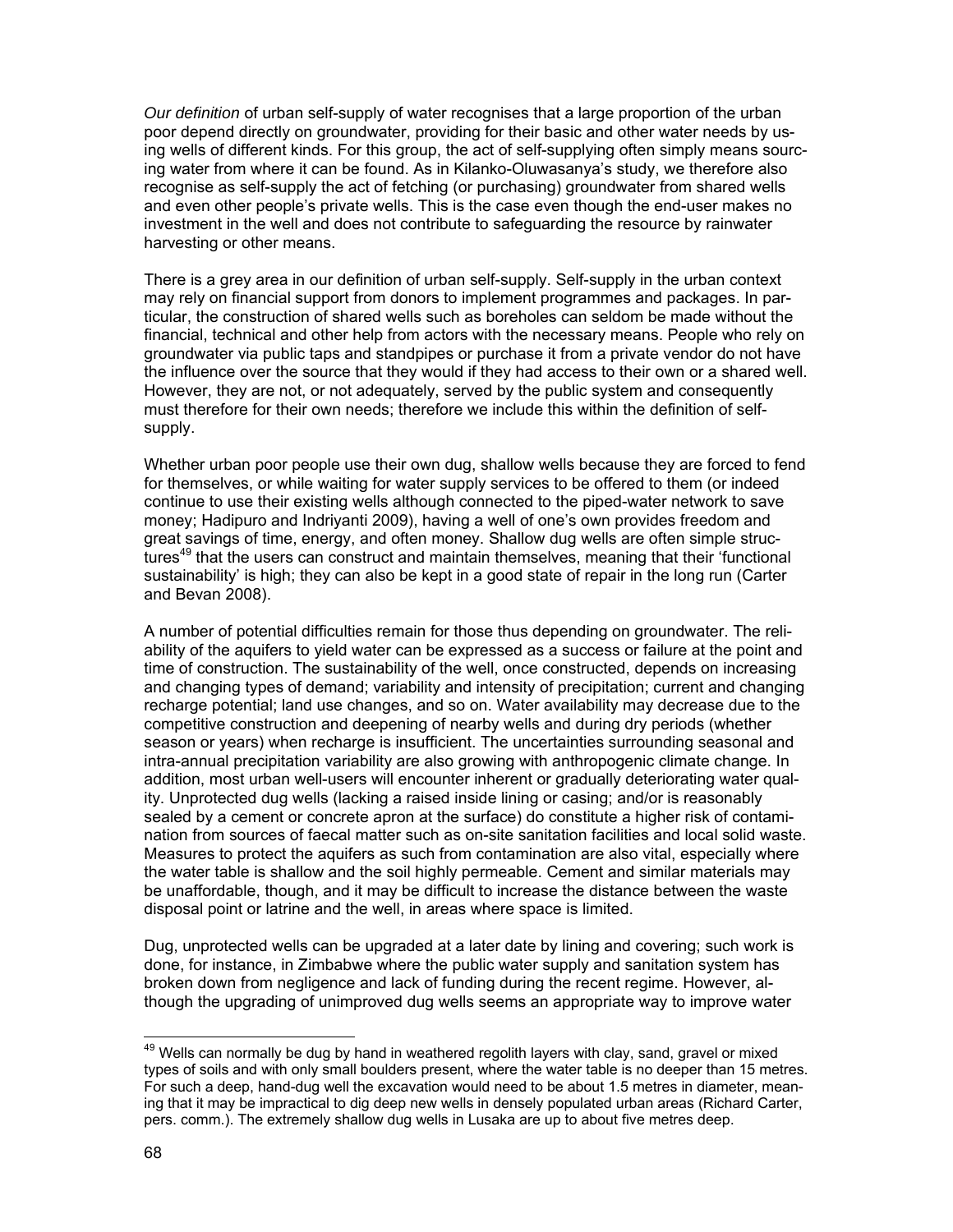quality in theory, such measures may be too expensive, and will not prevent contamination of the groundwater as such. The water taken from wells may therefore remain unsafe from a potability point of view (R. Carter, personal communication, March 29, 2010). It is also untenable in most urban settlements and slum areas as there is too little space (D.C.W. Nkhuwa, personal communication, March 30, 2010).

Nonetheless, increased access to water from wells is more important than the water's quality. Water from wells that are not sufficiently protected may need more treatment at point-ofuse, and may need to be supplemented by potable water from another source, at least during the rainy season and for children below the age of five whose immune systems are not fully developed. Domestic and local hygiene are all the more important in these cases. Furthermore, these responses need to be adopted by entire neighbourhoods or communities collectively where, for instance, faecal-oral diseases are endemic; otherwise it is difficult for individuals to protect themselves and their families (cf. McGranahan 2007).

The best option is for residents of low-income settlements to develop holistic measures themselves, in order to safeguard the resilience of aquifers, wells, and their own living environment.<sup>50</sup> Although government authorities cannot shy away from having primary responsibility to ensure *safe* water as a human right, in practice they will often fall short. Other actors who step in (NGOs, donors, and so on) will probably lack a holistic, long-term perspective and financial stability, but may instead contribute to building resilience and a higher degree of self-reliance in deprived urban neighbourhoods.

The concept of self-supply in the urban context proposed here is less comprehensive than that developed by the Rural Water Supply Network, whose approach includes improvements to water supply through user investment in household water treatment, well construction and up-grading, source protection and rainwater harvesting. The main aspects of this approach are, nevertheless, "not hardware. Self supply promotes enabling policies and government and NGO support to households and small communities which wish to invest in their own supplies" (Sutton 2004:2).This is the trend that we would also like to see in the urban environment. Further studies as well as actual policy implementation are needed in this regard.

## **5.2.2 Interventions: regulations and control for sustainability and equity**

Regulating the use of groundwater is often seen as politically sensitive and therefore avoided. For instance, under Indian law as well as according to well-established community norms, a landlord is also seen as a 'water-lord' because there are essentially no limitations on a landowners' right to withdraw groundwater (Grönwall 2008). In many cities it may also be considered practically impossible or simply too costly to follow up regulations on private wells, due to their sheer numbers, especially those that are unregistered.<sup>51</sup> In spite of the fact that from a legal perspective groundwater is considered public property in many parts of the world, and therefore cannot be privately owned, policy-decisions relating to groundwater (amongst other things, to preserve groundwater quality, to conserve available resources or to otherwise control withdrawals from private wells) are often perceived by landowners as trespassing on their lawful right to access their 'own' groundwater. Similarly, when landowners and others have a vital dependence on groundwater, measures which seem to infringe on their access to it may lead to protests and social conflict.

 $^{50}$  A discussion of community-driven and participatory measures lies outside the scope of this paper.<br><sup>51</sup> In addition, it is interesting to note that developed countries often take this approach as well. For instance, in England and Wales small abstractions (less than 20m $3$ /day) do not have to be licensed, and so are effectively unregulated. It therefore becomes difficult to develop accurate water balances (R. Boak, personal communication, June 15, 2010).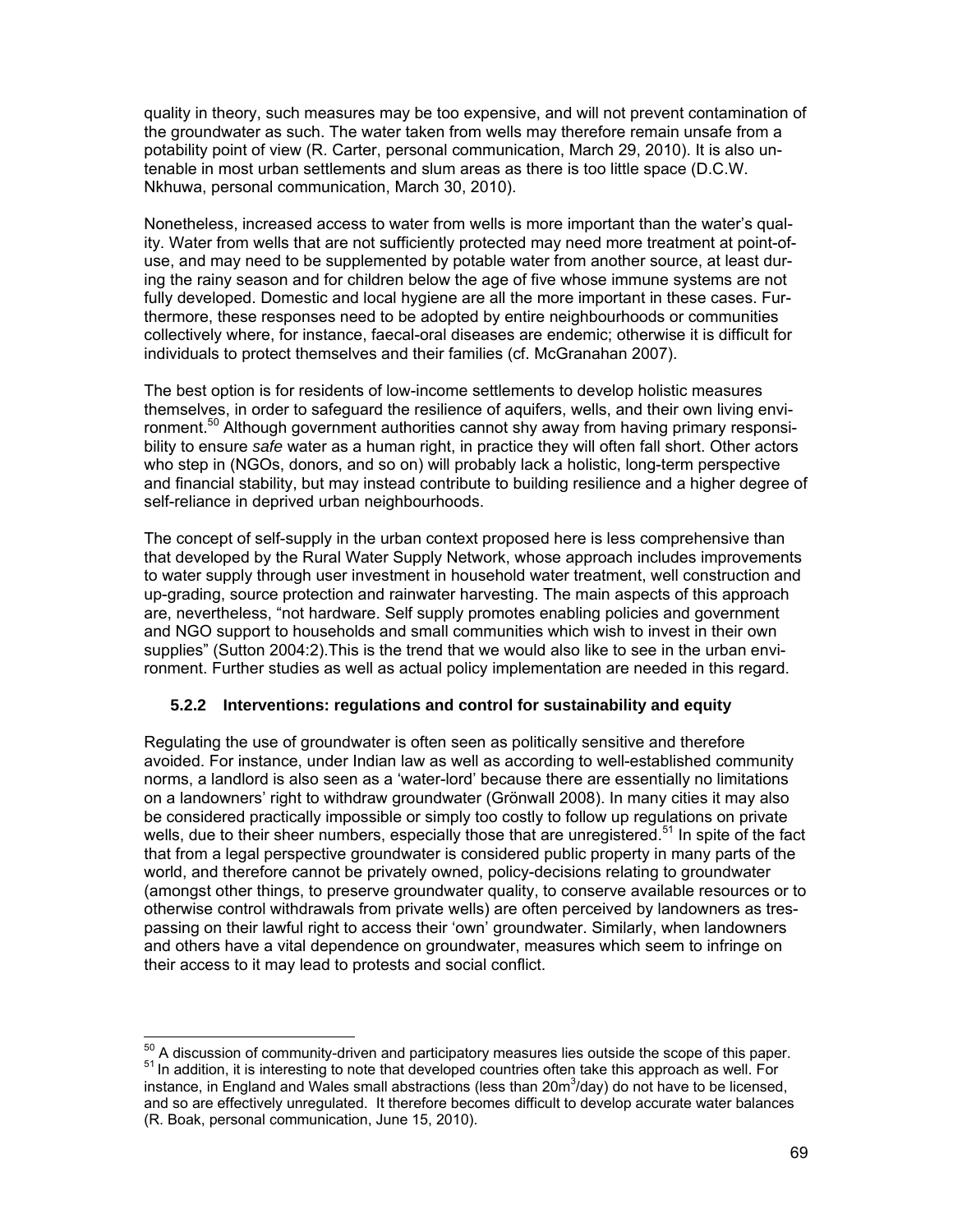There are, nonetheless, calls to also make the registration of new and existing wells compulsory for urban wells used for household purposes alone (Foster, Tuinhof et al. 2008; Stephen Foster, personal communication, March 19, 2010; Richard Carter, personal communication, March 29, 2010). Information on the main lithological<sup>52</sup> and regolith units, water table depth and other relevant details may also need to become compulsory for these urban household wells. Though fairly poor compliance could be expected with these rules, even using costly control mechanisms, the improved monitoring of private wells would contribute substantially to the amount of data available and therefore increase knowledge levels to a more satisfactory degree.

Improved data collection about local hydrogeological conditions such as the water table, the regolith,<sup>53</sup> and so on, and regular monitoring of an increased number of wells would contribute substantially to an understanding of groundwater occurrence. With a greater wealth of knowledge comes an increased potential for improved management, a goal pertinent to all kinds of future groundwater use.

However, monitoring should not be done for its own sake. The institutional capacity to assess and process the information and disseminate it needs to be in place as well. Technical knowhow as well as soft skills, for instance the ability to teach good hygiene practice, is also needed. Today's general and specific gaps in knowledge about groundwater as a natural resource are an obstacle to implementing integrated, holistic measures. The problem can partly be attributed to groundwater posing special administrative problems for government authorities because the issues don't fit entirely within the mandate of a single department or even a single authority. As a resource, groundwater is therefore often far from being managed in a holistic manner. It therefore seems clear that the management of urban groundwater resources in both the short and long term depends on increasing state control – including introducing appropriate minimal drilling regulations, and sometimes even more far-reaching constraints in groundwater development – as well as improving state control, based on monitoring and well-data collection.

Management and good governance in relation to groundwater depend on the existence of political will to take measures. It should not, on the other hand, involve authorities seeking to prevent, close or ban urban wells (as in Lusaka) – at least where it cannot be established that water in the local aquifers is so contaminated that continued use of it constitutes a health hazard (S. Foster, personal communication, March 19, 2010). The authorities may regard such an intervention as the right thing to do to hinder outbreaks of water-borne and waterrelated diseases. However, to avoid accusations of double standards in their efforts to improve public health, the same guidelines for safe water must also apply to those who are not served by the public utility or equivalent. In a city like Lusaka, such a ban is likely to fail in any case; people with shallow dug wells are rather innovative at hiding them from health inspectors and surveyors when they feel they have no alternative.

There is a more realistic and pro-active way of handling a situation where a proportion of the population depends directly on groundwater that is deemed unsafe. That is to take into account alternative sources; to find the extent of actual point-of-use treatment of the water; and to adequately address all aspects of excreta and solid waste disposal in the local environment, effectively preventing disease and promoting well-being.

An integrated approach is equally important where groundwater abstractions deplete (or are estimated to deplete) the aquifers, but the question of sustainability is complex. The general potential for developing groundwater for urban domestic use may seem good in Sub-Saharan Africa if compared to irrigation, which relies on much larger volumes. There is an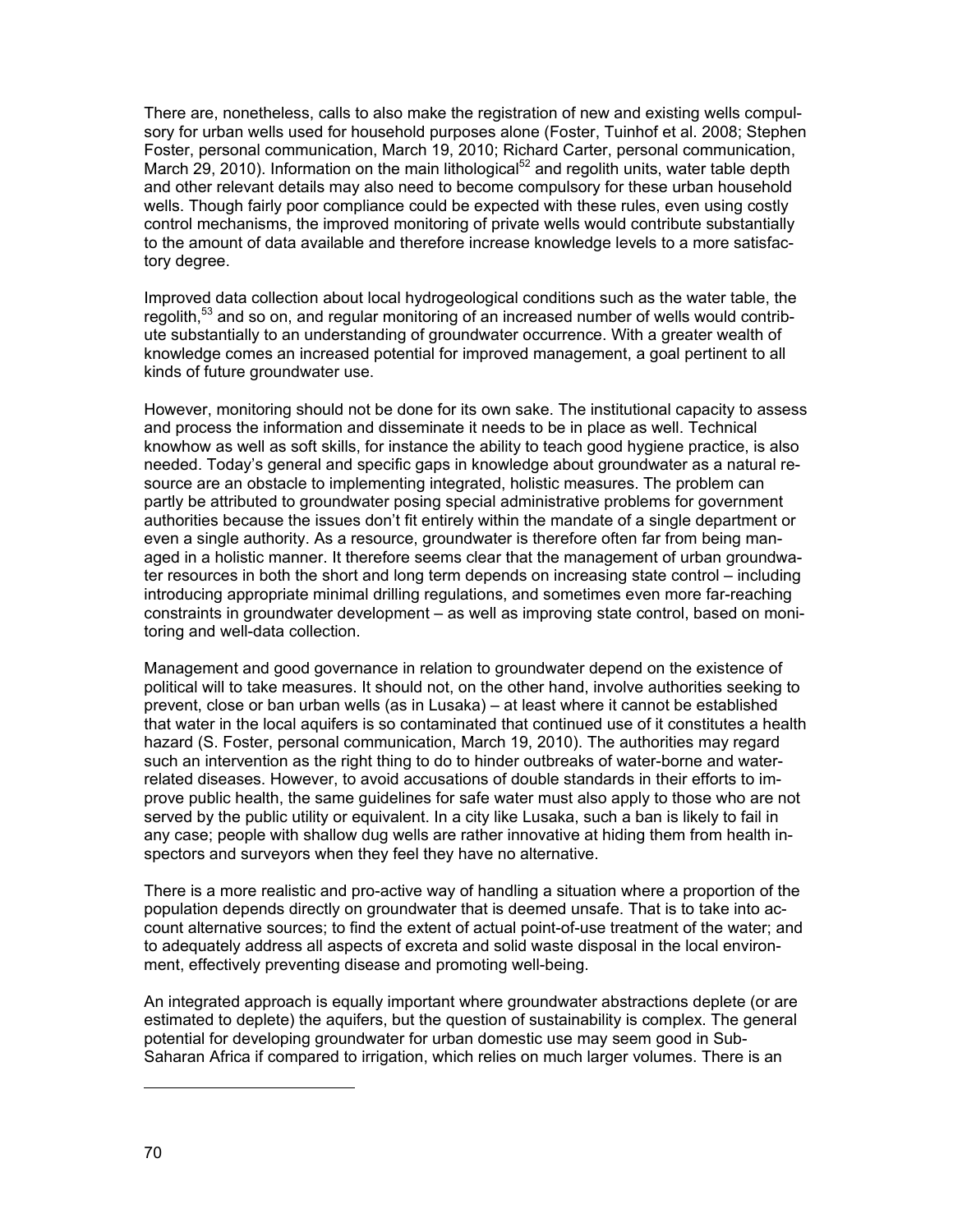even greater contrast with aquifers under cities in India and several other South Asian countries, where high-technology drilling equipment has been used intensely, subjecting the aquifers to increasing pressure, for the past 30 years. For the sake of comparison, in Bangalore the Water Board draws water from more than 10,000 wells (mostly with submersible pumps) whereas in the whole of Uganda there are possibly around 20,000 boreholes, the vast majority of which are equipped with hand-pumps that yield only around 0.3 l/s (R. Taylor, personal communication, March 8, 2010). This helps to explain why, in cities like Bangalore with lowyielding crystalline bedrock, the competition over the available groundwater is so high that wells need to be drilled down to 200 metres and sometimes deeper to obtain the desired volume from faults and joints, until the rock becomes consolidated and is no longer waterbearing (aquiclude). With the continued competitive deepening and drilling of more wells, the cost of extracting groundwater will rise until the total yield becomes so low that it is no longer financially justifiable to continue deepening the wells.

As this paper has pointed out, groundwater remains a hidden asset in local, national and international planning and decision-making in spite of the increasing reliance on this resource, both directly and indirectly via a public utility. Cities where many of the inhabitants use water from stand-alone wells need to manage and protect the groundwater resources to a much higher degree than at present. Competent authorities must therefore intervene in various ways, by taking measures for the sake of safeguarding both public health and the environment, through information, awareness raising, education and guidelines as well as legislation. Particularly as groundwater is often of great importance to the urban poor, greater efforts need to be made to improve everyone's access to safe water from sustainable sources. The role of groundwater – whether it is self-supplied, a joint community solution or part of a utility's conjunctive use of various water sources – needs more attention and a higher level of protection.

The authors of this paper encountered a shortage of information on urban groundwater issues, underlining the fact that this area is inadequately researched. Scientists in the field stress the lack of baseline data on aquifers, groundwater and wells especially in low- and middle-income countries, and the International Association of Hydrogeologists have responded by setting up a Commission on groundwater and climate change, in an effort to gain more knowledge of the subject.<sup>54</sup> Increasingly, experts point out that further groundwater development is necessary, yet the role of groundwater for the urban poor continues to be neglected both by the research community and by the authorities. It is hoped that this paper will help to put a spotlight on the issue.

l <sup>54</sup> See www.iah.org/gwclimate/gw\_cc.html.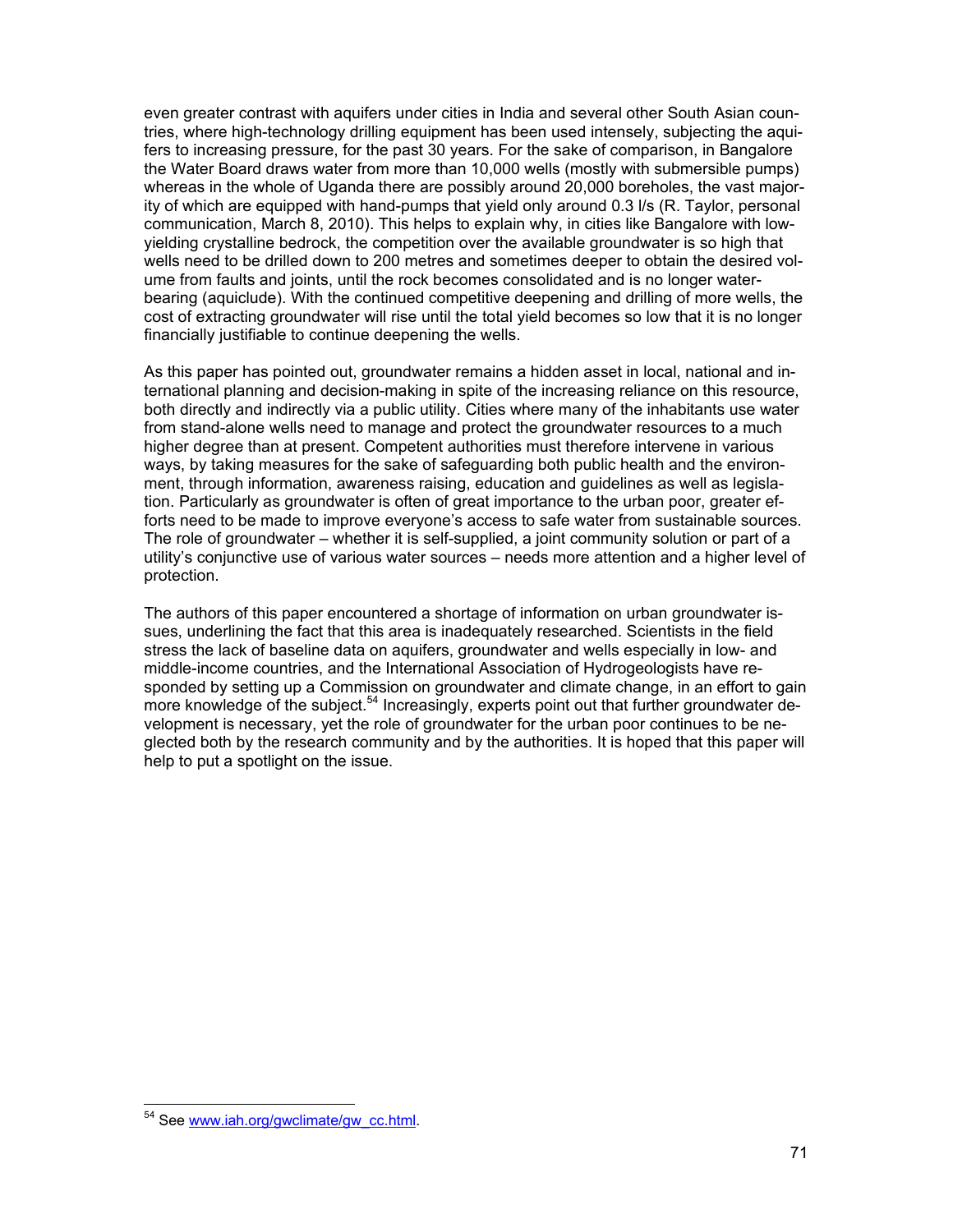# **REFERENCES**

- Adelana, S. M. A., T. A. Abiye, et al. (2008). Urban groundwater management and protection in Sub-Saharan Africa. Applied groundwater studies in Africa. S. M. A. Adelana and A. M. MacDonald. London, CRC Press.
- Adelana, S. M. A. and A. M. MacDonald (2008). Groundwater research issues in Africa. Applied groundwater studies in Africa. S. M. A. Adelana and A. M. MacDonald. London, CRC Press.
- Alley, W. M. and S. A. Leake (2004). "The journey from safe yield to sustainability." Ground Water **42**(1): 12-16.
- Banerjee, S., H. Skilling, et al. (2009). Ebbing Water, Surging Deficits: Urban Water Supply in Sub-Saharan Africa. Summary. Background Paper 12 (Phase I). Washington, DC, The World Bank.
- Bapat, M. (2009). Poverty lines and lives of the poor: Underestimation of urban poverty the case of India. Poverty Reduction in Urban Areas Series. London, IIED.
- Bates, B. C., Z. W. Kundzewicz, et al. (2008). Climate change and water. Technical Paper VI of the Intergovernmental Panel on Climate Change. Geneva, IPCC Secretariat.
- Bindoff, N. L., J. Willebrand, et al. (2007). Observations: Oceanic Climate Change and Sea Level. Climate Change 2007: The Physical Science Basis. Contribution of Working Group I to the Fourth Assessment Report of the Intergovernmental Panel on Climate Change. S. Solomon, D. Qin, M. Manninget al. Cambridge, United Kingdom and New York, NY, USA, Cambridge University Press.
- Bobba, A., V. Singh, et al. (2000). "Numerical simulation of saltwater intrusion into Laccadive Island aquifers due to climate change." J. Geol. Soc. India **55**: 589-612.
- Bordalo, A. A. and J. Savva-Bordalo (2007). "The quest for safe drinking water: An example from Guinea-Bissau (West Africa)." Water Research **41**(13): 2978-2986.
- Bostoen, K., P. Kolsky, et al. (2007). Improving urban water and sanitation services: health, access and boundaries. Scaling urban environmental challenges: from local to global and back. P. J. Marcotullio and G. McGranahan. London, Eartshscan.
- Braune, E. and Y. Xu (2008). "Groundwater management issues in Southern Africa: An IWRM perspective." Water SA **34**(6).
- Briscoe, J. (2005). India's Water Economy: Bracing for a Turbulent Future. Washington, D.C., World Bank.
- British Geological Survey. (2001). "Groundwater Quality: Zambia." from www.wateraid.org/documents/plugin\_documents/zambiagroundwater.pdf.
- Budds, J. and G. McGranahan (2003). "Are the debates on water privatization missing the point? Experiences from Africa, Asia and Latin America." Environment and Urbanization **15**(2): 87-113.
- BWSSB. (2009). "The Bangalore Rain Water Harvesting Regulations, 2009." from http://www.bwssb.org/pdf%20files/RWH%20regulations.pdf.
- BWSSB. (2010). "BWSSB borewells details as on 25th Jan 2010." Retrieved 23 February, 2010, from http://www.bwssb.org/borewell\_details.html.
- Byrd, M. (2007). Peri-urban health and hygiene baseline survey and development of hygiene promotion strategies. Case study: Radjivgandhinagar slum, K.R. Puram, Krishnarajapuram, Bangalore, India. School of Applied Science. Cranfield Cranfield University.
- Cairncross, S. (2003). "Editorial: Water supply and sanitation: some misconceptions." Tropical Medicine and International Health **8**(3): 193-195.
- Cairncross, S. and V. Valdmanis (2006). Chapter 41: Water Supply, Sanitation, and Hygiene Promotion. Disease Control Priorities in Developing Countries. D. T. Jamison, J. G. Breman, A. R. Meashamet al. Washington DC, World Bank and Oxford University Press**:** 771-792.
- Carter, R. C. and J. E. Bevan (2008). Groundwater development for poverty alleviation in Sub-Saharan Africa. Applied groundwater studies in Africa. S. M. A. Adelana and A. M. MacDonald. London, CRC Press**:** 25-44.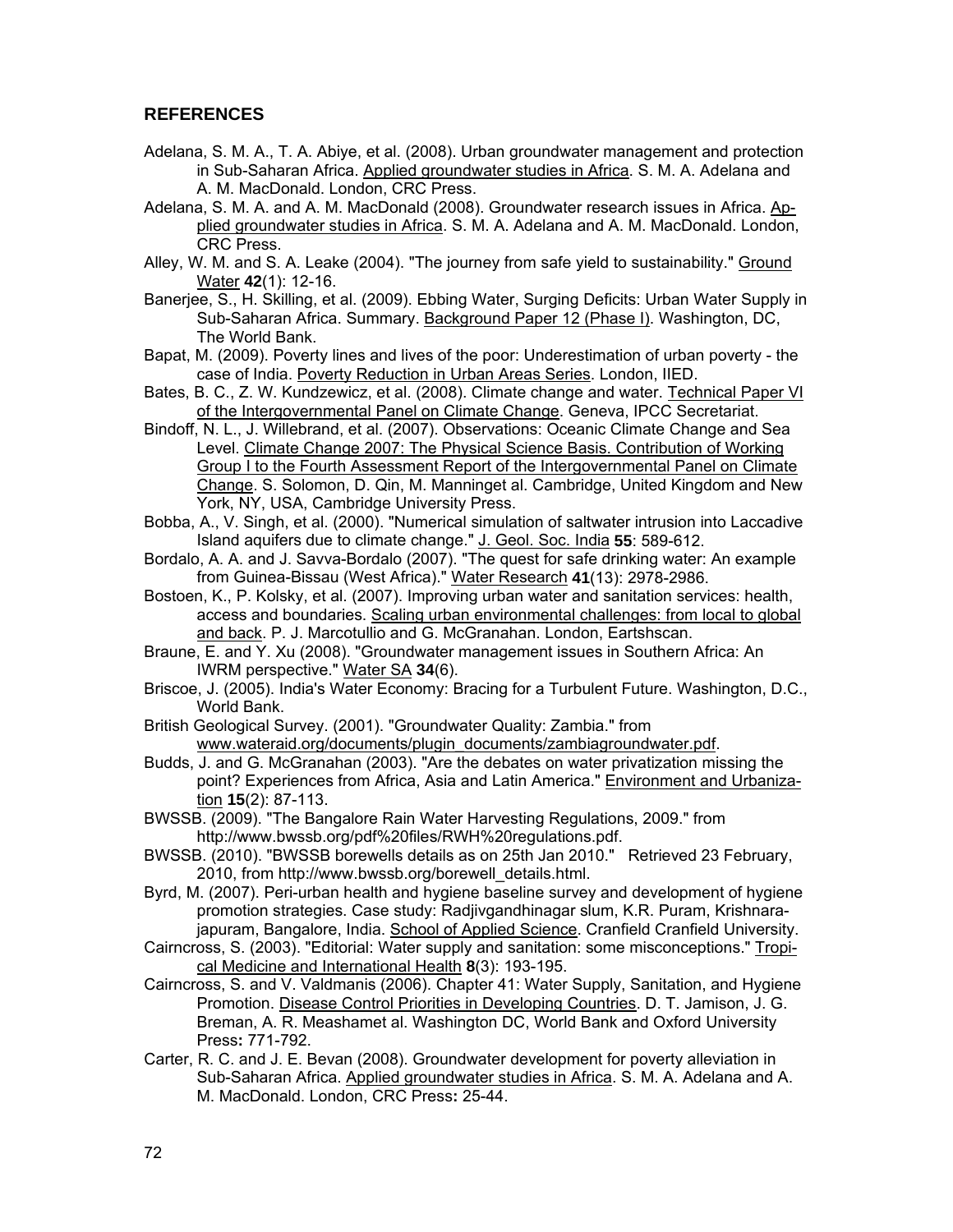Central Ground Water Board (2006). Dynamic Ground Water Resources of India (as on March 2004) Ministry of Water Resources and Government of India. Faridabad, Ministry of Water Resources, Government of India.

Central Ground Water Board (2008). Bangalore urban district: Ground Water Information Booklet. Bangalore, Central Ground Water Board, Ministry of Water Resources.

Central Statistics Office (2009). Population Projections Report. Lusaka.

Chatterjee, R. and R. Ram Purohit (2009). "Estimation of replenishable groundwater resources of India and their status of utilization." Current Science **96**(12): 1581-1591.

- Chooma, B. (2006). Safe drinking water: A must for all Zambians. Times of Zambia. Ndola.
- CIA (2009). "The World Factbook: India." 2010, from www.cia.gov/library/publications/theworld-factbook/index.html.
- Clarke, R., A. Lawrence, et al. (1996). Groundwater: a Threatened Resource. GEMS Environment Library No. 15, UNEP.
- Clasen, T., W.-P. Schmidt, et al. (2007). "Interventions to improve water quality for preventing diarrhoea: systematic review and meta-analysis." British Medical Journal **334**(7597): 782-.
- Cofie, O. O. and P. Drechsel (2007). "Water for Food in the Cities: The Growing Paradigm of Irrigated (Peri)-Urban Agriculture and its Struggle in Sub-Saharan Africa." African Water Journal **1**(1): 23-32.
- Colwell, R. R., A. Huq, et al. (2003). "Reduction of cholera in Bangladeshi villages by simple filtration." Proceedings of the National Academy of Sciences of the United States of America **100**(3): 1051-1055.
- Connors, G. (2005). "When utilities muddle through: pro-poor governance in Bangalore's public water sector." Environment And Urbanization **17**(1): 201-217.
- Custodio, E. (2002). "Aquifer overexploitation: what does it mean?" Hydrogeology Journal **10**: 254-277.
- Dagdeviren, H. (2008). "Waiting for miracles: The commercialization of urban water services in Zambia." Development and Change **39**(1): 101-121.
- De Waele, J., I. A. Nyambe, et al. (2004). "Urban waste landfill planning and karstic groundwater resources in developing countries: the example of Lusaka (Zambia)." Journal of African Earth Sciences **39**(3-5): 501-508.
- Department of Mines and Geology (2003). Status of Groundwater quality in Bangalore and its environs. K. S. Department of Mines and Geology. Bangalore.
- Department of Mines and Geology (2006). Excess Chemical Parameters in Groundwater Karnataka State. K. S. Department of Mines and Geology. Bangalore.
- Department of Mines and Geology. (2010). "The Karnataka Ground water (Regulation and Control of Development and Management) Bill, 2009." Retrieved 23 February 2010, from http://mines.kar.nic.in/.
- Department of Mines and Geology and Central Groundwater Board (2005). Report on Dynamic Ground Water Resources of Karnataka as on March 2004. Bangalore.
- Dewandel, B., P. Lachassagne, et al. (2006). "A generalized 3-D geological and hydrogeological conceptual model of granite aquifers controlled by single or multiphase weathering." Journal of Hydrology **330**(1-2): 260-284.
- Döll, P. (2009). "Vulnerability to the impact of climate change on renewable groundwater resources: a global-scale assessment." Environ. Res. Lett. **4**.
- Drechsel, P. and S. Varma (2007). Recognizing informal irrigation in urban and peri-urban West Africa. Water Policy Briefing. Columbo, IWMI/CGIAR.
- DTF (2005). Reaching the Millennium Development Goals for water and sanitation in Zambia: the urban perspective. NWASCO. Lusaka.
- Edmunds, W. M. (2008). Groundwater in Africa: paleowater, climate change and modern recharge. Applied groundwater studies in Africa. S. M. A. Adelana and A. M. Mac-Donald. London, CRC Press.
- Esrey, S. A., J. B. Potash, et al. (1991). " Effects of improved water supply and sanitation on ascariasis, diarrhoea, dracunculiasis, hookworm infection, schistosomiasis, and trachoma." Bulletin of the World Health Organization **65**(5).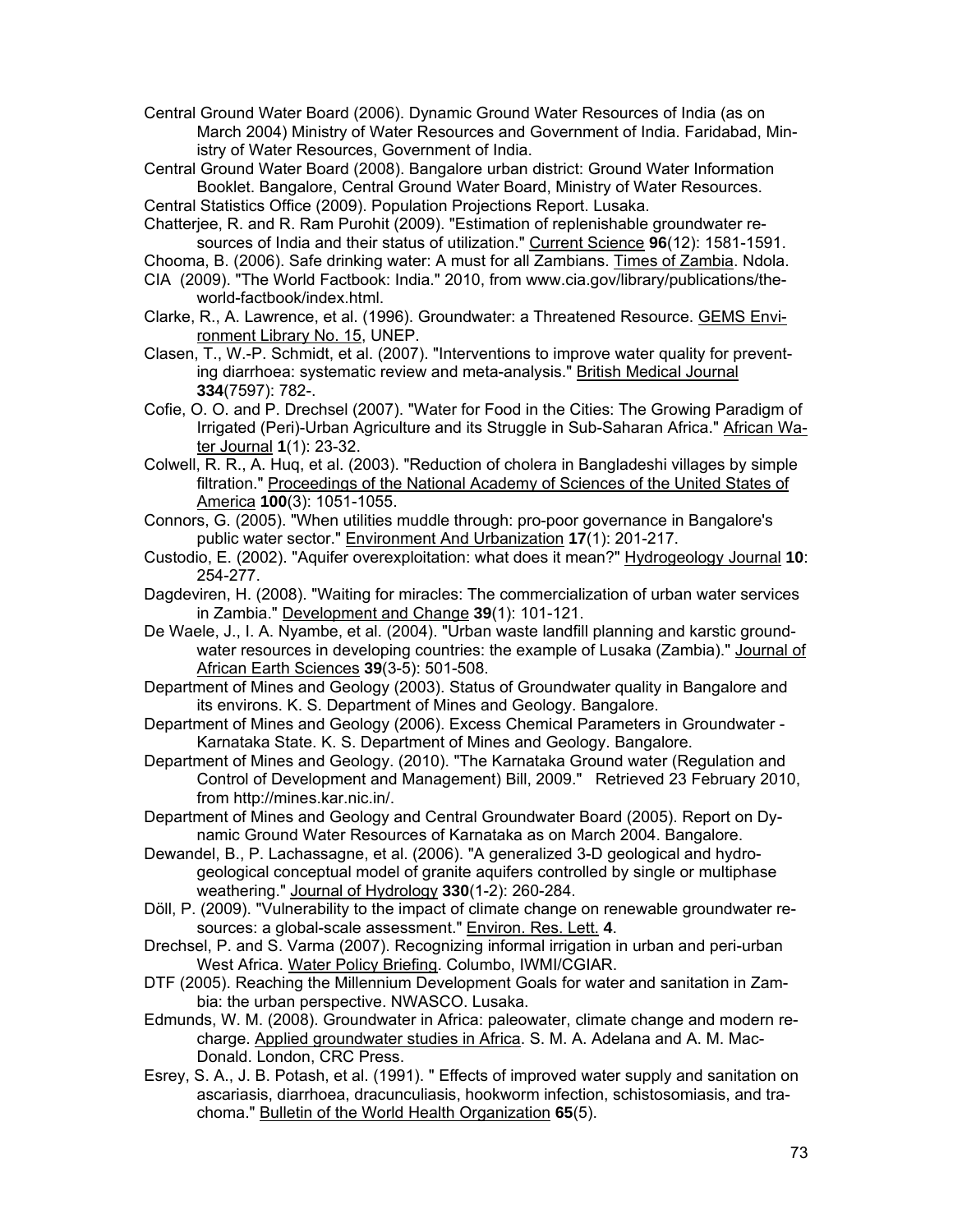- Foster, S. (2008). Urban water-supply security: making the best use of groundwater to meet the demands of expanding population under climate change. Groundwater and climate in Africa, Kampala, IAHS.
- Foster, S. (2009). Urban water-supply security: Making the best use of groundwater to meet the demands of expanding population under climate change. Groundwater and Climate in Africa, Kampala, Uganda, IAHS Publication.
- Foster, S., A. Tuinhof, et al. (2006). Groundwater Development in Sub-Saharan Africa: A Strategic Overview of Key Issues and Major Needs. Case Profile Collection Number 15, World Bank.
- Foster, S., A. Tuinhof, et al. (2008). Groundwater in Sub-Saharan Africa: A strategic overview of developmental issues. Applied groundwater studies in Africa in S. M. A. Adelana and A. MacDonald. London, CRC Press.
- Foster, S. S. D. and P. J. Chilton (2004). "Downstream of downtown: urban wastewater as groundwater recharge." Hydrogeology Journal **12**(1): 115-120.
- Fukuda, Y., K. Yamamoto, et al. (2009). "Monitoring groundwater variation by satellite and implications for in-situ gravity measurements." Science of the Total Environment **407**(9): 3173-3180.
- Garcia-Fresca, B. and J. M. Sharp Jr. (2005). "Hydrogeologic considerations of urban development: Urban-induced recharge." Reviews in Engineering Geology **16**: 123-136.
- Gerlach, E. and R. Franceys (2009). "Standpipes and beyond: A universal water service dynamic." Journal of International Development **22**(4): 455-469.
- Government of Karnataka (2003). GO No. UDD 27 MNI 2000 Bangalore, December 26. Urban Development Department. Bangalore.
- Government of Karnataka (2004). GO No. UDD 336 MNI 2004 Bangalore, February 13. Urban Development Department. Bangalore.
- Government of Karnataka (2005). GO No. UDD 145 MNI 2004 Bangalore, February 28. Urban Development Department. Bangalore.
- Government of the Republic of Zambia (2000). Peri-urban water supply and sanitation strategy. Ministry of Local Government and Housing. Lusaka.
- Grönwall, J. (2008). *Access to Water: Rights, Obligations and the Bangalore Situation*. Linköping, Linköping University Press.
- Hadipuro, W. and N. Y. Indriyanti (2009). "Typical urban water supply provision in developing countries: a case study of Semarang City, Indonesia." Water Policy **11**(1): 55-66.
- Hawksworth, J., T. Hoehn, et al. (2009). Global city GDP rankings 2008-2025. London, PricewaterhouseCoopers.
- Hiscock, K. M., M. O. Rivett, et al. (2002). Sustainable Groundwater Development. Sustainable Groundwater Development. K. M. Hiscock, M. O. Rivett and R. M. e. Davison. London, Geological Society of London, Special Publications. **193:** 1-14.
- Holman, I. P. (2006). "Climate change impacts on groundwater recharge-uncertainty, shortcomings, and the way forward?" Hydrogeology Journal **14**(5): 637-647.
- Howard, G., J. K. Bartram, et al. (1999). Small water supplies in urban areas of developing countries. Providing safe drinking water in small system: technology, operations and economics in J. A. Cotruvo, G. F. Craun and N. e. Hearne. Washington, DC, Lewis Publishers**:** 83-93.
- Howard, G., S. Pedley, et al. (2003). "Risk factors contributing to microbiological contamination of shallow groundwater in Kampala, Uganda." Water Research **37**(14): 3421- 3429.
- Hukka, J. J. and T. S. Katko (2003). Water Privatization Revisited: Panacea or Pancake. Delft, International Water and Sanitation Centre. **27:** 142-155.
- IAH Commission on Groundwater and Climate Change. (2010). "Groundwater & Climate Change." 2010, from http://www.iah.org/gwclimate/gw\_cc.html.
- Indian Ministry of Water Resources (2006) "Groundwater scenario: a situation of hope and hopelessness at the same time." from

http://pib.nic.in/release/rel\_print\_page1.asp?relid=15497.

IUCN, Sida, et al. (2004). Water Demand Management Field Report. Hatfield, IUCN.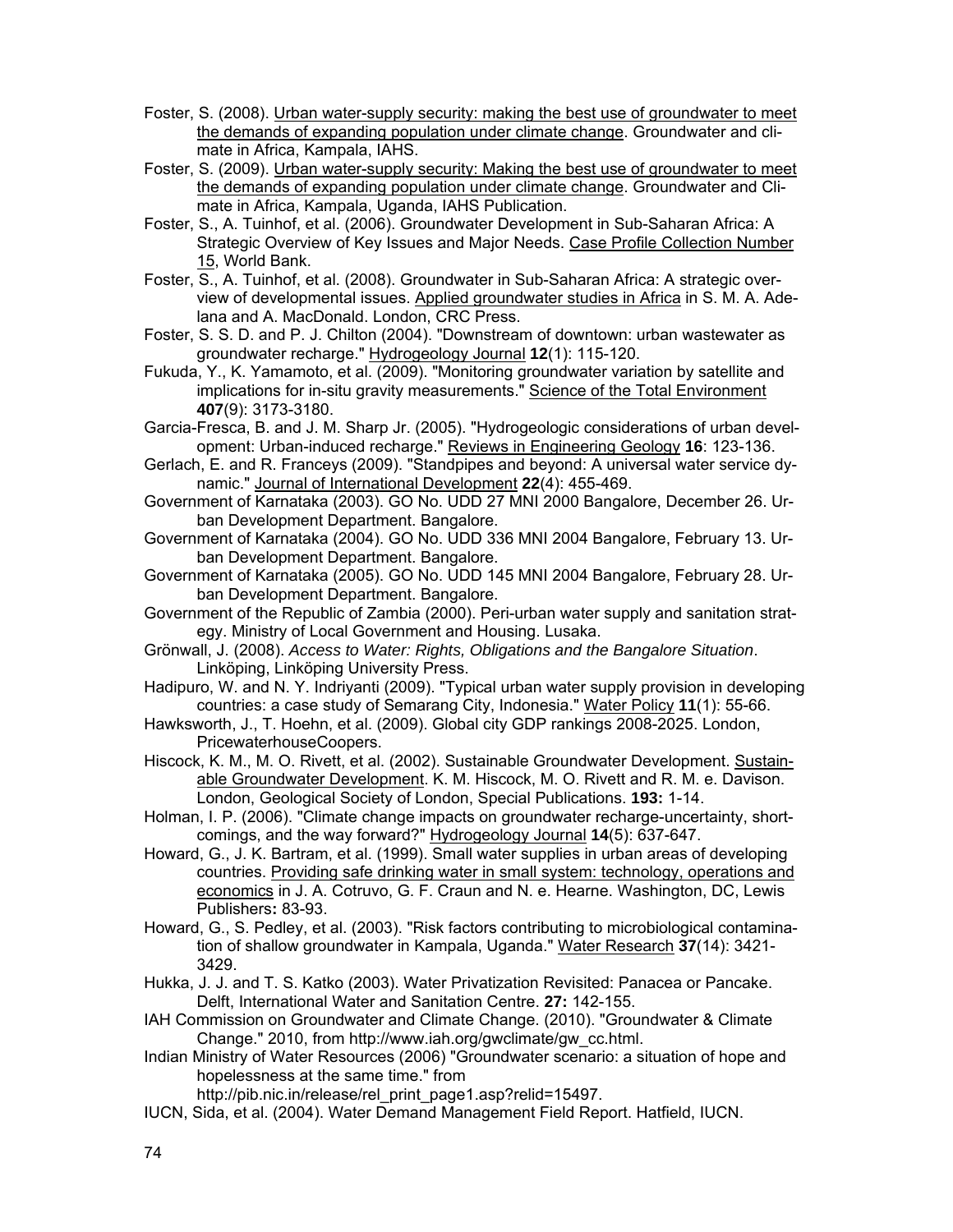- JICA (2009). Study on Comprehensive Urban Development Plan for the City of Lusaka in the Republic of Zambia. Ministry of Local Government and Housing and Lusaka City Council. Lusaka, Japan International Cooperation Agency.
- Jowit, J. (2010). Doubt cast on claim that UN clean water targets will be met. The Guardian. London.
- Karnataka Slum Clearance Board. (2010). "Karnataka Slum Clearance Board." Retrieved 15 February 2010, from http://housing.kar.nic.in/DOH\_KSCB\_page.htm.
- Kilanko-Oluwasanya, G. O. (2009). Better Safe than Sorry: Towards Appropriate Water Safety Plans for Urban Self Supply Systems. School of Applied Sciences. Cranfield, Cranfield University.
- Kundzewicz, Z. W. and P. Döll (2009). "Will groundwater ease freshwater stress under climate change?" Hydrogeological Sciences Journal **54**(4): 665-675.
- Kundzewicz, Z. W., L. J. Mata, et al. (2007). Freshwater resources and their management. Climate Change 2007: Impacts, Adaptation and Vulnerability. Contribution of Working Group II to the Fourth Assessment Report of the Intergovernmental Panel on Climate Change in M. L. Parry, O. F. Canziani, J. P. Palutikof, P. J. van der Linden and C. E. e. Hanson. Cambridge, UK, Cambridge University Press**:** 173-210.
- Lachassagne, P. (2008). Overview of the Hydrogeology of Hard Rock Aquifers: Applications for their Survey, Management, Modelling and Protection Groundwater Dynamics in Hard Rock Aquifers: Sustainable Management and Optimal Monitoring Network Design in S. Ahmed, R. Jayakumar and A. Salih. Dordrecht, Springer.
- Lerner, D. (2002). "Identifying and quantifying urban recharge: a review." Hydrogeology Journal **10**(1): 143-152.
- Lloyd, S. J., R. S. Kovats, et al. (2007). "Global diarrhoea morbidity, weather and climate." Climate Research **34**(2): 119-127.
- Loaiciga, H. A. (2009). "Long-term climatic change and sustainable ground water resources management." Environmental Research Letters **4**(3): 11.
- Lusaka City Council and Environmental Council of Zambia (2008). Lusaka City State of Environment Outlook Report, Lusaka City Council.
- Mall, R. K., A. Gupta, et al. (2006). "Water resources and climate change: an Indian perspective." Curr. Sci. **90**(12).
- Maria, A. (2006). The Role of Groundwater in Delhi's Water Supply: Interaction Between Formal and Informal Development of the Water System, and Possible Scenarios of Evolution Urban Groundwater Management and Sustainability in J. Tellam, M. Rivett, R. Israfilov and L. Herringshaw. Dordrecht, SpringerLink**:** 459-470.
- Mattingly, M. (2008). "Prospect lost: When a pilot project does not look to learn." Public Administration and Development **28**(2): 129-137.
- McGranahan, G. (2002). Demand-Side Water Strategies and the Urban Poor. London, International Institute for Environment and Development**:** 67.
- McGranahan, G. (2007). Improving water and sanitation services in deprived urban neighbourhoods: Avoiding global distractions and pursuing local priorities. Global urban poverty: Setting the agenda in A. M. Garland, M. Massoumi and B. A. Ruble. Washington, D.C., Woodrow Wilson International Center for Scholars**:** 89-116.
- McGranahan, G., D. Balk, et al. (2007). "The rising tide: assessing the risks of climate change and human settlements in low elevation coastal zones." Environment and Urbanization **19**(1): 17-37.
- Meehl, G. A., T. F. Stocker, et al. (2007). Global Climate Projections. Climate Change 2007: The Physical Science Basis. Contribution of Working Group I to the Fourth Assessment Report of the Intergovernmental Panel on Climate Change. S. Solomon, D. Qin, M. Manninget al. Cambridge, United Kingdom and New York, NY, USA, Cambridge University Press.
- Michell, N. (2009). New report highlights progress on Millennium Development Goals. Urban World. Nairobi, UN-HABITAT. **1:** 22-26.
- Mitlin, D. and D. Satterthwaite (2004). Empowering squatter citizen: local government, civil society and urban poverty reduction. London, Earthscan.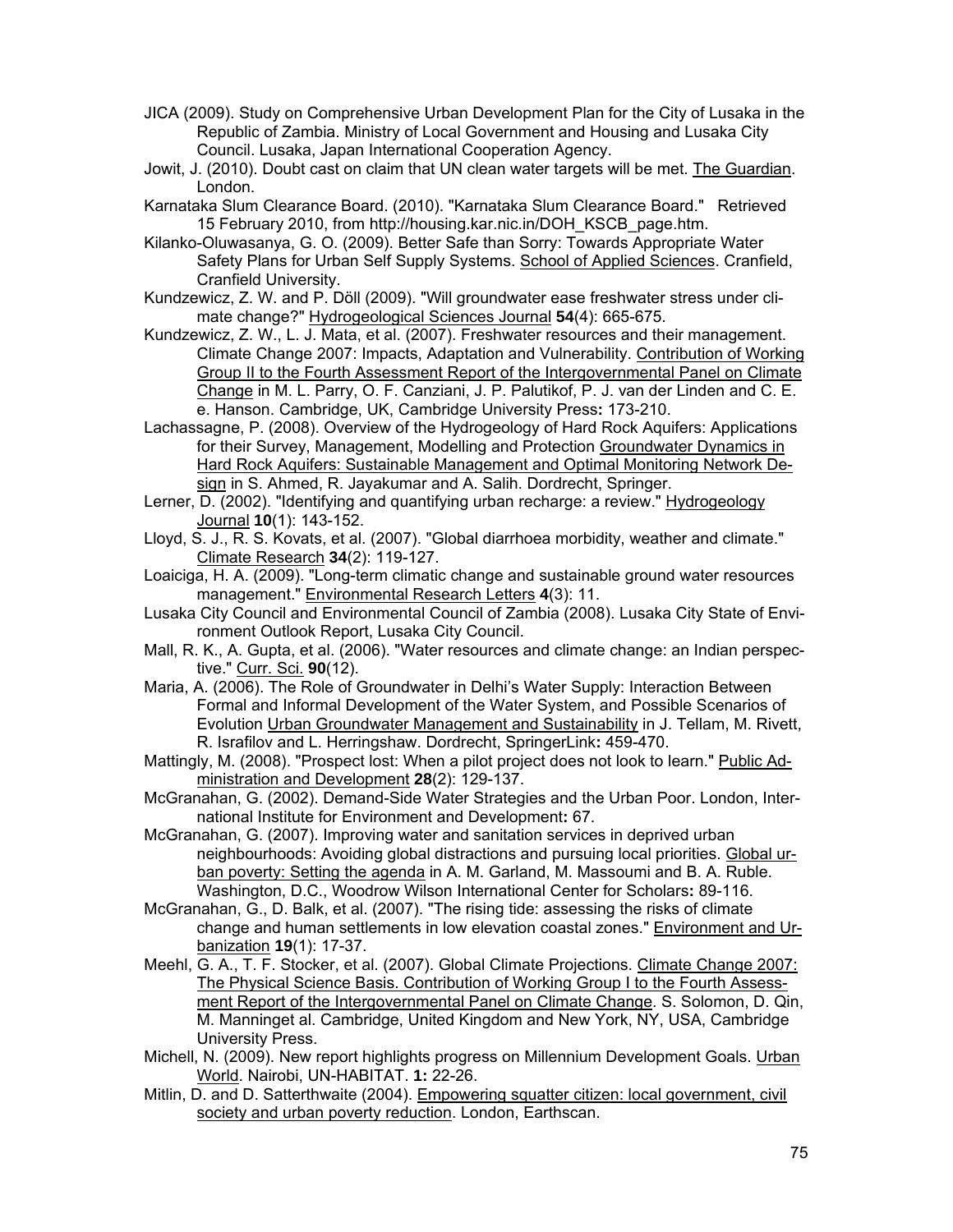- Molle, F. and J. Berkoff (2006). Cities versus agriculture: Revisiting intersectoral water transfers, potential gains and conflicts. Comprehensive Assessment Research Report 10. Colombo, IWMI.
- Montgomery, M. (2008). The Demography of the Urban Transition: What We Know and Don't Know. The New Global Frontier: Urbanization, Poverty and Environment in the 21st Century. G. Martine, G. McGranahan, M. Montgomery and R. Fernández-Castilla. London, Earthscan**:** 17-36.
- Montgomery, M. R., R. Stren, et al., Eds. (2003). Cities Transformed: Demographic Change and its Implication for the Developing World. Washington, D.C., National Academy Press.
- Morris, B., A. Lawrence, et al. (2003). Groundwater and its Susceptibility to Degradation: A Global Assessment of the Problem and Options for Management Early Warning and Assessment Report Series no. RS.03-3. Nairobi, UNEP.
- Mpamba, N. H., A. Hussen, et al. (2008). "Evidence and implications of groundwater mining in the Lusaka urban aquifers." Physics and Chemistry of the Earth **33**(8-13): 648-654.
- Mpamba, N. H., D. C. W. Nkhuwa, et al. (2008). Groundwater mining: a reality for the Lusaka urban aquifers? Applied groundwater studies in Africa: . S. M. A. Adelana and A. M. MacDonald. London, CRC Press. **13**.
- Mulenga, M., G. Manase, et al. (2004). Building links: for improved sanitation in poor urban settlements. Southampton, Institute of Irrigation and Development Studies, University of Southampton**:** 71.
- Münch, E. v. and K. Mayumbelo (2007). "Methodology to compare costs of sanitation options for low-income peri-urban areas in Lusaka, Zambia." Water SA **33**(5): 593-602.
- Mwape, S. (2007). Water Becomes Blue Gold in Lusaka. The W.I.P. K. Daniels. **2010**.
- Naik, P. K., J. A. Tambe, et al. (2008). "Impact of urbanization on the groundwater regime in a fast growing city in central India." Environmental Monitoring and Assessment **146**(1- 3): 339-373.
- Nkhuwa, D. C. W. (2003a). "Human activities and threats of chronic epidemics in a fragile geologic environment." Physics and Chemistry of the Earth **28**(20-27): 1139-1145.
- Nkhuwa, D. C. W. (2003b). Assessment of pollution and vulnerability of water supply aquifers in African cities: A case for John Laing, Mass Media and Misisi areas in Lusaka, Zambia. Lusaka, UNEP/UNESCO/UN-HABITAT.
- Nkhuwa, D. C. W. (2006). Groundwater quality assessment in the John Laing and Misisi areas of Lusaka. Groundwater pollution in Africa. Y. Xu and B. Usher. Leiden, Taylor & Francis/Balkema.
- NWASCO (2003). "Zambia Urban and Peri-Urban Water Supply and Sanitation Sector Report 2002/03." Retrieved 30 March, 2010, from http://dtf.nwasco.org.zm/.
- NWASCO. (2006). "Welcome to DTF online." Retrieved 30 March, 2010, from http://dtf.nwasco.org.zm/.
- NWASCO (2009). Zambia Urban and Peri-Urban Water Supply and Sanitation Sector Report 2008/09. NWASCO. Lusaka.
- Owor, M., R. G. Taylor, et al. (2009). "Rainfall intensity and groundwater recharge: empirical evidence from the Upper Nile Basin." Environmental Research Letters **4**(3).
- Patel, A. and S. Krishnan (2008). Groundwater situation in urban India: Overview, Opportunities and Challenges. Urban Water Supply and Sanitation: A Management Perspective M. J. Iyyer. Hyderabad, Icfai University Press.
- Phiri, Z. (2000). Water Law, Water Rights and Water Supply in Zambia: Issues and Perspectives. 1st WARFSA/WaterNet Symposium: Sustainable Use of Water Resources. Maputo.
- Price, M. (2002). Approaches to Groundwater Resources Management: Who needs sustainability? Sustainable Groundwater Development in K. M. Hiscock, M. O. Rivett and R. M. Davison. **193:** 75-81.
- Radakrishna, B. P. (2006). *Groundwater in Karnataka*. Geological Society of India. Bangalore, Geological Society of India.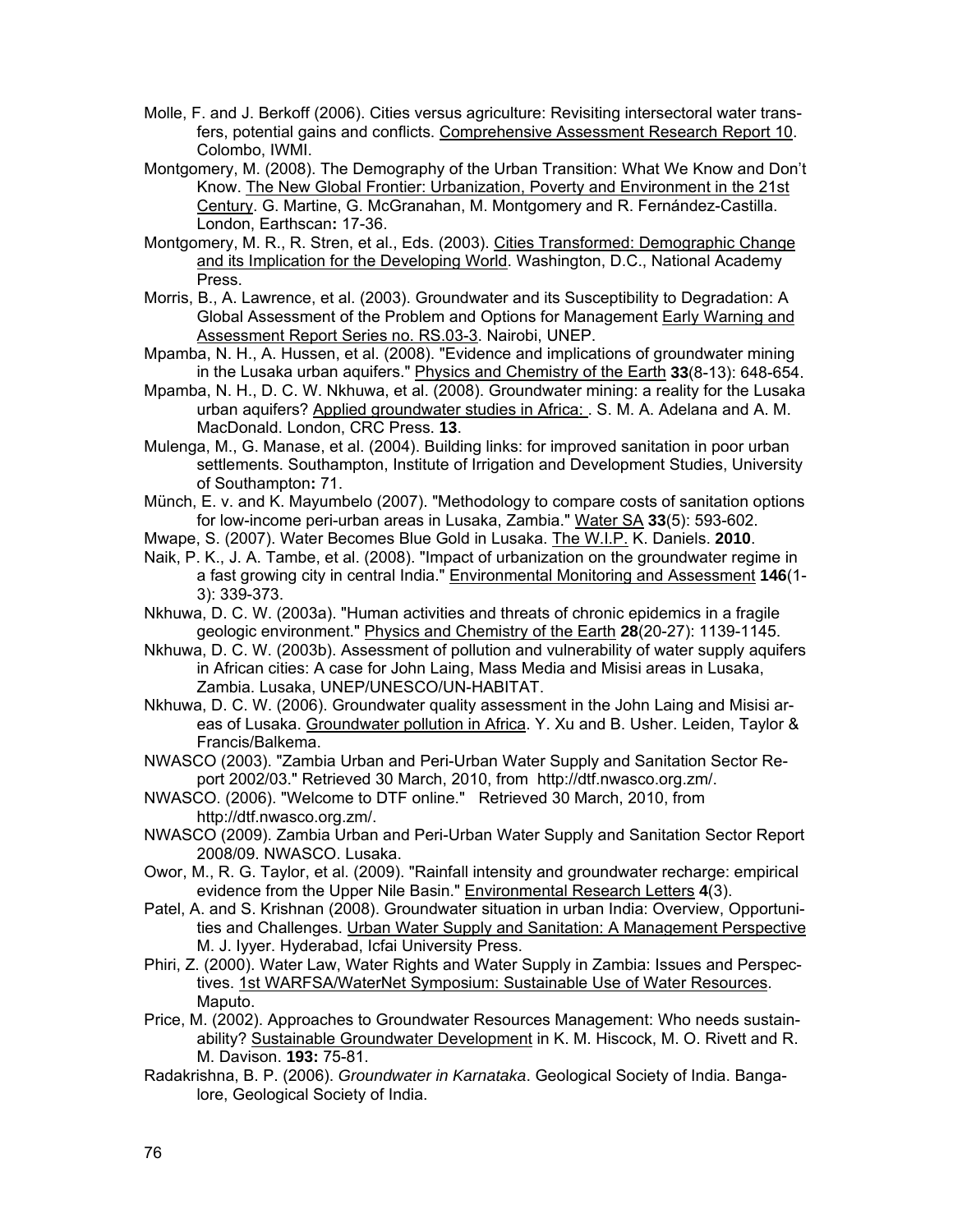- Raju, K. V., S. Manasi, et al. (2004). Emerging groundwater crisis in urban areas: a case study of ward 39, Bangalore city. Bangalore, ISEC. **Working Paper 196**.
- Ritesh (2010). Bangalore Bore well data.www.praja.in/en/blog/ritesh/2010/04/15/bangalorebore-well-data. Bangalore. **2010**.

Rodell, M., I. Velicogna, et al. (2009) "Satellite-based estimates of groundwater depletion in India." Nature **460**, 999-U80 DOI: 10.1038/nature08238.

- Rosen, S. and J. R. Vincent (1999). Household Water Resources and Rural Productivity in Sub-Saharan Africa: A Review of the Evidence. Development Discussion Paper. Cambridge, MA, Harvard Institute of International Development, Harvard University. **No. 673**.
- Ruet, J., V. S. Saravanan, et al. (2006). The water & sanitation scenario in Indian Metropolitan Cities: Resources and management in Delhi, Calcutta, Chennai, Mumbai. New Delhi, Centre de Sciences Humaines. **Vol. 6**.
- SADC (2009). Baseline Survey Report: Status of Groundwater and Drought Management in SADC Gaborone, SADC Groundwater and Drought Management Project.
- Sasaki, S., H. Suzuki, et al. (2009). "Impact of Drainage Networks on Cholera Outbreaks in Lusaka, Zambia." American Journal of Public Health **99**(11).
- Sasaki, S., H. Suzuki, et al. (2008). "Spatial Analysis of Risk Factor of Cholera Outbreak for 2003–2004 in a Peri-urban Area of Lusaka, Zambia." Am. J. Trop. Med. Hyg. **79**(3): 414-421.
- Schenk, H. (2001). Bangalore: An Outline. Living in Bangalore's Slums: A Case Study of Bangalore. H. Schenk. New Delhi, IDPAD Manohar.
- Schmidt, W. P. and S. Cairncross (2009a). "Household Water Treatment in Poor Populations: Is There Enough Evidence for Scaling up Now?" ENVIRONMENTAL SCIENCE & TECHNOLOGY **43**(4): 986-992.
- Schmidt, W. P. and S. Cairncross (2009b). "Response to Comment on "Household Water Treatment in Poor Populations: Is There Enough Evidence for Scaling up Now?"." ENVIRONMENTAL SCIENCE & TECHNOLOGY **43**(14): 5545-5546.
- Shah, T., D. Molden, et al. (2001). "The Global Groundwater Situation: Opportunities and Challenges." Economic & Political Weekly **October 27**: 4142-50.
- Shah, T., A. D. Roy, et al. (2003). "Sustaining Asia's groundwater boom: An overview of issues and evidence." Natural Resources Forum **27**(2): 130-141.
- Steiner, A. (2006). Preface by UNEP. Groundwater pollution in Africa in Y. Xu and B. Usher. AK Leiden, The Netherlands, Taylor&Francis/Balkema.
- Sudhira, H. S., T. V. Ramachandra, et al. (2007). "Bangalore." Cities **24**(5): 379-390.
- Sun, R., M. Jin, et al. (2009). "Urban and rural groundwater use in Zhengzhou, China: challenges in joint management." Hydrogeology Journal **17**: 1495-1506.
- Suresh, T. S. (1999). Impact of urbanisation on groundwater regime: A case study of Bangalore city, Karnataka, India. Groundwater in the Urban Environment, Volume 2. J. Chilton. Rotterdam, A.A. Balkema. **21:** 251-258.
- Sutton, S. (2004). Potential for self supply in Sub-Saharan Africa, WaterAid, Rural Water Supply Network.
- Sutton, S. (2009). An introduction to self supply: Putting the user first. Rural Water Supply Series, WSP & RWSN.
- Tayler, K. (2008). "Strategies for improved water supply in India and Pakistan." Proceedings of the Institution of Civil Engineers-Municipal Engineer **161**(4): 239-246.
- Taylor, R., M. Miret-Gaspa, et al. (2009). Increased risk of diarrhoeal diseases from climate change: evidence from urban communities supplied by groundwater in Uganda. Groundwater and Climate in Africa, Kampala, Uganda, IAHS Publication.
- Taylor, R. G., A. D. Koussis, et al. (2009). "Groundwater and climate in Africa-a review." Hydrological Sciences Journal **54**(4): 655-664.

Times of Zambia (2010). Minister warns Ipusukilo residents. Times of Zambia. Lusaka. UN-Habitat (2006). The state of the world's cities report 2006/2007: the Millennium Development Goals and urban sustainability. London, Earthscan.

UN-Habitat (2007). Zambia: Lusaka Urban Sector Profile. Nairobi, UN-Habitat.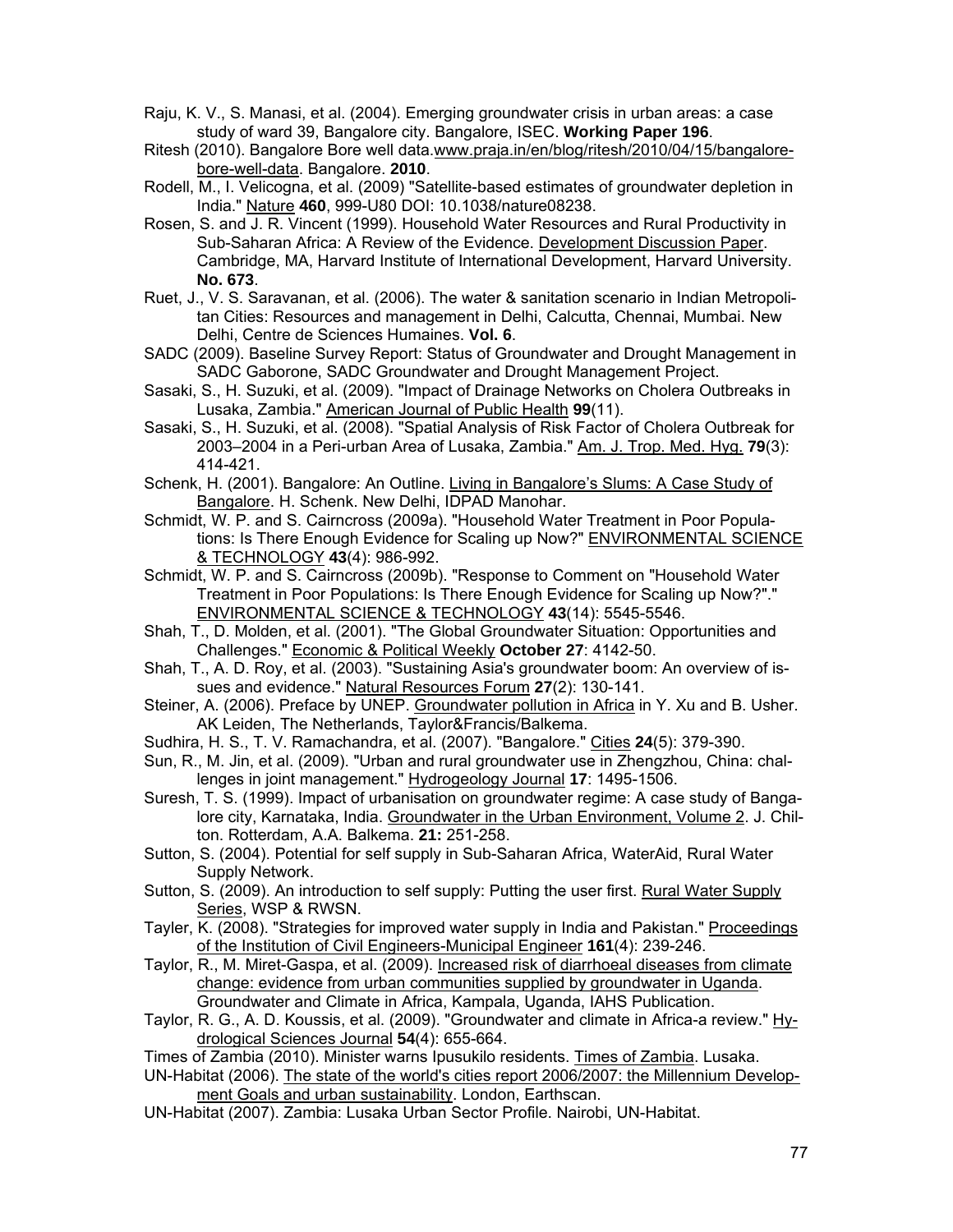- UN-HABITAT (2010). State of the World's Cities 2010/11: Cities for All: Bridging the Urban Divide. Nairobi, United Nations Human Settlements Programme.
- UN DESA (2009). The Millennium Development Goals Report 2009. New York, UN Department of Economic and Social Affairs.
- UNESCO (2003). 1st United Nations World Water Development Report: Water for People, Water for Life. World Water Assessment Programme. New York, United Nations Educational, Scientific and Cultural Organisation.
- UNFPA (2007). State of the world population 2007: unleashing the potential of urban growth. New York, United Nations Population Fund**:** 99.
- Vörösmarty, C., P. Green, et al. (2000). "Global Water Resources: Vulnerability from Climate Change and Population Growth." Science **289**: 284-288.
- Wadia, D. N. (1973). *Geology of India*. New Delhi, Tata McGraw Publishing Company Ltd.
- WHO (2008). World health report 2008: primary health care now more than ever. Geneva, World Health Organization**:** 119.
- WHO/UNICEF (2010). Progress on sanitation and drinking-water: 2010 update. Joint Monitoring Programme for Water Supply and Sanitation. Geneva.
- World Bank (2003). World Development Report 2004: Making Services Work for Poor People. Washington D.C., The World Bank and Oxford University Press.
- WSP (2009). Setting up pro-poor units to improve service delivery: Lessons from water utilities in Kenya, Tanzania, Uganda and Zambia. Serving the urban poor. Nairobi, World Bank.
- Xu, Y. and B. Usher (2006). Issues of groundwater pollution in Africa. Groundwater pollution in Africa. Y. Xu and B. Usher. AK Leiden, Taylor & Francis/Balkema.
- ZDHS (2007). Zambia Demographic and Health Survey 2007. Lusaka, Central Statistical Office.
- Zhou, Y. X. (2009). "A critical review of groundwater budget myth, safe yield and sustainability." Journal of Hydrology **370**(1-4): 207-213.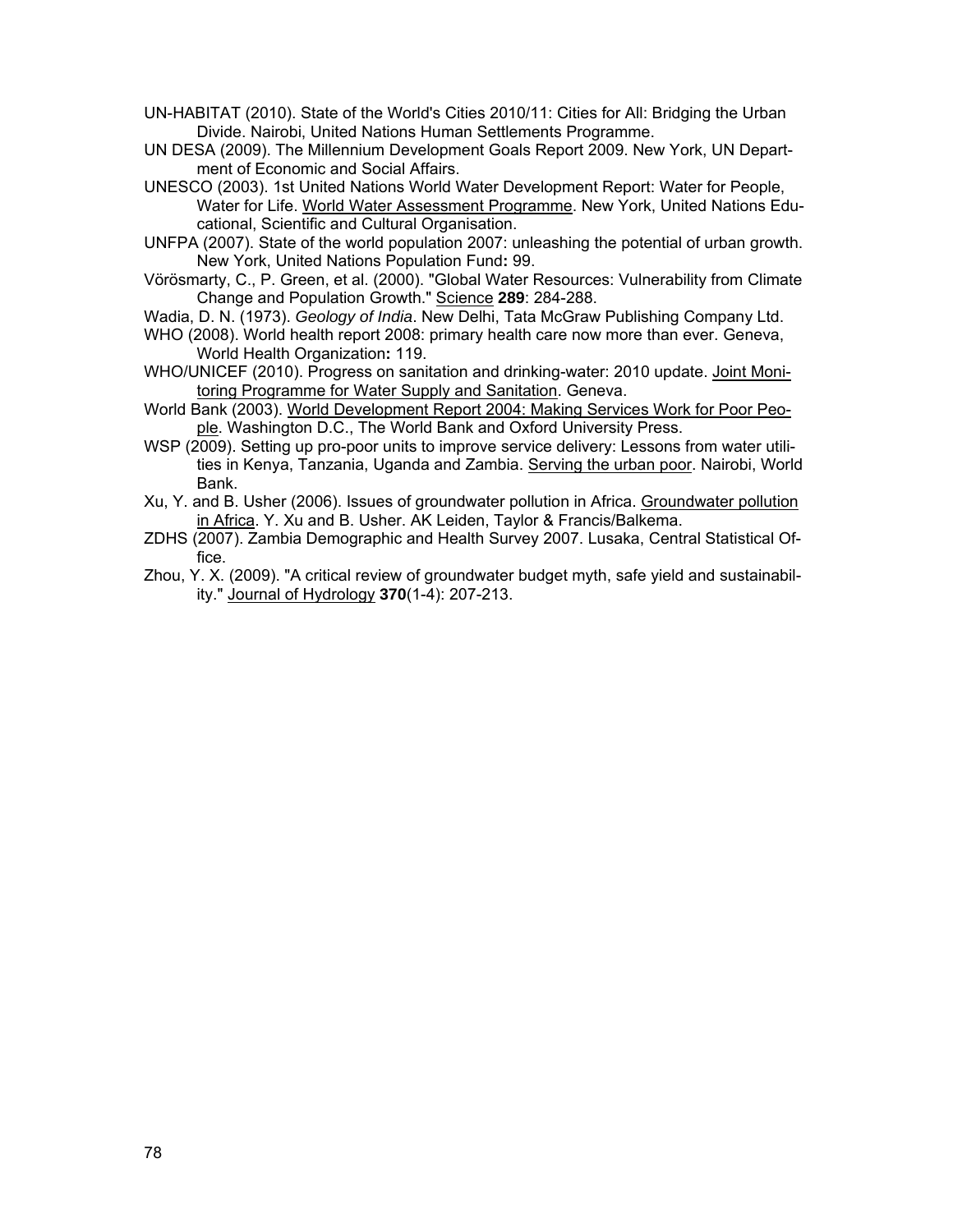# **APPENDIX A**

|                                                                               |              | <b>Principal household water source</b> |             |                |  |  |  |  |  |  |
|-------------------------------------------------------------------------------|--------------|-----------------------------------------|-------------|----------------|--|--|--|--|--|--|
|                                                                               | <b>Urban</b> |                                         |             |                |  |  |  |  |  |  |
|                                                                               | population   | <b>Well water</b>                       | Piped wa-   | <b>Other</b>   |  |  |  |  |  |  |
|                                                                               | $(10^3)$     | $(%$ hhs)                               | ter (% hhs) | $(%$ hhs)      |  |  |  |  |  |  |
| Liberia 2007                                                                  | 2,239        | 70                                      | 18          | 12             |  |  |  |  |  |  |
| Nigeria 2008                                                                  | 73,108       | 59                                      | 20          | 21             |  |  |  |  |  |  |
| Mozambique 2003                                                               | 5,856        | 35                                      | 59          | 6              |  |  |  |  |  |  |
| <b>Chad 2004</b>                                                              | 2,434        | 32                                      | 42          | 26             |  |  |  |  |  |  |
| Uganda 2001                                                                   | 3,103        | 32                                      | 63          | 5              |  |  |  |  |  |  |
| <b>Mali 2006</b>                                                              | 3,712        | 30                                      | 69          | $\mathbf 1$    |  |  |  |  |  |  |
| Guinea 2005                                                                   | 2,970        | 29                                      | 68          | 4              |  |  |  |  |  |  |
| Benin 2006                                                                    | 3,536        | 28<br>66                                |             |                |  |  |  |  |  |  |
| Malawi 2004                                                                   | 2,175        | 24                                      | 74          | $\overline{2}$ |  |  |  |  |  |  |
| Madagascar 03-04                                                              | 5,115        | 19                                      | 65          | 16             |  |  |  |  |  |  |
| Zambia 2007                                                                   | 4,206        | 18                                      | 77          | 5              |  |  |  |  |  |  |
| Rwanda 2005                                                                   | 1,999        | 18                                      | 55          | 27             |  |  |  |  |  |  |
| Tanzania 2004-05                                                              | 9,313        | 18                                      | 68          | 15             |  |  |  |  |  |  |
| Cameroon 2004                                                                 | 9,280        | 15                                      | 69          | 16             |  |  |  |  |  |  |
| Angola 2006-07                                                                | 9,483        | 14                                      | 43          | 43             |  |  |  |  |  |  |
| <b>Ghana 2008</b>                                                             | 11,947       | 13                                      | 66          | 21             |  |  |  |  |  |  |
| Congo Dem Rep 2007                                                            | 20,873       | 13                                      | 59          | 28             |  |  |  |  |  |  |
| Kenya 2003                                                                    | 6,870        | 12                                      | 71          | 17             |  |  |  |  |  |  |
| Burkina Faso 2003                                                             | 2,303        | 11                                      | 89          | $\mathbf 1$    |  |  |  |  |  |  |
| Ethiopia 2005                                                                 | 12,687       | 8                                       | 90          | $\overline{2}$ |  |  |  |  |  |  |
| Lesotho 2004                                                                  | 443          | 8                                       | 90          | $\mathbf 1$    |  |  |  |  |  |  |
| Senegal 2005                                                                  | 5,710        | 8                                       | 89          | 3              |  |  |  |  |  |  |
| Niger 2006                                                                    | 2,248        | $\overline{7}$                          | 91          | $\overline{2}$ |  |  |  |  |  |  |
| Swaziland 2006-07                                                             | 281          | $\overline{7}$                          | 88          | 6              |  |  |  |  |  |  |
| Congo (Brazzaville) 2005                                                      | 2,172        | 6                                       | 87          | $\overline{7}$ |  |  |  |  |  |  |
| Zimbabwe 2005-06                                                              | 4,813        | 3                                       | 97          | 0              |  |  |  |  |  |  |
| Gabon 2000                                                                    | 948          | $\overline{2}$                          | 93          | 5              |  |  |  |  |  |  |
| Namibia 2006-07                                                               | 750          | $\overline{0}$                          | 97          | 3              |  |  |  |  |  |  |
| South and Southeast Asia (in inverse order of urban share using wells)        |              |                                         |             |                |  |  |  |  |  |  |
| Bangladesh 2007                                                               | 42,162       | 69                                      | 30          | $\mathbf 1$    |  |  |  |  |  |  |
| Indonesia 2007                                                                | 16,346       | 46                                      | 27          | 28             |  |  |  |  |  |  |
| Nepal 2006                                                                    | 4,482        | 39                                      | 51          | 10             |  |  |  |  |  |  |
| Cambodia 2000                                                                 | 2,161        | 37                                      | 35          | 28             |  |  |  |  |  |  |
| Pakistan 2006-07                                                              | 58,591       | 27                                      | 66          | $\overline{7}$ |  |  |  |  |  |  |
| India 2005-06                                                                 | 333,438      | 26                                      | 71          | 3              |  |  |  |  |  |  |
| Vietnam 2002                                                                  | 20,445       | 20                                      | 76          | 4              |  |  |  |  |  |  |
| Philippines 2008                                                              | 58,096       | 17                                      | 41          | 41             |  |  |  |  |  |  |
| Latin America and the Caribbean (in inverse order of urban share using wells) |              |                                         |             |                |  |  |  |  |  |  |
| Haiti 2005-06                                                                 | 3,974        | 18                                      | 52          | 30             |  |  |  |  |  |  |
| Nicaragua 2001                                                                | 2,846        | $\overline{7}$                          | 91          | 3              |  |  |  |  |  |  |
| Bolivia 2003                                                                  | 5,582        | $\mathbf 5$                             | 90          | 5              |  |  |  |  |  |  |
| Peru 2000                                                                     | 18,141       | 4                                       | 88          | 8              |  |  |  |  |  |  |
| Honduras 2005-06                                                              | 3,177        | $\overline{2}$                          | 49          | 49             |  |  |  |  |  |  |
|                                                                               |              |                                         |             | Cont over      |  |  |  |  |  |  |

**Table A. 1 Principal urban household drinking water sources in Africa, South and Southeast Asia, and Latin America and the Caribbean**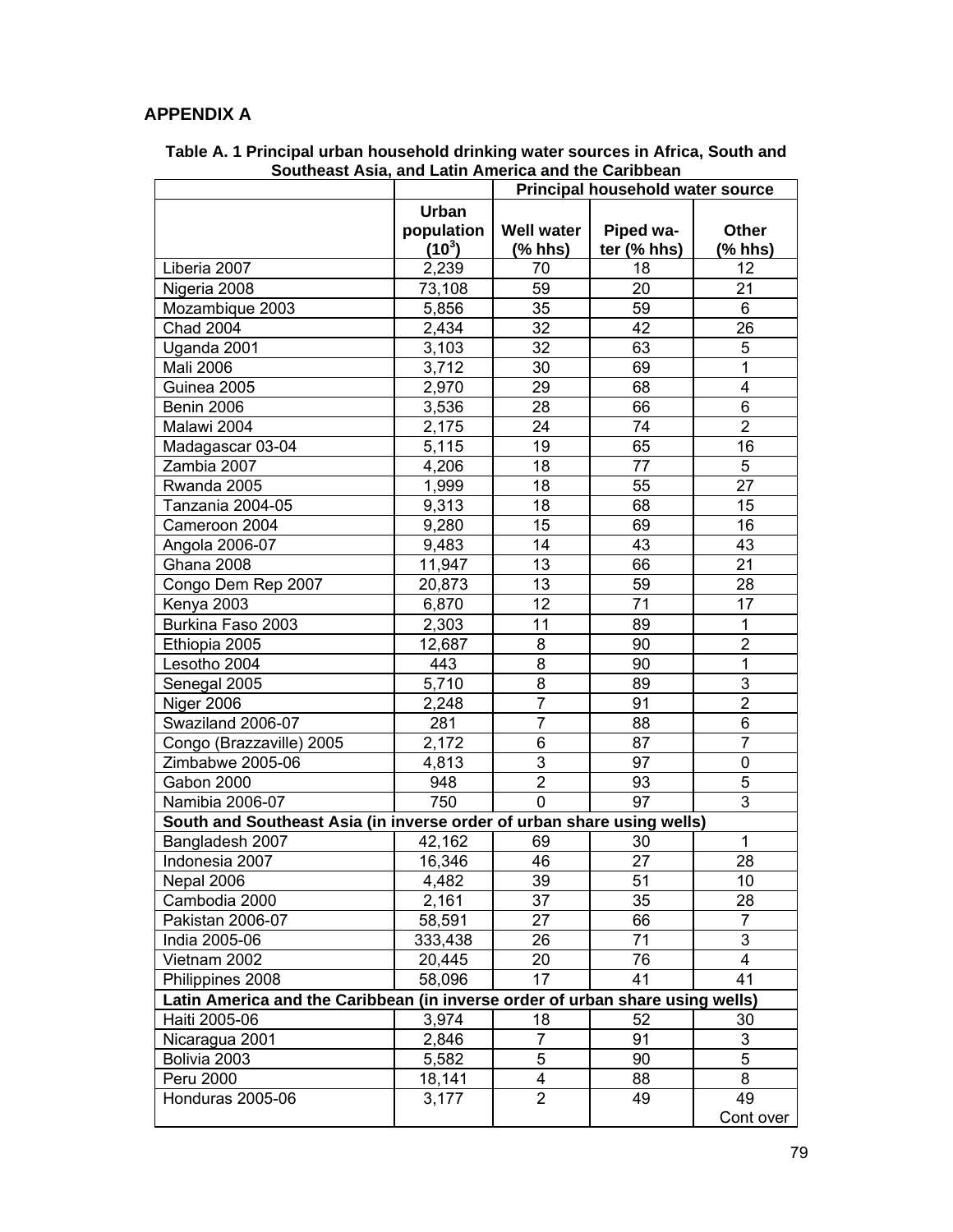| Colombia 2005      | $\sim$         | n'<br>ັ |           |
|--------------------|----------------|---------|-----------|
| Dominican Rep 2007 | こ ムビゴ<br>J.UJJ |         | n,<br>0Z. |

Source: The urban population figures for each country in the survey year were taken from United Nations database (http://esa.un.org/unup/) and are based on United Nations Population Division (2008) *World Urbanization Prospects: The 2007 Revision*, United Nations Department of Economic and Social Affairs, New York. The urban household shares by principal drinking water source are from the Demographic and Health Surveys for the years mentioned (see http://www.measuredhs.com). The last category of supply groups includes surface water, rainwater, tanker truck water, and bottled water.

#### **Table A. 2 Comparing rural and urban shares of households using wells as their main drinking water source - Africa, South and Southeast Asia and Latin America and the Caribbean**

|                           |                 | Share of households using wells as their main water<br>source |
|---------------------------|-----------------|---------------------------------------------------------------|
|                           | Urban (% hhs)   | Rural (% hhs)                                                 |
| <b>Sub-Saharan Africa</b> |                 |                                                               |
| Liberia 2007              | 70              | 67                                                            |
| Nigeria 2008              | $\overline{59}$ | $\overline{57}$                                               |
| Mozambique 2003           | 35              | 73                                                            |
| <b>Chad 2004</b>          | 32              | $\overline{7}2$                                               |
| Uganda 2001               | 32              | 72                                                            |
| <b>Mali 2006</b>          | 30              | 87                                                            |
| Guinea 2005               | 29              | 58                                                            |
| Benin 2006                | 28              | 52                                                            |
| Malawi 2004               | 24              | 78                                                            |
| Madagascar 03-04          | 19              | 23                                                            |
| Zambia 2007               | 18              | 63                                                            |
| Rwanda 2005               | 18              | 20                                                            |
| Tanzania 2004-05          | 18              | 45                                                            |
| Cameroon 2004             | 15              | 46                                                            |
| Angola 2006-07            | 14              | 30                                                            |
| Ghana 2008                | 13              | 56                                                            |
| Congo Dem Rep 2007        | 13              | 6                                                             |
| Kenya 2003                | 12              | 21                                                            |
| Burkina Faso 2003         | 11              | 78                                                            |
| Ethiopia 2005             | 8               | $\overline{57}$                                               |
| Lesotho 2004              | 8               | 38                                                            |
| Senegal 2005              | $\overline{8}$  | 55                                                            |
| Niger 2006                | $\overline{7}$  | 90                                                            |
| Swaziland 2006-07         | $\overline{7}$  | 27                                                            |
| Congo (Brazzaville) 2005  | 6               | 25                                                            |
| Zimbabwe 2005-06          | 3               | 73                                                            |
| Gabon 2000                | $\overline{2}$  | 21                                                            |
| Namibia 2006-07           | 0               | 26                                                            |
| South and Southeast Asia  |                 |                                                               |
| Bangladesh 2007           | 69              | 97                                                            |
| Indonesia 2007            | 46              | 57                                                            |
| Nepal 2006                | $\overline{39}$ | 42                                                            |
|                           |                 | Cont over                                                     |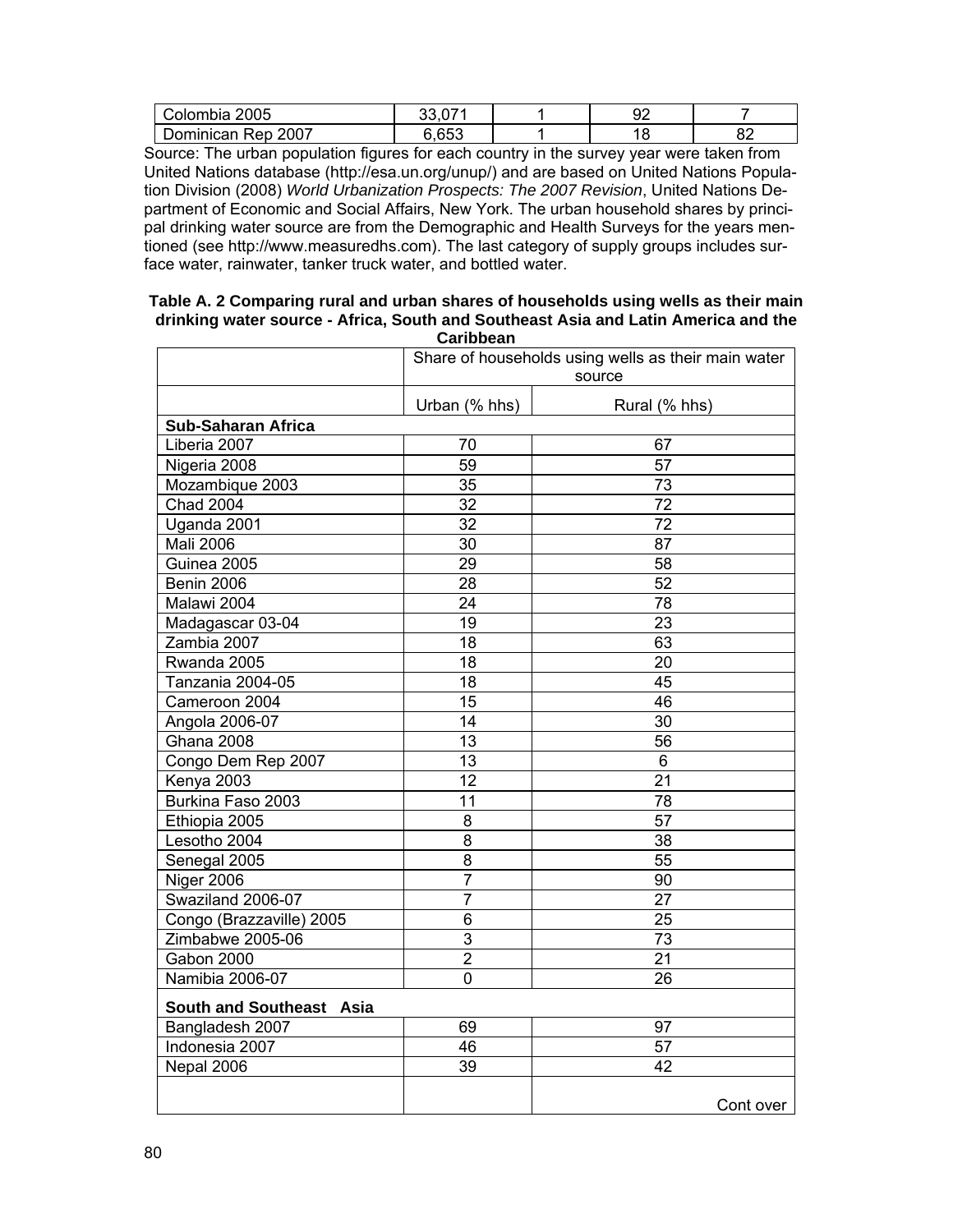| Cambodia 2000                          | 37 | 60 |  |  |  |  |  |  |
|----------------------------------------|----|----|--|--|--|--|--|--|
| Pakistan 2006-07                       | 27 | 69 |  |  |  |  |  |  |
| India 2005-06                          | 26 | 68 |  |  |  |  |  |  |
| Vietnam 2002                           | 20 | 63 |  |  |  |  |  |  |
| Philippines 2008                       | 17 | 42 |  |  |  |  |  |  |
| <b>Latin America and the Caribbean</b> |    |    |  |  |  |  |  |  |
| Haiti 2005-06                          | 18 | 15 |  |  |  |  |  |  |
| Nicaragua 2001                         |    | 35 |  |  |  |  |  |  |
| Bolivia 2003                           | 5  | 20 |  |  |  |  |  |  |
| Peru 2000                              | 4  | 12 |  |  |  |  |  |  |
| Honduras 2005-06                       | 2  | 25 |  |  |  |  |  |  |
| Colombia 2005                          |    | 10 |  |  |  |  |  |  |
| Dominican Rep 2007                     |    | 5  |  |  |  |  |  |  |

Source: These estimates are from the Demographic and Health Surveys for the years mentioned (see http://www.measuredhs.com)

| $3000000$ by weaking announce                                                 |    |                |                |                |                  |  |  |  |  |  |  |
|-------------------------------------------------------------------------------|----|----------------|----------------|----------------|------------------|--|--|--|--|--|--|
| Q <sub>1</sub><br>Q2<br>Q <sub>5</sub><br>Q <sub>3</sub><br>Q4                |    |                |                |                |                  |  |  |  |  |  |  |
| Sub-Saharan Africa (in inverse order of urban share in poorest quintile using |    |                |                |                |                  |  |  |  |  |  |  |
| wells)                                                                        |    |                |                |                |                  |  |  |  |  |  |  |
| Liberia 2007*                                                                 | 78 | 70             | 68             | 63             | 67               |  |  |  |  |  |  |
| Nigeria 2008*                                                                 | 62 | 61             | 60             | 58             | 53               |  |  |  |  |  |  |
| Mozambique 2003                                                               | 60 | 53             | 30             | 26             | $\boldsymbol{9}$ |  |  |  |  |  |  |
| Benin 2006                                                                    | 57 | 40             | 22             | 12             | 10               |  |  |  |  |  |  |
| Uganda 2001                                                                   | 55 | 45             | 32             | 17             | 12               |  |  |  |  |  |  |
| Guinea 2005                                                                   | 55 | 37             | 19             | 17             | 11               |  |  |  |  |  |  |
| <b>Mali 2006</b>                                                              | 55 | 46             | 29             | 15             | 6                |  |  |  |  |  |  |
| <b>Chad 2004</b>                                                              | 49 | 36             | 33             | 24             | 17               |  |  |  |  |  |  |
| Angola 2006-07                                                                | 41 | 18             | 8              | $\overline{4}$ | 1                |  |  |  |  |  |  |
| Malawi 2004                                                                   | 39 | 48             | 18             | 10             | 3                |  |  |  |  |  |  |
| Zambia 2007*                                                                  | 36 | 21             | 14             | 9              | 10               |  |  |  |  |  |  |
| Madagascar 03-04*                                                             | 34 | 20             | 20             | 11             | 12               |  |  |  |  |  |  |
| Cameroon 2004                                                                 | 34 | 17             | 11             | 8              | 5                |  |  |  |  |  |  |
| Kenya 2003                                                                    | 30 | 16             | 11             | $\overline{4}$ | $\overline{2}$   |  |  |  |  |  |  |
| Tanzania 2004-05                                                              | 30 | 23             | 14             | 14             | 8                |  |  |  |  |  |  |
| Senegal 2005                                                                  | 29 | $\overline{7}$ | 3              | $\overline{2}$ | 0                |  |  |  |  |  |  |
| Ghana 2008*                                                                   | 28 | 13             | 12             | 8              | 5                |  |  |  |  |  |  |
| Ethiopia 2005*                                                                | 25 | 12             | 3              | 1              | 0                |  |  |  |  |  |  |
| Rwanda 2005                                                                   | 24 | 22             | 20             | 15             | 9                |  |  |  |  |  |  |
| Burkina Faso 2003                                                             | 22 | 13             | 11             | 4              | 1                |  |  |  |  |  |  |
| Congo Dem Rep 2007                                                            | 18 | 24             | 16             | 6              | 1                |  |  |  |  |  |  |
| Swaziland 2006-07*                                                            | 16 | 11             | $\overline{2}$ | $\overline{2}$ | $\overline{2}$   |  |  |  |  |  |  |
| Lesotho 2004                                                                  | 16 | 11             | $\overline{7}$ | 6              | $\overline{2}$   |  |  |  |  |  |  |
| Niger 2006                                                                    | 15 | 14             | 5              | 3              | 1                |  |  |  |  |  |  |
| Congo (Brazzaville) 2005                                                      | 12 | 9              | 3              | $\overline{2}$ | $\overline{2}$   |  |  |  |  |  |  |
| Zimbabwe 2005-06*                                                             | 10 | 1              | $\mathbf 0$    | 1              | 1                |  |  |  |  |  |  |
| Gabon 2000                                                                    | 6  | 3              | 2              | 1              | 0                |  |  |  |  |  |  |
| Namibia 2006-07                                                               | 1  | $\overline{0}$ | 0              | $\mathbf 0$    | 0                |  |  |  |  |  |  |
|                                                                               |    |                |                |                |                  |  |  |  |  |  |  |

**Table A. 3 Shares of urban households using wells as their principal drinking water source by wealth quintile** 

Cont over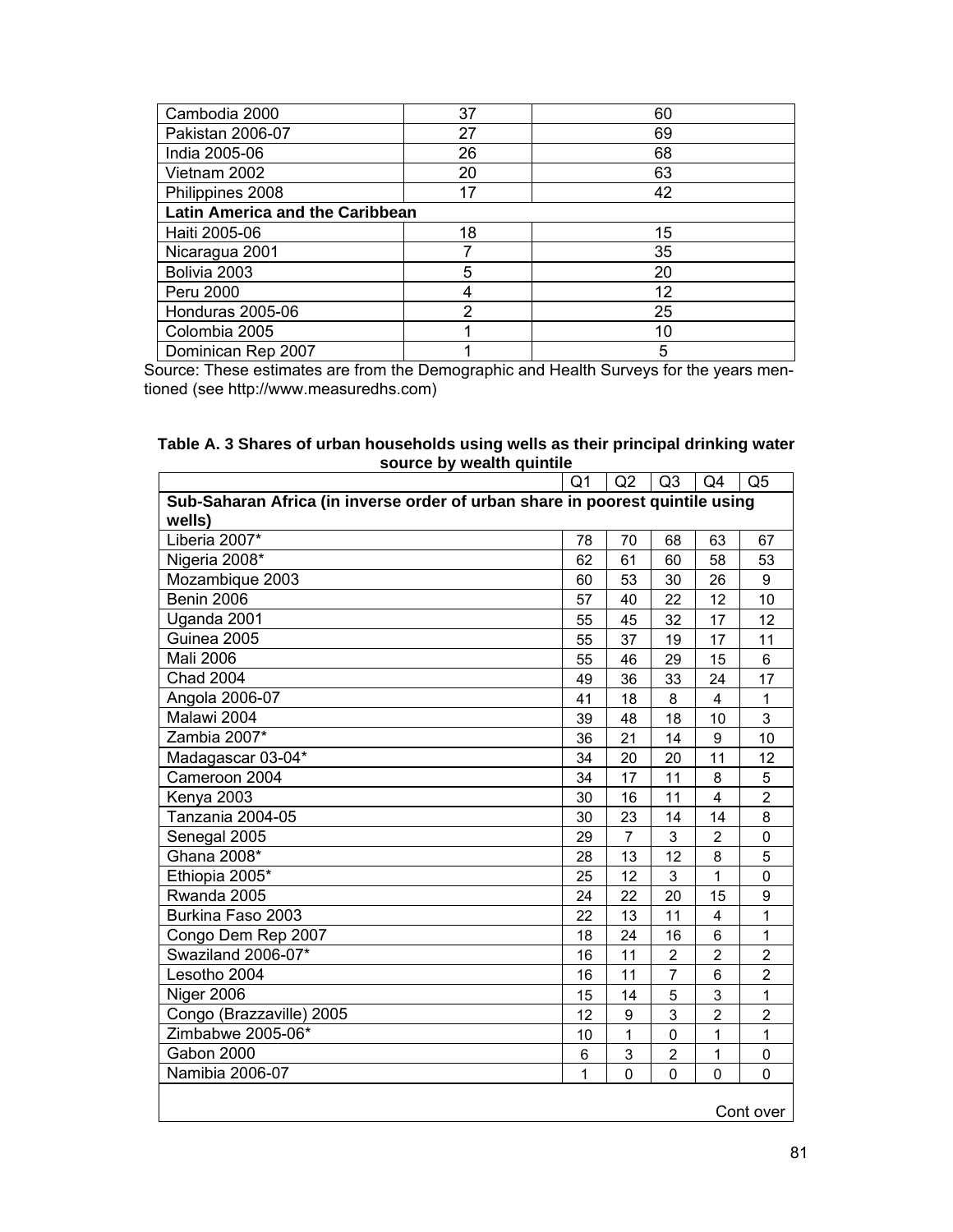## **South and Southeast Asia (in inverse order of urban share in poorest quintile using wells)**

| 97                                                                               | 90 | 53       | 62       | 45       |  |  |  |  |  |  |
|----------------------------------------------------------------------------------|----|----------|----------|----------|--|--|--|--|--|--|
| 59                                                                               | 46 | 41       | 33       |          |  |  |  |  |  |  |
| 58                                                                               | 52 | 40       | 46       | 28       |  |  |  |  |  |  |
| 54                                                                               | 57 | 46       | 14       | 17       |  |  |  |  |  |  |
| 39                                                                               | 28 | 25       | 15       | 23       |  |  |  |  |  |  |
| 27                                                                               | 18 | 10       | $\Omega$ | 14       |  |  |  |  |  |  |
| Latin America and Caribbean (in inverse order of urban share in poorest quintile |    |          |          |          |  |  |  |  |  |  |
|                                                                                  |    |          |          |          |  |  |  |  |  |  |
| 27                                                                               | 24 | 21       | 13       | 8        |  |  |  |  |  |  |
| 16                                                                               | 5  | 3        | 1        | $\Omega$ |  |  |  |  |  |  |
| 11                                                                               | 6  | 4        | 1        | 0        |  |  |  |  |  |  |
| 11                                                                               | 13 | 8        | 5        | 0        |  |  |  |  |  |  |
| 6                                                                                | 3  | 2        | 1        |          |  |  |  |  |  |  |
| 2                                                                                | 1  | 1        | 1        |          |  |  |  |  |  |  |
| 1                                                                                | 1  | $\Omega$ | $\Omega$ | 0        |  |  |  |  |  |  |
|                                                                                  |    |          |          |          |  |  |  |  |  |  |

Source: These estimates are from the Demographic and Health Surveys for the years mentioned (see http://www.measuredhs.com). The wealth quintiles are based on the DHS wealth index, applied to weighted DHS urban samples. Pakistan and Vietnam have been omitted from this table due to data problems.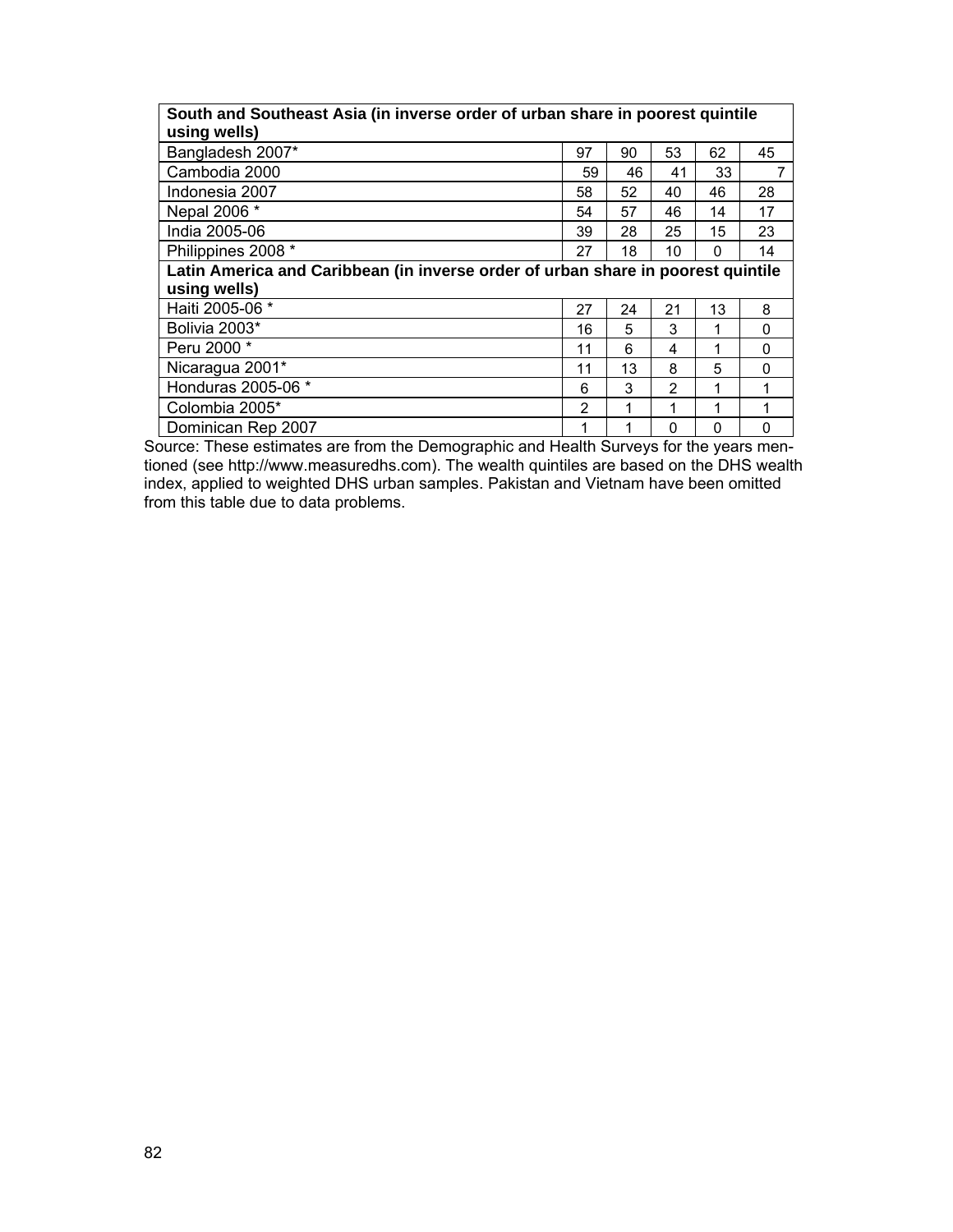|                                                                                            | 90       | 91       | 92        | 93 | 94             | 95 | 96                      | 97 | 98             | 99             | 00                      | 01 | 02 | 03 | 04 | 05           | 06             | 07           | 08 |
|--------------------------------------------------------------------------------------------|----------|----------|-----------|----|----------------|----|-------------------------|----|----------------|----------------|-------------------------|----|----|----|----|--------------|----------------|--------------|----|
| <b>Sub-Saharan Africa</b>                                                                  |          |          |           |    |                |    |                         |    |                |                |                         |    |    |    |    |              |                |              |    |
| <b>Benin</b>                                                                               |          |          |           |    |                |    | 34                      |    |                |                |                         | 26 |    |    |    |              | 28             |              |    |
| <b>Burkina Faso</b>                                                                        |          |          |           | 23 |                |    |                         |    | 21             |                |                         |    |    | 11 |    |              |                |              |    |
| Cameroon                                                                                   |          | 14       |           |    |                |    |                         |    | 11             |                |                         |    |    |    | 15 |              |                |              |    |
| Ghana                                                                                      |          |          |           | 14 |                |    |                         |    | 9              |                |                         |    |    | 19 |    |              |                |              | 13 |
| Kenya                                                                                      |          |          |           | 3  |                |    |                         |    | $\overline{7}$ |                |                         |    |    | 12 |    |              |                |              |    |
| Madagascar                                                                                 |          |          | 14        |    |                |    |                         | 20 |                |                |                         |    |    | 19 |    |              |                |              |    |
| Malawi                                                                                     |          |          | 16        |    |                |    |                         |    |                |                | 15                      |    |    |    | 24 |              |                |              |    |
| Mali                                                                                       |          |          |           |    |                | 50 |                         |    |                |                |                         | 39 |    |    |    |              | 30             |              |    |
| Namibia                                                                                    |          |          | 3         |    |                |    |                         |    |                |                | $\mathbf 0$             |    |    |    |    |              | 0              |              |    |
| Niger                                                                                      |          |          | 8         |    |                |    |                         |    | $\overline{7}$ |                |                         |    |    |    |    |              | $\overline{7}$ |              |    |
| Nigeria                                                                                    |          |          |           |    |                |    |                         |    |                | 27             |                         |    |    | 47 |    |              |                |              | 59 |
| Rwanda                                                                                     |          |          | $\pmb{0}$ |    |                |    |                         |    |                |                | 5                       |    |    |    |    | 18           |                |              |    |
| Senegal                                                                                    |          |          | 14        |    |                |    |                         | 13 |                |                |                         |    |    |    |    | 8            |                |              | 11 |
| Tanzania                                                                                   |          | 13       |           |    |                |    | 14                      |    |                | 13             |                         |    |    |    | 18 |              |                |              |    |
| Zambia                                                                                     |          |          | 9         |    |                |    | 16                      |    |                |                |                         | 16 |    |    |    |              |                | 18           |    |
| Zimbabwe                                                                                   |          |          |           |    | $\overline{2}$ |    |                         |    |                | $\overline{c}$ |                         |    |    |    |    | 3            |                |              |    |
|                                                                                            |          |          |           |    |                |    |                         |    |                |                |                         |    |    |    |    |              |                |              |    |
| <b>South and Southeast Asia</b>                                                            |          |          |           |    |                |    |                         |    |                |                |                         |    |    |    |    |              |                |              |    |
| Bangladesh                                                                                 |          |          |           | 63 |                |    | 60                      |    |                | 69             |                         |    |    |    | 68 |              |                | 69           |    |
| India                                                                                      |          |          | 27        |    |                |    |                         |    | 24             |                |                         |    |    |    |    | 26           |                |              |    |
| Indonesia                                                                                  |          | 55       |           |    | 59             |    |                         | 56 |                |                |                         |    | 56 |    |    |              |                | 46           |    |
| Nepal                                                                                      |          |          |           |    |                |    | 36                      |    |                |                |                         | 42 |    |    |    |              | 39             |              |    |
| Philippines                                                                                |          |          |           |    |                |    |                         |    | 27             |                |                         |    |    | 19 |    |              |                |              | 17 |
|                                                                                            |          |          |           |    |                |    |                         |    |                |                |                         |    |    |    |    |              |                |              |    |
| Latin America and the Caribbean                                                            |          |          |           |    |                |    |                         |    |                |                |                         |    |    |    |    |              |                |              |    |
| <b>Bolivia</b>                                                                             |          |          |           |    | 5              |    |                         |    | 3              |                |                         |    |    | 5  |    |              |                |              |    |
| Colombia                                                                                   | $\Omega$ |          |           |    |                | 1  |                         |    |                |                | 1                       |    |    |    |    | $\mathbf{1}$ |                |              |    |
| Dominican Rep                                                                              |          | $\Omega$ |           |    |                |    | $\mathbf 0$             |    |                | 0              |                         |    | 1  |    |    |              |                | $\mathbf{1}$ |    |
| Haiti                                                                                      |          |          |           |    | 10             |    |                         |    |                |                | 9                       |    |    |    |    | 18           |                |              |    |
| Peru                                                                                       |          | 6        |           |    |                |    | $\overline{\mathbf{4}}$ |    |                |                | $\overline{\mathbf{4}}$ |    |    |    |    |              |                |              |    |
| Note: Only countries where at least three DHS surveys have been conducted between 1990 and |          |          |           |    |                |    |                         |    |                |                |                         |    |    |    |    |              |                |              |    |
| 2008 are included in this table.                                                           |          |          |           |    |                |    |                         |    |                |                |                         |    |    |    |    |              |                |              |    |

## **Table A. 4 Survey results indicating changes in the shares of urban households depending primarily on well water for drinking between 1990 and 2008**

Source: The urban household shares using wells as their principal drinking water source are from the Demographic and Health Surveys for the years mentioned (see http://www.measuredhs.com).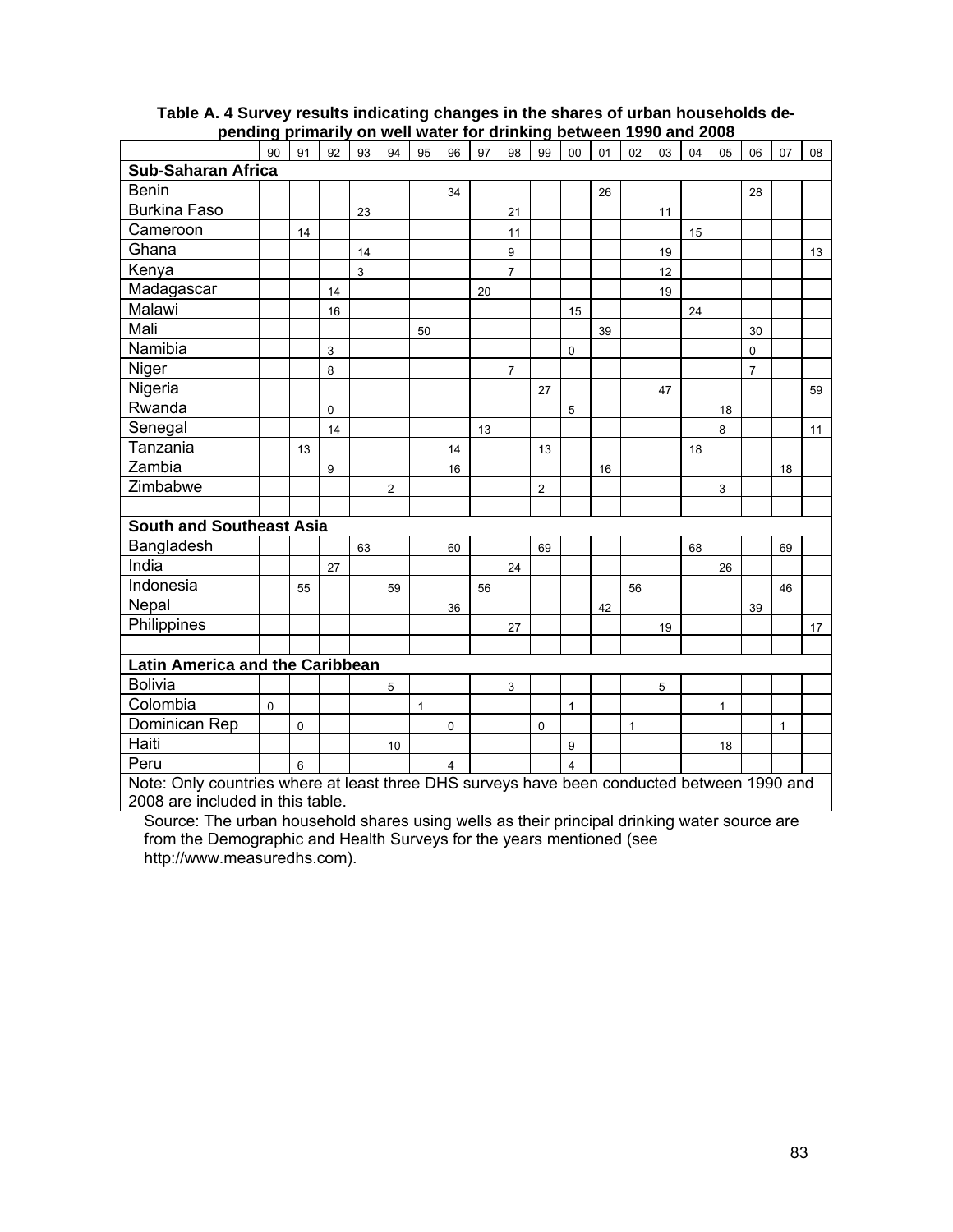## **RECENT PUBLICATIONS BY IIED'S HUMAN SETTLEMENTS GROUP HUMAN SETTLEMENTS WORKING PAPER SERIES:**

## *-URBAN POVERTY*

*Poverty lines in Greater Cairo: Underestimating and misrepresenting poverty* –Sarah Sabry (2009)

*Poverty lines and lives of the poor: underestimation of urban poverty, the case of India* – Meera Bapat (2009)

*Community finance: the news from Asia and Africa. Report of a workshop held in November 2007* – Asian Coalition for Housing Rights (2008)

### *-RURAL–URBAN*

*International migration, social change and local governance in Ourossogui and Louga, two small urban centres in Senegal* – Mohamadou Sall, Serigne Mansour Tall, Aly Tandian, Al Assane Samb, Abdou Khadre Sano and Souleymane Sylla (2010)

*Migration, local development and governance in small towns: two examples from the Philippines* – Charito Basa, and Lorna Villamil with Violeta de Guzman (2009)

Migration and small towns in China: power hierarchy and resource allocation – Bingqin Li and Xiangsheng An (2009)

*Migration and small towns in Pakistan* –Arif Hasan and Mansoor Raza (2009)

*Urbanization and rural development in Viet Nam's Mekong Delta: Livelihood transformations in three fruit growing settlements* - Hoang Xuan Thanh, Thi Thu Phuong Dinh, Thu Huong Nguyen and Cecilia Tacoli (2008)

### *-WATER AND SANITATION*

*Urban water and sanitation in Ghana: How local action is making a differenceI -* Kanton I. Osumanu, Lukman Abdul-Rahim, Jacob Songsore and Farouk R. Braimah with Martin Mulenga

*Improving water and sanitation provision in Buenos Aires: What can a research-oriented NGO do?* – Florencia Almansi, Ana Hardoy and Jorgelina Hardoy (2010)

Water service provision for the peri-urban poor in post-conflict Angola –Allan Cain and Martin Mulenga (2009)

*Water and sanitation in urban Malawi: can the Millennium Development Goals be met? A study of informal settlements in three cities* – Mtafu A. Zeleza Manda (2009)

*Lessons from Karachi: The role of demonstration, documentation, mapping and relationship*  **building in advocacy for improved urban sanitation and water services – Arif Pervaiz, Per**ween Rahman and Arif Hasan (2008)

### *-URBAN CHANGE*

*Africa's urban transition and the role of regional collaboration* – Gordon McGranahan, Diana Mitlin, David Satterthwaite, Cecilia Tacoli and Ivan Turok (2009)

*The Transition to a Predominantly Urban World and its Underpinnings* – David Satterthwaite (2007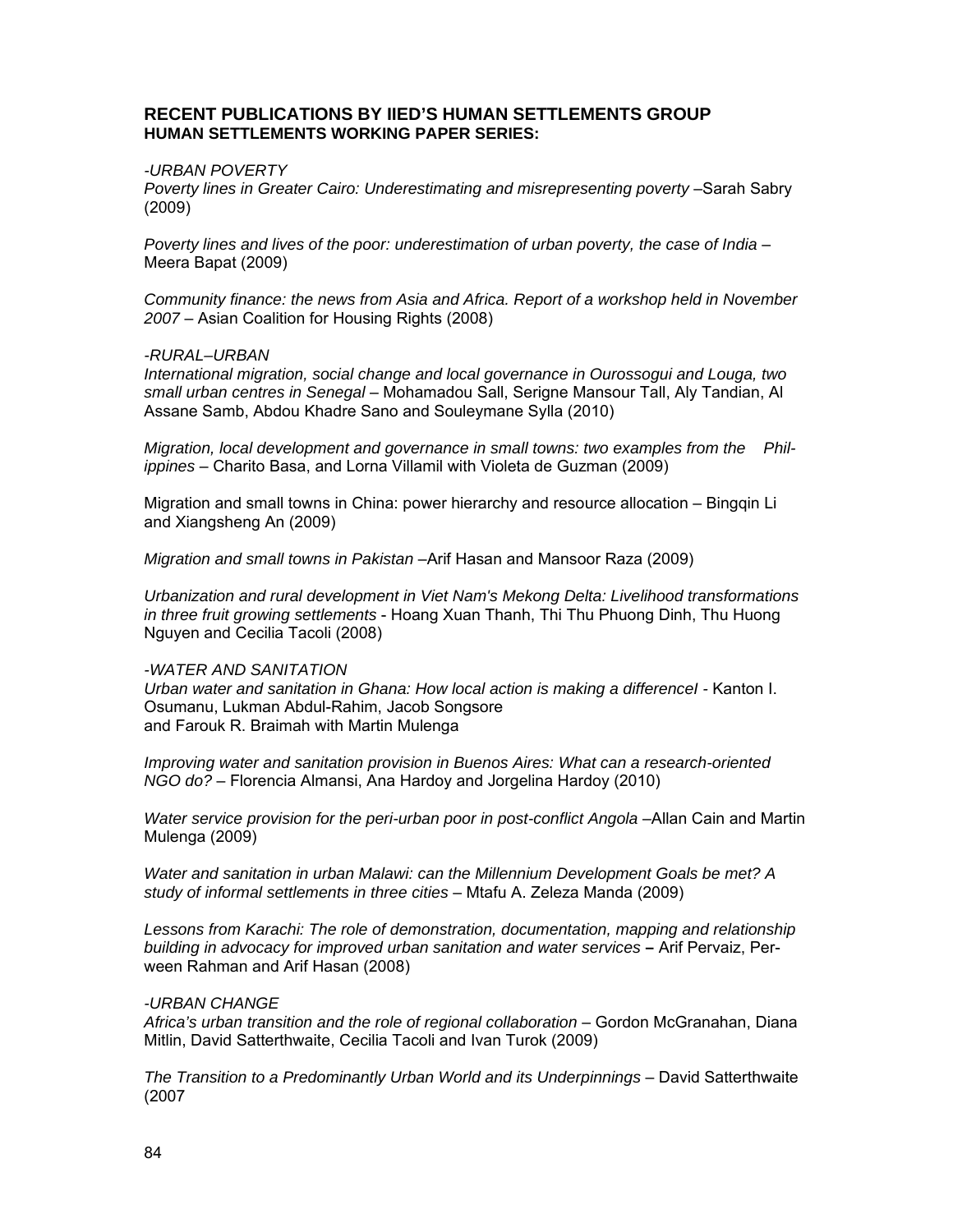*Outside the Large Cities: the Demographic Importance of Small Urban Centres and Large Villages in Africa, Asia and Latin America* –David Satterthwaite (2006)

*A Pro-poor Urban Agenda for Africa; Clarifying Ecological and Development Issues for Poor and Vulnerable Populations. A Report for the Ford Foundation* - Joel Bolnick, Happy M Kayuni , Richard Mabala, Gordon McGranahan, Diana Mitlin, Sikhulile Nkhoma, John Oucho, Amal Sabri, Sarah Sabry, David Satterthwaite, Mark Swilling, Cecilia Tacoli, Richard I C Tambulasi and Mirjam van Donk (2006)

## *-CLIMATE CHANGE AND CITIES*

*Community-driven Disaster Intervention: Experiences of the Homeless People's Federation Philippines, Incorporated (HPFPI)* – Jason Christopher Rayos Co (2010)

*Towards pro-poor adaptation to climate change in the urban centres of low and middleincome countries* – Caroline Moser and David Satterthwaite (2008)

*Climate Change and Urban Children: Impacts and Implications for Adaptation in Low and Middle-Income Nations –* Sheridan Bartlett (2008)

*Adapting to Climate Change in Urban Areas: the Possibilities and Constraints in Low- and Middle-income Nations* – David Satterthwaite *et al.* (2007)

*-URBANIZATION AND EMERGING POPULATION (*A joint series with the United Nations Population Fund)

*Brazil's early urban transition: what can it teach urbanizing countries?* – George Martine and Gordon McGranahan (2010)

*Planning for high density in low-income settlements: Four case studies from Karachi* –Arif Hasan, Asiya Sadiq and Suneela Ahmed (2010)

*The food price crisis and urban food (in)security* –Marc J. Cohen and James L. Garrett (2009)

*Is urbanization contributing to higher food prices?* – Jesper Stage, Jørn Stage and Gordon McGranahan (2009)

### **HUMAN SETTLEMENTS PUBLICATIONS:**

*Assessing the costs of adaptation to climate change. A review of the UNFCCC and other estimates*, authored by Martin Parry, Nigel Arnell, Pam Berry, David Dodman, Samuel Fankhauser, Chris Hope, Sari Kovats, Robert Nicholls, David Satterthwaite, Richard Tiffin and Tim Wheeler (2009) http://www.iied.org/pubs/display.php?o=11501IIED

*Population Dynamics and Climate Change*, edited by José Miguel Guzmán, George Martine, Gordon McGranahan, Daniel Schensul and Cecilia Tacoli (2009) (This is a joint publication with UNFPA) http://www.iied.org/pubs/display.php?o=X00034

## *EARTHSCAN BOOKS*

*Adapting Cities to Climate Change: Understanding and Addressing the Development Challenges*, edited by Jane Bicknell, David Dodman and David Satterthwaite (2009)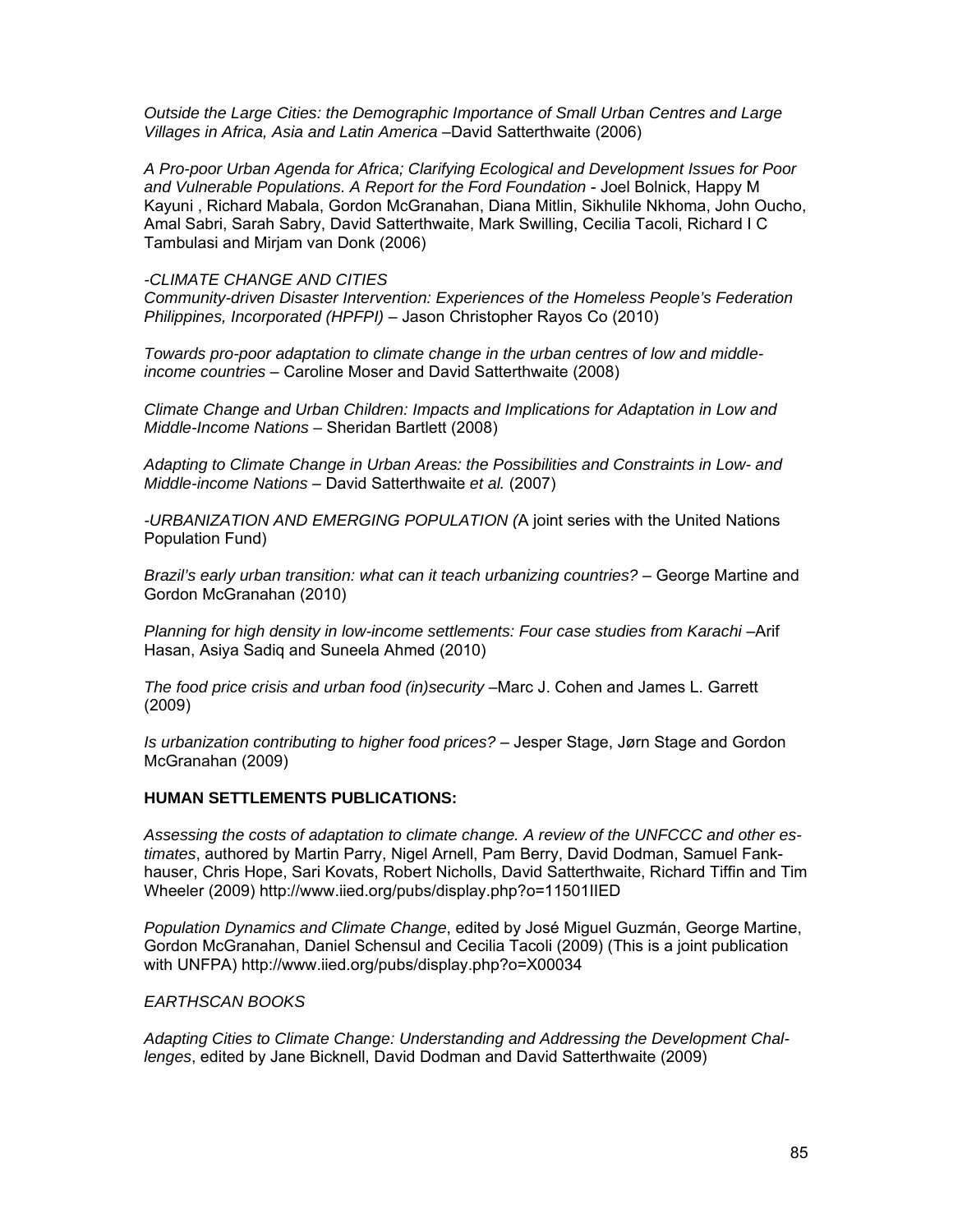*The New Global Frontier: Urbanization, Poverty and Environment in the 21st Century*, edited by George Martine, Gordon McGranahan, Mark Montgomery and Rogelio Fernández-Castilla (2008)

*Scaling Urban Environmental Challenges; From Local to Global and Back*, edited by Peter J Marcotullio and Gordon McGranahan (2007)

*The Earthscan Reader on Rural–Urban Linkages*, edited by Cecilia Tacoli (2006) *Water and Sanitation in the World's Cities 2006; Meeting Development Goals in Small Urban Centres*, prepared for UN–Habitat by IIED (2006)

*Empowering Squatter Citizen: Local Government, Civil Society and Urban Poverty Reduction,* edited by Diana Mitlin and David Satterthwaite (2004)

*Water and Sanitation in the World's Cities: Local Action for Global Goals*, UN–Habitat Report prepared by Gordon McGranahan and David Satterthwaite (2003)

*Air Pollution and Health in Rapidly Developing Countries*, edited by Gordon McGranahan and Frank Murray (2003)

*ENVIRONMENT AND URBANIZATION* 

A twice-yearly journal now in its 21st year, this is one of the most cited and widely distributed international journals on urban issues. Each issue has a special theme and includes 9–14 papers and a guide to the literature on that theme, has profiles of innovative NGOs (in some issues) and Book Notes – which includes summaries of new books, research reports and newsletters and how these can be obtained (including those in Spanish, French and Portuguese).

The contents list and selections from the most recent issue are accessible at: http://www.environmentandurbanization.org/eandu\_details.html.

The on-line edition is accessible at http://eandu.sagepub.com/ ; all issues (from the first issue in 1989) are available on-line from this site and all but the issues from the last two years are available at no charge.

*Environment and Urbanization* Briefs: A five page summary of each issue of *Environment and Urbanization* is available in print and electronically; to receive this, e-mail Candice.sly@iied.org.

----------------------------------------------------------------------------------------------------------

HOW TO OBTAIN WORKING PAPERS: Printed versions can be obtained from Earthprint Ltd, PO Box 119, Stevenage, Hertfordshire SG1 4TP, UK; T: +44 1438 748 111; F: +44 1438 748 844; E-mail: customerservices@earthprint.com ; Web: www.earthprint.com , for US\$ 20 each plus postage and packing (for the UK, US\$ 5 for the first item, US\$ 2.50 for additional items; for Europe, US\$ 6 for the first item, US\$ 3 for additional items; for elsewhere, US\$ 10 for the first item, US\$ 5 for additional items). All working papers are free to download at www.iied.org.

HOW TO OBTAIN BOOKS: These are available from Earthscan Publications, 8–12 Camden High Street, London NW1 0JH, UK; E-mail: earthinfo@earthscan.co.uk; Web: www.earthscan.co.uk; also available in bookstores. In the USA, available from Earthscan, 22883 Quicksilver Drive, Sterling, VA 20166-2012, USA. In Canada, available from Renouf Publishing Company, 1-5369 Canotek Road, Ottawa, Ontario K1J 9J3, Canada; E-mail: or